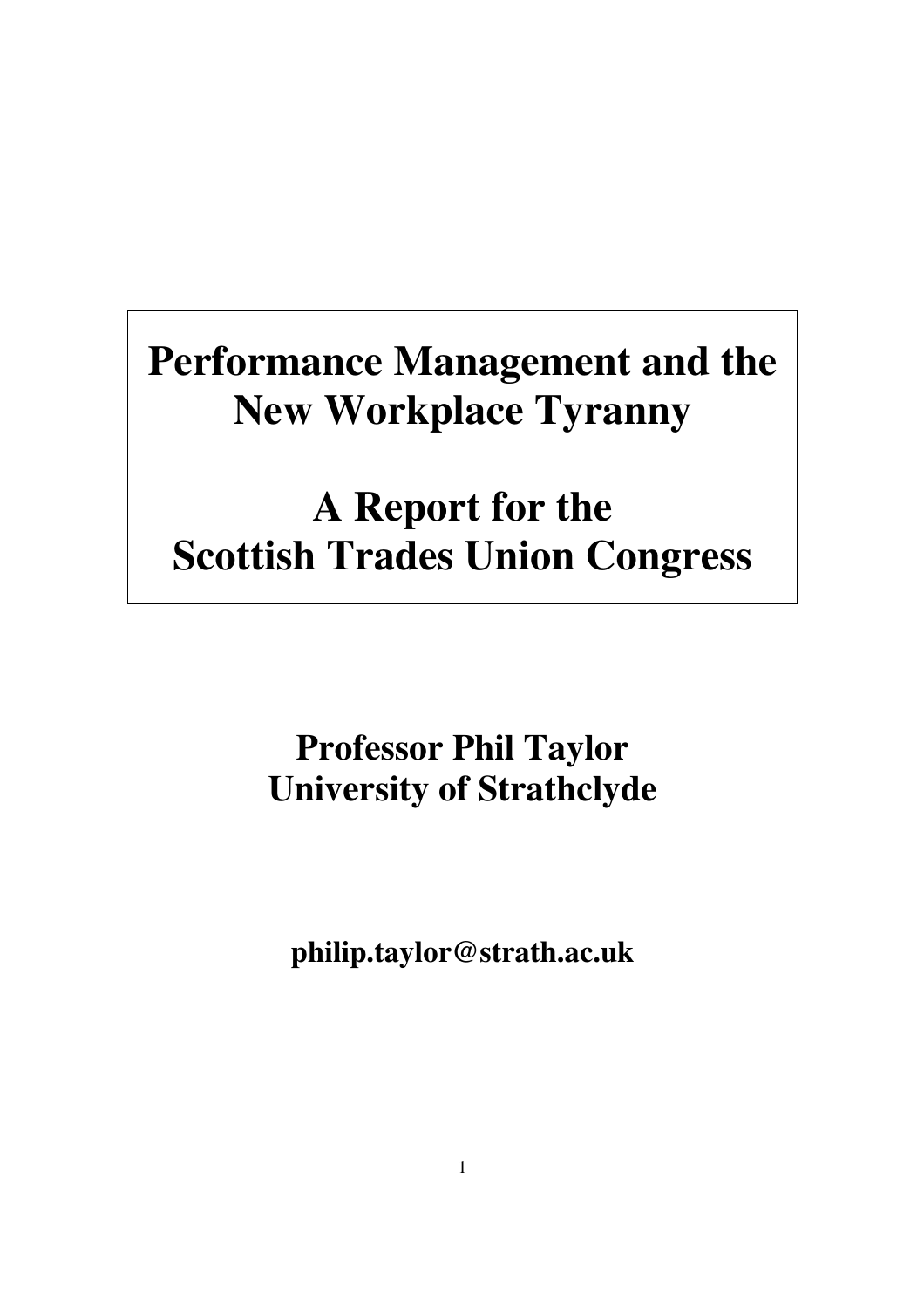# **Performance Management and the New Workplace Tyranny – A Report for the Scottish Trades Union Congress**

# **Contents**

| 1.  | <b>Introduction</b>                                           | $\overline{4}$ |  |
|-----|---------------------------------------------------------------|----------------|--|
| 1.1 | Origins of the report – STUC conference resolution            | 4              |  |
| 1.2 | About the author                                              |                |  |
| 1.3 | Sources of data and literature                                | 5              |  |
|     | 1.3.1 Academic literature                                     | 5              |  |
|     | 1.3.2 Reports and statistics                                  | 6              |  |
|     | 1.3.3 Primary research - interview evidence                   | 6              |  |
|     | 1.3.4 Primary research - company documentation                | 6              |  |
|     | 1.3.5 Summary and structure                                   | 6              |  |
| 2.  | <b>Aims and Objectives of Report</b>                          | 8              |  |
| 3.  | <b>Data Sources and Research Methods</b>                      | 9              |  |
| 3.1 | Semi-Structured Interviews                                    | 9              |  |
| 3.2 | <b>Union Conference and Seminars</b>                          | 11             |  |
| 3.3 | <b>Company Documentation</b>                                  | 11             |  |
| 3.4 | Limitations and Strengths of the Study                        | 12             |  |
| 4.  | The Mainstream HRM Perspective on Performance Management      | 14             |  |
| 4.1 | Principles of Performance Management                          | 14             |  |
| 4.2 | The Performance Cycle                                         | 15             |  |
| 4.3 | Performance Appraisal                                         | 16             |  |
| 4.4 | Underperformance                                              | 20             |  |
| 4.5 | <b>Evolution of Performance Management</b>                    | 20             |  |
| 5.  | <b>Critical Academic Commentary on Performance Management</b> | 24             |  |
| 6.  | <b>Changed Contexts of Work Organization and Mangement</b>    | 29             |  |
| 6.1 | Introduction                                                  | 29             |  |
| 6.2 | Human Resource Management                                     | 29             |  |
| 6.3 | Lean Production and Lean Working                              | 31             |  |
| 6.4 | Work Intensity and Work Intensification                       | 33             |  |
| 6.5 | <b>Sickness Absence Management</b>                            | 36             |  |
| 6.6 | Occupationally Related Ill-Health                             | 39             |  |
| 6.7 | Summary                                                       | 40             |  |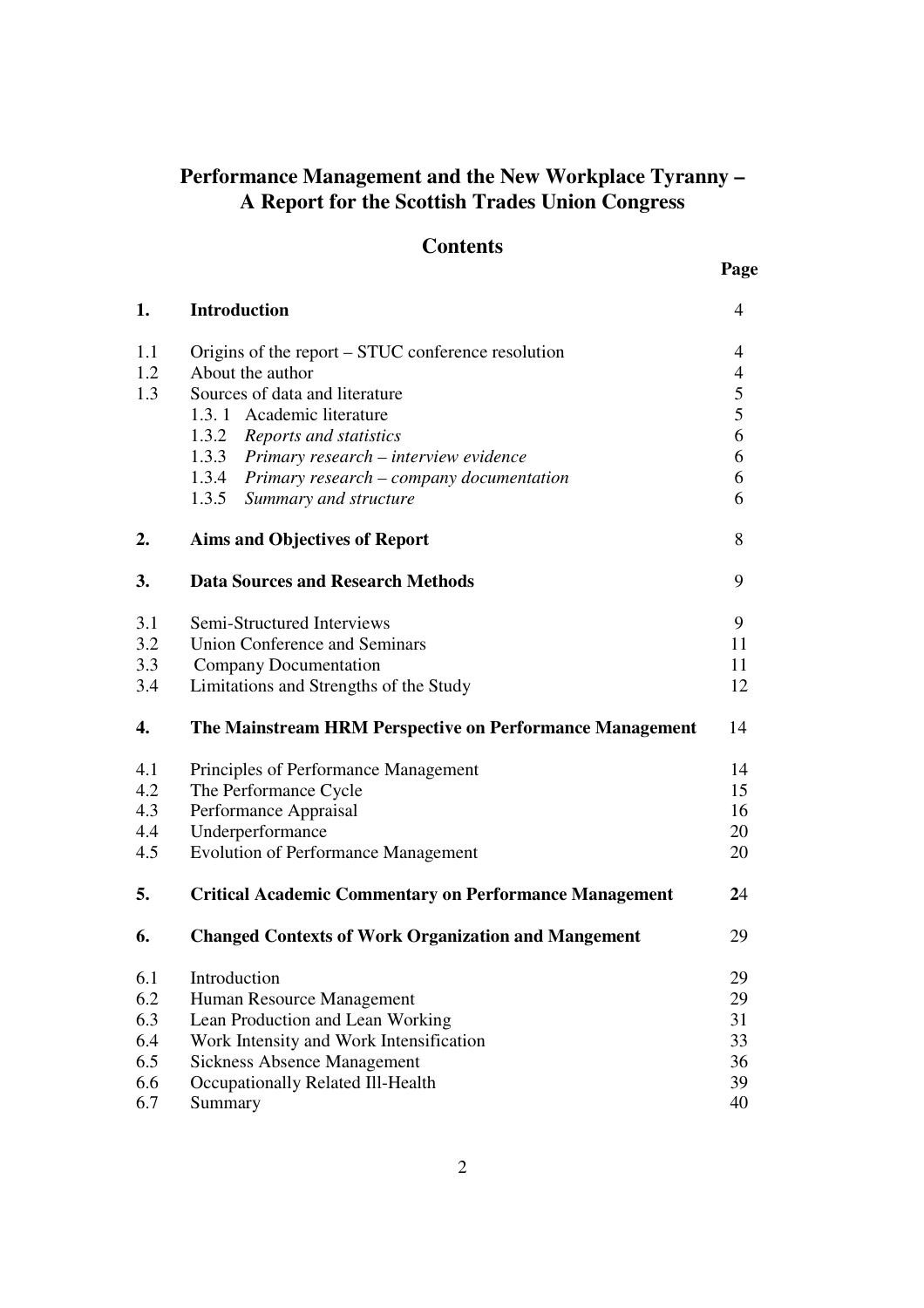| 7.   | <b>Performance Management – The Evidence From the Front Line</b> | 41 |
|------|------------------------------------------------------------------|----|
| 7.1  | The Emergence of Performance Management                          | 41 |
| 7.2  | From Performance Appraisal to Performance Management             | 43 |
|      | <b>Quantitative Targets</b><br>7.2.1                             | 44 |
|      | <b>Behaviours</b><br>7.2.2                                       | 45 |
| 7.3  | Performance Management and Performance Improvement               | 50 |
| 7.4  | The Cascading Down of Targets                                    | 51 |
| 7.5  | Escalating Targets, Work Intensification and Lean                | 52 |
| 7.6  | The Bell Curve and Forced Distribution                           | 54 |
| 7.7  | <b>Underperformance and Managed Exits</b>                        | 58 |
| 7.8  | <b>Sickness Absence Management</b>                               | 63 |
| 7.9  | <b>Effects on Employees</b>                                      | 64 |
| 7.10 | Gender Discrimination and Disadvantage                           | 68 |
| 8.   | <b>Union Reponses to Performance Management</b>                  | 70 |
| 8.1  | <b>National Level</b>                                            | 70 |
| 8.2  | Workplace Level                                                  | 71 |
|      | <b>Challenging Rankings Following Appraisal</b><br>8.2.1         | 71 |
|      | 8.2.2 Challenging Objectives and Targets                         | 72 |
|      | 8.2.3 Challenging Management Over Absence                        | 73 |
|      | 8.2.4 Challenging Managed Exits                                  | 73 |
|      | 8.2.5<br>The Challenge of How to Collectivise                    | 74 |
| 9.   | <b>Non-union Workplaces and Vulnerable Workers</b>               | 75 |
| 10.  | Conclusion                                                       | 78 |
|      | <b>Appendix</b>                                                  | 81 |
|      | <b>References</b>                                                | 83 |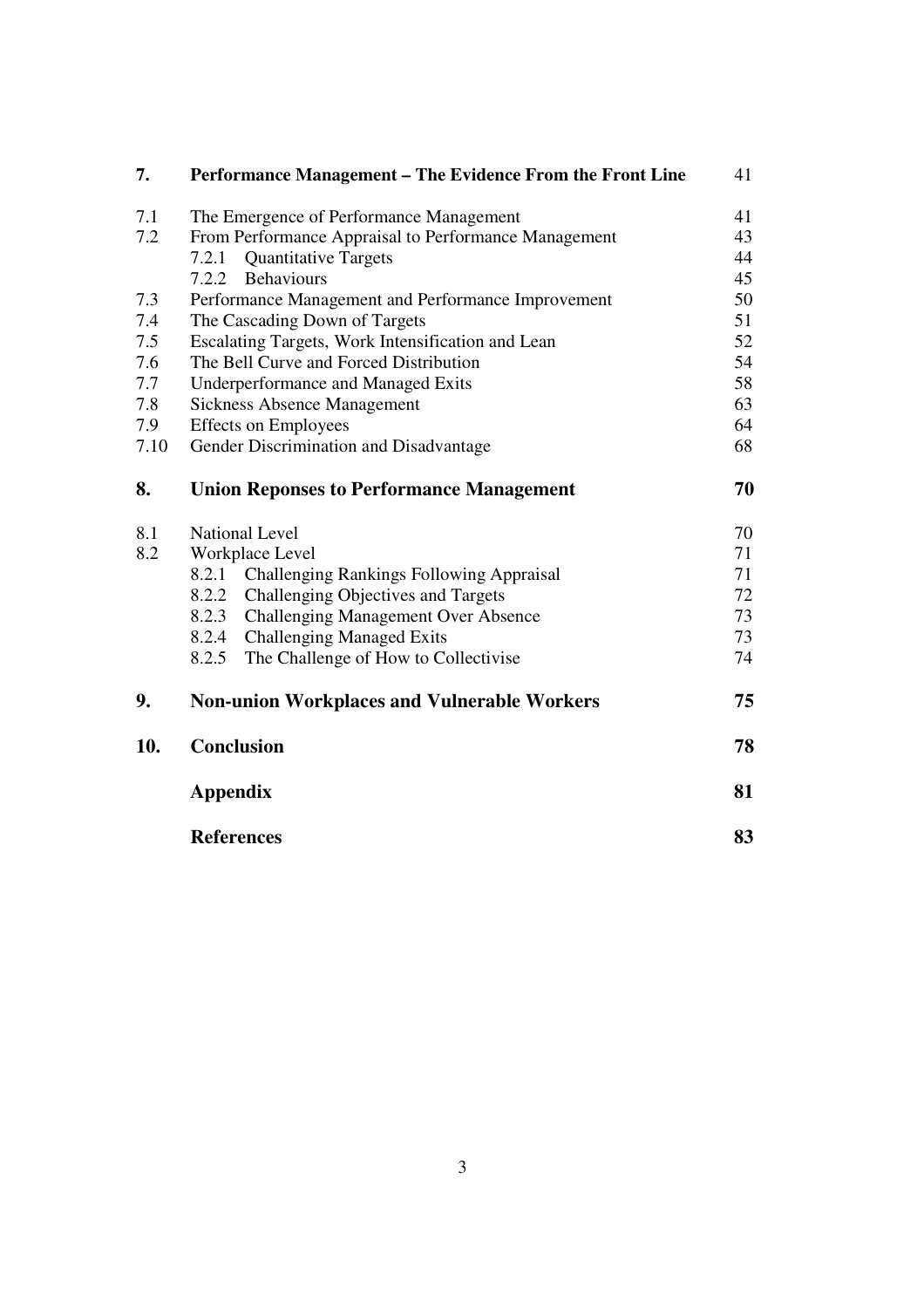# **1. Introduction**

# **1.1 Origins of the Report – STUC Conference Resolution**

The Scottish Trades Union Congress (STUC) Annual Conference of 2009, held in Perth, unanimously passed a resolution on Performance Management, proposed by the Communication Workers Union and seconded by Unite the Union (Finance Services Sector). The resolution acknowledged that Performance Management was now commonplace in public and private sector organisations, a central element in Human Resource Management (HRM) policy and practice.

Rather than being adopted as a means to encourage employees to improve their performance, the resolution suggested that Performance Management was all too often being used *'to pressurise workers into producing more, drive down wages and create quotas for underperformers and manage workers out of their jobs'.* Indeed, Performance Management processes were *'a particularly brutal method of making workers behave and react to company imposed standards'.* Workers who failed to measure up to strict Performance Management templates were being readily discarded, it was contended.

A key aspect of the resolution and, indeed, of the conference debate it stimulated, was the possible consequence that workers subjected to such exigencies might suffer mental health problems. Negative effects might be reflected in increased sickness absence rates. Delegates reported on cases from their own experience where mental health symptoms, particularly stress and depression, were, they believed, related to new intensive forms of 'people management'.

Given the importance of these concerns, the Conference resolved to commission a research report *'to establish the cost and affect Performance Management processes are having on the workforce and in various sectors, including the amount of management time which is spent implementing them'*. The concluding, and perhaps most important, sentence in the resolution requested that this research attempt to establish whether a link could be established between Performance Management processes and the rise in workplace mental health problems.

# **1.2 About the Author**

Phil Taylor is Professor of Work and Employment Studies and Assistant Dean International at the Strathclyde Business School at the University of Strathclyde. Professor Taylor has researched and published extensively in areas that are relevant to the proposed study, including call centres, the white collar labour process, Human Resource Management, lean working, occupational health and safety, gender and work organization and trade unions and employee voice. He was a lead member of an Economic and Social Science Research Council project under the prestigious Future of Work Programme (see Baldry *et al*, 2007) and recently completed a three-year term as editor of the leading journal *Work, Employment and Society*. He assumed the editorship of another leading journal, *New Technology, Work and Employment* in January 2012.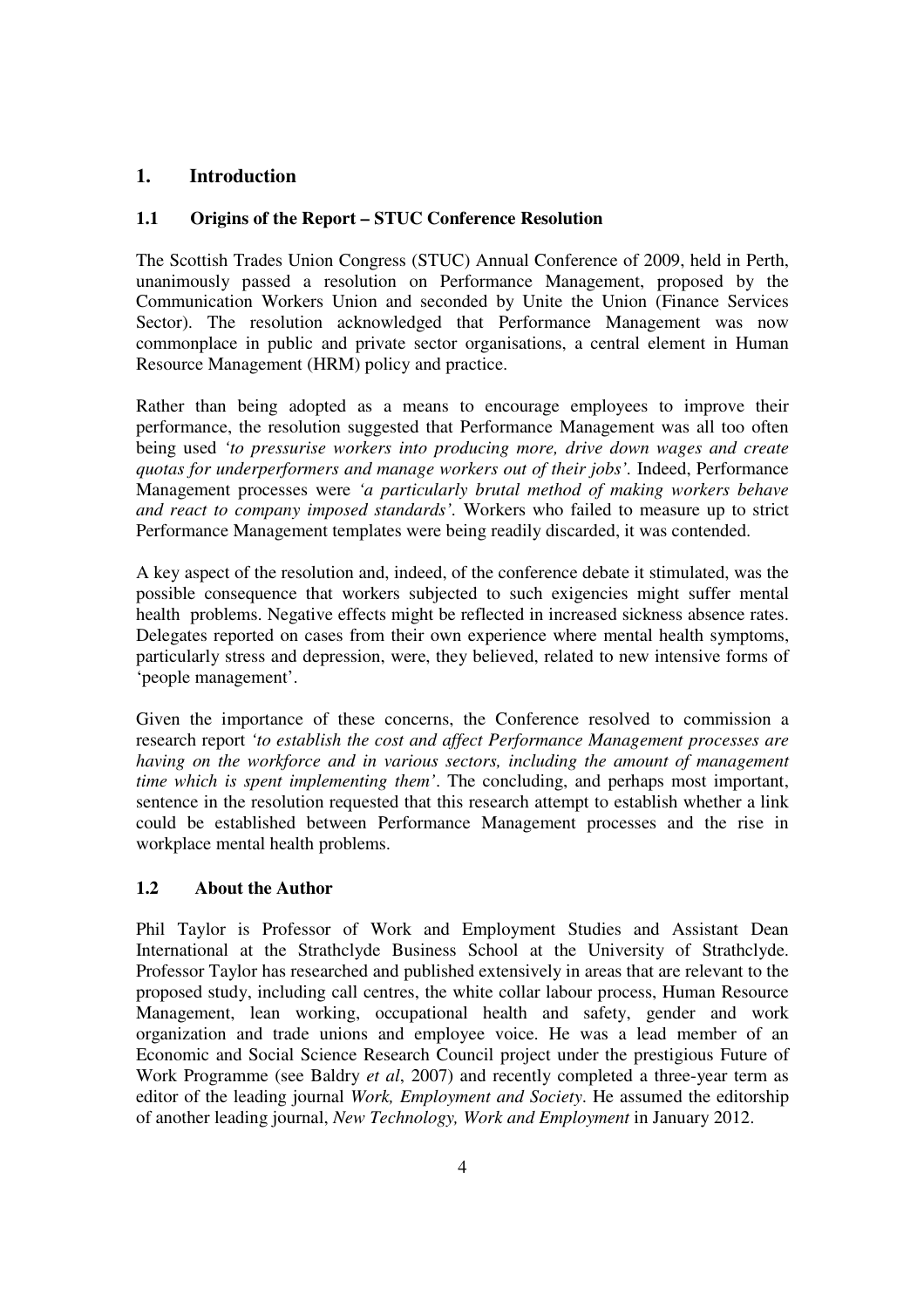### **1.3 Sources of Data and Literature**

The original objective was for the research to be exclusively desk-based. The intention was that the author review the relevant secondary literature on Performance Management with a particular concentration on the effects on employees. However, a preliminary reading of HRM textbooks (e.g. Armstrong, 2009; Bach, 2005; Beardwell and Claydon, 2010; Torrington et al, 2002; Torrington et al, 2011) established that the bulk of the extant literature was managerially prescriptive and almost entirely failed to consider the consequences of Performance Management for workers, let alone suggest that these might be negative for employees' health and well-being.

Insofar as this mainstream HRM literature does reflect upon the condition of workers, it depicts Performance Management as being essentially benign, if not wholly beneficial, in its effects. As a result, it was deemed necessary to broaden the inquiry; firstly, by considering a wider body of literature and, secondly, by undertaking original research. Therefore, the report draws upon diverse primary and secondary sources as follows.

## *1.3.1 Academic Literature*

First, an overview of the mainstream HRM literature on Performance Management and the limited critical coverage are necessary for contextualizing this study.

Second, the report considers academic research on the important changes occurring over the past decades in work organization, management control and the monitoring and measurement of output and performance. Work intensification, for example, has attracted much attention (e.g. Burchell, 2002; Green, 2001; 2006; McGovern et al, 2007) as has lean production and its transposition from manufacturing (e.g. Stewart et al, 2010; Womack et al, 1990) to the public sector (e.g. Radnor and Bucci, 2007; Carter et al, 2011a; 2011b; 2013). Less attention has been paid to related issues, notably sickness absence management (e.g. Taylor *et al*, 2010), despite their significance for the daily experience of work.

Third, it is necessary to reflect on the nature of HRM and the principal changes that have occurred in people management and the regulation of the employment relationship (see e.g. Thompson, 2012).

In sum, the report draws upon academic knowledge in several areas in order to contextualise this study; on performance management itself (both mainstream and critical), on diverse aspects of the changed organization of work, and on HRM and regulation in the employment relationship

# *1.3.2 Reports and Statistics*

Significant material, in the form of official reports, government statistics and other documentary and survey data, is also considered. These additional sources are important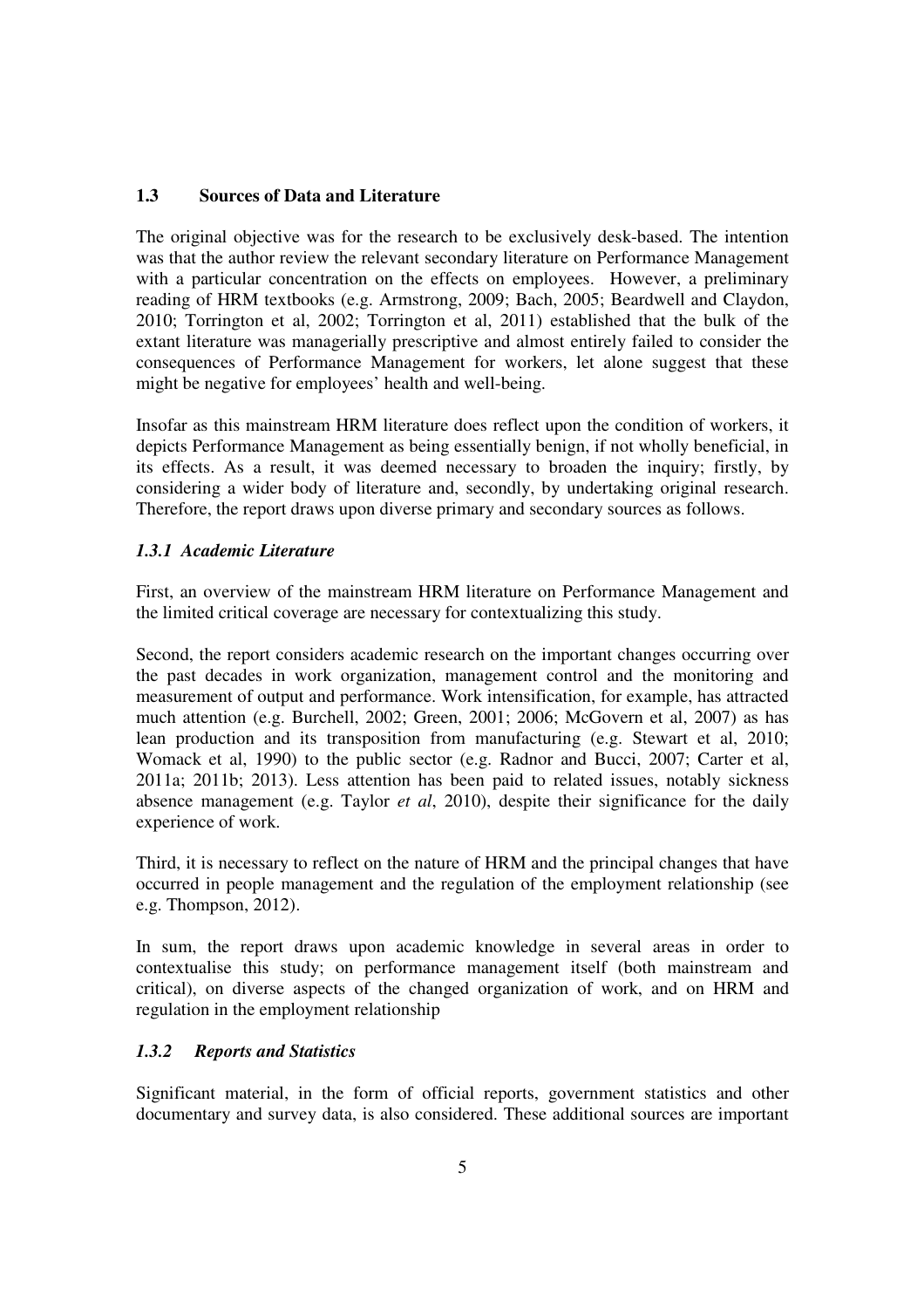for contextualising the study particularly, it is argued, in relation to work-related mental ill-health.

# *1.3.3 Primary Research – Interview Evidence*

Directly addressing the problem of the paucity of evidence of contemporary developments in Performance Management and their effects on employees, primary research was undertaken in the form of interviews with trade union respondents in the financial services and telecommunications sectors. As indicated, it was delegates from trade unions in these sectors (Communication Workers Union and Unite the Union [Finance Sector]) who had proposed the resolution on Performance Management at the STUC Conference

Semi-structured interviews were conducted with national and regional Full Time Officers (FTOs), seconded representatives and workplace reps and branch officers of both unions. In addition, at union conferences and seminars at which the author attended or participated, discussions focusing on Performance Management were recorded and transcribed.

Given the acknowledged importance of gender, additional interviews were conducted with members of the STUC Women's Committee. In order to gain additional insight into Performance Management practices, particularly as they affected vulnerable, nonunionised workers, an interview was conducted with the Director of an Employment Advice and Rights Centre.

Finally, a former senior Human Resource Manager of a major telecoms company gave an extended interview which detailed their experience of Performance Management and how it had been implemented. The contact details of this individual were given to the author by a CWU official. The interviewee had expressed their willingness to give a candid interview on Performance Management as they had been strongly opposed on ethical grounds to the practices they were being expected to implement. So strong was this individual's opposition to Performance Management that it had prompted their decision to resign their position with the company.

# *1.3.4 Primary Research – Company Documentation*

Union respondents provided the author with comprehensive company documentation on Performance Management covering the period 2009-2012. In total, documentation was analysed for five banks, three insurance companies and two telecommunications organisations.

# *1.3.5 Summary and Structure*

The outcome is a major report that synthesises extensive primary evidence and secondary data and extends far beyond the original, limited remit. The report is structured as follows.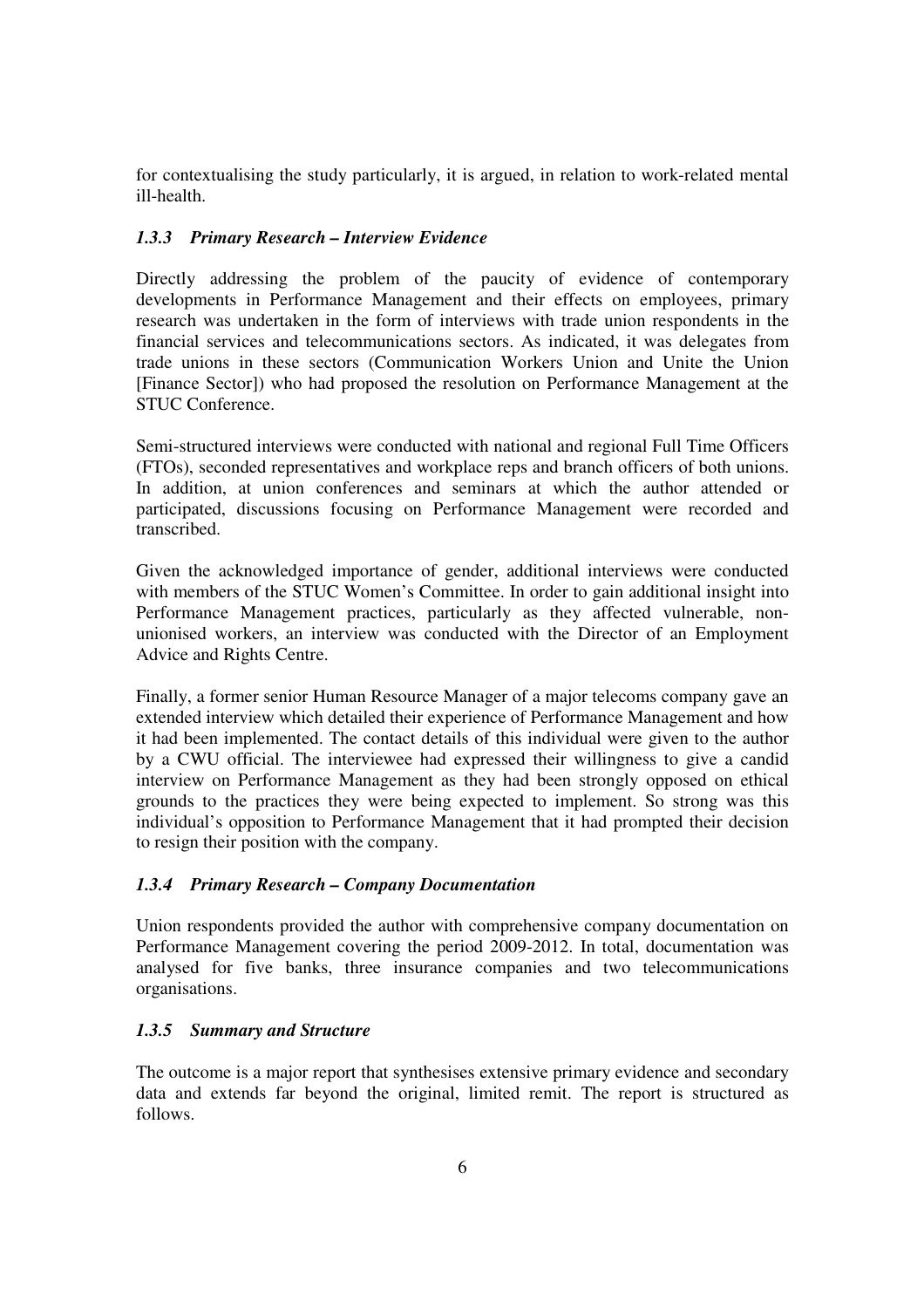**Section 2** summarises the study's aims and objectives.

**Section 3** detail the sources of primary evidence.

**Section 4** provides a summary of Perfromance Management as it is considered within the 'mainstream' Human Resource Management academic literature.

**Section 5** discusses the critical academic literature on Performance Management.

Section 6 reveiws some of the main elements in the changed contexts of work organization and the management of the employment relationship.

**Section 7** is the heart of the report, documenting the impact and worker experiences of Performance Management on the workplace 'front line'. Evidence from union interviews, conferences and seminars is combined with that from company documentation.

**Section 8** reports on union responses to Performance Management.

**Section 9** considers the condition of Performance Management on more vulnerable workers in non-unionised workplaces.

Section 10 consists of an evaluative conclusion, which is followed by an Appendix and a full list of references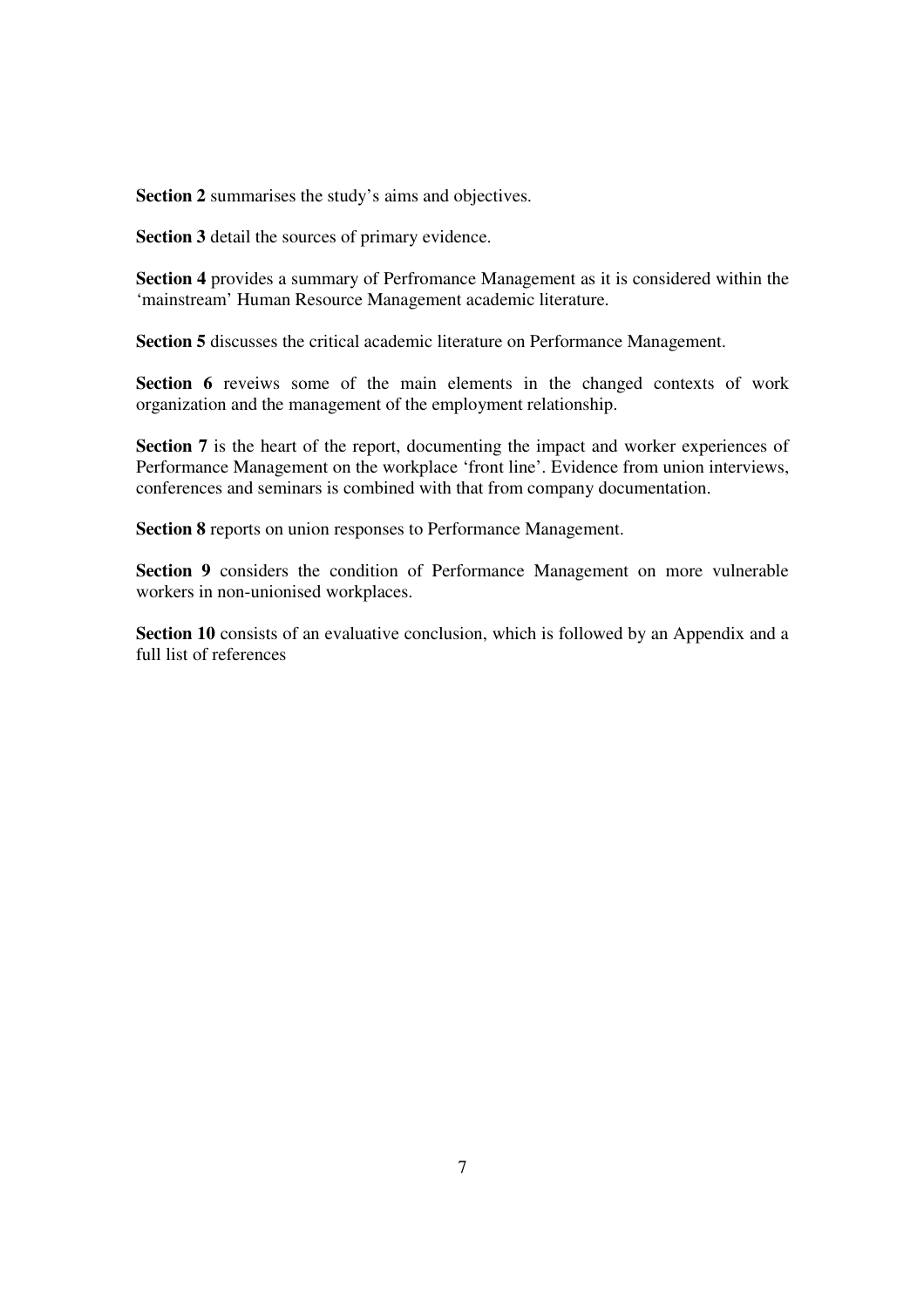### **2 Aims and Objectives of Report**

The report's aims and objectives derive from the concerns of the STUC resolution and can be summarised as follows:

- \* To provide an understanding of the mainstream textbook HRM literature on Performance Management.
- To consider the critical academic literature on Performance Management.
- $\hat{\cdot}$  To evaluate the principal changes that have occurred in the organization of work, management control and HRM practice that provide the context for emerging forms of Performance Management.
- $\cdot \cdot$  To consider the academic evidence on the growth in intensification of work, workload and job strain in recent years, aspects of the work conditions that might impact on workers' experiences of mental ill-health.
- To summarise and evaluate the statistical evidence on the extent of occupationally related mental ill-health.
- To present primary data on Performance Management from interviews conducted with union officers and representatives, from union seminars and conferences, where these respondents report on the effects of Performance Management on workers.
- To analysis this primary evidence in relation to the STUC resolution regarding Performance Management, including the specific claims that Performance Management excessively pressurises workers into producing more, that it establishes quotas for underperformers and that it is causing the 'managed exit' of employees.
- To investigate the particular claim that workers subjected to Performance Management are increasingly experiencing mental ill-health and that Performance Management is leading to increased sickness absence.
- $\div$  To consider the potential significance of a gendered experience to any negative effects for employees of Performance Management.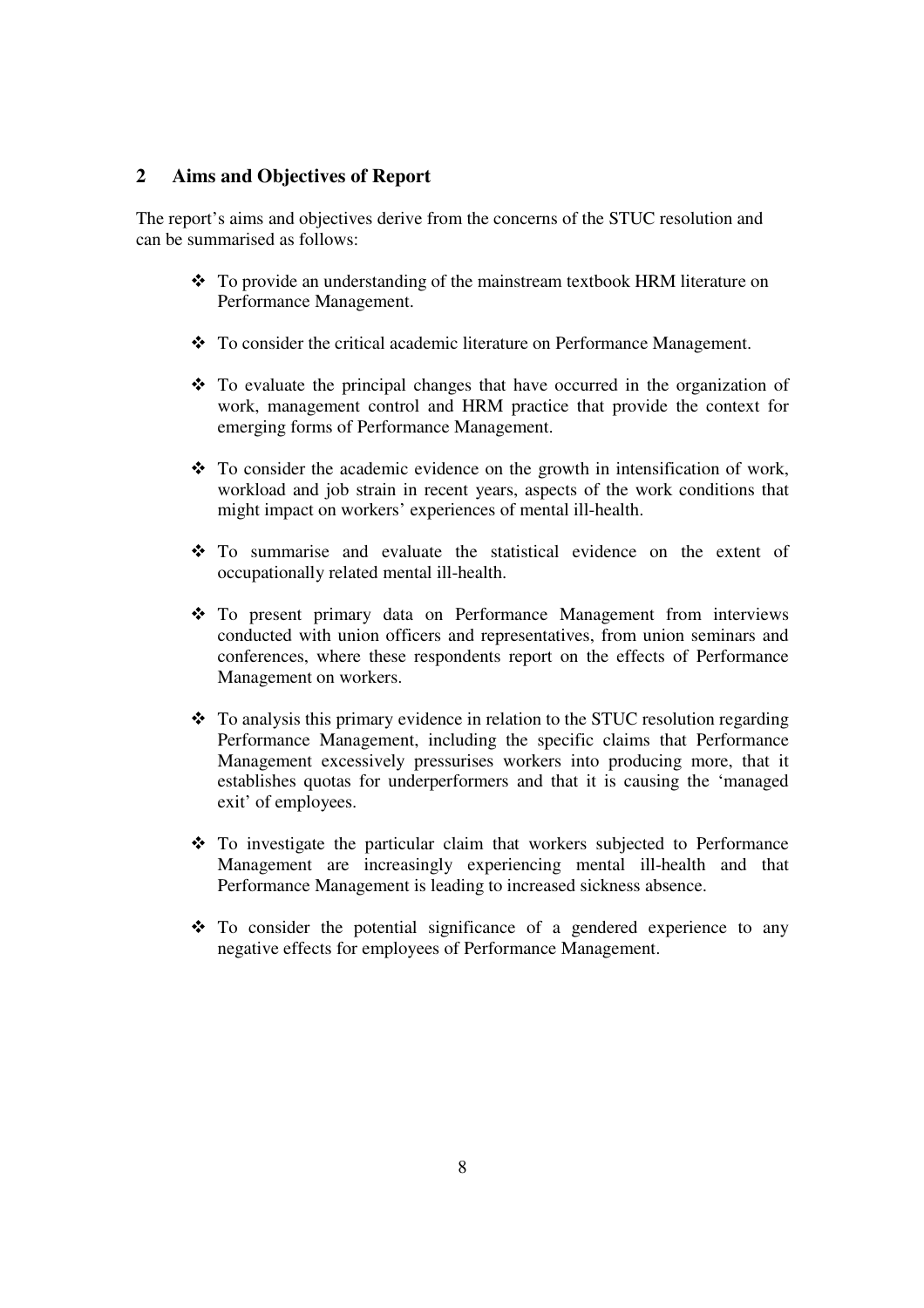# **3 Data Sources and Research Methods**

#### *3.1 Semi-Structured Interviews*

As indicated, primary research consisted of interviews and documentary evidence. Thirty-one interviews were conducted (Table 1) and typically were lasted 1.5 - 2 hours. The large majority (24) of these were semi-structured and were with national or regional union officers and lay representatives of Unite the Union (Finance Sector) or the Communication Workers Union. In order to provide additional evidence into the potentially important gendered effects, five members of the STUC's Women's Committee were interviewed, four of whom were lay reps or branch officers and one who was a full-time officer. These interviews gave evidence of sectors, beyond telecoms and financial services. Committee members were employed in the voluntary sector, local government, the civil service, the rail industry NHS. All of these interviews were recorded and transcribed and were then analysed inductively and thematically.

| Organisation                               | <b>Interviewee</b>             | Date                         |
|--------------------------------------------|--------------------------------|------------------------------|
| <b>Bank A</b>                              | National Officer               | 11 January 2010              |
|                                            | Senior Rep                     | 28 January 2010              |
|                                            | Workplace Rep                  | 16 May 2011                  |
|                                            | Senior Rep                     | 4 September 2012             |
| <b>Bank B</b>                              | National Officer               | 12 January 2010              |
|                                            | Workplace Rep                  | 17 August 2011               |
|                                            | Workplace Rep                  | 6 September 2012             |
| <b>Bank C</b>                              | Senior Seconded Rep            | 4 January 2010               |
|                                            | Workplace Rep                  | 22 April 2010                |
|                                            | Workplace Rep                  | 4 September 2012             |
| <b>Bank D</b>                              | Seconded Rep                   | 29 May 2010                  |
|                                            | Senior Rep                     | 14 May 2012                  |
| <b>Insurance A</b>                         | Senior Rep                     | 17 September 2010            |
| <b>Insurance B</b>                         | National Officer               | 19 September 2010            |
| <b>Insurance C</b>                         | Senior Rep                     | 15 September 2011            |
|                                            | Senior Rep                     | 5 September 2012             |
| <b>Telecoms</b>                            | Regional Officer 1             | 13 January 2010              |
|                                            | Organiser                      | 18 January 2010              |
|                                            | <b>Branch Officer</b>          | 1 February 2010              |
|                                            | National Officer 1             | 2 February 2010              |
|                                            | National Officer 2             | 2 February 2010              |
|                                            | National Officer 3             | 3 February 2010              |
|                                            | National Officer 4             | 3 February 2010              |
|                                            | <b>Branch Secretary 1</b>      | 24 May 2011                  |
|                                            | <b>Branch Secretary 2</b>      | 8 September 2011             |
| <b>Employment Advice and Rights Centre</b> | Director                       | $\overline{22}$ January 2010 |
| <b>STUC Women's Committee</b>              | Regional Officer (Unite)       | 12 August 2010               |
|                                            | Branch Officer (RMT)           | 12 August 2010               |
|                                            | Branch Officer (Unite)         | 13 August 2010               |
|                                            | Branch Officer (PCS)           | 19 August 2010               |
|                                            | <b>Branch Officer (Unison)</b> | 26 August 2010               |
| <b>Telecoms</b>                            | Ex-HR Manager                  | 3 December 2010              |

**Table 1: Primary Data Sources – Interviews**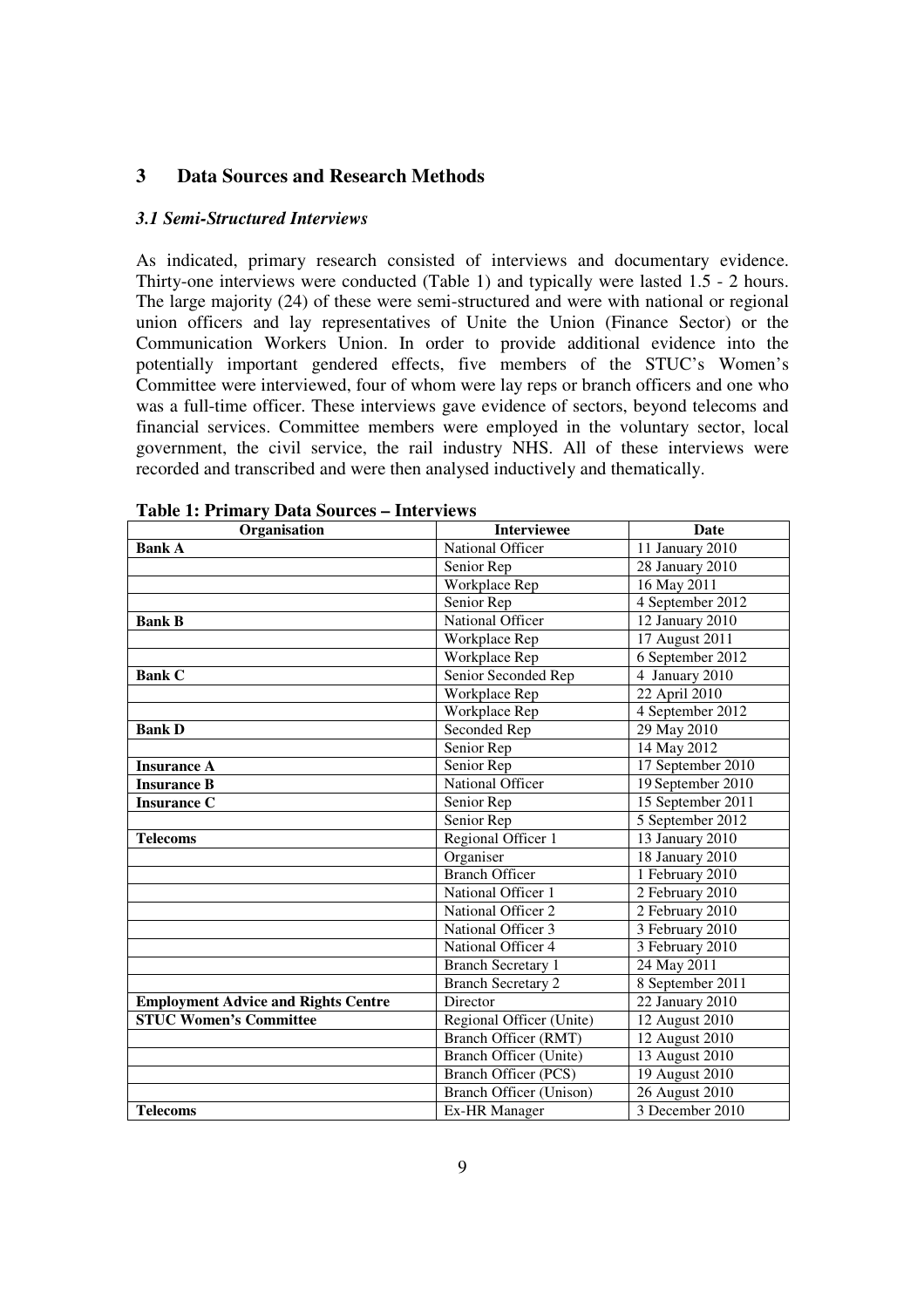For the union interviews a common schedule of questions was utilised (see Appendix 1). Respondents were asked, firstly, to reflect on the origins of Performance Management in their organisation and when and how they had become of aware of it in their capacity as a trade union representative or officer. They were then asked to elaborate on the purposes and nature of these initial versions of Performance Management and to consider how the content and detail had changed over time. Interviewees were specifically probed at his stage for the potential effects of the financial crisis of 2008.

A specific line of inquiry was on the expansion of Performance Management to encompass more than Performance Appraisal with which it had been closely associated, if not synonymous. The questions then focused on the forms of measurement and evaluation implicated in these more developed versions of Performance Management, probing for quantitative targets, qualitative monitoring, behaviours, attitudes and so on.

The tensions between Performance Management as a means for determining reward and as a means for developing employees or driving improvement were explored. Questions then sought to understand more about the ways in which Performance Management has become increasingly focused on driving improvements in productivity and quality through the implementation of improvement plans named PIPs (Performance Improvement Plans) or their equivalents.

The schedule of questions then probed for potential disciplinary consequences of underperforming, including involuntary exit. Respondents were asked also about the ways in which individuals were banded in categories, the criteria used and so on. Specific questions were directed to the issues of forced distribution and, in particular, to the operation and effects of the Bell Curve.

The final section focuses on the important area, given the original motion and the objectives of the study, of the effects of Performance Management on employees and union members. Interviewees were asked this as an open question so that they would volunteer responses unprompted and undirected by the author. Following an initial response interviewees were then probed to report on the experiences of their members in relation to the consequences of Performance Management, including work intensity, job insecurity, mental ill-health (anxiety, stress and depression). Respondents were also asked to consider whether these effects were gendered.

Two additional interviews were conducted. The first was with the Director of an Employment Advice and Rights Centre. Many, but by no means all, of the 'clients' presenting at this centre were from non-unionised workplaces and therefore the Director was able to provide insight into the experiences of workers facing Performance Management in these environments. The second was with a former Human Resource Manager of a Telecoms company. This senior manager had recently resigned their position largely because of opposition to Performance Management practices and the impact on employees.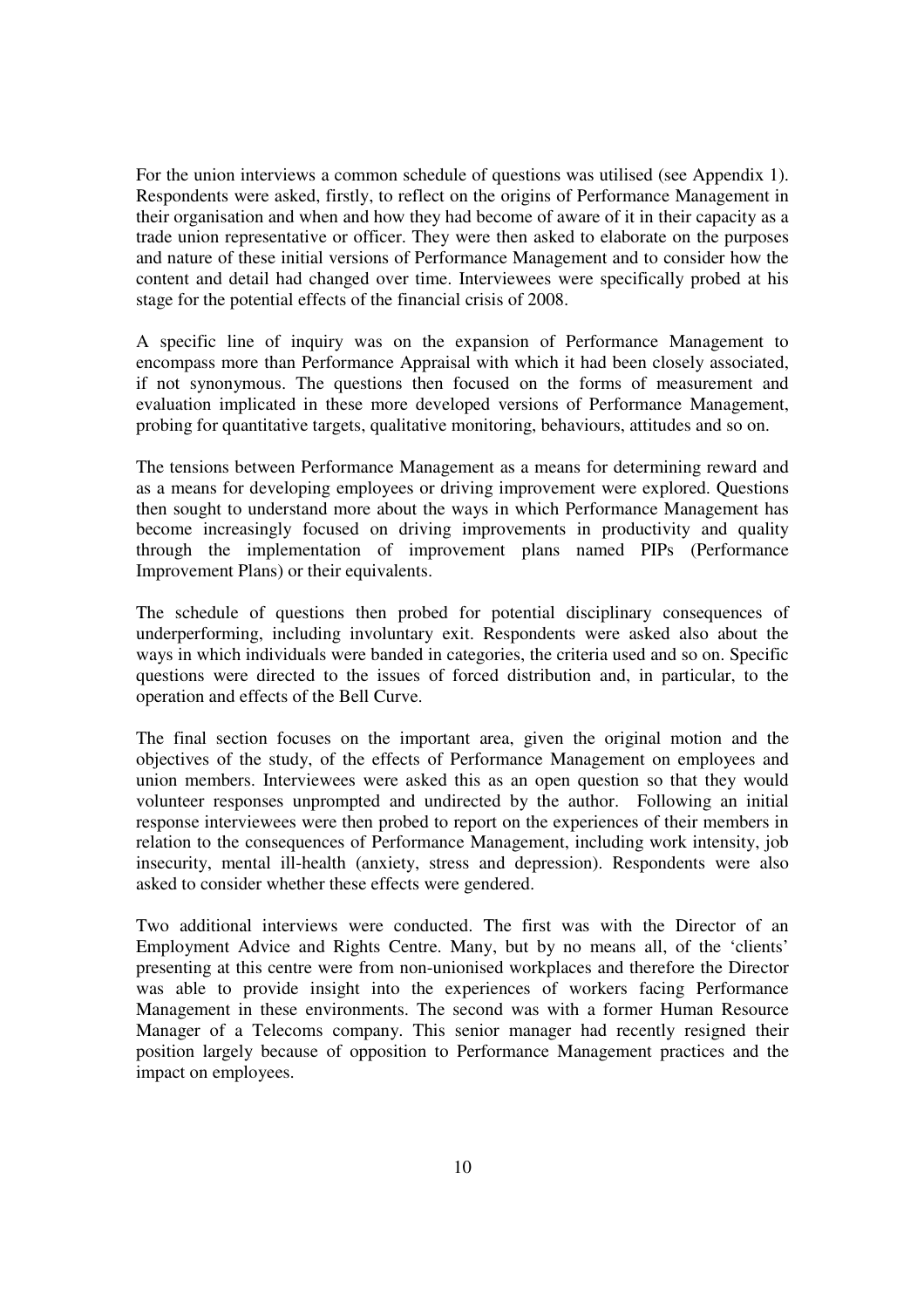#### *3.2 Union Conference and Seminars*

An additional and complementary source of data came from union conferences, seminars and meetings attended by the author between 2009 and 2012 (Table 2). There were twenty-one of these in total and Performance Management was an important, and sometimes a single, agenda item. At each, the author delivered a presentation on the subject as a preliminary to a discussion by delegates/participants. At the national union conferences indicated, motions on Performance Management were proposed, debated and decided upon. In six cases the proceedings were recorded and transcribed. At the remainder, the author took handwritten notes which were typed up shortly thereafter.

For the most part, the report make general references to (as opposed to specific citations from) the evidence of these meetings and contributions made by delegates. However, the content of the very many contributions made by union reps, delegates and ordinary members confirmed in every respect the evidence from the semi-structured interviews.

| <b>Union/Company</b>   | <b>Event</b>                                                 | <b>Date</b>     |
|------------------------|--------------------------------------------------------------|-----------------|
| <b>Unite the Union</b> |                                                              |                 |
|                        | Change at Work Seminar                                       | 3-7 Sep. 2012   |
|                        | National Finance Sector Conference, Brighton                 | 1 Dec. 2011     |
|                        | Finance Sector, Change at Work Seminar, Eastbourne           | 17 May 2011     |
|                        | Unite National Industrial Committee - Finance Sector, London | 8 March 2011    |
|                        | Regional Finance and Legal Committee, Glasgow                | 3 Sep 2010      |
|                        | National Reps Meeting, Wortley Hall                          | 29 June 2009    |
| <b>Bank A</b>          | National Reps Seminar, Eastbourne                            | 30 May 2012     |
|                        | National Reps Conference, Eastbourne                         | 16 Nov. 2011    |
|                        | National Reps Conference, Manchester                         | 1 Oct. 2010     |
| <b>Bank B</b>          | National Reps Meeting, Glasgow                               | 9 Sept. 2009    |
|                        | National Reps Meeting, Glasgow                               | 1 Oct. 2010     |
| <b>Bank C</b>          | Global Conference, Glasgow,                                  | 13 May 2011     |
|                        | National Reps Conference, Glasgow                            | 14 Sep. 2010    |
|                        | National Committee, Glasgow                                  | 20 January 2010 |
| <b>Insurance A</b>     | Biennial National Reps Conference, Blackpool                 | 11 Oct. 2011    |
| <b>CWU</b>             |                                                              |                 |
|                        | Members Meeting, Swansea                                     | 8 Sep. 2011     |
|                        | National Conference, Bournemouth                             | 24 May 2011     |
|                        | National Conference, Bournemouth                             | 25 May 2010     |
|                        | National Activists Meeting, Manchester                       | 27 March 2010   |
|                        | Telecoms Executive, London                                   | 2 Feb 2010      |
| <b>Unison</b>          | Glasgow City Council Branch Seminar, Glasgow                 | 18 Nov. 2011    |

**Table 2: Union Seminars and Conferences** 

#### *3.3 Company Documentation*

Company documentation has provided another important complementary data source. As indicated above, relevant and extensive documentation was provided by union sources for five banks, three insurance firms and two telecommunications companies. Documents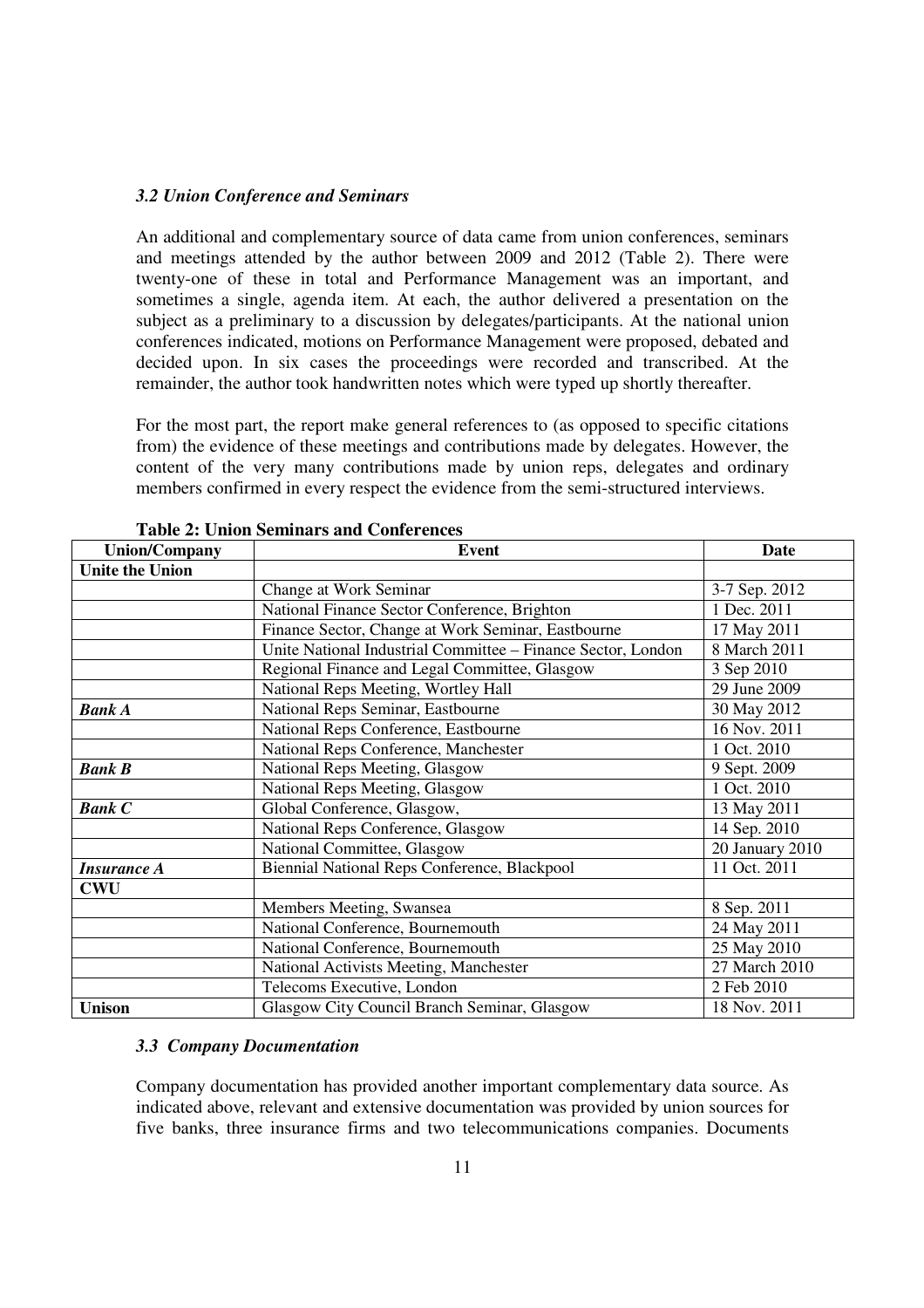included guidelines on Performance Management for employees, for managers and team leaders, *pro forma* schedules and progress reports and other related HR papers. In most cases, more than one version of documents were made available to the author, reflecting the changes introduced during the course of the research period. Typically, the author acquired documentation for the years 2008-9 and also for the years 2010-11.

Of course, it is necessary to interpret this documentation critically for the obvious reason that the practice can diverge significantly from written policy prescription. The rhetoric can indeed depart from the reality. In fact, as far as the evidence from the trade union respondents is concerned this was indeed the case. Concretely, Performance Management and its component stages might be presented in benign terms, but in practice management might implement procedures in a punitive manner. Nevertheless, a reading of the documents reveals that formal policy and procedure did change across the research period, so that by the end of 2011 policies were more prescriptive in terms of detail, tighter in terms of timescales for personal improvement and more stringent in terms of penalties (including exit) for continued 'underperformance'.

#### *3.4 Limitations and Strengths of the Study*

This current study breaks new ground in that it reveals the impact of Performance Management and the experiences of workers on the front line of organizational life. Extensive primary research was undertaken over a three year period focusing largely, but not exclusively, on the financial services and telecommunications sectors.

The study depended on a layer of key informants. In this study, union respondents were the 'mechanism experts', to use Pawson and Tilley's (1997) term, capable of explicating the phenomena of Performance Management. Indeed, the roles played by these diverse union actors (full-time national and regional officers, seconded reps, branch officers, workplace reps) enabled them to convey, in different ways, the experiences of a broad population of employees, who are both union members and non-members.

The workplace representatives, whose contributions were made at the union meetings, seminars and conferences, occupy a unique position within the social relations of production. They are both observers of managerial initiatives but, more importantly, participants as representatives, highly attuned to the concerns and demands of their members and, frequently, their non-member fellow workers. As Danford *et al* (2003: 164) argue, workplace reps 'reflect the dynamic of change within the heartbeat of the union movement', providing alternative perspectives to those of employer sources or even full-time union officers. Thus, reps and lay branch officers, provided valuable, first-hand insight into worker experiences of Performance Management at the interface between the workfoce and management, articulating and transmitting the concerns of the former with the latter.

In Unite the Union (finance sector) and the Communication Workers Union, both fulltime officers and seconded reps should be considered 'mechanism experts' of a different kind. Although not exposed to the day-to-day realities of Performance Management,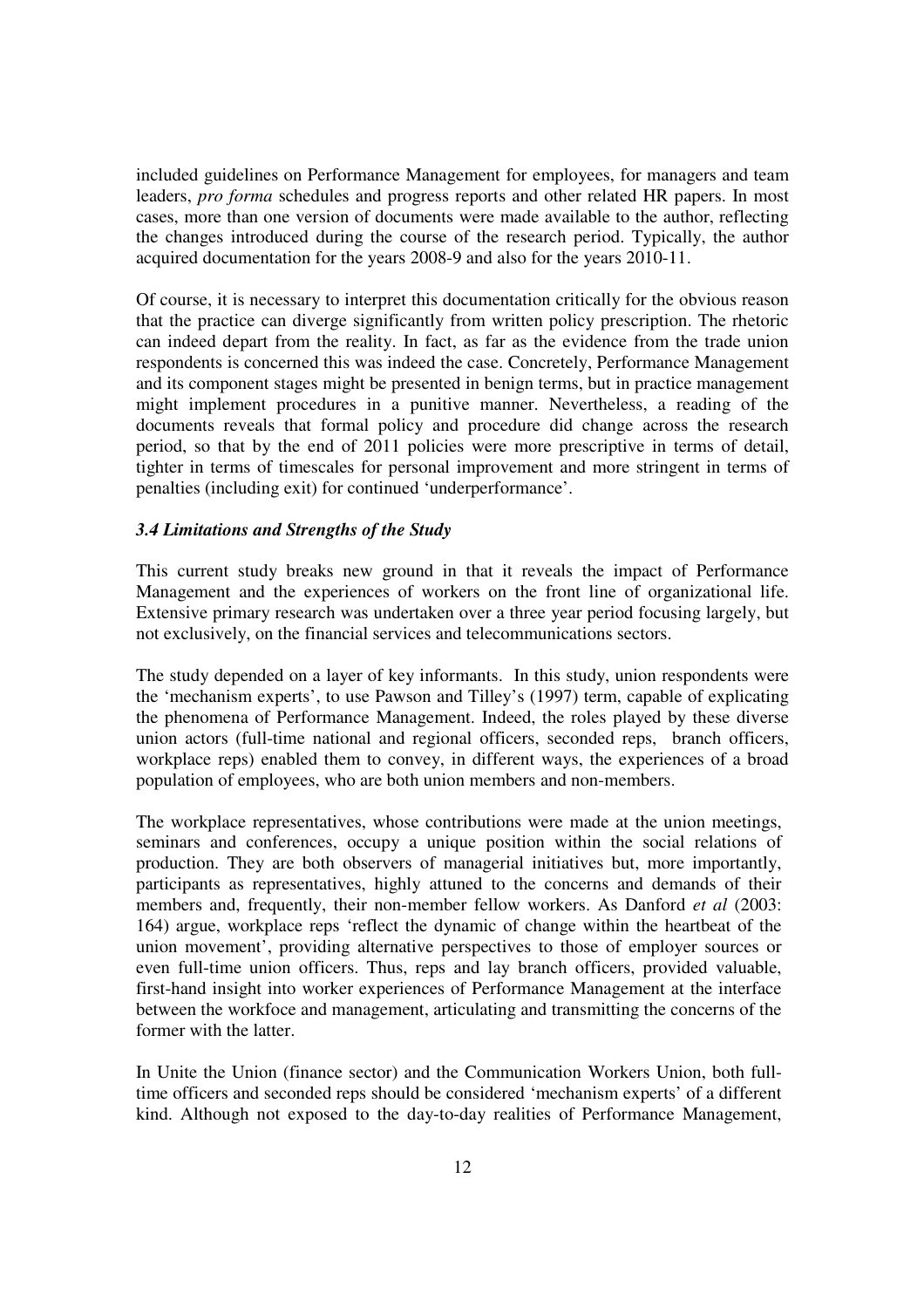they are responsible for negotiating with their respective companies, pursuing the issues and progressing the grievances that have been raised by members through the union structures and at conferences. All of FTOs and national based seconded reps interviewed had experience of being consulted by, or negotiating with, the companies for which they are responsible on Performance Management and its consequences.

One final strength of the research should be emphasised. The evidential basis is certainly extensive, given the constraints of resource and access, not merely in terms of the number of interviews but also the breadth and depth of testimony from the union meetings. Combining interview and meeting evidence *and* considering also the documentary sources constitutes a limited form of triangulation. Triangulation has been defined as 'a method of cross-checking data from multiple sources to search for regularities in the research data' (O'Donoghue and Punch, 2003: 78). The use of the qualifier 'limited' is justified, though, since as has been noted the research did not include a conventional questionnaire/survey instrument. Often triangulation does involve combining quantitative with qualitative data (see Olson, 2004). On the positive side, however, there is no question that this data does generate the identifiable 'regularities' that are a criterion for the robustness of method.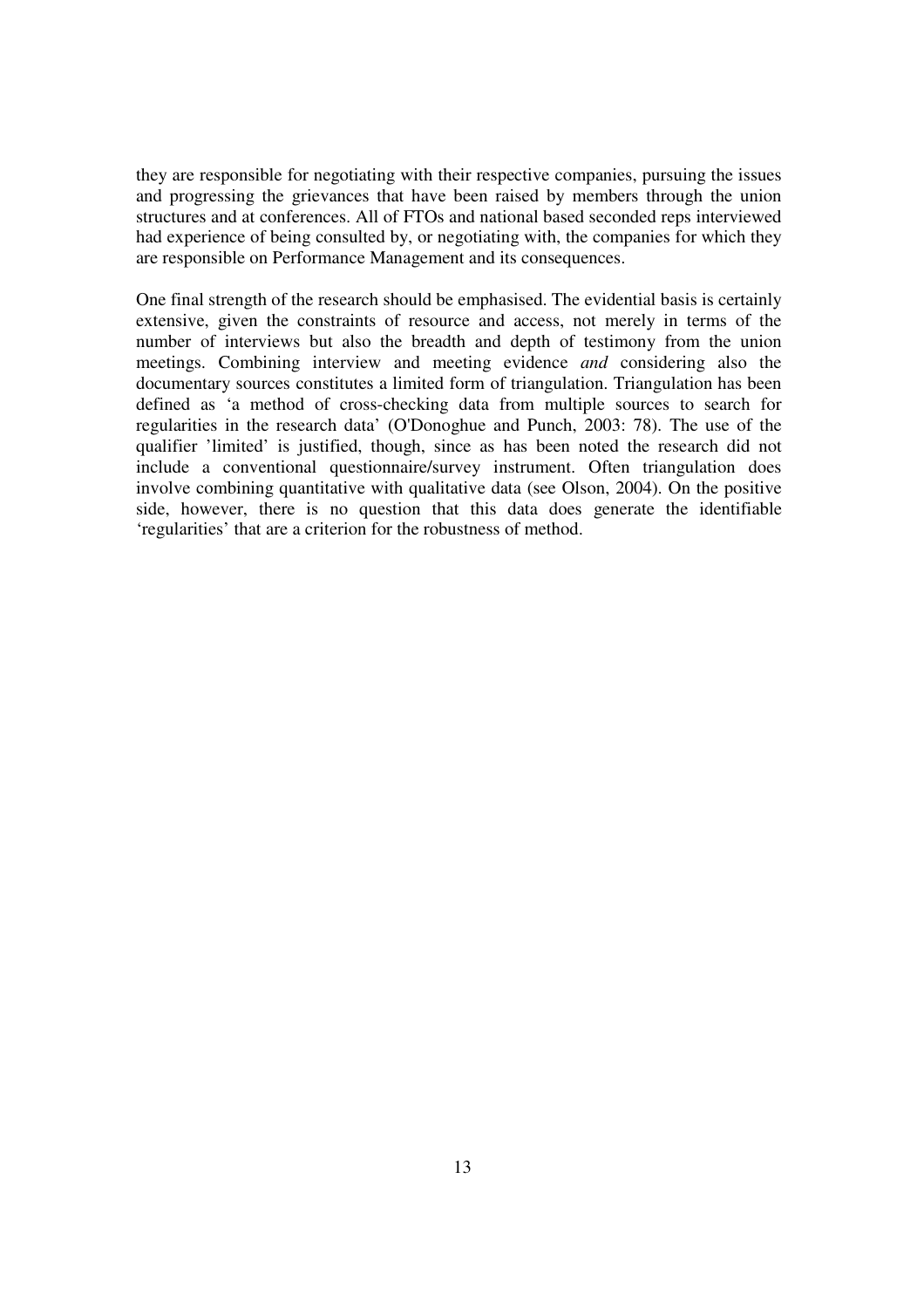# **4 Mainstream HRM Perspectives of Performance Management**

### *4.1 Principles of Performance Management*

The mainstream HRM literature claims that Performance Management is a systematic process for improving organisational effectiveness through developing the performance of teams, but most importantly that of individual workers. The fundamental concern of Performance Management is universally held to be the alignment of individual employees with organisational objectives. However, it is argued, this alignment is not to be imposed in a directive, top-down manner. As one of the most widely-read HRM textbook states, Performance Management is a means of getting better results 'by understanding and managing performance within an *agreed* framework of planned goals, standards and competency requirements' (Armstrong, 2009: 618). A widely-held definition of Performance Management is as,

A process for establishing a *shared* understanding about what is to be achieved and how it is to be achieved and an approach to managing people that increases the probability of achieving success. (Weiss and Harte, 1997)

The critical words in this narrative are 'agreed' and 'shared'. The philosophy underpinning this mainstream perspective of Performance Management is of a mutuality of interest between employers and employees which assumes the voluntary nature of the agreement between the respective parties in the employment relationship. (Torrington *et*   $al$ , 2011)<sup>1</sup>. Armstrong (2009: 628) elaborates the concerns of PM as,

- enabling expectations to be defined and agreed in terms of the role responsibilities and accountabilities (expected to do), skills (expected to have) and behaviours (expected to be) [and]
- providing opportunities for individuals to identify their own goals and develop their skills and competencies

This assumption of mutuality, consensus and shared decision making recurs throughout the HRM texts. Torrington *et al* (2011: 269) articulate this developmental interpretation when they state that *'a view is emerging of performance management which centres on "dialogue", "shared understanding", "agreement" and "mutual commitment"'*(see also Armstrongh and Baron, 1998; 2004; 2005). Indeed, it is argued, as opposed to 'top down' practices that might hitherto have been associated with performance appraisal, organisations are now increasingly emphasising that employees should take greater ownership of their performance management.

These assumptions are reflected in virtually all of the company documentation reviewed in this study.

<sup>&</sup>lt;sup>1</sup> It is notable that these HRM texts make no reference to the participation of trade unions in these 'voluntary' arrangements. The underlying assumption is individualistic, of a tacit agreement between individual employees and the employing organisation.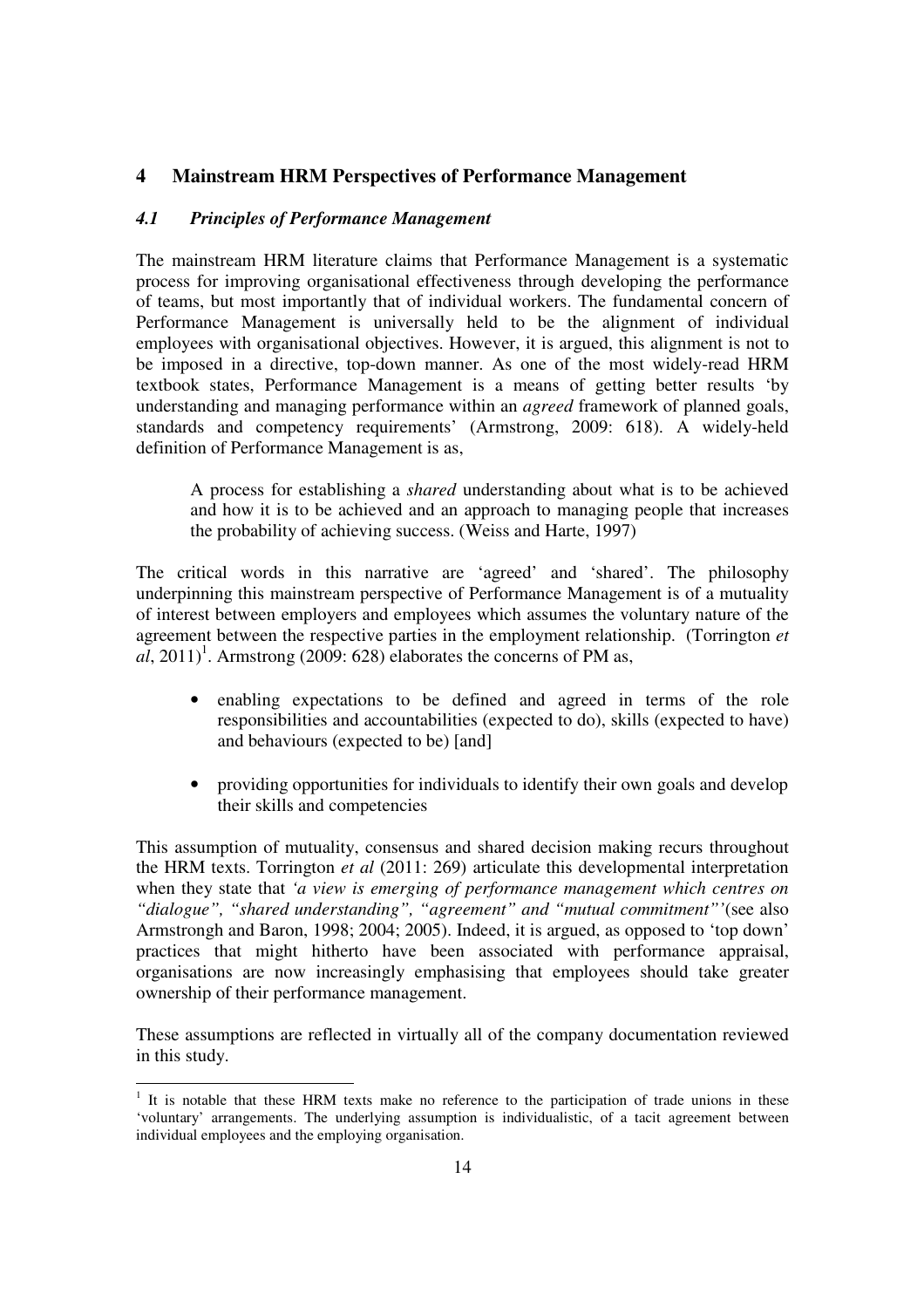### *4.2 The Performance Cycle*

Underlying the Performance Management process is the Performance Cycle (Diagram 1) paradigm, a virtuous circle which interconnects the three stages - planning performance, supporting performance and reviewing performance.

**Diagram 1: The Performance Cycle** 



With regards to **planning performance**, the HRM texts emphasise the importance of a shared view of expected performance between manager and employee, which may be expressed, variously, in the traditional job description, key accountabilities, targets and essential competencies. Although the cycle is presented as beginning with a discrete planning meeting, that establishes clear goals and expectations for the forthcoming period, the literature acknowledges that it may follow directly on from, or even be part of, the review meeting that completes the cycle.

# **Box 1: Advantages of Performance Management**

The main value of Performance Management is to:-

- > communicate a shared vision of the purpose and values of the organisation
- > define the expectations of what must be delivered and how it should be delivered
- > ensure that people are aware of what constitutes high performance and how they need to achieve it
- enhance motivation, engagement and commitment by providing a means of recognising endeavour and achievement through feedback
- > enable people to monitor their own performance and encourage dialogue about what needs to be done to improve importance Source: Armstrong and Baron (2005)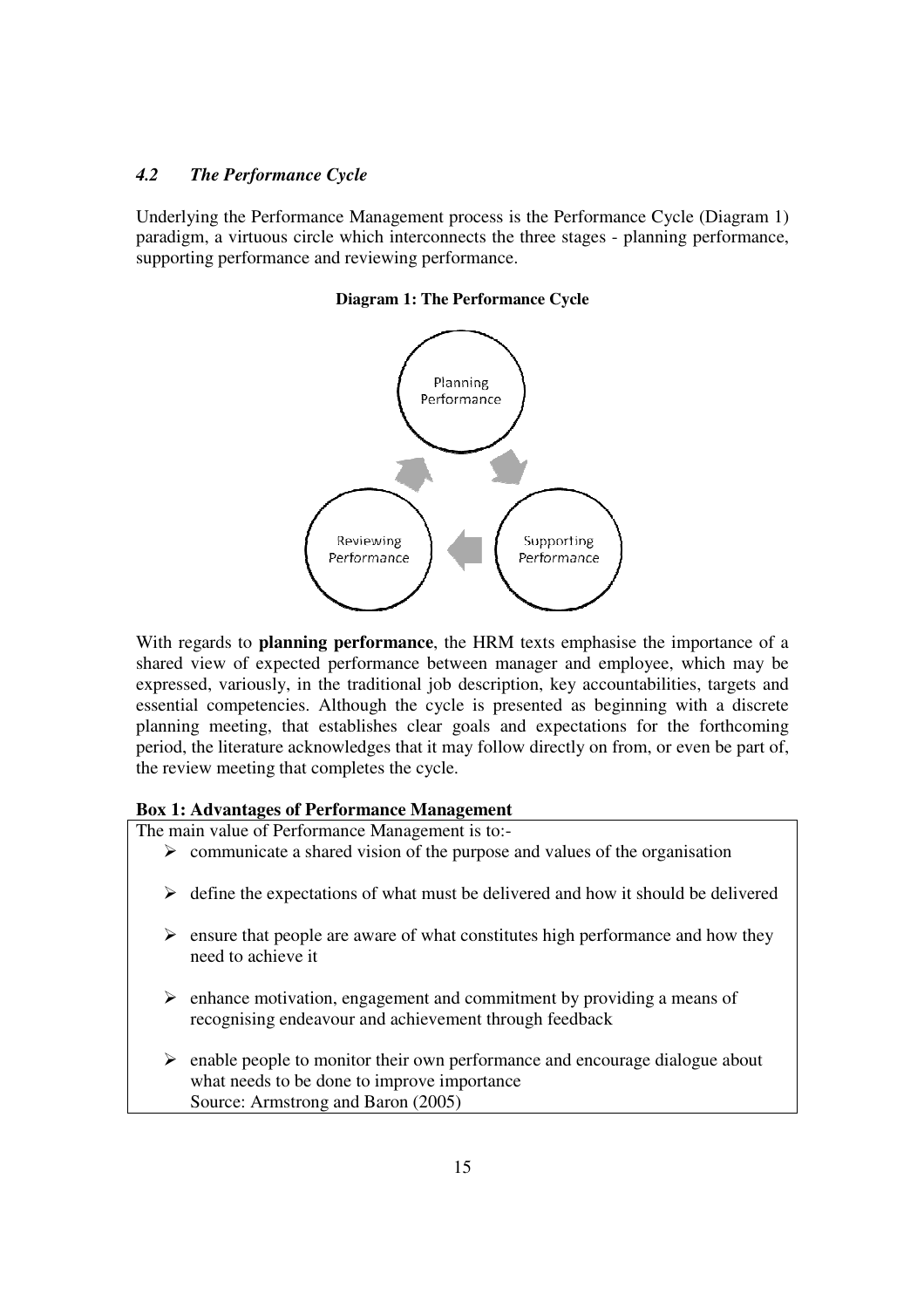Therefore, the process should be seen as continuous rather than a series of discrete events and activities. The 'critical' point, according to Torrington *et al* (2002: 297), is that simply handing out a job description and a list of objectives or targets to employees is not adequate, and that performance expectations need to be understood and, where possible, 'involve a contribution from the employee'. Employee input, it is maintained, is key both to ensuring that any barriers to achieving objectives can be overcome and to evaluating whether an individual employee's objectives and targets are achievable. Indeed, the literature stresses line managers' commitment to planning the training, development and resources required for employees to meet their objectives.

In describing the **supporting performance** phase, the prescriptive literature reinforces the theme of Performance Management as a developmental process. In this account, the line manager is seen as the 'key enabler'. The diverse supporting and facilitating roles that the manager should adopt include: organising the resources for support; ensuring that off-line training is provided and takes place; revising performance targets if barriers make them unachievable; providing constructive and continuous feedback; providing practical job experiences to enhance critical skills; identifying information sources and other people who may assist an employee's development.

Although these versions of Performance Management insist that it is the employee's responsibility to achieve the agreed objectives, the manager, who must always be accessible for the employee, *'has a continuous role in providing support and guidance, and in oiling the organisational wheels'* (Torrington *et al*, 2002: 298). Providing the basis for self-development means that line managers must ensure that *'the support and guidance people need to develop is readily available'* (Armstrong, 2009: 619).

**Reviewing performance** is obviously a critical phase in the performance cycle and more detailed consideration will be given below to performance appraisal. It should be noted at this point that appraisal should be regarded as only one phase in the contemporary performance cycle but, historically, performance appraisal was often regarded as synonymous with Performance Management. Furthermore, appraisal should be seen as both culminating and dominating the cycle.

Consistent with the developmental ethos permeating the other two phases of the performance cycle, the HRM literature in general terms places the emphasis upon employees themselves for undertaking at least part of their own review on an ongoing basis *'in order to plan their work and priorities and also to highlight to the manager well in advance if the agreed performance will not be delivered by the agreed dates'*  (Torrington, 2002: 299).

# *4.3 Performance Appraisal*

Appraisal systems formalise the review stage of the performance cycle. Invariably, appraisal systems were devised at the centre of organisations, typically by the HR function, and require line managers to conduct appraisals of the members of staff for whom they are responsible. The frequency with which appraisals are implemented varies.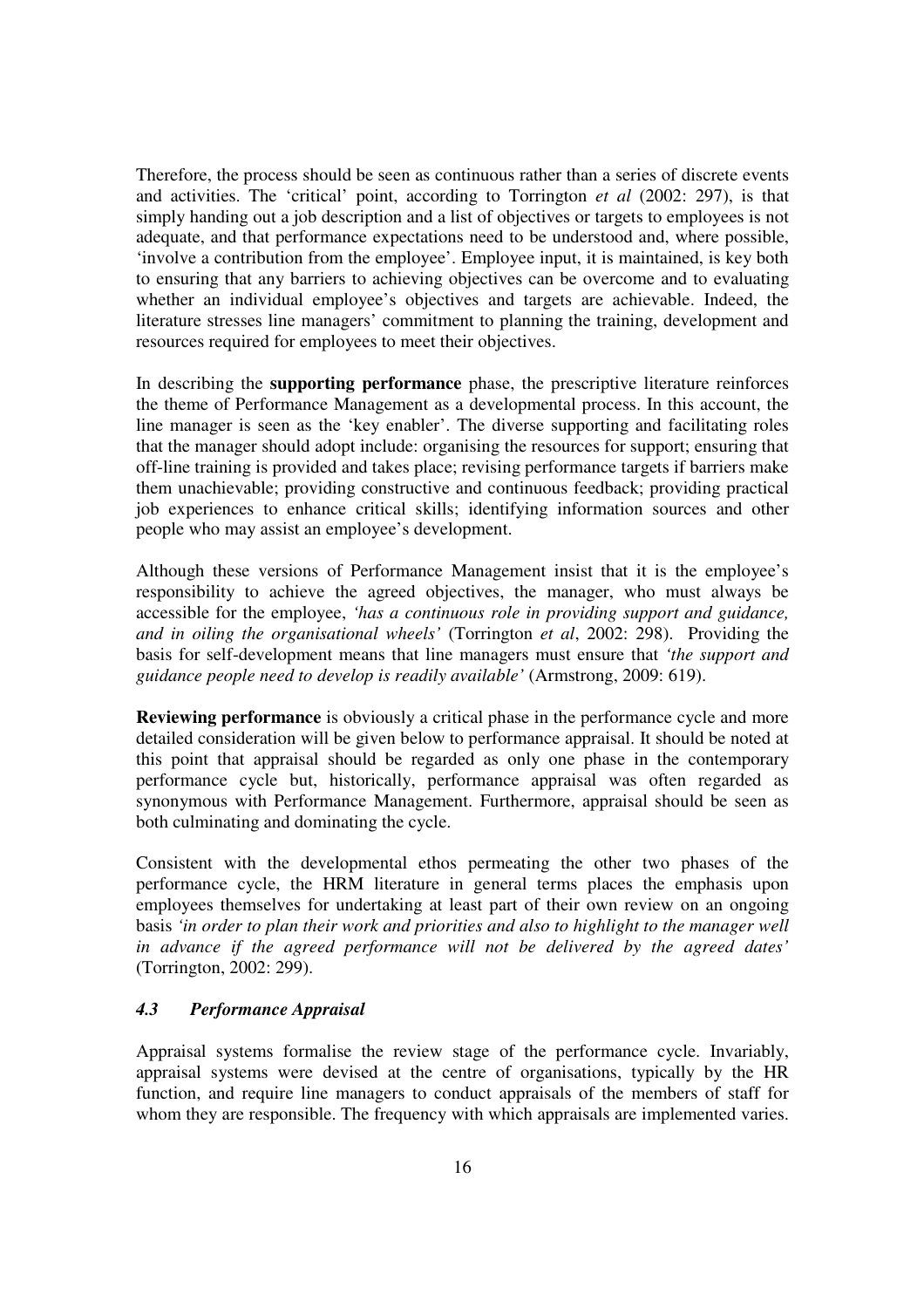Historically, the annual appraisal was most common, but over the time the intervals been appraisals for many employees have shortened, so that every six months or quarterly reviews have become more common. Wolff (2008) found that while an anuual review was still the most common, with 44 per cent of respondents reporting this frequency, the proportion of organisations reporting twice-yearly reviews has grown to 39 per cent.

The evidence is also clear that appraisal has expanded to include ever wider groups of employees, from its initial evaluation of management and supervisory grades to increasingly being used for clerical and administrative staff and, subsequently, for manual grades. The 1998 WERS study (Cully et al, 1999) provides evidence of the trend; managers (70 per cent), professional workers (96 per cent) and sales staff (64 per cent) were the occupations most covered by formal appraisal. By this survey, more than half of clerical and craft occupations were subject to performance appraisals (Cully et al, 1999: 72)

The scope and method of appraisal varies between organisations, with the principal difference regarded as lying between qualitative and quantitative forms (Beardwell and Claydon, 2010). Qualitative forms are based upon a text based or narrative account, while quantitative forms rely upon a straight (numerical or alpha-numerical) ranking of performance against predefined criteria. Whatever combinations of criteria are implicated in the performance review and appraisal, they invariably have the outcome of ranking - or rating - individual employee performance.

The justification for using such ratings rests upon several arguments. First, it is held that appraisal ratings compels managers to formalise evaluations of employee performance rather than relying compeletely on managers' subjective views. According to this view, managers can be held to account for ratings given and justify them if required. Second, summary judgements enable managers to identify 'who are the exceptional performers or under-performers and who are the reliable core performers so that action can be taken (developmental or some form of reward)' (Armstrong, 2009: 629). $^2$ 

Third, it is argued, it is impossible to operate a performance related pay system without ratings. A method has to be in place to ensure that the amount of an award is commenurate with the level of performance. Fourth, a common supposition is that ratings can motivate employees to improve their performance, especially when they are related to reward. It is worth noting, again, that the rationale is positive, developmental and emphasises reward, and does not suggest that a negativity, such as the avoidance of a poor rating and its consequences, is a dominating characteristic.

The number and the titles of the rating scales used differ between organisations and can be defined in alphabetical  $(A, B, C$  etc.) or numerical  $(1, 2, 3)$  etc.) terms, or even by initials, such as 'ex' for excellent, or 'vg' for very good. The latter may be an attempt to

<sup>&</sup>lt;sup>2</sup> In passing, it should be noted that the action specified here is developmental, or motivated by consideration of financial reward. Neither here, nor generally in the textbooks is it suggested that the purpose of such ratings is to concentrate on those achieving scores in the lowest band or bands and therefore is designed to punish underperformers.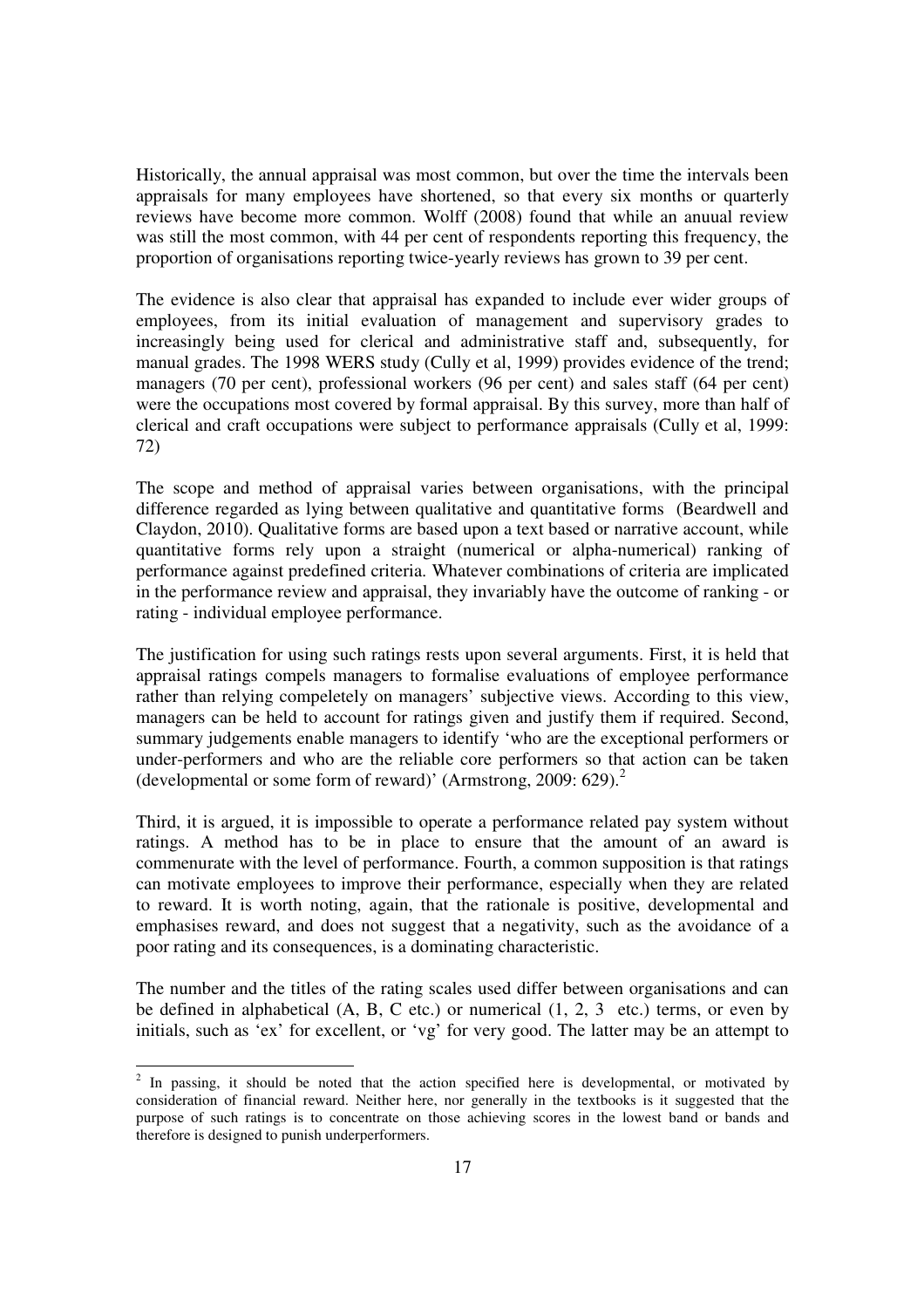conceal the hierarchical nature of the scale employed. The numeric or alphabetical scales may also have an adjective attached to them, such as a for excellent, b for very good and so on. Alternatively, or more commonly, scales may be accompanied by descriptors which specify the level of performance commensurate with the scale. Various examples are given in the textbooks. The case presented in Box 2 can be regarded as fairly representative of the ideal-type depicted.

#### **Box 2: Typical descriptors of performance appraisal rating scales**

- Exceptional performance: Exceeds expectations and consistently makes an outstanding contribution that significantly extends the impact and influence of the role.
- Well-balanced performance: Meets objectives and requirements of the role; consistently performs in a thoroughly proficient manner.
- Barely effective performance: Does not meet all objectives or requirements of the role; significant performance improvements are needed.
- Unacceptable performance: Fails to meet most objectives or requirements of the role; shows a lack of commitment to performance improvement, or a lack of ability, which has been discussed prior to performance review.

The overall use of scales has grown considerably since the 1990s. For example, by 2005 a survey of Performance Management found that as many as 70 per cent of organisation respondents utilised them (e-reward, 2005). The same survey also found that the most common number of levels or categories was 5, as reported by 43 per cent of respondents. The primary evidence reported below, largely from financial sector organisations, confirms the extensive use of five rankings.

Performance Appraisal traditionally was a relatively straightforward process in which a line manager would meet on an annual basis to review the performance of their subordinates. Forms would be completed, often in perfunctory manner, and little would happen until the process was completed the following year (Bach, 2005: 289). Some authors have referred to the *annual ritual* of performance appraisal and noted its limited organisational impact. Indeed, Armstong and Murlis (1998) asserted that performance appraisal too often had degenerated into a 'dishonest annual ritual'. There is no question that appraisal has become increasingly integrated into more comprehensive performance management programmes, in comparison to the often perfunctory practice of the past.

As summarised below (Section 5), a body of critical evidence has demonstrated how Performance Appraisal can lead to distorted rankings of individual employees. In response, organisations have intensified training for team leaders in how to recognise bias and overcome it (Bach, 2005: 304). Other methods aimed at minimising the problems of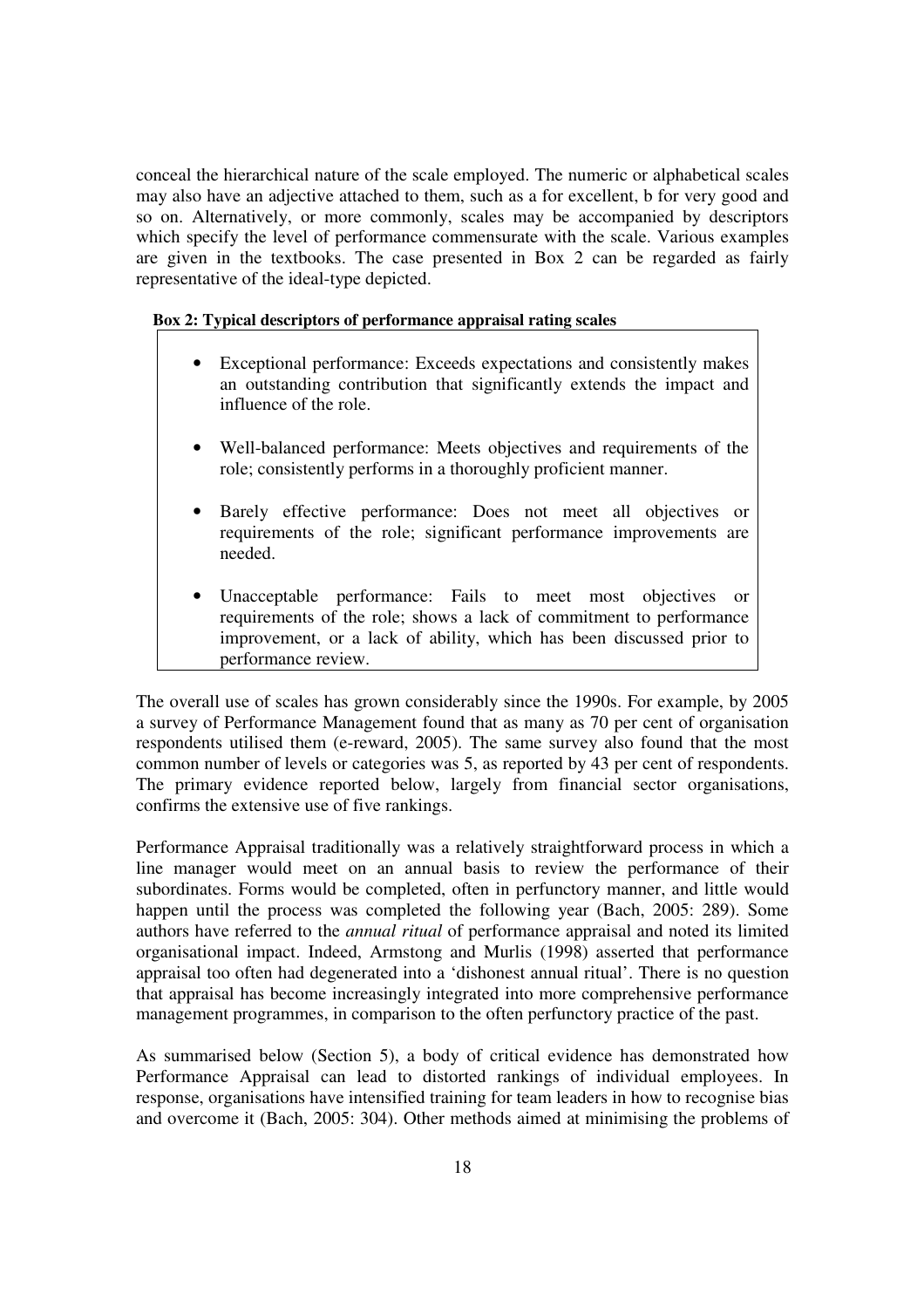bias and subjectivity have been adopted. First, the method that was most fashionable for a period was the 'balanced scorecard', by which individuals were monitored and evaluated on the degree of achievement as deemed consistent with an organisation's strategic goals (see e.g. Kaplan and Norton, 1996). The idea is that scores provided by multiple stakeholders within an organisation provide an holistic evaluation of performance, correcting any dependence on unreliable scores that might be delivered by a singular appraiser or a sole source of information.

The popularity of a second initiative, the 360-degree appraisal, has similarly waxed and waned (Newbold, 2008), although its use until recently had became relatively widespread (Aswathappa, 2005). Self-assessment is an indispensable element in 360-degree appraisal, but performance data is canvassed from a wide range of stakeholders; peers, subordinates, superiors and additional nominated agents both internal and external to the organisation.

Irrespective of the specific form adopted, appraisal was responsible in the 1990s for increasing numbers of employees having a proportion of their salaries determined by Performance Related Pay  $(PRP)^3$ . Thereafter, however, PRP declined in significance as a feature of performance management systems as the focus on developmental needs appeared to grow commensurately. Armstrong and Baron (2005: 68) found that PRP was a feature of only 31 per cent of performance management systems in 2004 compared to 43 per cent in 1998.

However, while the evidence seems quite categorical in this respect, some other 'trends' that were observable up to a decade ago may now be open to question. For example, Armstrong and Baron (2005: 58) found that the use of ratings had continued to fall since 1998, and were undertaken by only 49 per cent of organisations by 2004. It will be interesting to see what the recent primary evidence (Sections 7-9) from the financial services, telecoms and other sectors tells us about the extent to which ratings are being used.

A detailed discussion of Performance Related Pay lies beyond the scope of this report. However, research has been mixed in respect of whether PRP actually does improve organisational performance. The broader debate is whether HRM policies and practoces actually do lead to improvements in performance and, while an association has been confirmed between more extensive use of HR and various indicators of organisational performance, the associations are often modest and isssues of causation left unanswered (Guest and Conway, 2011). Moreover, studies have shown that neither individual pay nor group performance pay are related to motivation or job satisfaction (Wood and de Menezes, 2011). If PRP as a related outcome of appraisal is not obviously beneficial in the manner that many claimed for, its purpose may be found elsewhere. Indeed the primary function, as Marsden (2004) has argued in relation to the public sector, has been to provide the framework for the renegotiation of performance standards, that is to

<sup>&</sup>lt;sup>3</sup> Bach (2005: 296-7) makes the point that it would be mistaken to see the growth of performance appraisal as resulting from the extension of PRP in the 1980s and 1990s. Historically, the main purpose of appraisal schemes has been influenced by the dominant issues in personnel management practice.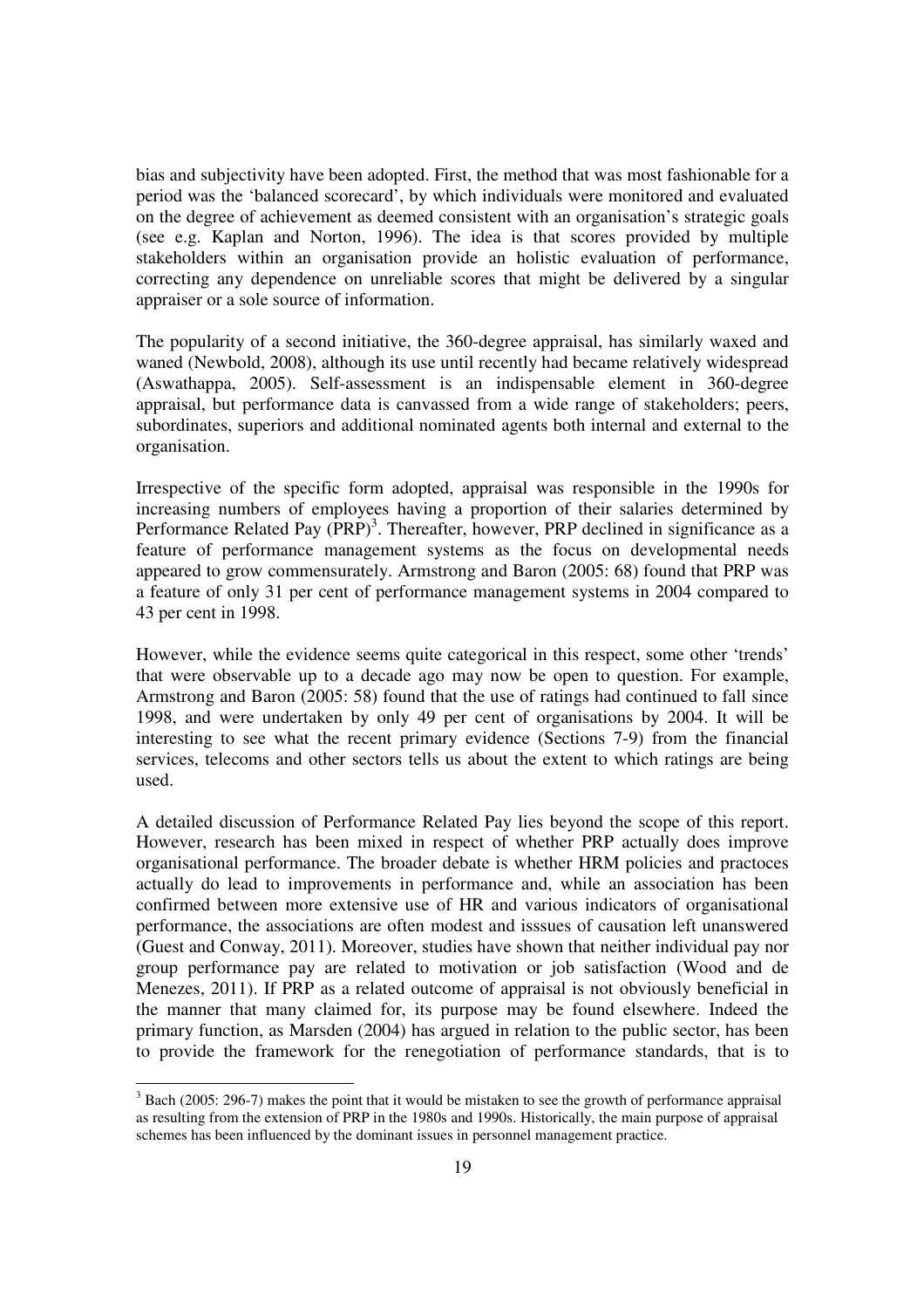changing the terms of the effort bargain and to intensify work, a conclusion that may resonate with the evidence presented below on the effects of Performance Management.

## *4.4 Underperformance*

As the textbooks emphasise, a significant puropse underlying such evaluations is that organisations can drive continuous performance improvement. Yet again the textbooks present an essentially developmental perspective. Armstrong (2004: 634) emphasises that the aim 'should be the positive one of maximising high performance' although he conceded that this does involve taking steps to deal with under-performance. Nevertheless, such steps should be constructive and supportive. Handy's (1989) advice that managing underperformance should be about 'applauding success and forgiving failure' is invoked. Mistakes, it is argued, should be used as an opportunity for learning. Risher (2003) is quoted to the effect that,

Poor performance is best seen as a problem in which the employer and management are both accountable. In fact, one can argue that it is unlikely to emerge if people are effectively managed.

The received wisdom is that managing underperformers not only should be but, in fact, is a 'positive process that is based on feedback throughout the year and looks forward to what can be done by individuals to overcome performance problems and, importantly, how managers can provide support and help' (Armstrong, 2009: 634). This author then lays out the five basic steps required to manage underperformance: identify and agree the problem; establish the reason(s) for the shortfall; decide and agree on the action required; resource the action; and monitor and provide feedback.

Throughout this account and the bulk of the passages in other textbooks devoted to dealing with underperformance, the emphasis is on mutual agreement, identification of causes beyond the employee's control, mutually agreed improvement steps, support and continuous feedback. It is helpful to quote the text accompanying the heading, 'Resource the action' for it exemplies as well as anything the normastive assumptions of developmentalism that underpin the textbook prescriptions of dealing with underperformance. The exact form of words is: 'Provide the coaching, training, guidance, experience or facilities required to enable agreed actions to happen' (Armstrong, 2009: 635). As demonstrated in Section 7, an organisational focus on underperformance, in practice, has often been disciplinary in intent, yet it is difficult to discern such an objective from the HRM literature.

# *4.5 Evolution of Performance Management*

It is important to recognise, though, that contemporary versions of Performance Management have evolved far beyond the ritualistic occurrence of the annual Performance Appraisal. Performance Appraisal can no longer be regarded as synonymous with Performance Management, as was frequently the case during the 1990s and even well into the 2000s. Appraisal is now far more integrated into all-encompassing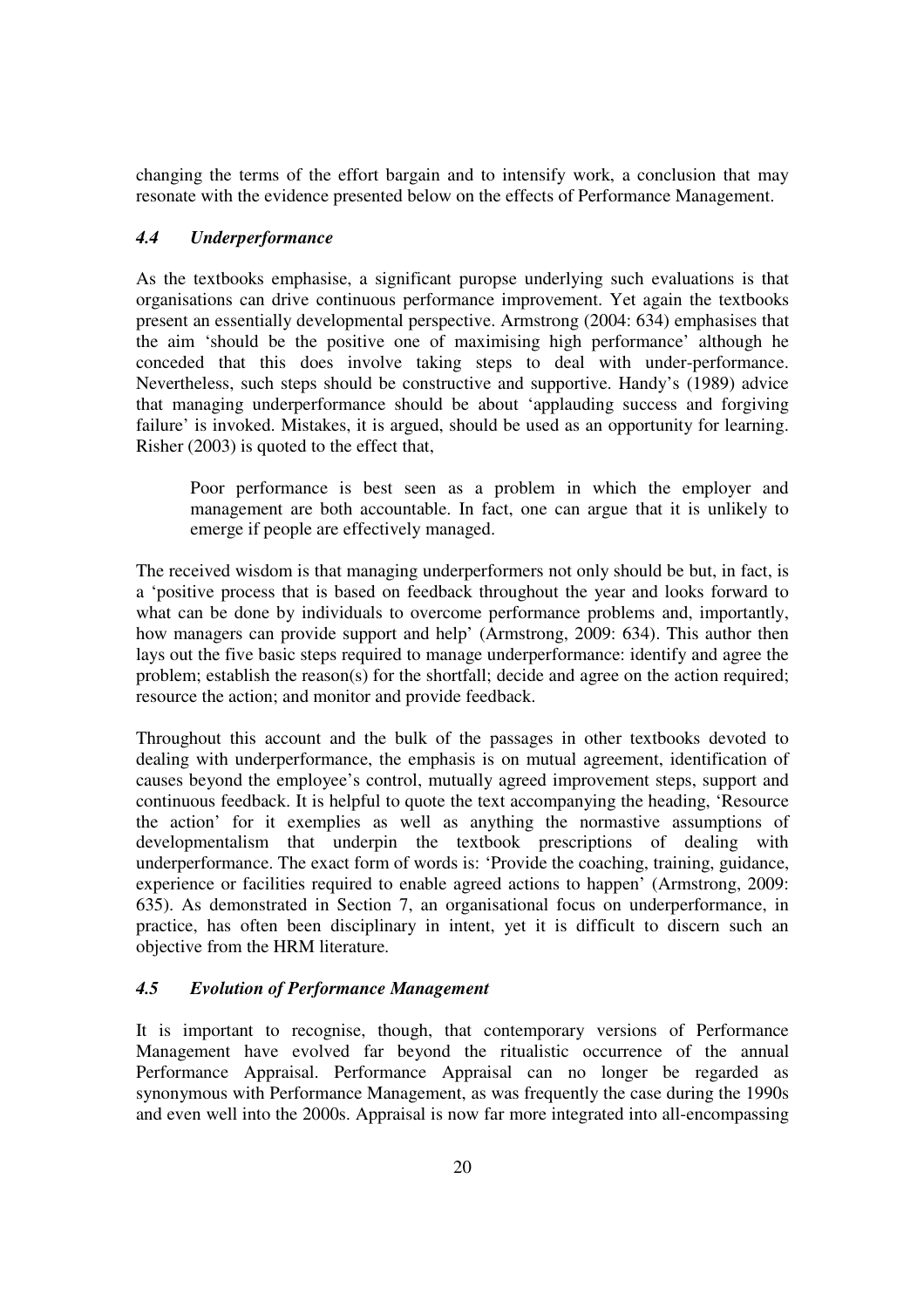systems of Performance Management, an evolution that has massive consequences for both individuals and the organisations they work for.

It is suggested that observers have often misunderstood the nature of the transformation that has taken place. Some confusion derives from the fact that actual practice has changed signficiantly, even though the rhetoric and terminology surrounding performance management remain largely unchanged, redolent of an earlier and more employee sympathetic version of Performance Management. For organisations, it can be suggested that the rhetorical claims and normative assumptions of these earlier iterations have faded, to be replaced with more robust and rigorous processes in practice. It is like the smile on the face of the Cheshire cat, all that remains is the image.

The revised Performance Management cycle, presented in Diagram 2, is tighter and more prescriptive. Perhaps the most marked contrast with the earlier and 'looser' cycle (Diagram 1) is to be seen in the change from the rhetorically developmental 'Supporting Performance' circle, which is now articulated as 'Managing Performance Throughout the Year'. The latter represents a significant shift from the episodic nature of previous annual appraisals and developmental support to more robust and continuous managerial control. As emphasised by Armstrong and Baron (2005: 15), this renewed version of Performance Management is a process more than an event and operates in a continuous cycle. For these authors Performance Management has become,

a strategy which relates to every activity of the organisation set in the context of its human respource policies, culture, style, and communication systems (*ibid*:16)



#### **Diagram 2: The 'Evolved' Performance Management Cycle**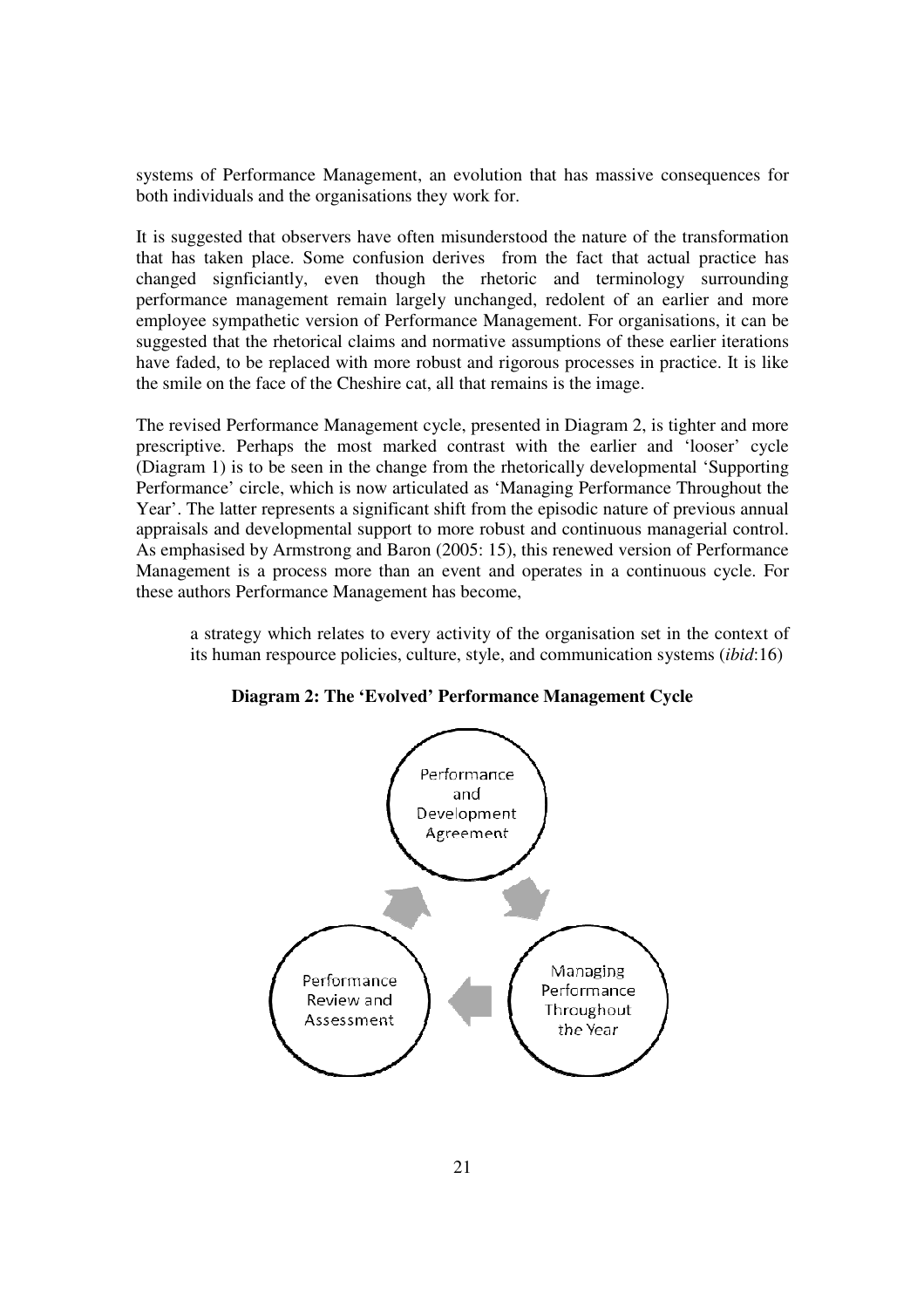Performance Management has thus expanded in scope and reach and now aims to knit together individual goals, departmental purpose and organisational objectives. It now incorporates issues that are central to many other elements of HRM, from recruitment, induction, training and development, reward management, through to capability procedures and termination (Boxall and Purcell, 2008: 171-2). Indeed, Marchington and Wilkinson (2008: 262) maintain that, for some, performance management has become synonymous with the totality of day-to-day management activity because it is concerned with how work can be organised in order to achieve the best possible results.

The extent to which these 'holistic' Performance Management initiatives now operate is remarkable. In the most recent comprehensive CIPD survey, 87 per cent of respondents were found to operate a formal Performance Management process, having risen from 69 per cent (Armstong and Baron, 1998; 2005) with a further 65 per cent of the remainder stating their intention to introduce such a programme in the next two years. Apropos the previous discussion on the spread of Performance Management from managerial, supervisory and professional grades to wider layers of the workforce, it should be noted that Performance Management has now extended far beyond these higher layers to embrace technical grades, white-collar workers generally and, latterly, manual grades.

It is acknowledged that Performance Management is now bound up with organisationwide targets and KPIs and not just in the private sector. Under the new Labour administrations of 1997-2010 central government targets and the drive for best value ensured that a strong interest in Performance Management permeated the public sector (Bach, 2004). Invariably, KPIs and targets cascade down through business unit, centre or facility and then to the team and are finally disaggregated to employee level in the form of individual balanced scorecards, a plethora of quantitative metrics and qualitative evaluations of performance (Torrington *et al*, 2011: 264). Some mainstream academics have recognised that these 'new' forms of Performance Management, focused on the continuous improvement of employee performance, might involve a harder managerial practice (see e.g. Houldsworth, 2004). Yet, the HRM literature regards this development negatively, suggesting that it is an aberration, an ill-conceived departure from authentic Performance Management as part of HRM best practice. These accounts advocate the softer developmental and motivational approaches to aligning the individual and the organisation, which are universally regarded as epitomising good management practice.

Insofar as the interests of employees are considered, it is assumed, without recourse to empirical evidence, that Performance Management is actually beneficial and certainly not detrimental for them. It is held that those employees who do not meet the required standards will be managed 'fairly' and given the support required to do so.

Even authors normally critical of new management techniques portray Performance Management positively. Harley *et al* (2010: 745) argues that because it generally involves measurement of performance against targets, it should 'provide employees with a clear set of expectations as well as with feedback on performance, thereby increasing predictability and order'. Furthermore, this study purports to demonstrate that performance management was 'positively associated with commitment and satisfaction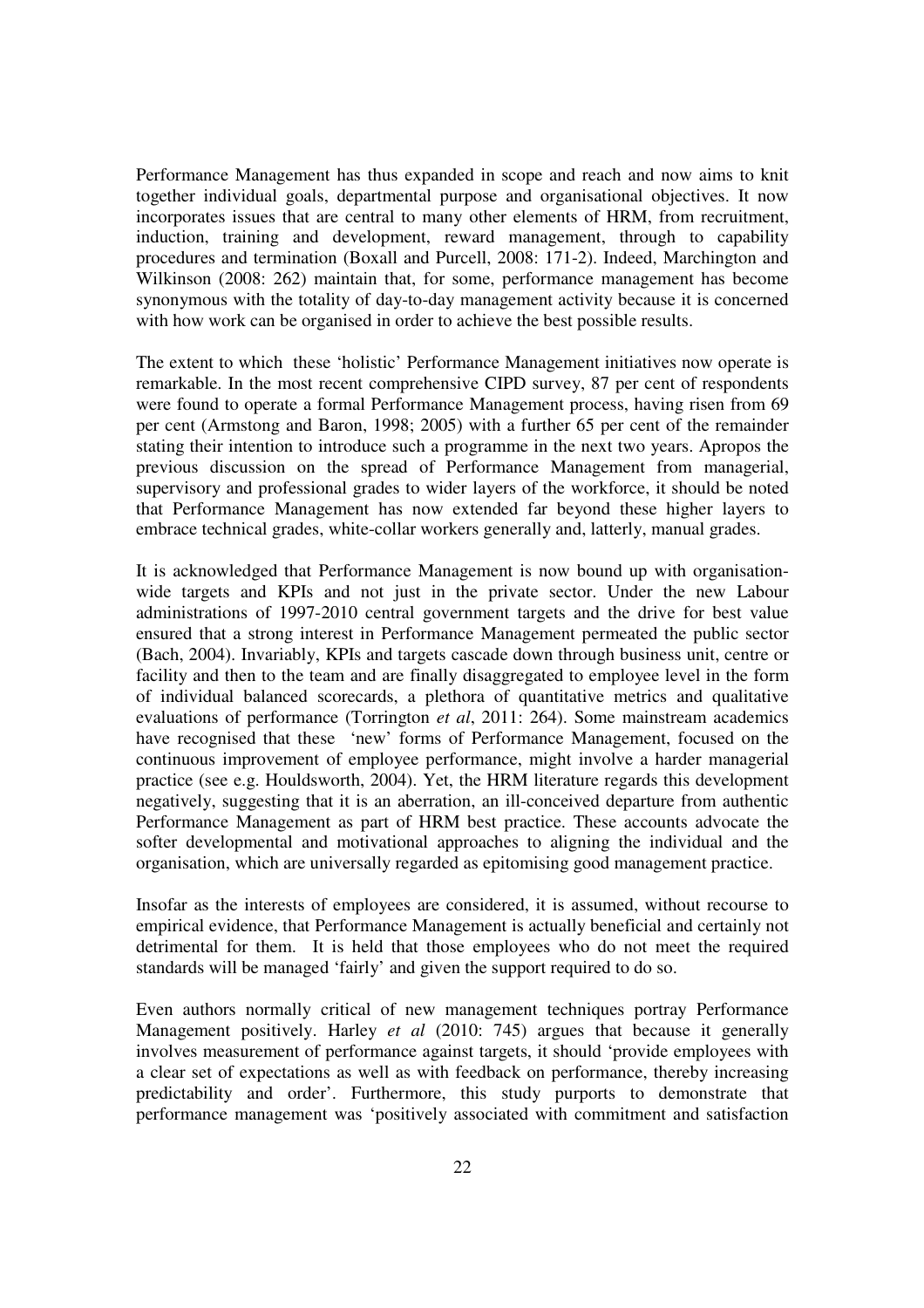and negatively associated with emotional exhaustion, suggesting that the more an employee was subject to performance management the more positive was her/his experience of work' (*ibid*: 750). The regular interventions between supervisors and workers that Performance Management necessitates has the 'effect of providing support', making employees aware of their performance on an ongoing basis [and] lowering stress associated with uncertainty' (*ibid*: 753).

In sum, Performance Management has evolved significantly over the last two decades, becoming an all-embracing management practice or set of practices, and not the limited stand-alone appraisal with which it was often synonymous. Advocates of Performance Management, thus, now contrast the strategic approach of the cycle of integrated activities, with the discrete free-standing appraisal. It has also included within its scope ever-growing numbers of employees. Despite critical commentary, summarised below, that has highlighted the limitations of Performance Management's purpose, design and implementation, and despite a minority trend which has presented a more trenchant moral and philosophical critique, the dominant perspective continues to stress the positive and developemental aspects of Performance Management. A good example of the enduring optimism with which Performance Management is associated comes from a recent edition of a popular HRM text.

This emerging perspective on performance management continues the shift from prescriptive, audit- and compliance-based oversight to an ongoing, forward-looking strategic partnership...[and looking ahead] the management of performance will increasingly become an organisation focused rather than an individual-focused activity. The ability to demonstrate an active engagement with the corporate social responsibility agenda is growing rapidly. Perhaps therefore, in the future, performance management will be less about quantifying the output of individual employees and more about the effective performance of the organisation in society (Beardwell and Claydon, 2010: 485).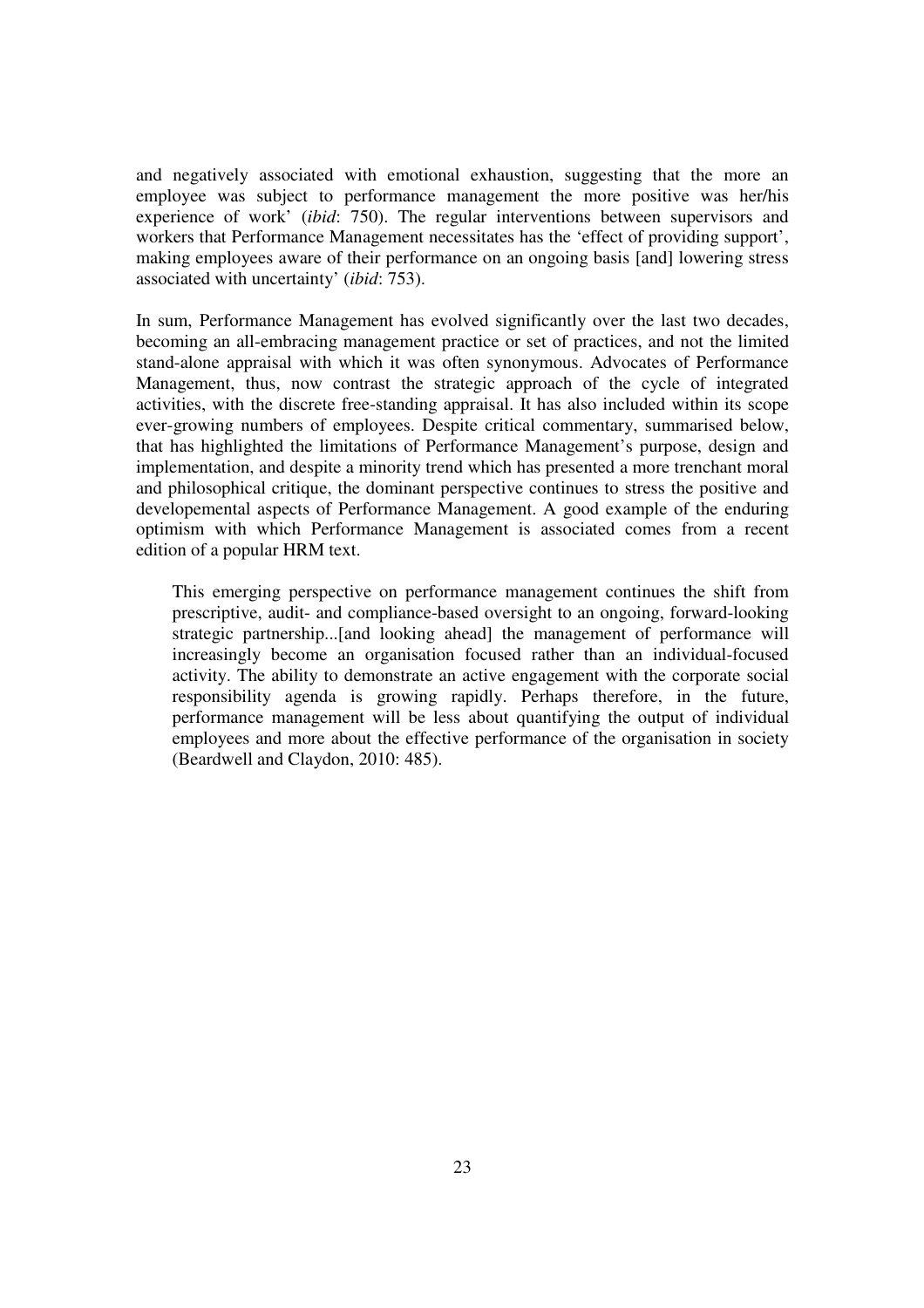#### **5 Critical Academic Commentary on Performance Management**

The question of whether HRM practices, including Performance Management, do actually lead to improved organizational performance has been much debated. Legge (1995) has been a foremost critic of the automatic assumption that there is a direct relationship between HRM and organizational success. Hall (2004) has argued that the evidence of academic studies that purport to demonstrate such a causal link is often questionable and the methodologies used are frequently flawed.

Notwithstanding the generally optimistic and developmental tenor of the bulk of the prescriptive HRM literature on Performance Management, there has been growing discomfort in some academic and practitioner work regarding the measurement of performance through the use of appraisal indicators and targets (Beardwell and Claydon, 2010: 470). Callahan (2007), amongst others, has argued that Performance Management and performance appraisal are inherently compromised because they are used for diverse and often conflicting purposes.

Most notably, line managers, who are the key protagonists in Performance Management systems and in undertaking appraisals, invariably judge and evaluate the performance of employees. However, this role sits uneasily, or may even directly clash, with a line manager's responsibility to motivate and develop those same employees. Furthermore, the line manager's role as counsellor is self-evidently compromised by the fact that an employee is unlikely to be willing to confess their limitations and development needs, when to do so could adversely affect their rating at their next performance review (Newton and Findlay, 1996). This reluctance to 'betray a weakness' is more likely to happen when, as commonly occurs, a particular performance rating is tied to monetary reward.

Some of the literature suggests that line managers might not complete evaluations with the candour that is regarded as a pre-requisite for successful Performance Management. Appraisers may hesitate to give individual employees a poor review. To do so might be to demotivate employees or create unwelcome conflict or personal antagonism. Furthermore, giving consistently low scores for employees in their charge might leave line managers vulnerable to the charge that the problem does not lie so much with these sub-optimal employees, but with their own inability to generate high performance. The aptitude of the line managers would then become the subject of senior management scrutiny.

Authors highlight additional potential sources of bias bound up with the rating process, particularly when remuneration is tied to the outcome of scores. A 'halo effect' can occur when managers overlook problematic aspects of an employee's performance that might require development and for various reasons, including personal preferences and prejudices, they may apply a light touch. A 'comparing employees' effect can occur when a manager contrasts the performance of an employee against another without considering the different (more or less challenging) tasks that they are required to perform (Beardwell and Claydon, 2010: 470).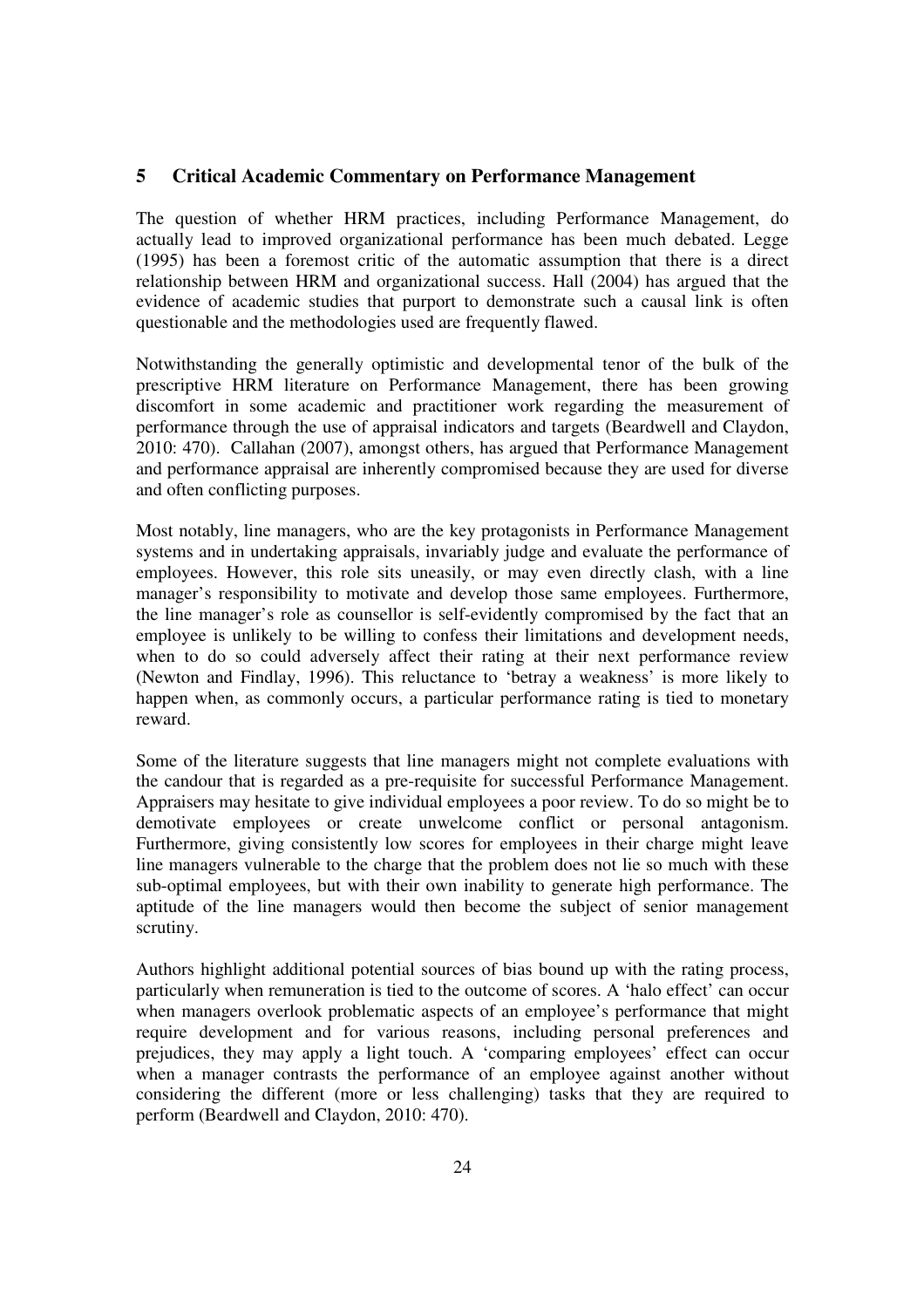Then there is the 'recency effect', when managers compile rankings on the basis of their most recent encounter with employees or most recent knowledge of their performance. Finally, there is the 'central tendency' effect when managers are reluctant to be overly lenient or harsh in their ratings, irrespective of the actual level of performance. Line managers may take the 'playing it safe' option, allocating similar rankings to all in a team in order to avoid conflict. On the basis of primary research, Geddes and Konrad (2003) and Thornton and Rupp (2007) concluded that appraisal ratings are also influenced by gender, ethnic origins and physical appearance and subjective perceptions of attractiveness.

Underpinning the potential for bias is the obvious concern that employee ratings are based on pseudo-scientific criteria and are arbitrary, dependent ultimately on the predispositions or even prejudices of the managers conducting reviews and appraisals. The problem of subjectivity manifests itself in different ways, especially the difficulty of constructing consistent and comparative evaluations between different line managers. Achieving 'objectivity' is held to be notoriously difficult when the notion of 'performance' is itself unclear. Moreover, to sum up the total performance contribution of an individual with a single rating is a gross over-simplification of what may be a complex set of factors that influence that performance (Armstrong, 2009: 630) and which may well lie beyond the ability of the individual or, for that matter a line manager, to influence. Further, for a line manager to then decide on a single rating after what should have been a detailed discussion of strengths and weaknesses, suggests that the rating will be a superficial and arbitrary judgement.

Organizations continue to make efforts to construct 'objective' criteria and use reliability measures in comparative metrics, but arguably these cannot wholly overcome the problem of intrinsic subjectivity. Of course, as the HRM textbooks advocate, line managers can be trained in 'consistency workshops' which build a common understanding of the level of employee achievement commensurate with a specific rating level. However, the growing trend has been for organisations to introduce forms of 'calibration' or 'moderation', where managers meet to review the pattern of each other's ratings and challenge anomalous distributions.

In much of the HRM literature, it is claimed that these normalisation and standardisation practices are capable of delivering more equitable outcomes, ratings more genuinely reflective of actual employees' performance. Before examining the primary evidence some important questions need to posed, that suggest a quite different outcome. Instead of delivering 'fairness' and 'equivalence', what if this process has the objective of preventing rating inflation, of ensuring that a cap is put on the proportion of employees who are received above average or excellent scores? What if the ancillary purpose is to prevent any individual line manager from awarding an excessive number of high scores? What if this process is designed to make certain a correspondence with an *a priori* fixed distribution (see below) as determined by senior management? Such a distribution might be a necessary consequence of an organisation making a fixed 'pot' of money available for performance related awards. Over-generous rating by line managers becomes, then, a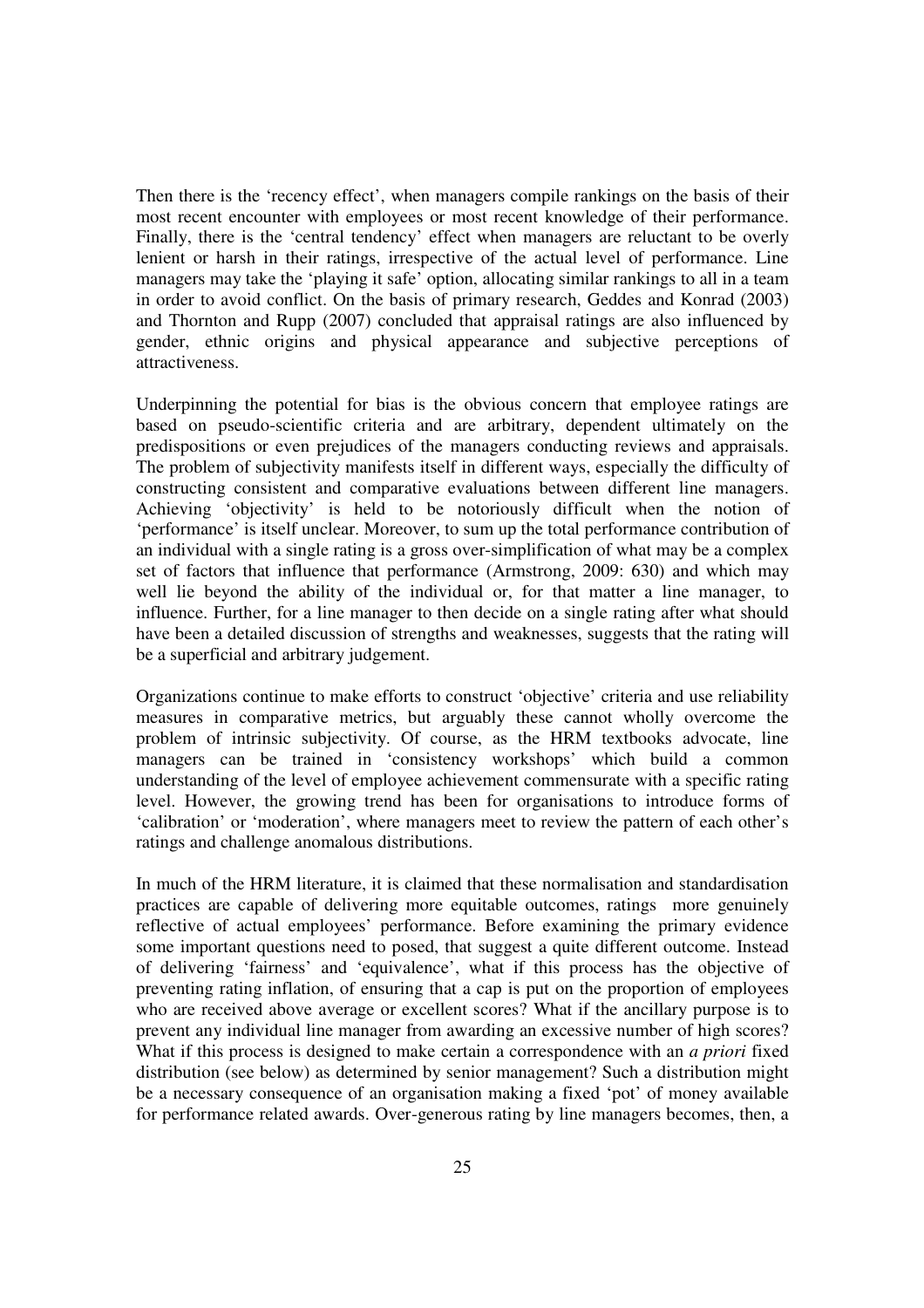major problem for the organisation, in the context of top-down imperatives which precludes scores (or at least a proportion of them) being genuinely reflective of performance at the higher end. Put simply, it is not permissible for there to be too many high scores on the grounds of cost.

Different types of scale have been adopted but one particular form is that of forced distribution, where managers are required to conform to prescribed distribution of ratings between different levels. This pattern may correspond to the normal curve of distribution that has been observed to apply to IQ scoring (Armstrong, 2009: 632). A typical 'normal' distribution of ratings might be as follows; 10 per cent of employees might be categorised as underperformers, a further 15 per cent as failing to meet expectations, 50 per cent as meeting expectations, 15 per cent as above expectations and, finally, 10 per cent who are deemed to be excellent performers.





The principal problem is that there is no evidence at all that *actual* performance in an organisation does follow this 'normal' distribution. Such a distribution, it should be remembered, is a statistical exercise. Performance and achievement are variable to an extent that makes it impossible for employees to be 'squeezed' in these proportionate categories. If *actual* performance, however that might be defined, were the sole determining criteria for how employees were to be ranked then it is possible theoretically for an entire workforce to be performing above a notional targeted average. A forced distribution means that however well employees are performing a certain proportion in advance must *necessarily* be deemed to be underperforming. Managers are compelled to discriminate between employees according to these fixed percentages irrespective of actual performance. Thus, the charge of inequity can be laid against the use of forced distribution and the 'Bell curve'.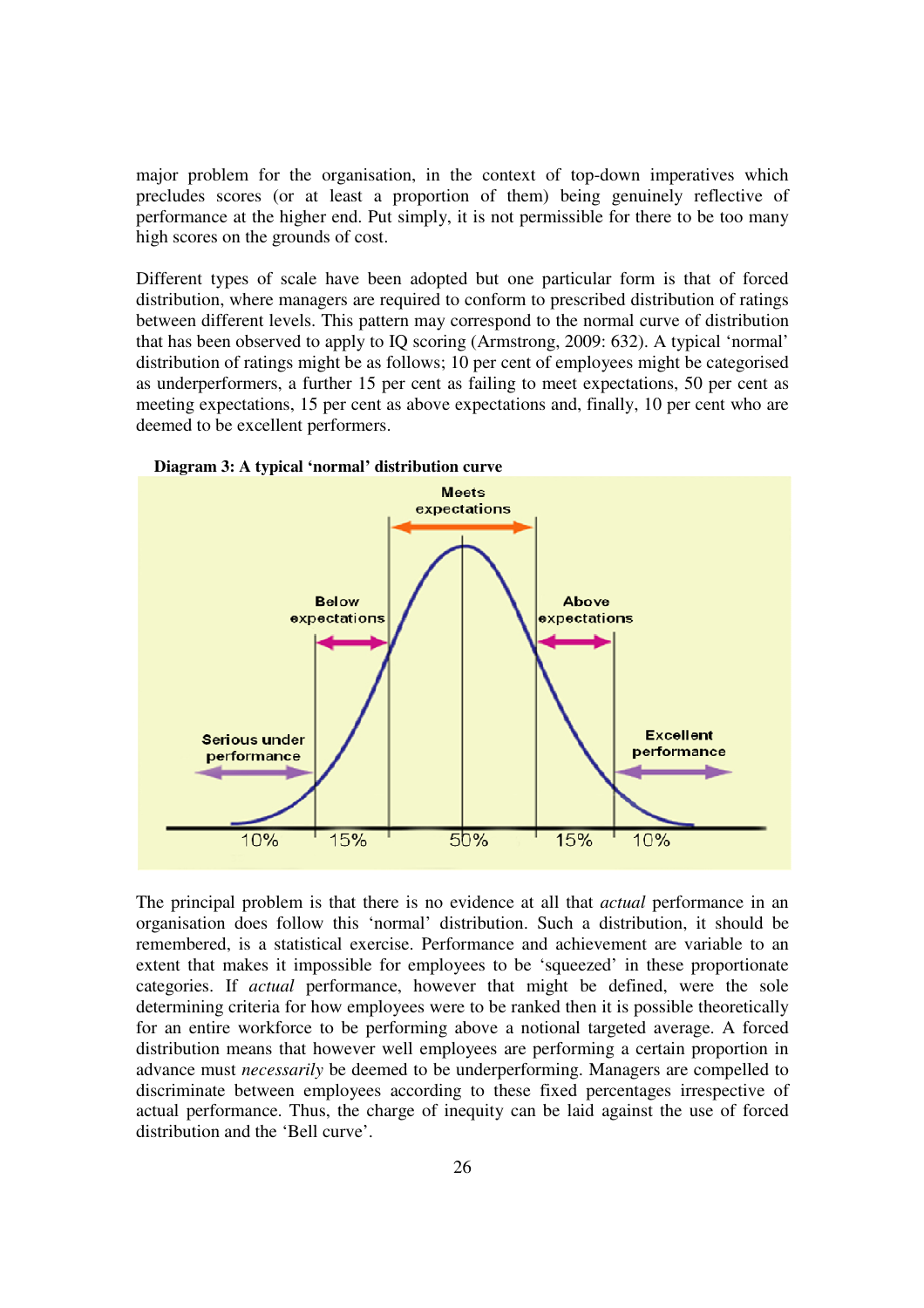The important question remain of the extent to which forced distribution is utilised by organisations. The academic literature suggests that it is a limited measure. For example, in the CIPD performance management survey of 2004, only 8 per cent of respondents reported that it was used. Evidence from the United States suggests that forced distribution is much more widespread there. Bach (2005: 289) suggests that a harder edge to appraisal has emerged with leading US companies such as General Electric, Microsoft and McKinsey placing a great deal of emphasis on measuring performance. If identifying and rewarding top performers is a priority, then so too must systematic measures be implemented to remove consistent underperformers, who are often termed 'C' players. In a key passage in an influential book, *'The War for Talent'*, Michaels *et al* (2001) argued that it was necessary to get rid of the bottom 10 per cent of performers annually because their continued presence in the organisation served to create inertia and demotivate high performers. Bach provides examples of euphemisms to describe this process, including 'top-grading', 'bouncing' and 'ranking and yanking', drawn from additional sources (Smart, 1999: 61-75; Ulrich and Smallwood, 2003: 90; Bunting, 2004: 97). It is claimed that the continuous elimination of so-called underperfromers 'raises the bar', that is to say it improves the overall level of performance in the business, but as Armstrong (2009: 632) maintains, there is no evidence to support this claim.

Indeed, subjectivity and bias might be exacerbated when it is the behaviours, traits, attitudes and personality characteristics of the individual employee that are the subject of ratings and scores. Behaviourally anchored rating scales (BARS) and behavioural observation scales (BOS) are specific methods of linking ratings with behavior at work (Torrington, 2011: 264).

Several years ago, Williams (2002) could conclude that behaviourally-based criteria were not widely used. The empirical evidence from the case study companies suggests that they are now widely used and are key elements in the evaluation of employee performance. Over the past decade and increasingly in the post-financial crisis period, the growth of a significant degree of subjectivity in performance appraisal and management process is discernible.

In addition, it has been observed that any approach to appraisal that uses pre-determined criteria, as the large majority do, has limitations. This is particularly so when the same criteria are used across a wide range of job roles, as each criteria may not be relevant. Such a universal approach neglects important differences in the characteristics of specific job roles and responsibilities (Beardwell and Claydon, 2010: 467). A more essential criticism is that there is a tension, if not a fundamental contradiction, between the dual objectives of performance management as a developmental undertaking, on the one hand, and an element of an organization's reward system, on the other hand. This is the most trenchant criticism of Performance Management from 'within' an orthodox management framework' (see e.g. Strebler *et al*, 2001; Wilson, 2002). These observations relate mostly to limitations in the construction and operation of performance appraisal.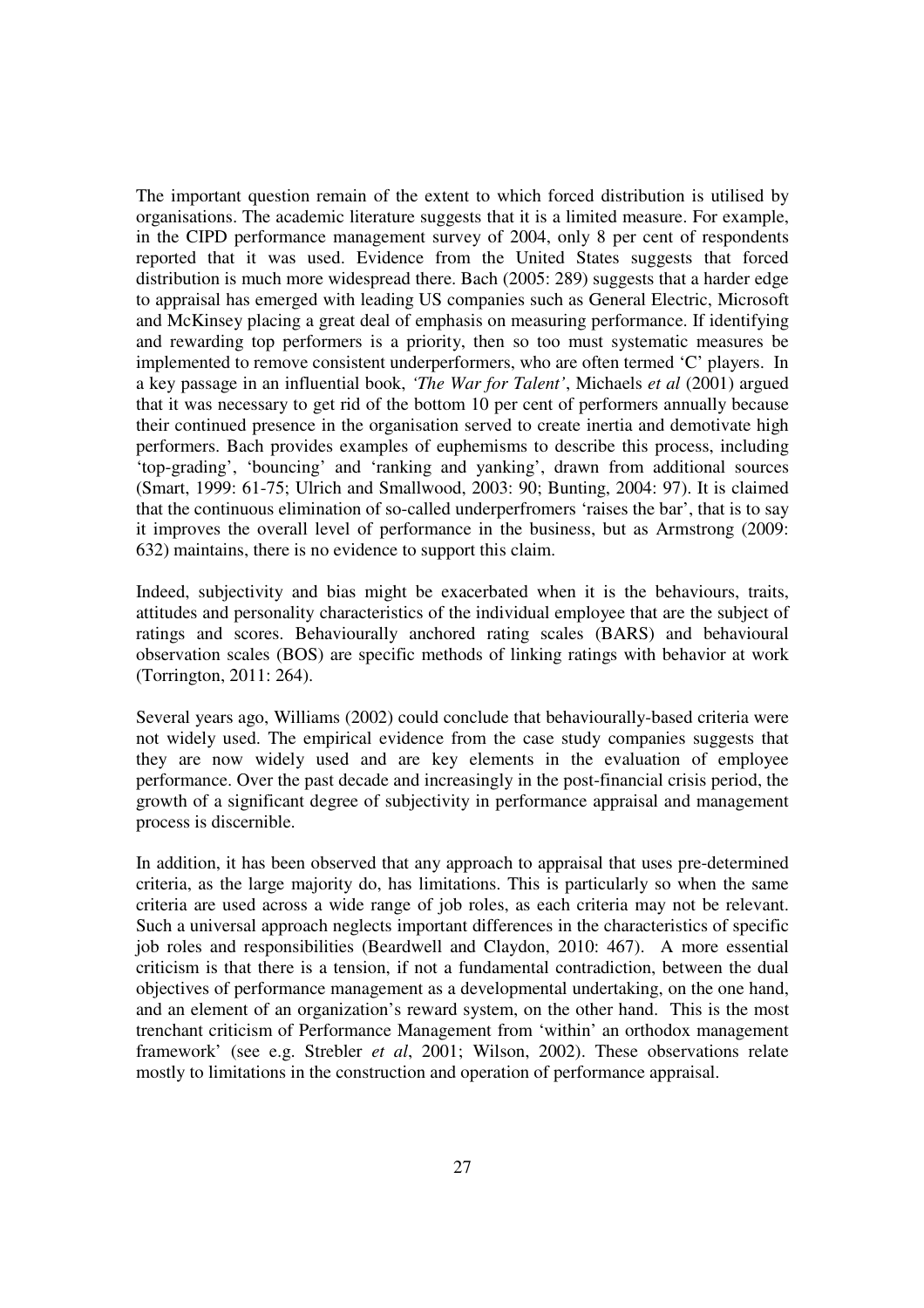An additional critique has been developed on philosophical or ethical grounds. This body of work challenges the unitarist principles and managerialist prerogatives that inform conventional approaches to performance appraisal (Beardwell and Claydon, 2010: 471). They advance, by contrast, a radical analysis that questions management's objectives and their power to control, direct and shape employee behaviour. Such accounts have been based largely on the work of the French philosopher, Foucault, who developed the critique of organizations and institutions as 'totalising' regimes of surveillance, in which managers exercise complete control over employees and have eliminated their capacity for resistance and contestation.

Management theorists, including Townley (1993) and Grey (1994) questioned the ethics of such close scrutiny of employers' behaviour and work routines, regarding these manifestations of managerialism as a negative aspect of performance appraisal. Notwithstanding the importance of a critique that counters the assumption that appraisal is benign for employees, the 'totalising' perspective understates the capacity of employees to resist and of unions, where they exist and are vigilant and effective, to contest this discourse and practice.

Despite this critical commentary, the dominant perspective amongst HRM scholars that is found in the texts is of Performance Management as benign and supportive of employees. To give one example, Armstrong (2009: 634) suggests that organizations might retain ratings because they believe that the advantages outweigh the disadvantages. However, if they want to emphasise the developmental aspects - as it is suggested that they should – and 'play down, even eliminate, the performance pay element [then they] will be convinced by the objections to rating and will dispense with the altogether..'. In short, organisations are advised to move away from stringent metrics-driven forms of Performance Management that are driven by monetary and/or punitive outcomes.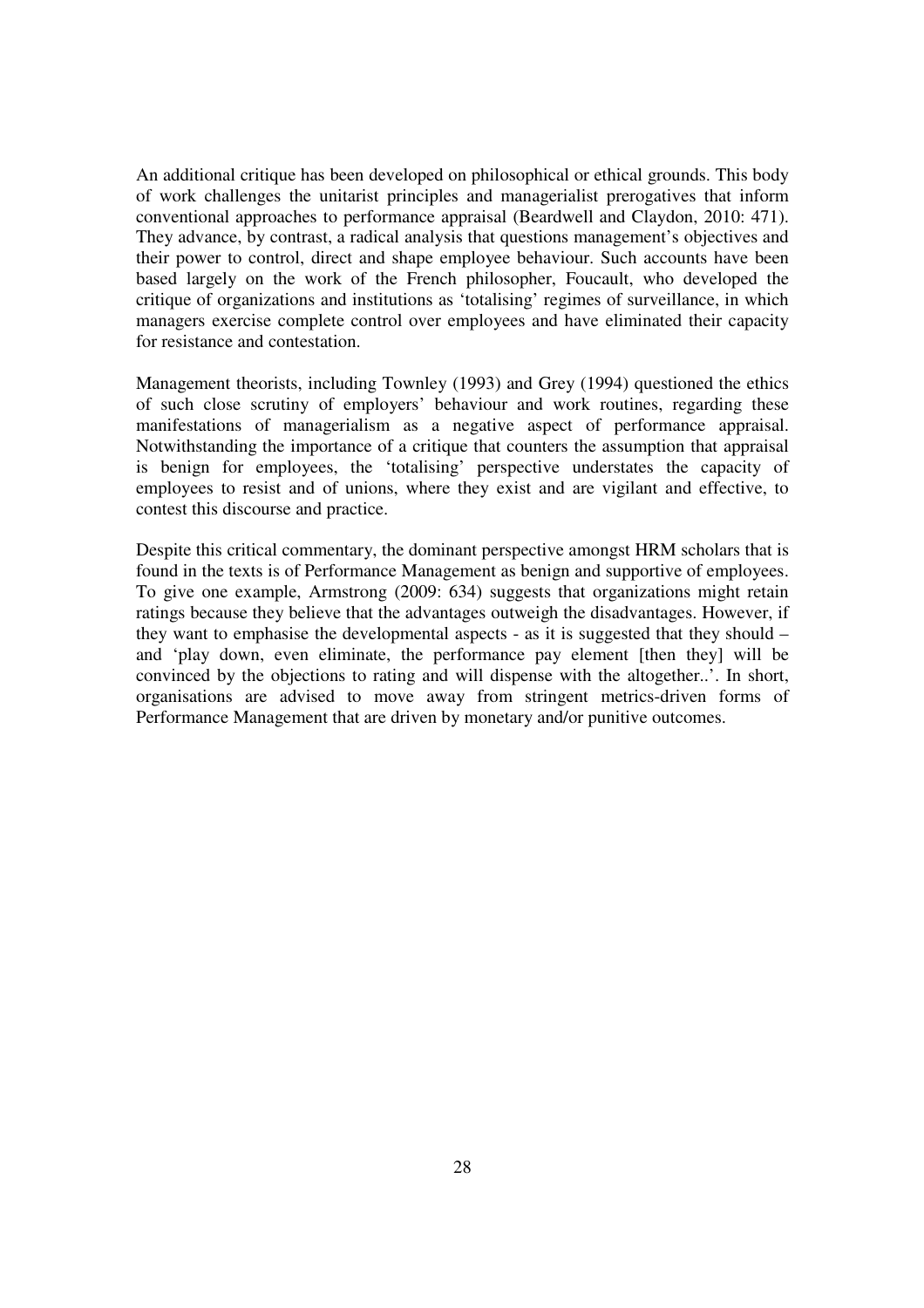# **6 Changed Contexts of Work Organisation – HRM, Management Control, Work Intensification, Lean and Sickness Absence Management**

# *6.1 Introduction*

The evolution of Performance Management from being largely synonymous with standalone Performance Appraisal to become the more systematic, integrated and allembracing Performance Management as described above did not happen within a political-economic or organisational vacuum. In order to gain a fuller understanding of contemporary Performance Management and to foreground the primary evidence presented in Section 7, it is necessary to consider some of the principal changes that have occurred in work orgnisation and employment relations over this period. Mindful of the temptation to discuss all the factors that have contributed to, or are manifestations of, changes in work organisation and employment, the following aspects have been identified as being of most salience for Performance Management; Human Resource Management, lean production, work intensification, sickness absence management, and occupational health and safety.

#### *6.2 Human Resource Management*

As discussed in the preceding sections, the dominant view of Performance Management has been that it is essentilly developemental in intent and that it delivers mutual benefits for both the organization and the employee. This benign view can be partly explained by the wider academic and practitioner perspective of Human Resource Management with which Performance Management has been closely associated.

The earlier models of HRM that came to be influential in the UK focused on the central notion of commitment and how it could be achieved within organizations. Commitment models were explicitly contrasted with the then (supposedly) outdated labour utilisation systems and practices based on control and compliance (Walton, 1995; Beer et al, 1984). Such a distinction was also employed by UK academics attempting to distinguish HRM from old-style personnel management and industrial relations (e.g. Guest, 1987). As HRM emerged in the UK, academic analysis identified two strands, dubbed by Storey (1992) as 'hard' and 'soft' HRM (see also Legge, 1995).

While the fomer calculative, 'factor of production' approach concentrated on the fit between flexible human resource utilisation and organisatonal strategy, the latter stressed the potential of employees as valued assests, whose skill development was the route to competitive advantage, and commitment to the organisation could be heightened through such practices as empowerment, employee involvement and teamworking. 'Soft' HRM stressed the development of trust, collaboration and communication and, in this new culture of commitment and mutual gains, individual employees could feel 'empowered' to exert discretionary effort or 'constructive proactivity' (Legge, 1995: 174). Within this 'soft' HRM paradigm, the now familiar array of performance appraisal, individual performance related pay and development plans emerged. These initiatives could be seen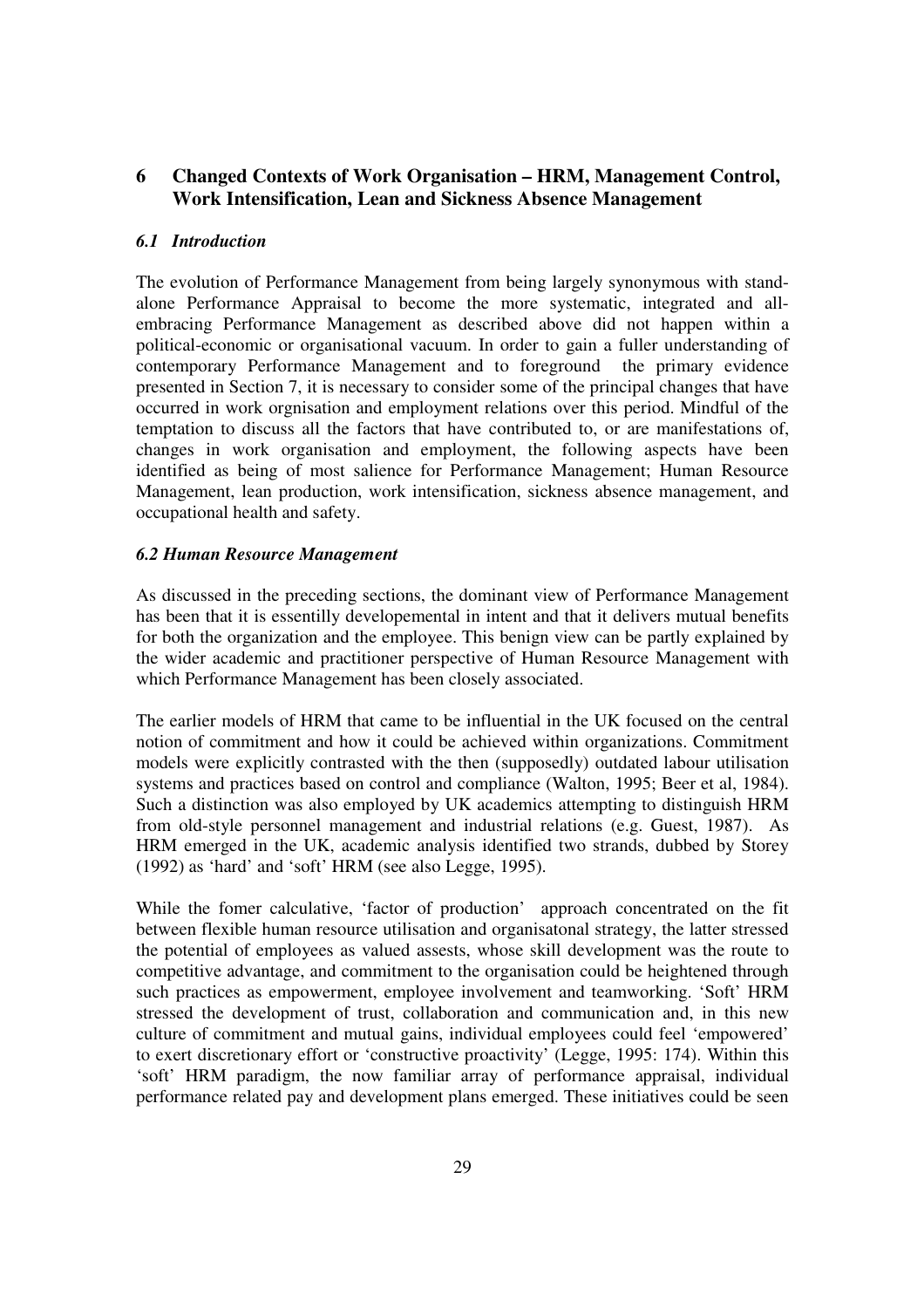as the structural and organizational counterpoint to unitarist values based upon quality and the customer.

For the best part of three decades, then, 'soft' HRM represented the 'new orthodoxy' in the study and practice of employment relations, albeit that it might have been an 'idealized and narrated model' (Storey, 2005). Arguably, the tenacity of this 'soft' version obscured the reality of alternative 'hard' versions and a managerial practice that eschewed a developmental, mutual gains approach. A good example of the widespread illusion in the high trust and commitment view of HRM that permeated even critical thinking, is this quote from what is, in many ways, a critical text.

Indeed, the ideas at the root of HRM are at the opposite pole to the ideas of marketized or commodified employment practice. (McGovern, 2007: 143)

This assertion can be challenged for it ignores the 'hard' side of HRM, the calculative 'factor of production' approach. It also neglects the important argument that 'soft' HRM practices can embody hard elements (Taylor and Ramsay, 1998). For example, delivering quality and 'delighting' the customer are principles that sit within the 'soft' HRM paradigm, but clearly customer feedback, the mystery shopper and monitiored telephone calls can have a hard disciplinary edge in practice. It is interesting, as we will discover from the primary evidence, that a common element in Performance Management metrics involves customer satisfaction scores which, if they fall below acceptable levels, can lead to improvement or corrective action. In other words, disciplinary or punitive outcomes are as likely as developmental or supportive measures.

The existence of certain practices (such as appraisals, teamworking) can not be assumed to be a proxy for developmental HRM, just as one of the fallacies of the High Performance Work Systems literature (e.g. Applebaum et al, 2000) is that somehow bringing together a bundle of practices including teamworking, incentives, personal development/appraisals necessarily engenders mutuality, harmony and a high performing workplace. In the 'soft' HRM/HPWS account, the line manager is the key driver of change, having discretion over operational issues, labour utilisation, recruitment, training, reward, appraisal and above all performance. The role of the line manager was defined as facilitator, coach, guide and developer of the human resources for which they were responsible. However, it is pertinent to raise the following question - what if the function of the line manager is not to lead in this developmental fashion, but to transmit downwards in classical hierarchical fashion, production norms and targets, so that for all there might be an appeal to 'hearts and minds' there is also the familiar imperative of employee compliance to management instruction?

It is a compelling argument that HRM, with its powerful rhetoric of shared interest and mutual gains, served to mask capitalist restructuring. Hyman (1987) observed during early debates on the nature of HRM, that it was directed towards the simultaneous 'securing and obscuring' of the commodity status of labour. Beneath the unitarist façade and the high-skill, high-commitment rhetotic there remained fundamental market imperatives such as cost minimization, growing labour market flexibility, downsizing and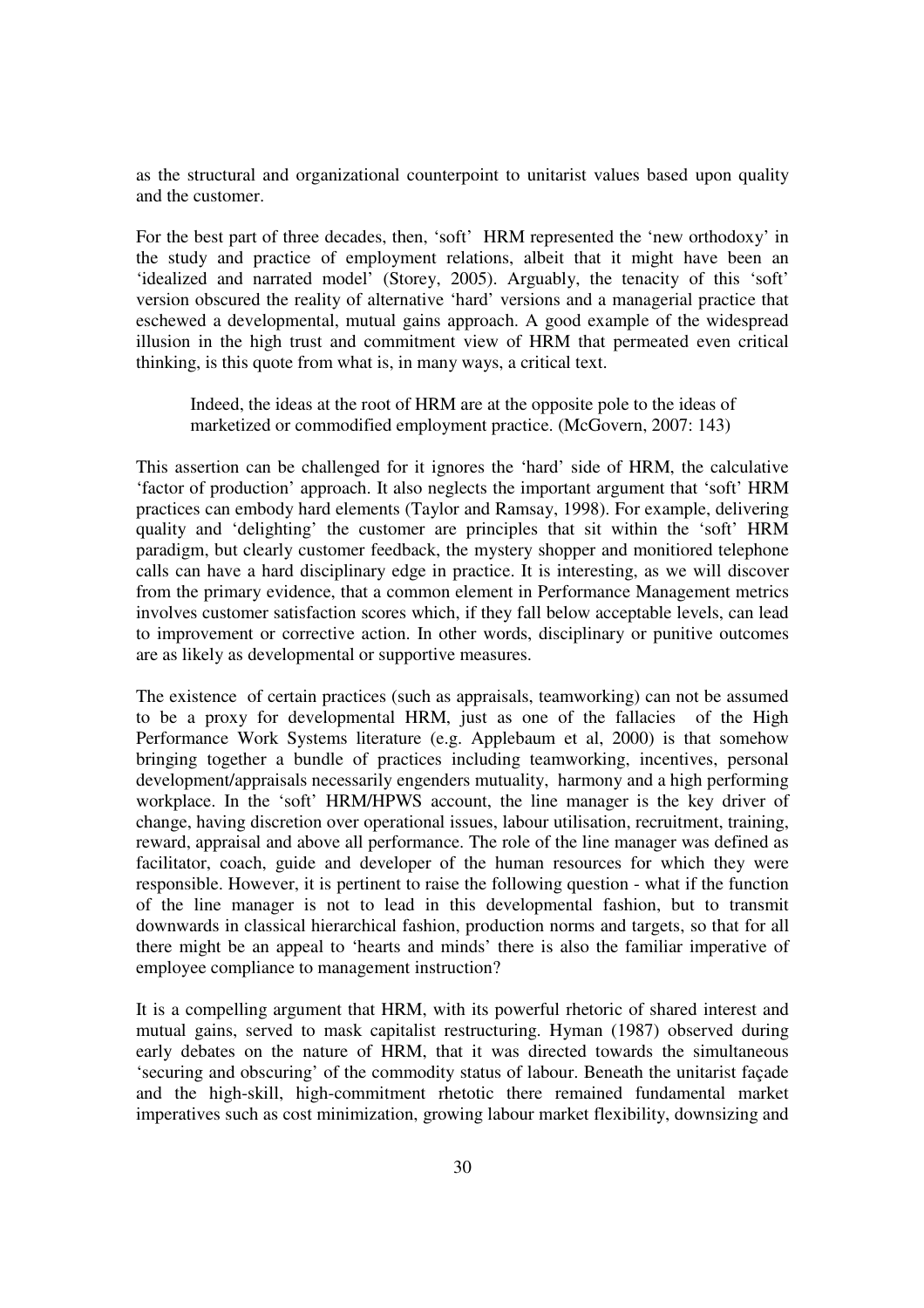redundancy. By the turn of the century, authors such as Capelli (2000), an erstwhile enthusiast for mutual gains HRM, were asking how management, having broken the psychological contracts' promise of job security, could manage in conditions where employees' commitment had been betrayed. There is now a significant body of literature that has questioned the degree to which the HRM project was ever able to deliver on its promise to create a more humane workplace (e.g. Baldry et al, 2007; Bolton and Houlihan, 2007; Legge, 1995; 2005; Thompson, 2003; 2011). What was being missed, then, in naïve versions of HRM (Thompson and Harley, 2007) were those shifts in the capitalist political economy that were generating organizational re-structuring, process reengineering and were transforming work organization. All of these developments had enormous implications for workers.

#### *6.3 Lean Production*

In this restructuring the adoption of lean production needs to be emphasized. Lean has been defined as an 'all-encompassing model' of work process reconfiguration, based on the integration of diverse Japanese production management techniques (Babson, 1995: 5), dervived from Japanese manufacturing systems. The philosophy, principles and techniques of lean were widely applied in the US and, latterly, in the UK. Lean promised to remove impediments to the smooth flow of production through continuous improvement (*kaizen*) in both quality and productivity, and to eliminate 'wasted' time and motion (*muda*) through the use of 'just-in-time' (J-I-T) inventory systems (*kanban*).

In the classic text on lean, Womack et al (1990) argued that those organisations which succeeded in stripping out wasteful processes would secure the most significant gains in quality and efficiency. These advantages would be achieved through job rotation and by multiskilled team-based workers sharing responsibilities with management and solving problems together. Womack *et al's* depiction of the new work system was undeniably optimistic, notably in the contention that 'the freedom to control one's work' replaced the 'mind-numbing stress' of Taylorist mass production. 'Creative tension' was now supposed to make work 'humanly fulfilling'. If such claims of increased skills and decision-making authority (Landsbergis *et al*, 1999: 109) were true then, empirically, lean would be associated with a *reduction* in job strain and stress-related illness.

However, subsequent studies of manual workers in manufacturing environments produced findings that did not support the optimistic claims made for lean. Critical research in the automotive industry revealed, not increased employee discretion, but tighter supervision and management control, narrow tasking, reduced involvement in decision making and greater job strain (Lewchuk and Robertson, 1997; Delbridge, 1998; Danford, 1999). Harmful physical and psychological effects, including repetitive and soft tissue injuries, musculo-skeletal disorders, burnout and stress were identified (Landsbergis *et al*, 1999; Stewart *et al*, 2009).

Despite this evidence of bleaker outcomes for workers, a number of authors maintained that lean could be universally and non-problematically applied to clerical and servicing work (Womack and Jones, 2003). Business school consultants were quick to propagate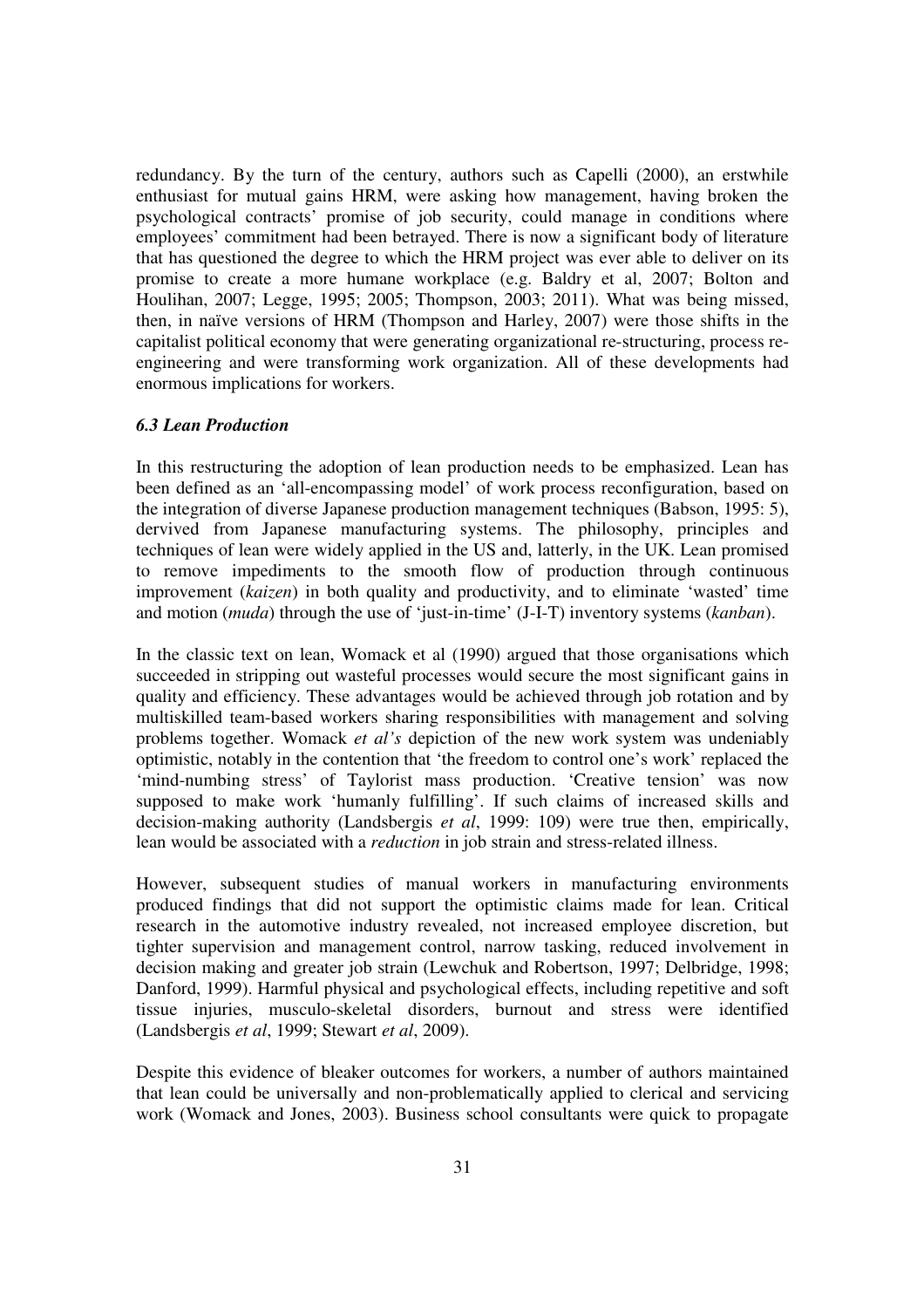lean as a mutually beneficial (for managers *and* workers) paradigm for delivering public sector efficiencies (e.g. Radnor and Boaden, 2008). Lean's appeal to central and local government and to private sector employers in the straitened budgetary conditions of austerity and the post-2008 'new normal' (Kliman, 2012) was unsurprisingly compelling. Insofar as evidence exists of lean's impact on white-collar work, however, the prognosis for workers and their health and well-being are as harsh as the evidence has been for manufacturing environments. The results of these studies are important given that much of the primary evidence below reports on workers' experiences in white-collar and service environments.

There is data from the call centres which, in the most common mass production variant (Batt and Moynihan, 2002), has been regarded as the prototypical 'lean' white-collar context (e.g. Sprigg *et al*, 2006; 2007; Taylor and Bain, 1999; 2007). Process simplification, short call cycle times and machine paced workflow integration are notable features of work organisation. Dialogue scripting (extreme standardisation) and intense performance monitoring have been isolated as defining characteristics of lean and directly related to job-related strain (Sprigg *et al*, 2006: 105; Taylor *et al*, 2003). The 'leaner' the work organization and the more that call-throughput is prioritized, the less control over the timing and methods of work do call-handlers report. Workloads are higher and workers performed less varied tasks.

Studies have demonstrated related outcomes. Crawford *et al* (2005) found an increase in reported musculo-skeletal disorders (MSDs), including discomfort in the neck, shoulders and wrists/arms. Sprigg *et al* (2007) found biomechanical factors (workload and repetitive movement) and psychosocial strain (low decision latitude) combining to produce MSDs. Indeed, they concluded that strain appears to be a mechanism between workload and upper body and lower back MSDs, while the relationship of workload with MSDs is explained by both the direct effect of biomechanical factors and the partial mediating effects of strain (*ibid*, p.1462). Sprigg et al's (2006) concise verdict was, 'the leaner the call centre, the meaner it will be'.

The ill-health consequences for workers generated by the distinctive forms of work organization in 'mass production' contact centres (Batt and Moynihan, 2002) are quite well known. Deery et al (2002) found emotional exhaustion, while Baldry *et al's* (2007) and Taylor *et al's* (2003) studies documented extensive worker experiences of stress, mental fatigue, physical tiredness and MSD symptoms. A significant finding was that these symptoms and complaints were related to long periods spent at the work-station where workers were engaged in intensive, pressurized work, and faced the strict implementation of 'performance' targets, both quantitative and qualitative in character (Bain *et al*, 2002). The Information and Communication Technologies (ICTs) that are central to the architecture of the contct centre simultaneously facilitate the micromeasurement and micro-management of employee performance. A persuasive case can be made for the claim that the call centre provided the template for the subsequent dissemination of the digitalised measurement and intense targeting across many whitecollar labour processes.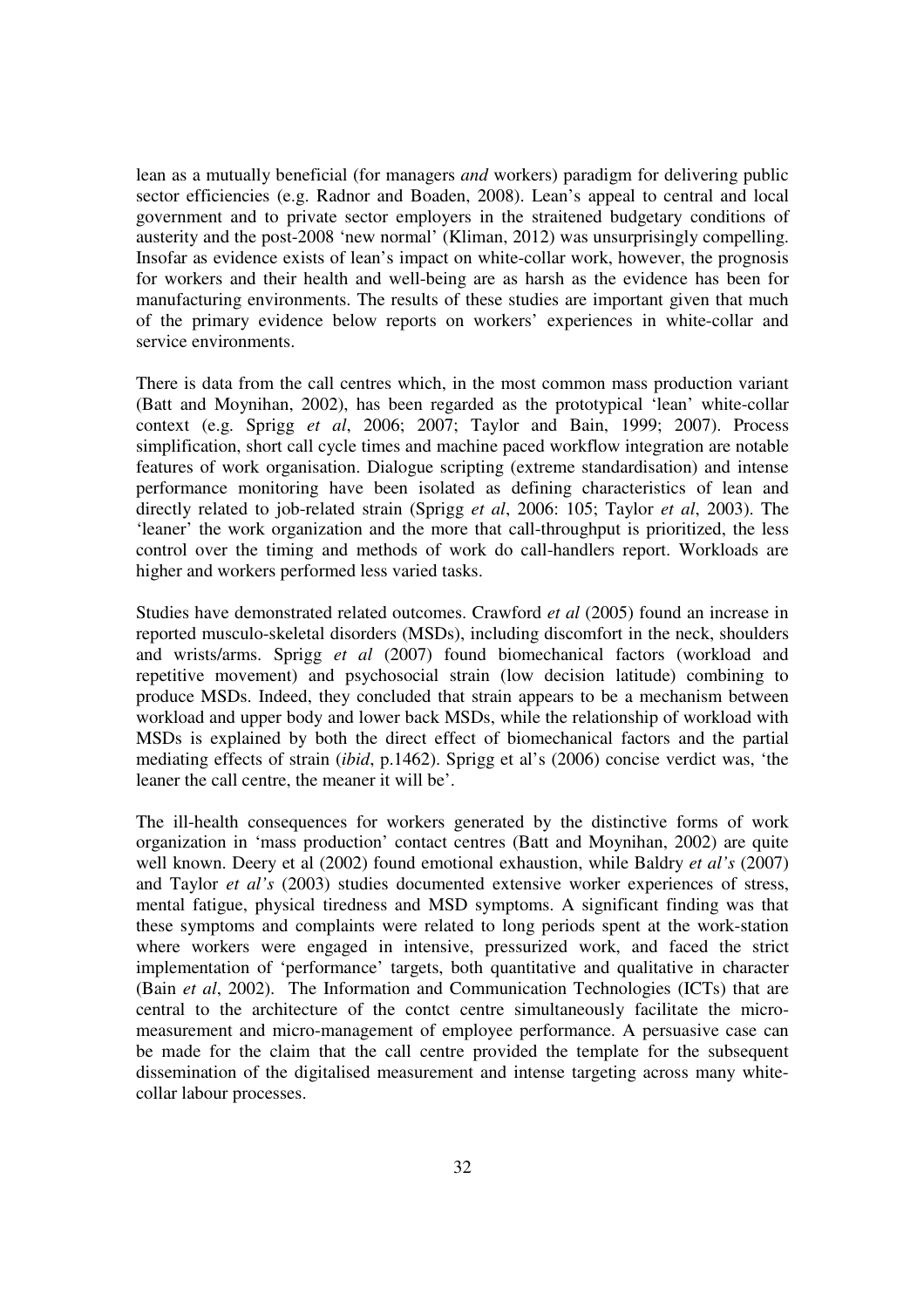In related studies, Carter *et al* (2011a; 2011b) focus on lean, its impact on work organization and employee experiences in a clerical, non-customer facing environments. Their findings demonstrated a thoroughgoing deskilling of tax processesing, in which whole case working was fragmented into a series of discrete, standardized and repetitive tasks. The consequences for employees was equally profound, as they reported high levels of stress and widespread symptoms associated with MSDs (Carter *et al*, 2013). New forms of Performance Management, principally the strict imposition of hourly targets, were regarded as the single most significant cause of pressure by workers. The evidence from these, most recent, studies of white-collar work organisation is that lean and performance management are integrated to form a new form of intensified and tighter labour regulation.

#### *6.4 Work Intensity or Intensification*

Synthesising the literature on critical HRM and lean working, a significant theme to emerge is that of work intensity/work intensification. A body of research (notably Burchell et al, 2002; Green, 2001; Green, 2006; McGovern et al, 2007) has specifically focused on these related concepts to refer to the amount of work/effort required of, and performed by, workers in each unit of time (intensity) and an increase in the amount of work/effort between comparable units of time over time (intensification).

These studies confirm that the effort demanded of British employees has increased steadily over the past two decades. One study demonstrated that 31 per cent of employees in 1992 strongly agreed that their jobs required them to work very hard. By 2000 the proportion had risen to 40 per cent (McGovern et al, 2007). An additional and related finding for 2000 was that 56 per cent of employees believed they were working harder than they had been two years previously. This proportion compared to only 12 per cent who said they were working less hard. Although these percentage increases might appear to be relatively small, it should be borne in mind that studies had established that work pressures and work strain were already at high levels by 1992 (Gallie et al, 1998: 218- 231).

Green's research (2001; 2004; 2006) has been influential in deepening our understanding of work intensification. Green has argued that the principal causes are rooted in technological and organizational change, but other institutional factors have also contributed to a greater or lesser extent. These factors include HR policies such as 'high involvement' work systems, declining trade union density or influence and job insecurity. For Green, work intensification has been associated with the closed 'porosity' of the working day as the time gaps between tasks shorten and employees have less opportunity to recover mentally and physically before the onset of rhe next demand. The outcome has been an increase in the psychological experience of overwork and work strain or work stress. In demonstrating that intensification grew from the mid-1990s onwards, and is associated with changed work organisation, flexibility and the effects of IT, Green concludes that 'the detrimental impact is unambiguous' (2006: 174). McGovern *et al* (2007: 186), similarly, have emphasized the increased bureaucratic discipline and the deleterious effects of ICT-based monitoring. This body of work resonates with those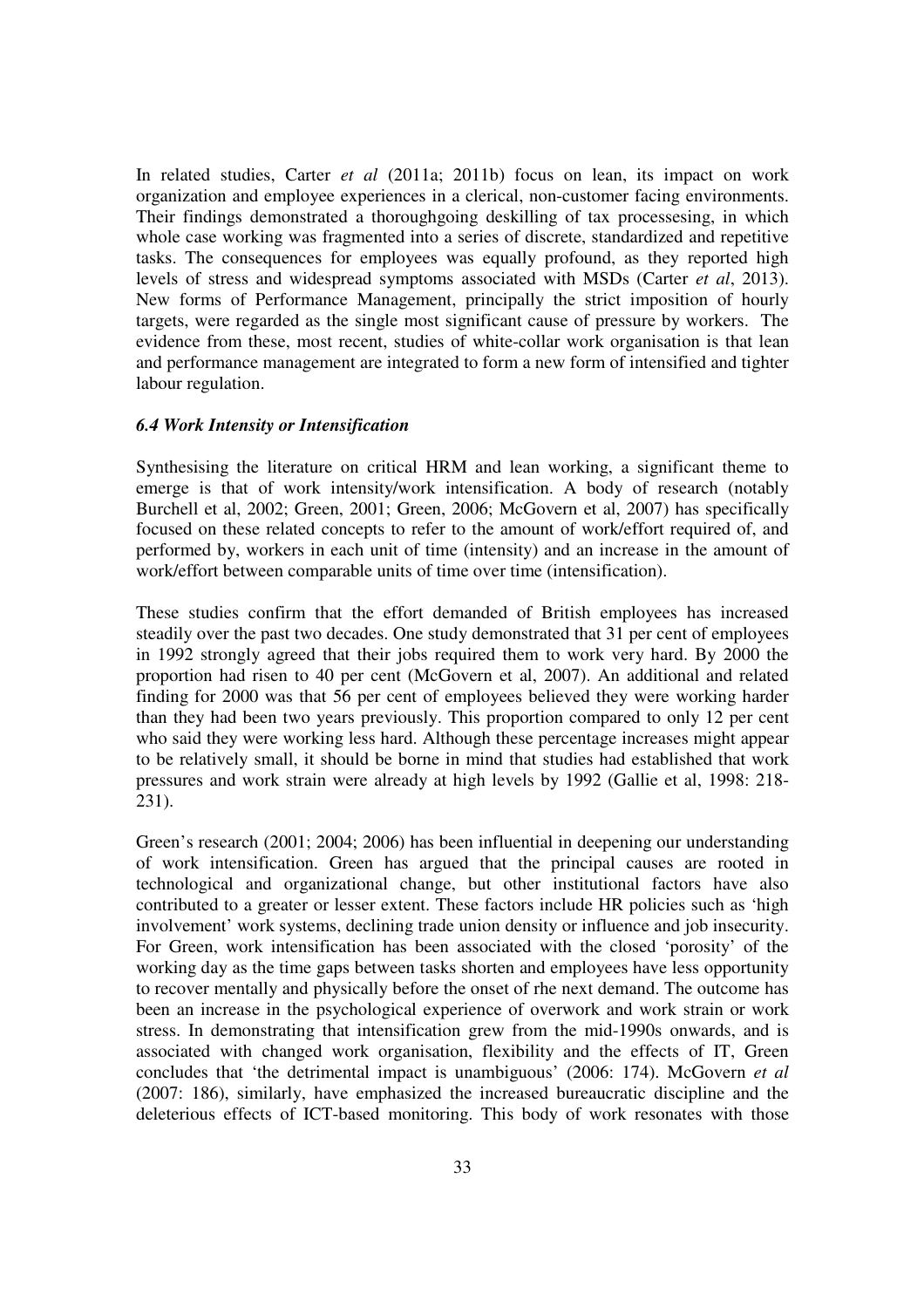critical studies of lean (Section 6.3) that have identified changed work circumstances – flexibility, just-in-time production - as having accelerated the flow of the work and increased the demands upon workers. The outcome, according to McGovern et al (2007: 151) is that 'Overwork is a widespread condition among employed people in Britain'.

The question has been raised as to why workers have tended to 'go along with' these demands that have led to work intensification. For many commentators, according to McGovern et al (2007), work intensification is closely associated with market uncertainty, job insecurity and the transfer of risk from employer to employee. Fear of job loss has compelled individuals to accept a ratcheting up of work demands. Therefore, employers can rely on insecure market conditions to simplify their task of extracting more effort from the workforce. The periods of mass unemployment arguably changed conditions in the longer term. They generated new institutions, or norms, that have continued to create anxiety or fear, even after mass unemployment has ended. Redundancy has become a normal method of adjusting workforce numbers (Turnbull and Wass, 2000).

With the level of redundancies remaining high in periods of rising employment and the belief among workers that they will get a worse job if they get made redundant then hardwork, staying in the good books and becoming a compliant employee may be an explanation for intensification. Such an analysis is consistent with Cappelli's (1999) 'frightened workers' model'. The UK literature on job insecurity and redundancy norms and Cappelli's 'frightened worker' model under repetitive downsizing go some way towards providing a plausible account of how effort can be raised by exposure to market competition. For McGovern et al (2007: 135) employers then develop policies that 'harness the motivation of insecurity'. The same authors summarised their evidence as follows,

Overall, the results provide reasonably good evidence that employers exert high levels of effort in insecure conditions. This appears both when personal job loss appears imminent, so that anxiety about insecurity is likely to be acute, and still more clearly in the medium-term aftermath of wider workplace reductions'. The longer-term background of insecurity seems to provide motivational 'stick' since the effect on effort is persistent. (*ibid*:141)

An alternative interpretation might be 'based on the growth of internal systems of control and incentives that organizations can apply to achieve higher performance' (McGovern *et al*, 2007: 129). Framed in these terms, then, the debate appears to be between the effects on workers of the discipline of the market, on the one hand, and of bureaucratic discipline on the other. In short, the distinction is between the discipline produced by threatening external conditions and the discipline produced by command and control (*ibid*:130).

However, a more convincing line of argument might be to contend that positing market discipline and bureaucratic discipline as alternatives might be an invalid counterposition. Market discipline *and* bureaucratic control could be better seen as dialectically connected. For example, in conditions of tightened economic competition or, more so, of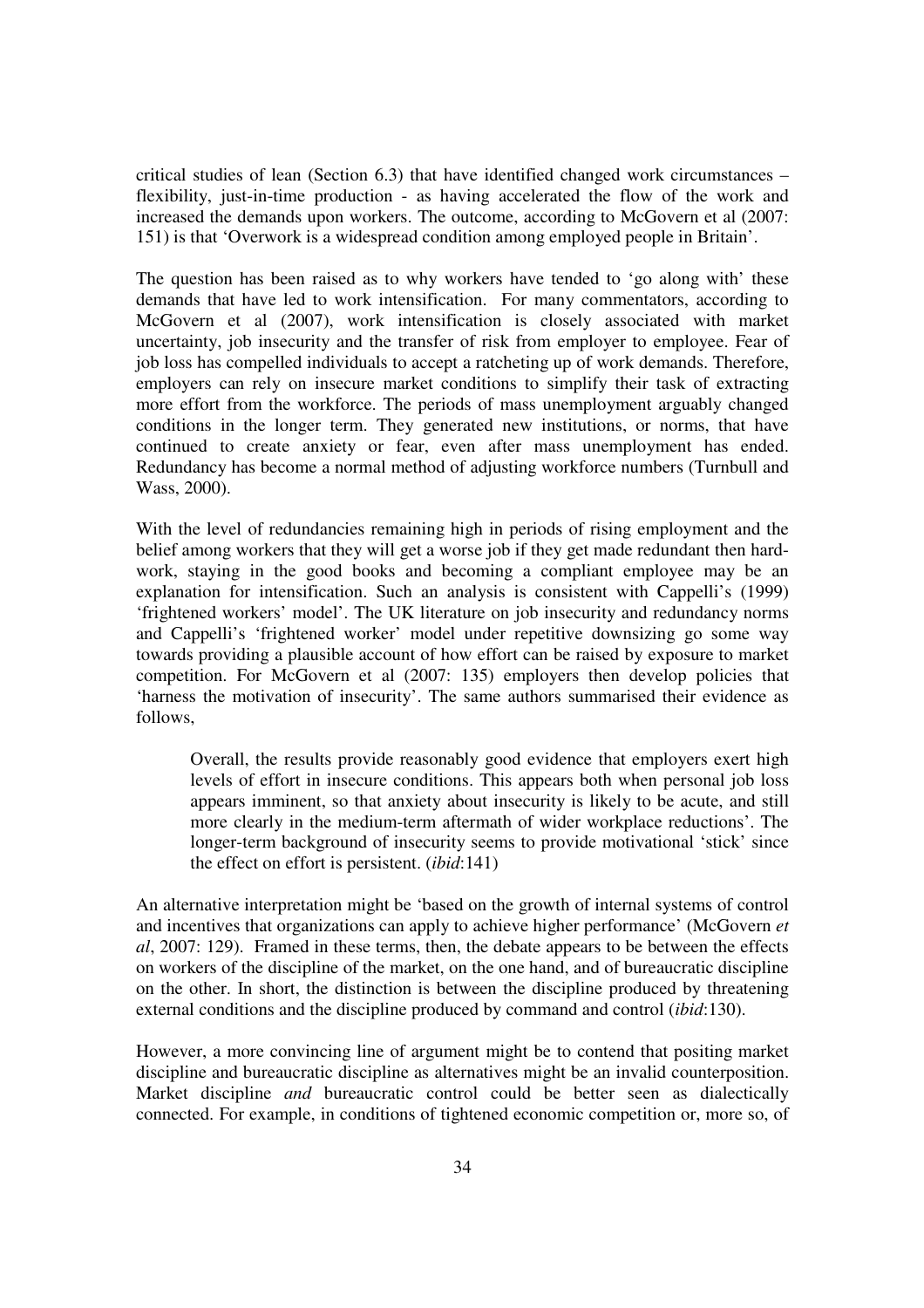economic crisis and recession, organisations might respond to changed market conditions through modified Service Level Agreements, increased KPIs and escalating performance targets. In other words, in response to harsher market discipline organisations translate the market signals and pressures into tighter control over workers in the form of measurable (bureaucratic) performance criteria. Burchell *et al* (2002), for example, argued that there is a relationship between background pressures on management from increasingly competitive markets to work intensification.

Differing mediating stages exist as an organization translates market impertives into front-line operational worker targets. The influence is not always immediate and undeviating, but there is a causal chain with an identifiable direction. Internal command and control are given justification and compulsion through external market realities. At the same time, the influence of the market can bear directly on workers. Economic turbulence, crisis, recession and redundancies can contribute to workers insecurities, creating the sense that it is necessary to work harder and to accept greater performance targets in order to maintain job security.

Some studies have attempted to analyse the concrete linkages between broader political economy and front-line workload. In terms of the call centre (Taylor *et al*, 2005; Taylor and Bain 2007), it has been argued senior management formulate organization-wide targets (e.g. cost, market share) as they forecast trends and position their companies vis-avis rivals in volatile markets. These broad targets are then calculated for business/function, and translated down to individual centres as cost and/or profit centres. Centre managers then disaggregate key performance indicators (KPIs) for various workflows. In turn, middle managers, finally, ensure that teams and individual call handlers meet specific, individualised targets. This sequence helps explain supervisory obsession with statistical measurement of productivity and employee compliance with SLAs. Target adherence 'from the bottom up' is central to the continuous internal and external benchmarking by which progress towards corporate objectives is evaluated.

It follows that changes in economic milieux can precipitate a modification of corporate objectives and, in turn, impact on work organization. Taylor *et al* (2005) found that from the mid-1990s tightened quantitative targets and extended qualitative monitoring became observable trends, developments that could be understood more fully by reference to prevailing conditions in the broader economy and also at sectoral levels. As general factors, the collapse of the speculative boom of the mid-1990s and then the dot.com crash created problems of profitability in the 'new economy'. These then contributed to widespread recessionary pressures. Consequently, in diverse sectors, notably including financial services and telecommunications, cost reduction became an operational imperative. Now, if this was a reasonable depiction of the causal chain in the circumstances of the crisis of the new economy, then it raises in sharper relief the greater consequences for work organisation and intensification deriving from the far more dramatic economic crisis and recession of 2007 onwards (see e.g. Kliman, 2012).

It is interesting to note that these influential studies of Burchell et al (2002), Green (2001; 2006) and McGovern et al (2007), which all attest to an intesfication of effort and a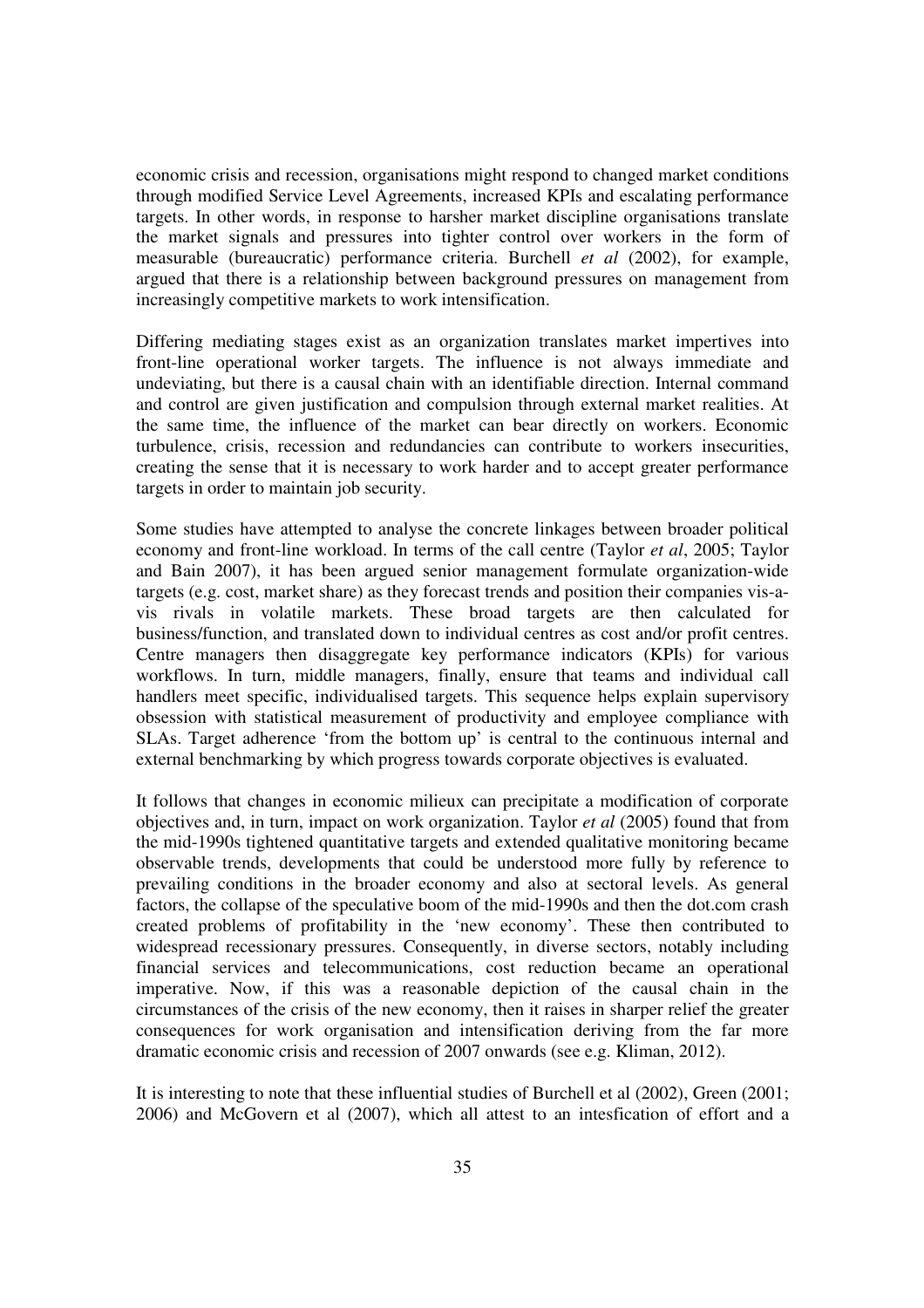resultant increase in work strain, were based upon evidence from the period *preceding* the great crisis. If intensification and work strain were the outcomes of a longer period of technological and organisational changes, themselves influenced by broader market conditions then *prima facie*, it might be supposed that the consequences for workers deriving directly and indirectly from the abruptly changed economic situation of post-2007, might be more profound. In this respect, the trade union respondents below (Section 7) are reporting on the experiences of their members who have survived the post-2007 waves of redundancies and downsizing. The literature makes frequent reference to the term 'survivor syndrome' used to desciribe the conditions of those who have avoided being made rendundant and for whom the experience is one of intesfication brought about by having 'do more with less'.

#### *6.5 Sickness Absence Management*

Recent academic work suggests that the management of sickness absence has undergone a significant long-term shift over the past two decades, but which has accelerated in the context of recession and government austerity (Main and Taylor, 2011; Taylor et al, 2010). Employers have become preoccupied with minimising, if not eliminating, both short-term and long-term absence in the context of the commonly held and widely propogated view that malingering is endemic in 'sick note Britain', and that many workers are 'swinging the lead', or in the current parlance, taking 'duvet days'. The public sector, it is asserted, is held to be particularly problematic.

Despite the widespread acceptance of these assumptions, statistical support from the frequently quoted surveys of the CIPD, Confederation of British Industry (CBI), Labour Force Survey (LFS) and the Work Foundation is hard to come by. Critical scrutiny of the available data does not reveal sickness absence as having increased in the recent past but, rather, that it is at an historically low level. The recent CBI (2011) study reported an average of 6.5 days lost per employee for 2011, compared to 6.8 days in 2008 and 8.5 days in 1998. LFS figures show decreased sickness absence between 2001 and 2006 (Leaker, 2006). Indeed, the CBI (2006) has estimated that 'non-genuine' absence forms only 12 per cent of the total number 'lost' to absence. According to the most recent Office of National Statistics figures sickness absence had fallen to 4.5 days by 2011, compared to 7.2 days in 1993 (ONS, 2012).

Despite claims that 'sickies' are linked to 'long weekends' and major sporting events (CBI, 2007), studies show that sickness absence is evenly spread throughout the week. Higher levels of absence on Mondays and Fridays for non-genuine reasons is a myth (Barham and Begum, 2005). There is evidence of higher absence in the public sector, albeit to a limited extent. The CBI contrasted 8.1 days per annum in the public sector to 5.9 days in the private sector (2007), the same figures as were reported for 2011 (CBI, 2012). A HSE (2004) report cautions against reading too much into these differences. When adjustments are made for age, gender and organisation size, mean differences between private and public sector were modest at an average of 0.3 days per annum. Residual differences are related to widespread under-reporting and less favourable sick pay arrangements in the private sector (Holmes, 2008). Finally, studies demonstrate that presenteeism is more prevalent among public sector employees, who are more likely to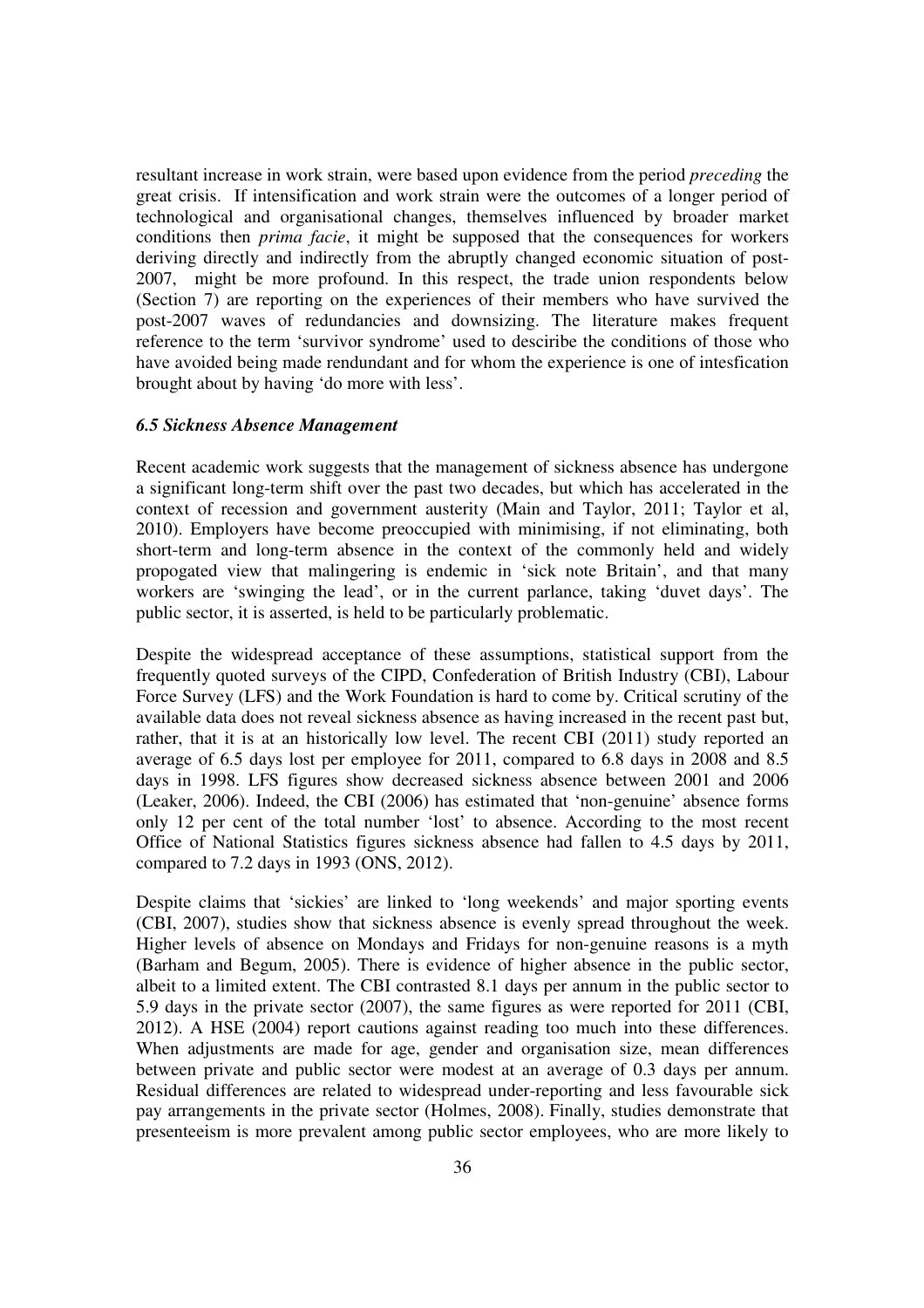work when ill, for reasons that include job insecurity following organisational restructuring, the lack of replacement and a sense of commitment and responsibility to service users (Aronsson *et al*., 2000; Caverley *et al*., 2007; HSE, 2004).

Despite the absence of statistical support for 'sick note Britain', a raft of prescriptive measures have been introduced at organisational level for when workers go sick, such as the ubiquitous 'return to work' interview (RWI), detailed reporting systems and home visits, which have been accompanied by the widespread utilisation of metrics, absence scores and trigger points that alert managers to employees' supposedly excessive absence. The key regulatory change that triggered these measures was the Statutory Sick Pay (SSP) Act of 1994, by which the responsibility paying statutory sick pay transferred from the state to employer. The fact that employers assumed this burden was hugely significant, creating intense managerial interest in controlling absence and, ultimately, the micro-management of employee behaviour (Bevan and Heyday, 1998). Two significamnt trends can be discerned.

First, from the mid-1990s, organisations increasingly gathered data by grade, occupation, area of work, function and location. Computerised employee absence records provided management with a pseudo-scientific basis for analysis and action. Typically, monthly, quarterly and annual statistics formed the basis for managerial intervention, notably where employees hit absence 'trigger points'. Failure to improve scores accelerated workers through procedural stages, leading ultimately to dismissal. The 'Bradford factor', which disproportionately penalises short-term absence (IDS, 2009), was widely adopted, as managers perceived this form of non-attendance to be the most serious expression of voluntary and illegitimate absence. The Bradford factor has been criticised for denying the legitimacy of all short-term absence and for leading to disciplinary action, including dismissal, on the basis of these non-scientific measurements (Perrett and Martinez Lucio, 2006). The blanket use of trigger points has been seen as causing resentment and stress (Grinyer and Singleton, 2001) and forcing a premature return to work.

Second, what were often previously informal practices were formalised into newly articulated policies and tightly prescribed procedures. New procedures include home visits and the obligations on workers to keep management regularly informed of absence and to provide GP sicknotes even during self-certification periods. Return to Work Interviews (RWIs) became the most frequently utilised procedure. In practice, RWIs conflate caring and welfarist intentions (soft HRM) with calculative and disciplinary motives (hard HRM), but, principally, emphasise getting people back to work rather than focusing on the problems that might have made people sick in the first place. Penalising the sick through linking absence policies to disciplinary action is the second most common intervention (CIPD, 2008), and for many organisations their principal or even sole sanction (Dunn and Wilkinson, 2002). Relating sickness absence to discipline may contradict, collide and ultimately undermine parallel organisational approaches to managing absence that focus on rehabilitation, return to work and the job security of the long-term sick (Cunningham et al., 2004; 2006).

Empirical data gathered over more than a decade from related projects into white collar work and workers health and well-being indicate a progressive tightening of management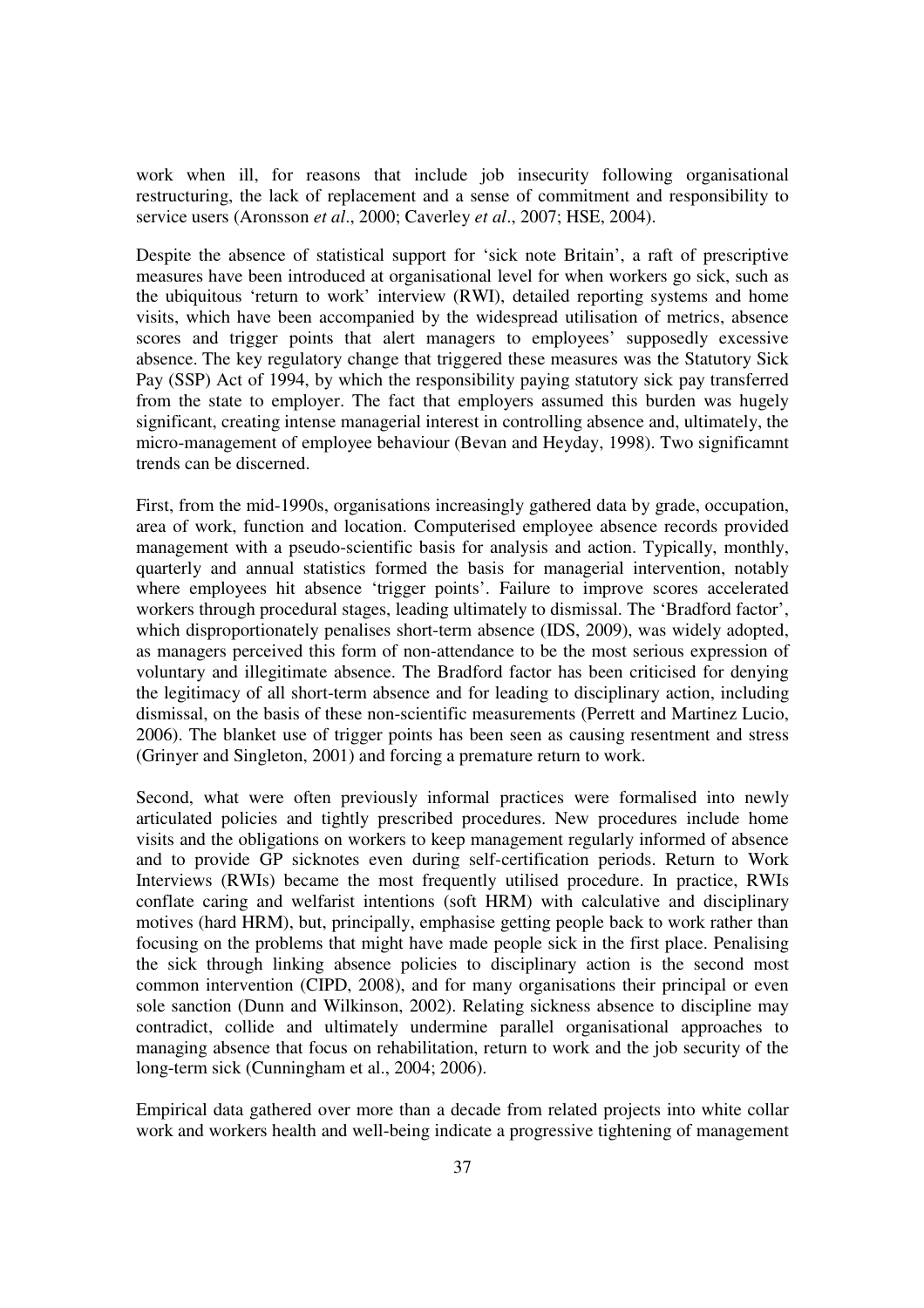control (Taylor *et al*, 2010). What is most notable is increasing numbers of workers attending work when ill. Three principle reasons emerge as the most important. First, employees report the pressure experienced by managers and supervisors as the most significant cause of their 'presenteeism'. Second, the Sickness Absence Policy (SAP) itself has been regarded as precipitating a premature return to work. Third, a growing minority of respondents have indicated that fear of disciplinary action has compelled them to attend work when ill. In respect of one of this report's central objectives, of attempting to understand the linkages between new forms of performance management and well-being and mental ill-health, it should be noted that insofar as these tighter sickness absence management policies and practices can be regarded as an element of performance management, they have been seen by employees in these studies to contribute to ill-health.

Both quantitative and qualitative evidence confirms that many employees were dragging themselves into work when sick, fearful of disciplinary action or even of losing their job. Comments vividly illustrate the widespread perception that ill health was work related, arising from the pressure of relentless task performance where the micro-management of unachievable performance targets was prevalent (Taylor *et al*.,2003). Many reported a vicious circle; work contributes to ill health, but rather than being able to take sufficient time off and recover, employees through the pressure of SAPs must either remain at work when they are patently unwell sick, or return to work prematurely.

Both courses of action have the potential to exacerbate workers' ill-health. Over many years and from diverse sectors and organisations, employees have provided a mass of testimony illustrating the connections between intense and pressurised work, performance management and ill-health and the negative contribution of harsher sickness absence management policies and practice. The following is but one example out of the many 100 that could be cited.

I used to enjoy my job, but it has gone progressively downhill. I quite often feel physically sick about going to work, I'm constantly low or depressed and look for reasons to not attend work although I do actually go in . . . Management do not care and are not interested in anything the staff tell them and turn a blind eye thinking if the problem is ignored long enough it will go away (staffing situation is a classic example). Even though staff go off sick with work-related stress, their answer is to introduce new sickness policy and staff feel even worse. Once upon a time I would have considered my job as a good career prospect. I am now concerned for my health and well-being and consequently looking for another job (Female communications operator, aged 39, Police Communications Centre).

Stringent sickness absence policy, and the tendency by many managers to contest the legitimacy of absence and its causes leads, in some cases, to an underestatement of the extent of stress-related conditions. The following testimony by a union representative in Her Majesty's Revenue and Customs (HMRC).

People are going off through work-related stress but management don't accept that. The current statistic for 800 staff in processing is 61 stress cases, but only 11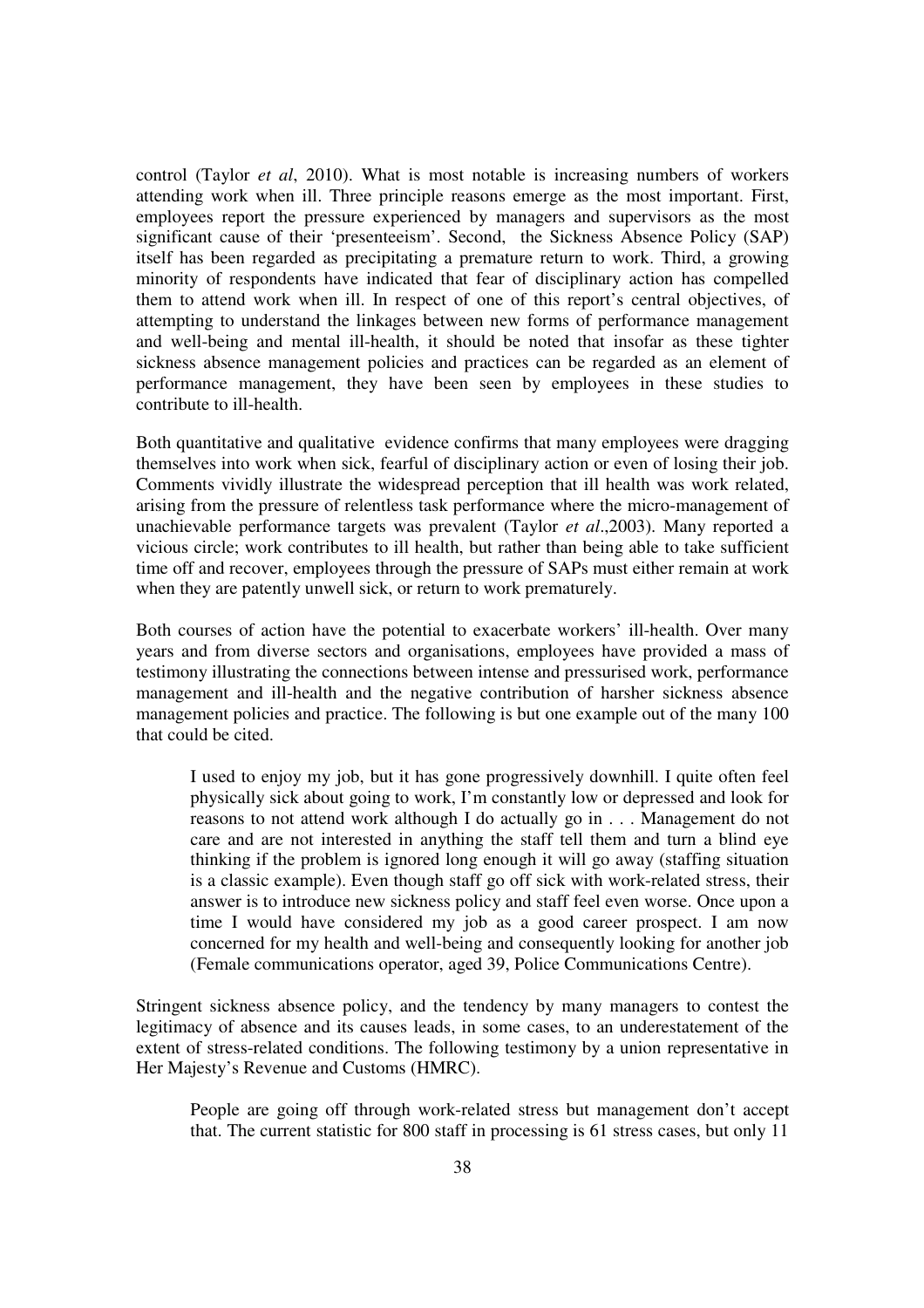have cited workplace stress, so management say 11 out of 800 is not bad. The medical certificate doesn't say workplace stress, it just says stress. It's a big area of contestation. There are huge tranches of coughs, colds, sneezes, sickness, diarrhoea, symptomatic of stress but people are not confident in their own position or relationship with their manager and do not feel they can say 'Actually, I'm just stressed out of my box, because that place is a hell hole'. (Interview, PCS representive, 26 October 2008).

Studies of sickness absence management at Glasgow City Council (Main, 2007; Main and Taylor, 2011) provide a focused public sector case study of the consequences for workers of a new sickness absence management regime. The tough policy culminated, in 2009, in the Council declaring a 'War on Sickies' and in occupational sick pay being withdrawn from certain categories of sick employees. Almost all of those surveyed believed that SAPs were being imposed unfairly and harshly, many describing them as 'punitive', 'Victorian', 'Dickensian' and 'draconian'. Almost 80 per cent were more likely to attend work when ill and two-thirds believed that managers acted without regard or sympathy for an employee's situation (Main, 2007). Unison shop stewards reported that, on average, they were now spending 46 per cent of their time on union activities representing individual members facing disciplinary action over breaches of sickness absence procedure (Main and Taylor, 2011).

In sum, the evidence is compelling that strict absence control has become embedded in many organisations as an integral element of labour cost reduction strategies. Erstwhile distinctions between sickness absence and absenteeism are being eroded as employers increasingly view *all* absence as, if not illegitimate, an unwelcome cost to be minimised (Taylor *et al*, 2010: 283). Worker behaviours previously tolerated as 'reasonable' are now defined as unacceptable as the ethos and substance of policy moves even further from welfarism to discipline. Furthermore, policies have been identified as actively contributing to worker ill-health and to negative consequences for well-being.

# *6.6 Occupationally Related Mental Ill-Health*

Government statistics provide some indication of the scale of the problem of work-related sickness and ill-health. Of the 1.2 million work-related ill-health cases in 2010-11, 508,000 individuals were afflicted by (MSD) and 400,000 by stress, depression and anxiety (SDA), the latter collectively constituting the largest single source of the 26.4 million days lost to work-related ill-health (see Table 3). An estimated 211,000 people first became aware of work-related stress, depression or anxiety during this same reference period (HSE, 2012).

If there is now greater identification of the existence of MSDs and SDAs, there is no unanimity regarding the direction of incidence, even though the statistics suggest decline. THOR surveillance data between 2000 and 2008 suggest that psychiatric reports of workrelated mental health remained stable, but occupational physician reports, conversely, show a distinct upward trend (HSE, 2010b). One significant limitation of this broad statistical data is that they cannot provide an in-depth analysis of the causal factors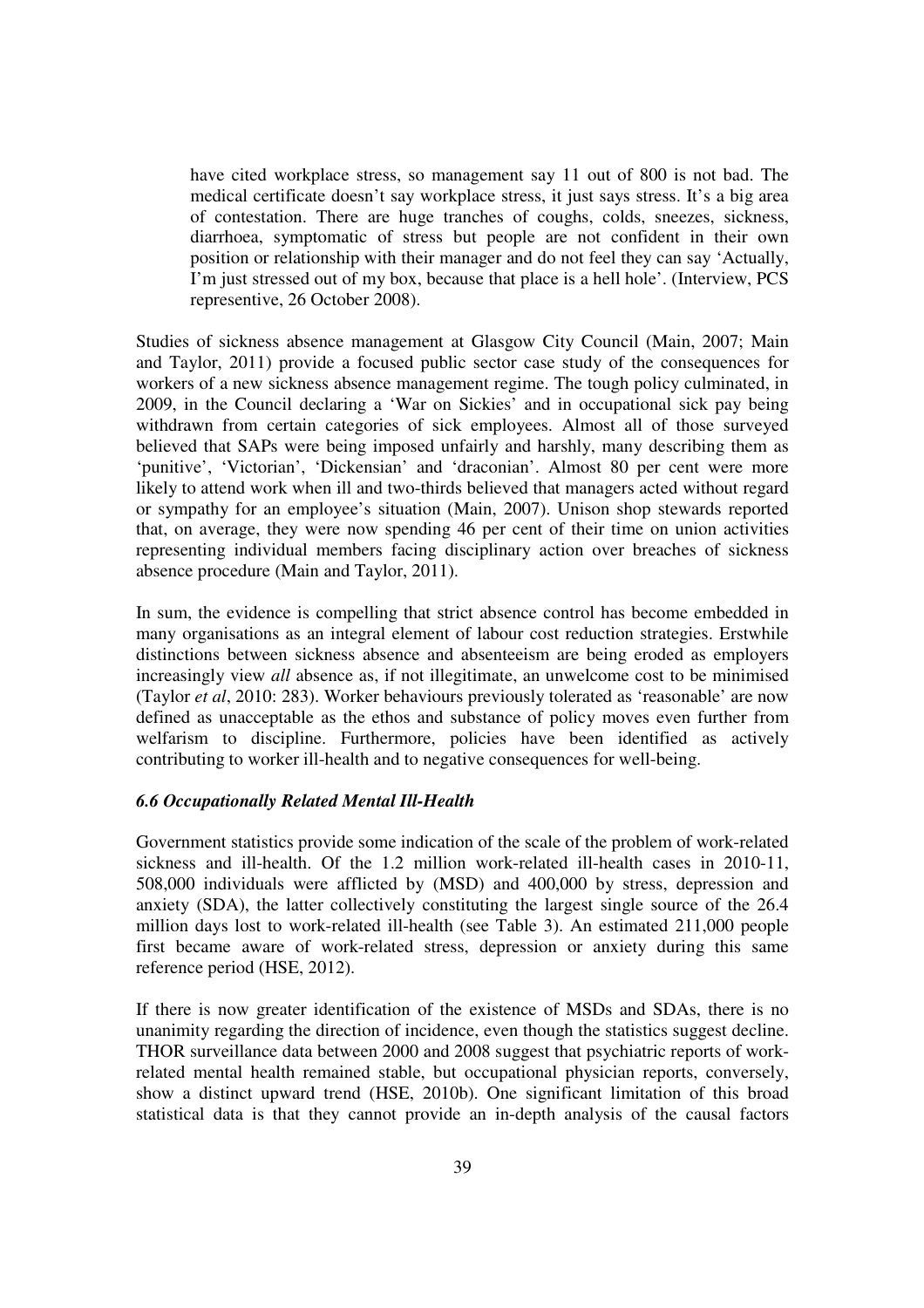underpinning them. Furthermore, if the circumstances reported by the PCS rep above are replicated elsewhere, then it may be that job insecurities are causing employees not to report suffering from stress, while employers may be relucant to record SDAs. Although such reasoning is speculative it might be supposed that the tightened nature of SAPs might lead to under-reporting by both employees and employers.

| Table 3: Selected UK Health and Safety Statistics 2004-5 to 2008-9 |                              |                 |                     |                   |              |                          |                 |                  |
|--------------------------------------------------------------------|------------------------------|-----------------|---------------------|-------------------|--------------|--------------------------|-----------------|------------------|
|                                                                    |                              |                 | <b>Work-related</b> |                   | Work-        | <b>Working days lost</b> |                 |                  |
|                                                                    |                              | Reportable      | ill-health          |                   | related ill- |                          |                 |                  |
| Year                                                               | <b>Fatalities</b>            | <b>Injuries</b> | No. of              |                   | health new   | Ill-                     |                 |                  |
|                                                                    |                              | (LFS)           | People              | <b>Type</b>       | cases        | <b>T</b> otal            | <b>Health</b>   | <i>Injuries</i>  |
| 2010-11                                                            | 171                          | 200,000         | 1.2m                | $MSD - 508,000$   | 495,000      | 26.4m                    | 22.1m           | 4.4 <sub>m</sub> |
|                                                                    | $(0.6 \text{ per } 100,000)$ |                 |                     | $SDA - 400,000$   |              |                          |                 |                  |
| 2009-10                                                            | 152                          | 233,000         | 1.3 <sub>m</sub>    | $MSD - 572,000$   | 554,000      | 28.5m                    | 23.4m           | 5.1 <sub>m</sub> |
|                                                                    | $(0.5 \text{ per } 100,000)$ |                 |                     | $SDA - 435,000$   |              |                          |                 |                  |
| 2008-9                                                             | 180                          | 246,000         | 1.2m                | MSD - 538,000     | 551,100      | 29.3m                    | 24.6m           | 4.7 <sub>m</sub> |
|                                                                    | $(0.6 \text{ per } 100,000)$ |                 |                     | $SDA - 415,000$   |              |                          |                 |                  |
| 2007-8                                                             | 229                          | 299,000         | 1.3 <sub>m</sub>    | MSD - 539,000     | 563,000      | 34m                      | 28m             | 6 <sub>m</sub>   |
|                                                                    | $(0.8 \text{ per } 100,000)$ |                 |                     | $SDA - 442,000$   |              |                          |                 |                  |
| 2006-7                                                             | 241                          | 274,000         | 2.2m                | $MSD - 1,140,000$ | 646,000      | 36m                      | 30 <sub>m</sub> | 6 <sub>m</sub>   |
|                                                                    | $(0.8 \text{ per } 100,000)$ |                 |                     | $SDA - 530,000$   |              |                          |                 |                  |
|                                                                    |                              |                 |                     |                   |              |                          |                 |                  |
| 2005-6                                                             | 212                          | 328,000         | 2.0 <sub>m</sub>    | $MSD - 1,020,000$ | 523,000      | 30 <sub>m</sub>          | 24m             | 6 <sub>m</sub>   |
|                                                                    | $(0.7 \text{ per } 100,000)$ |                 |                     | $SDA - 420,000$   |              |                          |                 |                  |
|                                                                    |                              |                 |                     |                   |              |                          |                 |                  |
| 2004-5                                                             | 220                          | 363,000         | 2.0 <sub>m</sub>    | $MSD - 1,010,000$ | 576,000      | 35m                      | 28m             | 7 <sub>m</sub>   |
|                                                                    | $(0.7 \text{ per } 100,000)$ |                 |                     | SDA - 509,000     |              |                          |                 |                  |

Sources: Health and Safety Executive (2006; 2007; 2008; 2009; 2010a; 2011; 2012)

#### *6.7 Summary*

Despite progress in recognising SDAs and MSDs as disabling illnesses, much still needs to be done to extend current Occupational Health and Safety perspectives to examine the complex relationships between workers' reported ill-health and working conditions, that include the factors identified in this section; the consequences of 'hard' HRM, lean working, work intensity and intensification and more stringent sickness absence management. It is within these changed contexts of work organization and 'people management' that Performance Management has been developed. Turning to an analysis of the primary evidence - largely but not exclusively - from the interviews with trade union officers and representatives, it can be seen that Performance Management is a key element in a new managerial strategy. Performance Management, as part of a developing 'hard' HRM strategy is integrated with forms of lean working and tough sickness absence management to form an almost indivisible offensive that has deleterious outcomes for workers.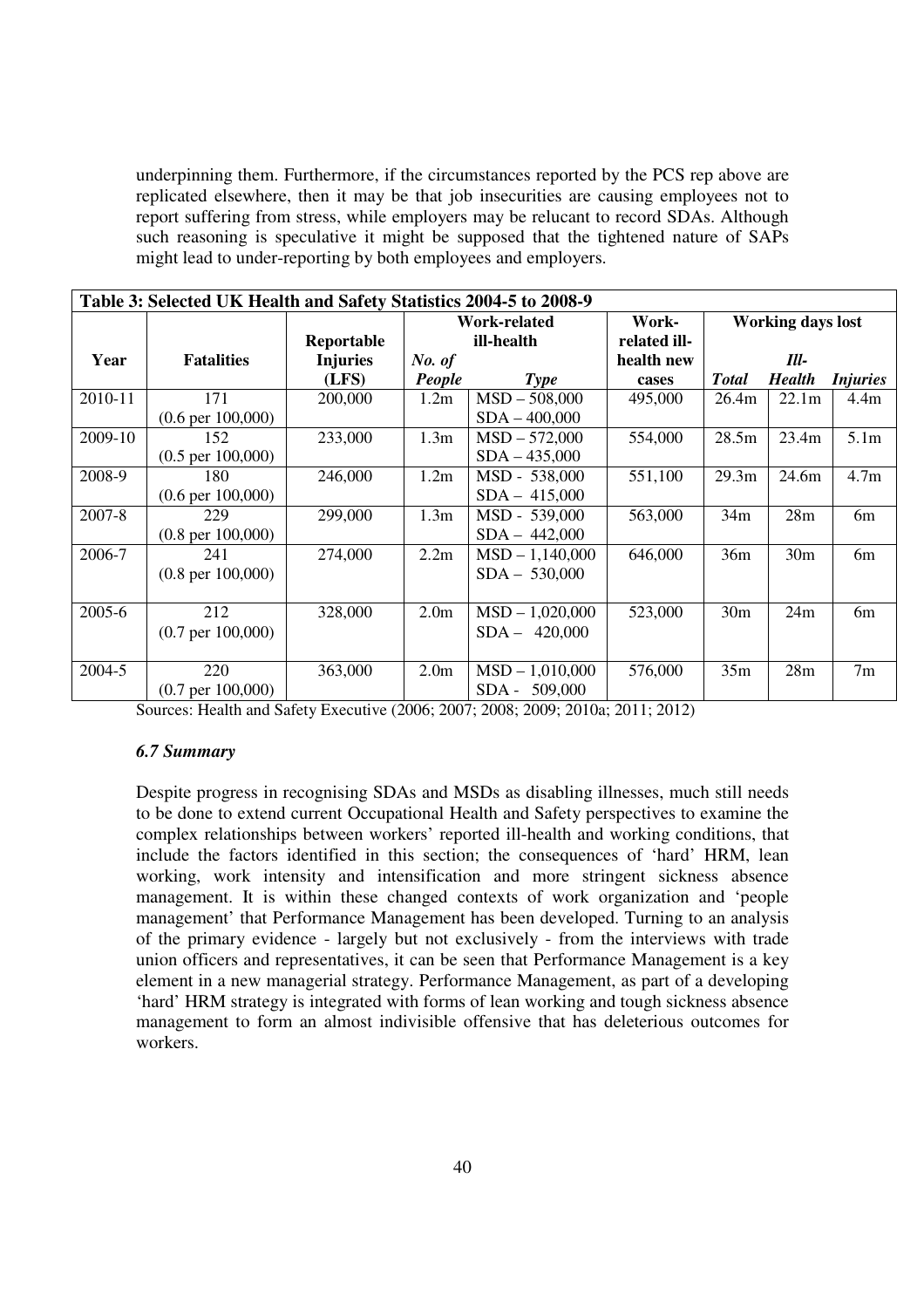# **7 The Evidence from the Front Line**

Given the paucity of critical academic literature on contemporary developments in Performance Management and, in particular, on its effects on workers, the data in this section provides valuable insight into the nature and effects of Performance Management.

### *7.1 The Emergence of Performance Management*

There was a strong consensus amongst union interviewees regarding the emergence and evolution of the forms of Performance Management in the organizations for which they were responsible or held representative roles. It was widely acknowledged that performance management policies and procedures had been in place since the 1990s, and that performance appraisals and individualised pay systems had dominated the early initiatives.

Respondents located Performance Management within the wider political-economic, sectoral and organizational contexts that had generated a managerial preoccupation with cost-cutting. The first wave in the financial services sector seems to have originated in the mid-1990s when competitive pressures intensified in the aftermath of sectoral deregulation. According to the seconded rep of Bank C,

It was when the [the new CEO] came into [Bank C] and drove these types of changes. The bank stopped being a 'cradle to grave' type of employer and the employees came to have their performance measured against key indicators - key results they called it. So in about the mid-1990s they introduced a system called Maximising Performance and referred to it as Max. Running alongside this initiative the bank introduced a new pay matrix, competency based pay and market reference salaries and so on, so one outcome was rewarded by another set of criteria*.*

However, in both financial services and telcommunications, it was the collapse of the dot.com boom and ensuing recessionary pressures that precipitated a decisive ratcheting up of competition in the longer-term context of increasingly de-regulated markets. In financial services, competition was heightened by merger and acquisition and, in telceommunications, by the emergence of challenges to the incumbent British Telecom. Respondents identified the key change in the purpose and outcomes of Performance Management as occurring between 2000 and 2003.

One respondent from financial services reflected on the consequences of the merger in 2001 of the Halifax and the Bank of Scotland to form HBOS. From this officer's perspective.

…it was the Halifax takeover which brought in a changed Performance Management agenda and the introduction of the targets and sales culture, which rapidly becamre 'entrprteneurial'. (*Bank A National Officer*)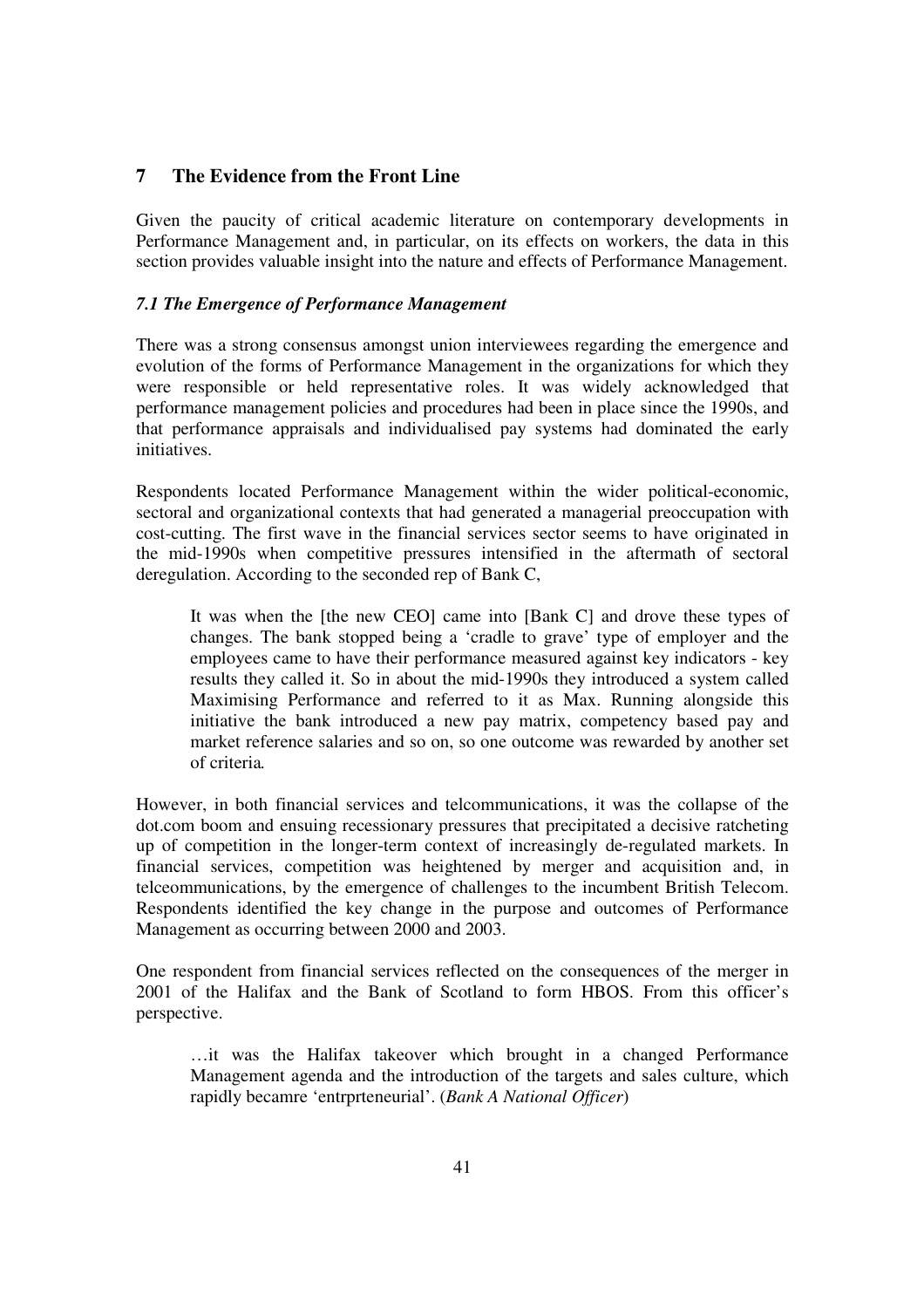In the National Australia Group, the national officer recalled the Performance Management Framework as dating from 2001, although it had been 'refined quite a bit over the years'. In the Royal Bank of Scotland, this same period of the early 1990s saw the change from Maximising Performance to the Performance Excellence Framework (2002) which involved the transition from a largely relaxed customer service culture to…

…time being imposed on workers, records kept of conversations with customers, the numbers of leads, products sold and so on. The harder edge was evident from the turn of the year 2000 and by the time we got to 2004-5, it was full steam ahead, no holds barred sales and targeting. *(Bank C seconded rep*)

For one CWU Regional Officer, it was the intensified competition in telecommunications that precipitated the shift towards a more punitive form of Performance Management in British Telecom.

To me the catalyst was the adoption of HR practices from the US, but the added impetus and company justification for this process was the supposed threat of competition from Virgin Media, Cable and Wireless and later the Car Phone Warehouse, Talk Talk and so on. Voice communications is only a small part of the overall business in the sector. The market is now broadband, voice and television and increasingly companies have networks and are bundling these products together. It's very, very competitive. When Open Reach was put in place, it was it was about how other companies gained access to BT's networks, so there are now 100s of what are called communications providers. Hastening the competition has led to another cliché, the race to the bottom in pricing, which puts even greater pressure on labour costs and leads to tougher Performance Management (*Telecoms, CWU Regional Secretary*).

Contrary to what might be supposed, the evidence confirms that the watershed in Performance Management, the implementation of tougher measures and stricter implementation with disciplinary outcomes actually pre-dated the financial crisis of 2008. The recession subsequently provided the context and justification for organizations to accelerate and intensify existing programmes and practices of intensive micromeasurement and management.

…from then on it got much more stringent because they [the company] could get away with it, becasuse the press would applaud them for getting rid of the dead wood, as they would class it. They would say, 'Well that's what should happen with these bankers, get rid of them and our money is safer'. They don't distinguish between the bankers who make the decisions and the workers who are carrying the can for them. (*Bank A National Officer*)

Respondents reported that Performance Mangement had been used 'very substantially' in British Telecom and other companies for over ten years. The evidence from BT (and elsewhere) suggests that PM was developed first in the call centres, facilitated by the socio-technical control mechanisms that lie at the heart of these operations, and was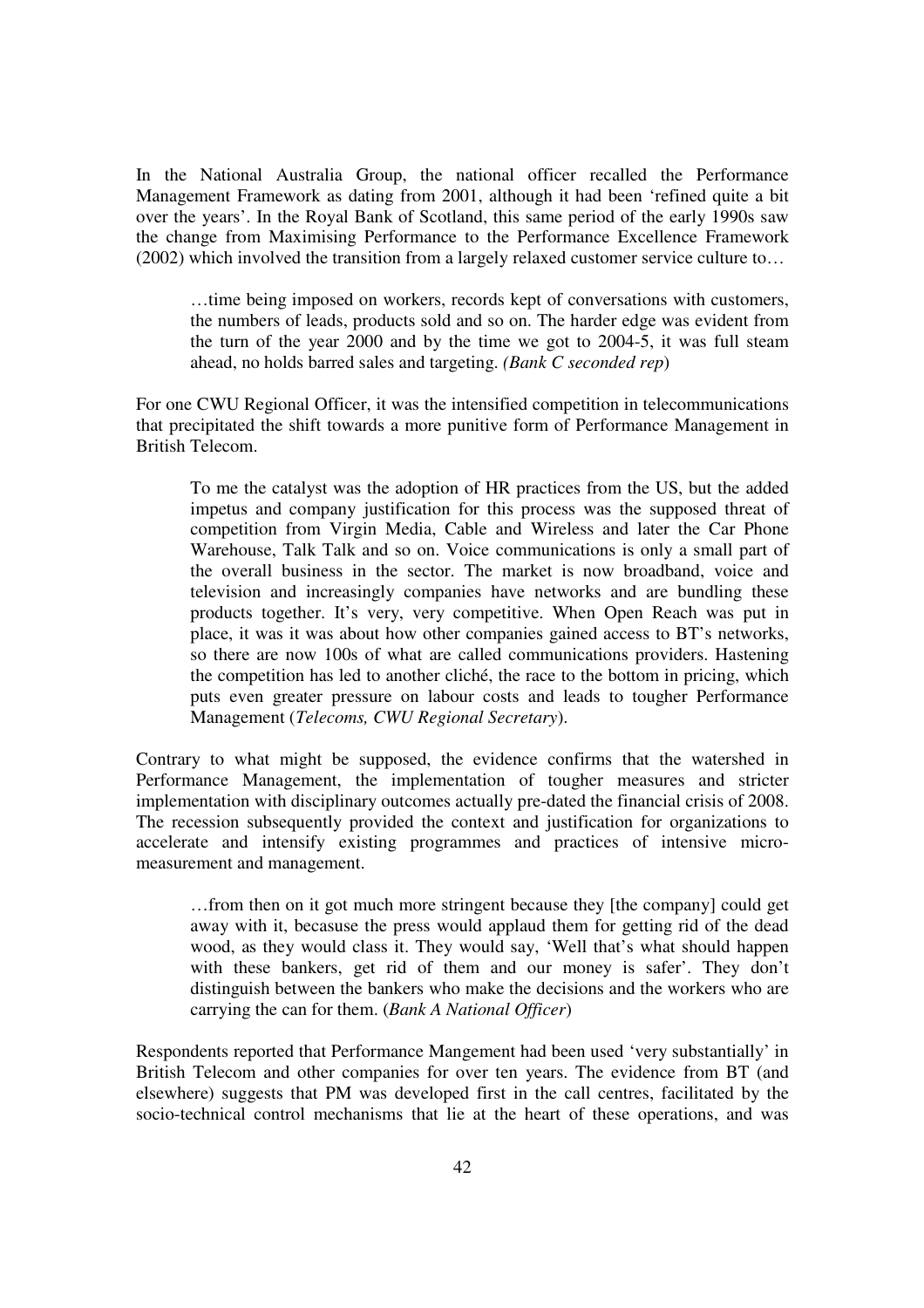widely adopted thereafter throughout the different divisions of the company to the extent that the entire BT workforce has become performance managed. The evidence is compelling that technological innovation and adaptation have underpinned PM's diffusion by virtue of the ability to enhance the mechanisms of managerial control and surveillance.

If you take the case of a field engineer now you can see that a van driver goes about with a hand held terminal or a laptop. These devices have intensified Performance Management. Prior to their implementation computer systems had been developed but they relied on the manual input of information. As the process has been made electronic it has been stepped up. Every piece of technology brings with it an intensification that fits in with Performance Management. A good example is the GSM trackers in the vans because they have upped the pressure of the guys in the field to produce even more. These people are now tied to their job completely. Every time their van moves it is monitored. They can be tracked and timed by mobile phones, laptops and GSM. You see managers sitting down with engineers and talking to them about minutes. 'You were on a job for 1 hour and 47 minutes, you really ought to have been there for 1 hour and 38 minutes. (*CWU National Officer*)

A Branch Officer responsible for contact centres in British Telecom reported, similarly, that the company had operated Peformance Management for many years. Office based work had always involved performance measures, but the identifiable roots of Performance Management lay in the growth of the call centre environment with the monitoring of call handling times (CHTs), adherence times, wrap times and most quantitative measurables. Indeed, it was harshly imposed targets and an aggressive management style had underlain the 1999 dispute between British Telecom and the CWU (Eiroline, 1999). Subsequently, Performance Management had continued to evolve.

This officer reported that for a period thereafter Performance Management had actually been welcomed in principle by the union insofar as it could be regarded as 'supportive of employees, and that coaching to improve performance and lift employees' level of achievement was a desirable objective'. However, the union position that it was possible to accept Performance Management, and that attempts could be made to work with it, was not sustainable in the longer term as it became more aggressively utilised as a form of control over, and a disciplinary mechanism against, workers.

#### *7.2 From Performance Appraisal to Performance Management*

Prior to the step change that occurred in its content and purpose, as documented above, the defining characteristic of Perfromance Management was appraisal. Respondents reported some variation but typically appraisal would take place on an annual basis with, at the most, mid-term or interim appraisals and perhaps informal discussions occurring three-monthly. Interviewees gave diverse accounts and perceptions of the transition from the characteristic performance appraisal system to the intensive and continuous process of Performance Management. For this national officer,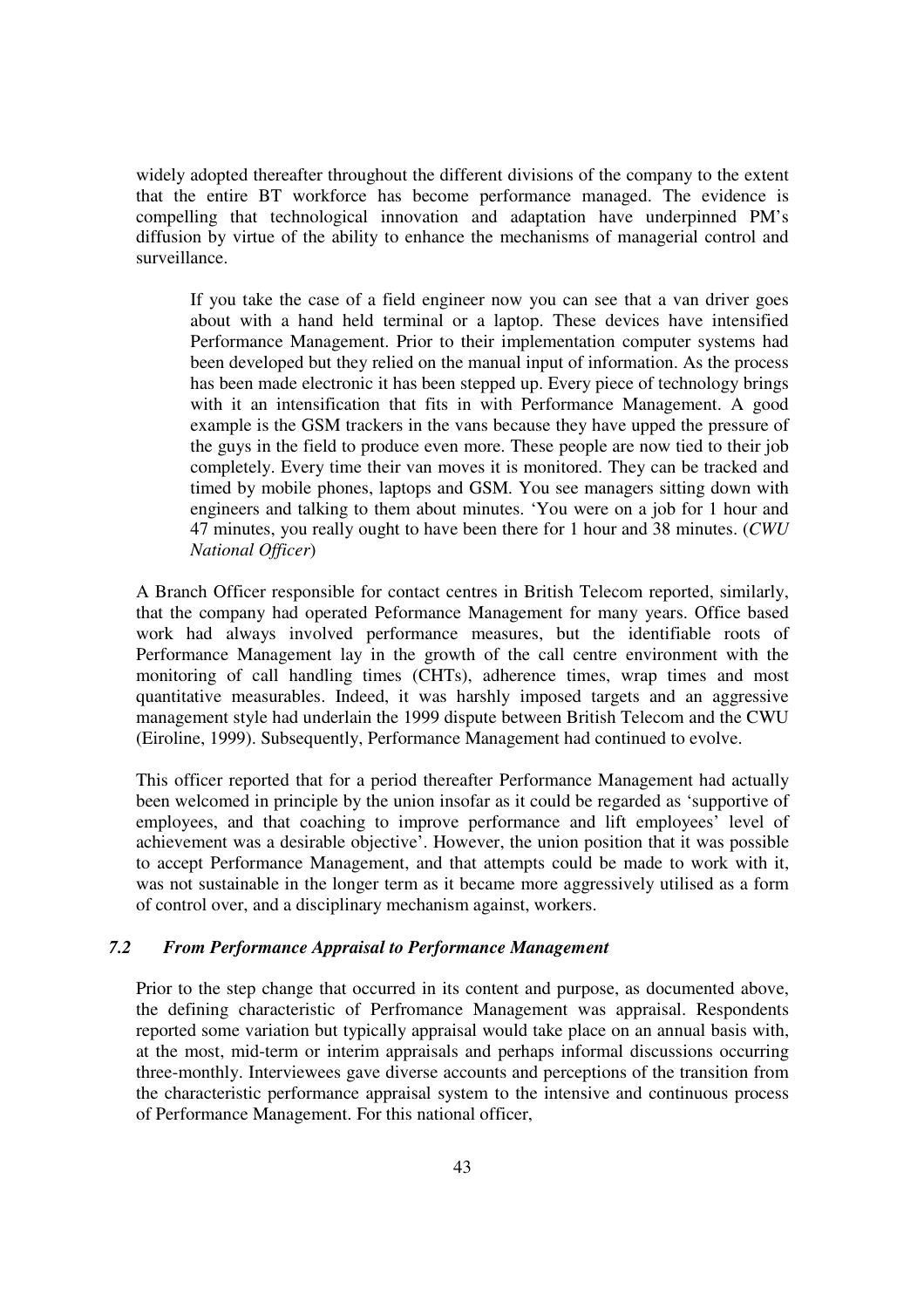It came in sneakily. It was one of those changes that you didn't really get a clear vision of, but then it had become the stick rather than the carrot. In any area where there were sales targets, it changed quickly because the manager, who was supposed to play a supportive role, was now given the targets he or she had to hit themselves (*Bank A National Officer*).

In the National Australia Group (NAG), the Performance Management Framework evolved from being essentially an annual appraisal process in its original articulation to consisting of regular 1-to-1s, and half-yearly, even quarterly meetings, based on continuous scoring and evaluation and the bell curve, even though the use of the latter technique was and remains frequently denied by organizations in public. The transition has involved the more stringent application and interpretation of all kind of criteria.

In the past you would find that most people were put in the Fully Comepetent bracket without much discussion about how they performed, whereas over the last few years what has happened is that the focus has been much more on 'Right, what are you delivering for us in terms of value for money, are you worth your pay increase or not?' Previously it was not scrutinised in the way that it is now. *(Bank B, National Officer)*

The Performance Management systems that respondents had experience of confirmed academic accounts that identified five categories. For example, in NAG the categories were unsatisfactory, needs improvement, fully competent, commendable and outstanding. What lies behind these categories is an assessment of employee performance, including diverse quantitative (measurable) and qualitative (assessable) criteria which typically are considered together in some kind of balanced scorecard or matrix.

The scorecard is quite a complicated looking thing and all the boxes have to be ticked off. People are then given red, amber or green gateways. Now if you have a red gateway, what this means is that you cannot be fully competent, so you're on needs improvement which which means that you won't get a pay rise and you won't get a bonus. *(Bank B, National Officer)*

#### *7.2.1 Quantitative Targets*

One of the main components and enablers of Performance Management as a systemic devices was and remains the quantitative measurement of output. The intensive measurement of the constituent elements of employee performance derived mainly, if not exclusively, from the ICT-enabled services of the call centre. These statistical measurements are translated into an array of targets, as discussed above, imposed upon individual employees (see Bain et al, 2002; Taylor and Bain, 2001; 2007).

Stats and targets were used in the call centres, of course, and they spread from there. But they could also use the technology to measure and monitor the turn around times in the processing of payments, such as 200 payments a day at two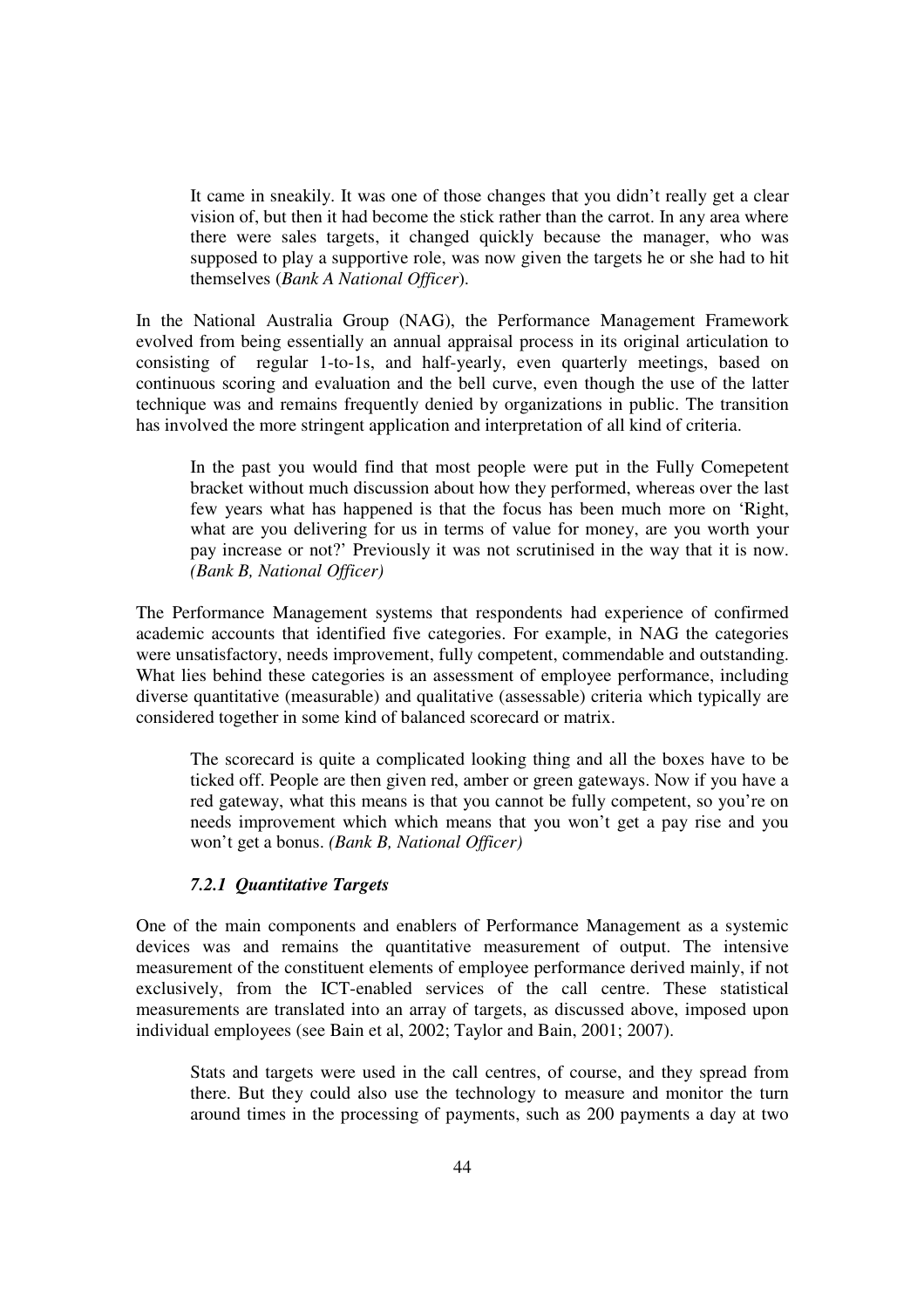minutes. Some were more complex than others – the bank stripped out all of the straightforward ones and another team would get the more complex ones. So from the mid-1990s it became much more automated and measured and a hold was placed on multi-skilling where workers' output and performnance were much more difficult to quantify *(Bank C Seconded Rep).* 

#### *7.2.2 Behaviours*

The importance that has become attached to employee 'behaviours' should not be understated. While the 'objectivity' of quantitative targets is certainly questionable, as these are managerially constructed criteria of dubious 'scientific' validity, the evaluation of employee 'behaviours' and 'attitudes' are even more open to the charge of subjectivity and arbitrariness. Table 4 provides an (anonymised) actual example of the microscopic, even claustrophobic, evaluation of employee behaviours that increasingly forms an integral part of performance management. All of the organizations for which we have documentation operate according to similar criteria. Despite marginal differences in emphasis and detail, employee handbooks are conveying very similar messages. Using this document as exemplar, it is helpful to indicate some of the more obvious difficulties with this prescription of behaviours.

Firstly, the traits and characteristics that organisations purport to be able to evaluate are questionable. It is reasonable to ask what is being measured. The criteria seem designed to produce, indeed to socially and psychologically engineer, a specific type of disciplined and compliant, yet hardworking and collaborative employee. Such a narrow and idealized profile of desired behaviours is self-evidently incompatible with the range of personality types within any existing workforce. Further, it is questionable how these desired behaviours relate to the achievement of individual or organizational performance. To take one example: 'Works in isolation and focuses on own tasks…' is held to be characterictic of a 'D' behaviour rating under the 'Work Together' category, yet it could be argued that the design of particular jobs as, for example, in a call centre unavoidably means a degree of working on one's own (van den Broek et al, 2004). Whilst acknowledging the significance of some knowledge sharing between colleagues, it is true that in the case of call-handlers and other roles that focusing on ones own tasks might actually be positive behavior.

Secondly, the range of referrent behaviours is extensive. Even if we make the major (and untenable) assumption that the identified behaviours are justifiable as valid measures, it is impossible to envisage how any team leader or manager could take full cognizance of the thirteen different behaviours and then to apply them in the course of the continuous supervision and monitoring that is required. It would surely be an impossible task to apply these criteria to each and every individual worker. How could a team leader or manager be able to evaluate with any degree of precision all of these 'behaviours' for all of the many subordinates for whom they might be responsible?

Thirdly, and closely related to this critical issue, is the difficulty of distinguishing between the rating categories for each of the behaviours. For example, how would a line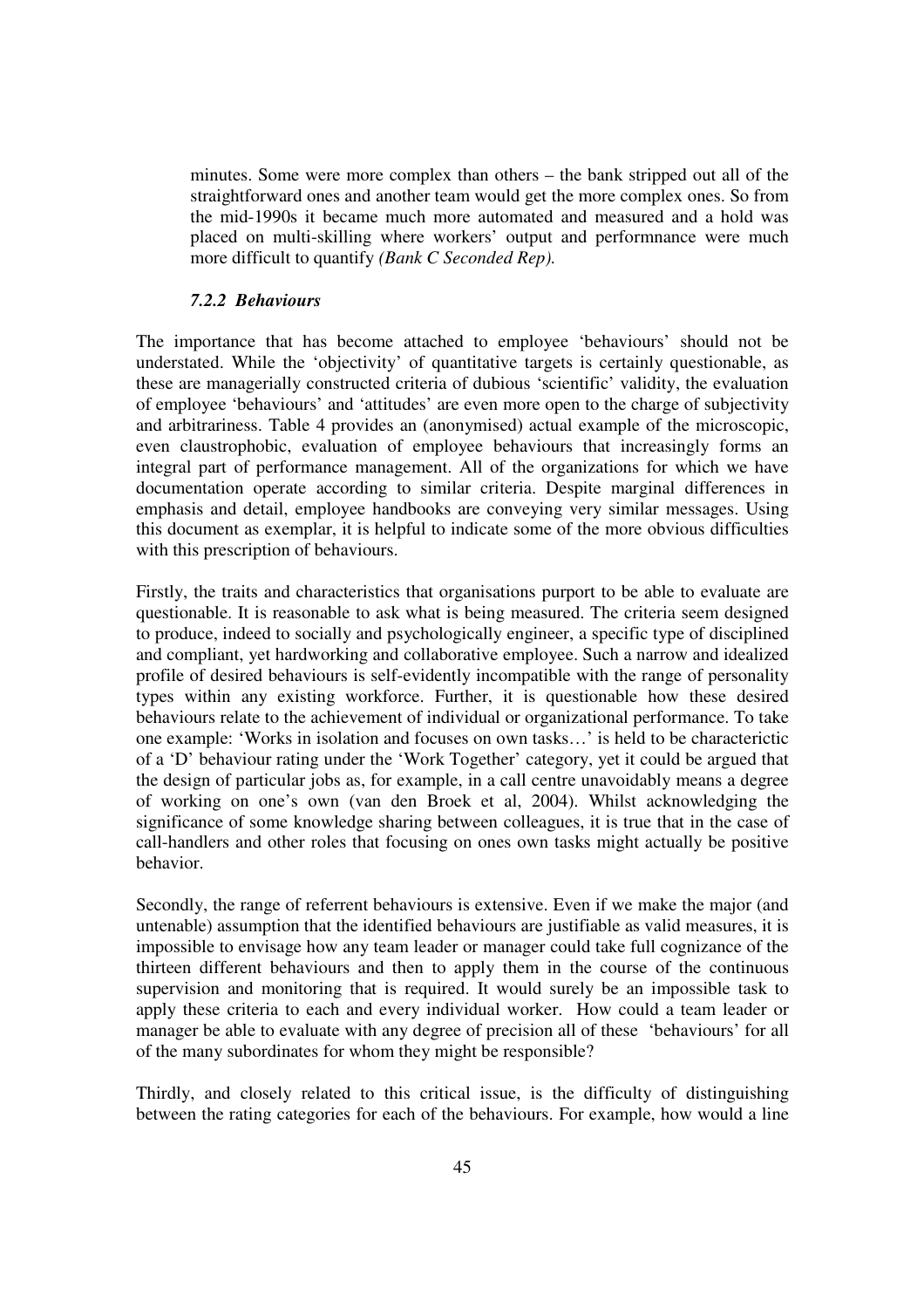manager appropriately differentiate between an individual displaying a behaviour which 'Goes above and beyond to seek out and listens (sic) to ideas and contributions from a diverse group of people' (Role model) and one that 'Encourages others to contribute and listens to and considers others' ideas and contributions' (Demonstrates)? On the basis of such impossibly finely-grained decisions specific rankings for individual workers may result, leading perhaps to differentiated pay increases or where an invidual employee ended up either the overall green, amber or red 'gateway' rating.

In telecommunications employee behaviours were evaluated in call centres before being applied more generally to other groups of workers, including field engineers. The legitimacy of the concept itself and the criteria utilised under the general rubric of 'behaviours' were critiqued by many interviewees. Union officers questioned the appropriateness of applying 'behaviours' like 'communication skills' to field engineers, for whom the quality of completed jobs was regarded as the most important criteria. The intangible and subjective nature of these 'behaviours' were regarded as problematic.

The company has got all these 'values' and they talk about being professional, but being professional is not about doing your job well, it means being 'inspiring' or having 'heart'. How do you judge someone on their heart? What does it mean? So they have decided what it means and they judge people accordingly. It's subjective and leaves people vulnerable to the whim of a supervisor. Another example is participation in team meetings. If you get a low participation score, you are looked upon as being not particularly co-operative or interested. You can sit there ar a meeting and say very little and be marked down regardless of how well you are at doing your job. (*Telecommunications, Regional Officer*)

Several respondents commented on the fact the nebulous nature of behaviours and the subjectivity of scoring were intentional. Not only did they provide line management with criteria that could strengthen their authortity, but their intangibility made it difficult for an individual (or the union) to challenge what was perceived by an individual to be an unfair score. Behavious and 'soft' targets provided the easiest way to mark someone down. For example, in BT Retail when senior management did take the pressure off call handling times following union intervention, union respondents reported that the focus shifted to the more subjective customer satisfaction scores and even behaviours such as being 'inspirational'.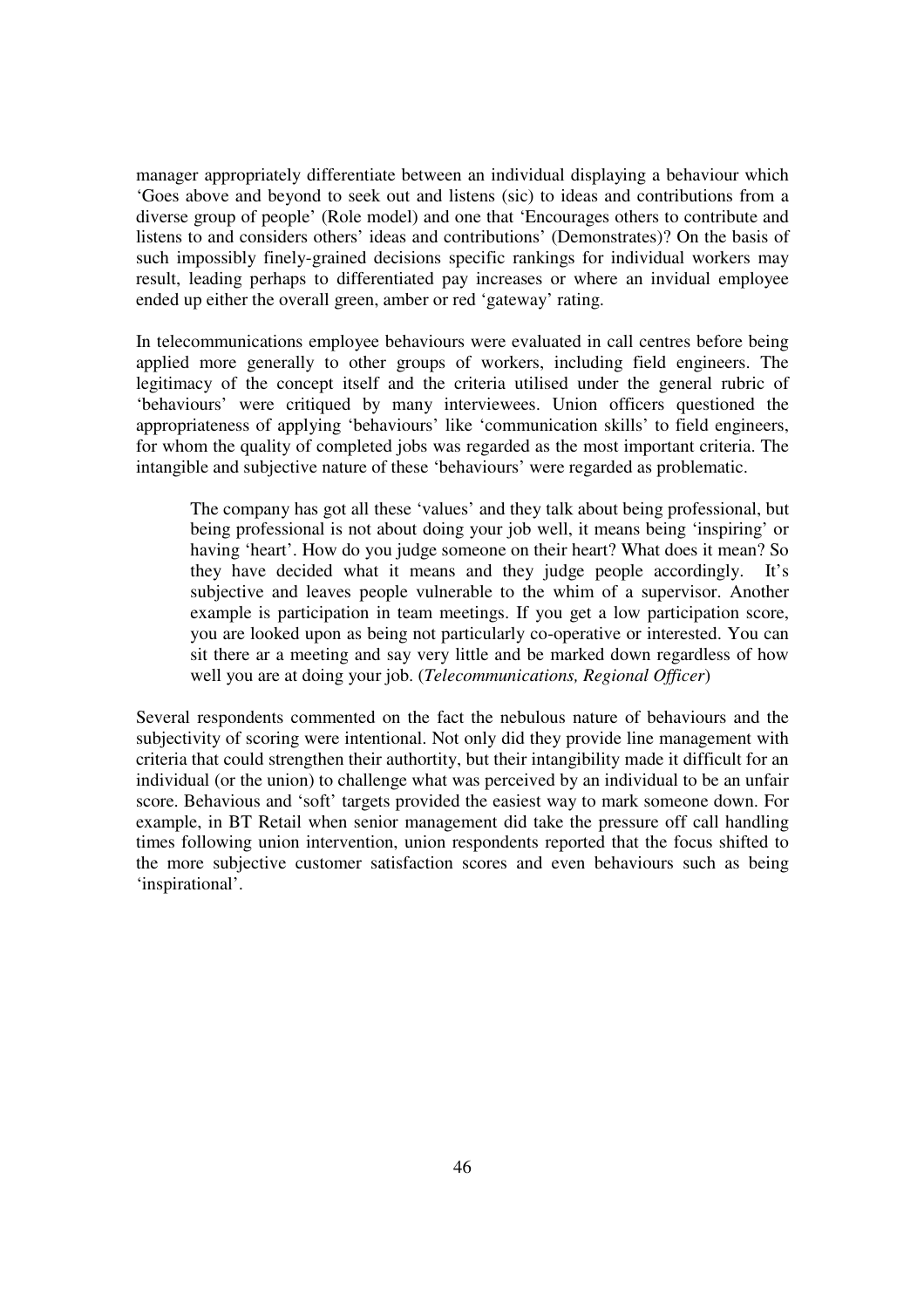# **Table 4: An Example of Performance Management Behaviours**

# **Enterprise Behaviours**

# **Behaviour descriptors rating guide**

The following provides the behavior descriptors against which Bank X employees are assessed as part of the performance management process. For each behavior descriptor, a rating of A to D is to be provided. The behaviour rating should reflect both how often (frequency) and how well (quality) the behaviours are demonstrated.

- o The A-D descriptions articulate the quality of the behavior
- oThe behaviour rating is then determined by identifying which A-D description is displayed the majority of the time

| <b>Be Authentic and Respectful</b>                                                                               |                                                                                                                                                                                     |                                                                                                                                  |                                                                                                                                  |                                                                                           |  |  |
|------------------------------------------------------------------------------------------------------------------|-------------------------------------------------------------------------------------------------------------------------------------------------------------------------------------|----------------------------------------------------------------------------------------------------------------------------------|----------------------------------------------------------------------------------------------------------------------------------|-------------------------------------------------------------------------------------------|--|--|
|                                                                                                                  | A                                                                                                                                                                                   | B                                                                                                                                | C                                                                                                                                | D                                                                                         |  |  |
|                                                                                                                  | (Role Models)                                                                                                                                                                       | (Demonstrates)                                                                                                                   | (Requires improvement)                                                                                                           | (Rarely or                                                                                |  |  |
|                                                                                                                  |                                                                                                                                                                                     |                                                                                                                                  |                                                                                                                                  | never demonstrates)                                                                       |  |  |
| Value individual<br>contributions and differences<br>and empathise with other<br>situations                      | Takes the time and goes out of their<br>way to understand others' situations,<br>backgrounds or points of view even if<br>it contradicts or challenges their own<br>way of thinking | Asks about and tries to<br>understand a diverse range of<br>situations, backgrounds or points<br>of view before making decisions | Open to hearing about opinions and<br>points of view contrary to their<br>own, but pushes or drives own<br>ways of doing things. | Does not attempt to<br>understand others'<br>situations, backgrounds or<br>points of view |  |  |
| Do what we say we will do<br>and deliver on our promises                                                         | Stands by commitments and promises<br>and exceeds expectations when<br>delivering on them                                                                                           | Displays actions that are<br>consistent with their words and<br>delivers on commitments                                          | Keeps to their word some of the<br>time and delivers on some<br>commitments                                                      | Does not keep to their word,<br>and fails to deliver on<br>commitments                    |  |  |
| Speak up and have open,<br>honest and constructive<br>conversations                                              | Has open and honest conversations<br>with others even when they are tough,<br>and does this in a manner that respects<br>and supports others                                        | Has open, honest and constructive<br>conversations                                                                               | Has open and honest conversation<br>that are not constructive or<br>supportive                                                   | Does not have open and<br>honest conversations with<br>others                             |  |  |
| Encourage others to share<br>their ideas and actively listen<br>to, and respect their ideas                      | Goes above and beyond to seek out and<br>listen to ideas and contributions from a<br>diverse group of people                                                                        | Encourages others to contribute<br>and listens to and considers<br>others' ideas and contributions                               | Listen to and shows an interest in<br>others' ideas and contributions<br>when it is beneficial to them                           | Does not listen to or respect<br>others' ideas or encourage<br>others to share            |  |  |
| <b>Is Work Together</b>                                                                                          |                                                                                                                                                                                     |                                                                                                                                  |                                                                                                                                  |                                                                                           |  |  |
| Work collaboratively and<br>support others to achieve the<br>right outcome for our<br>customers and organisation | Looks beyond own business area and<br>actively seeks out and supports others<br>to achieve the right outcomes                                                                       | Works collaboratively and<br>cohesively with others to achieve<br>the right outcome                                              | Works with and supports others to<br>achieve the right outcomes when<br>prompted or asked                                        | Works in isolation and<br>focuses on own tasks and<br>rarely offers to help others        |  |  |
| Share ideas, knowledge and<br>experience across the<br>organisation                                              | Actively connects with others across<br>business areas and beyond the<br>organization to share ideas, knowledge<br>and experience                                                   | Openly shares ideas, knowledge<br>and experience with others across<br>the business areas                                        | Shares ideas, knowledge or<br>experience when asked to do so                                                                     | Reluctant to share ideas,<br>knowledge and experience<br>with others                      |  |  |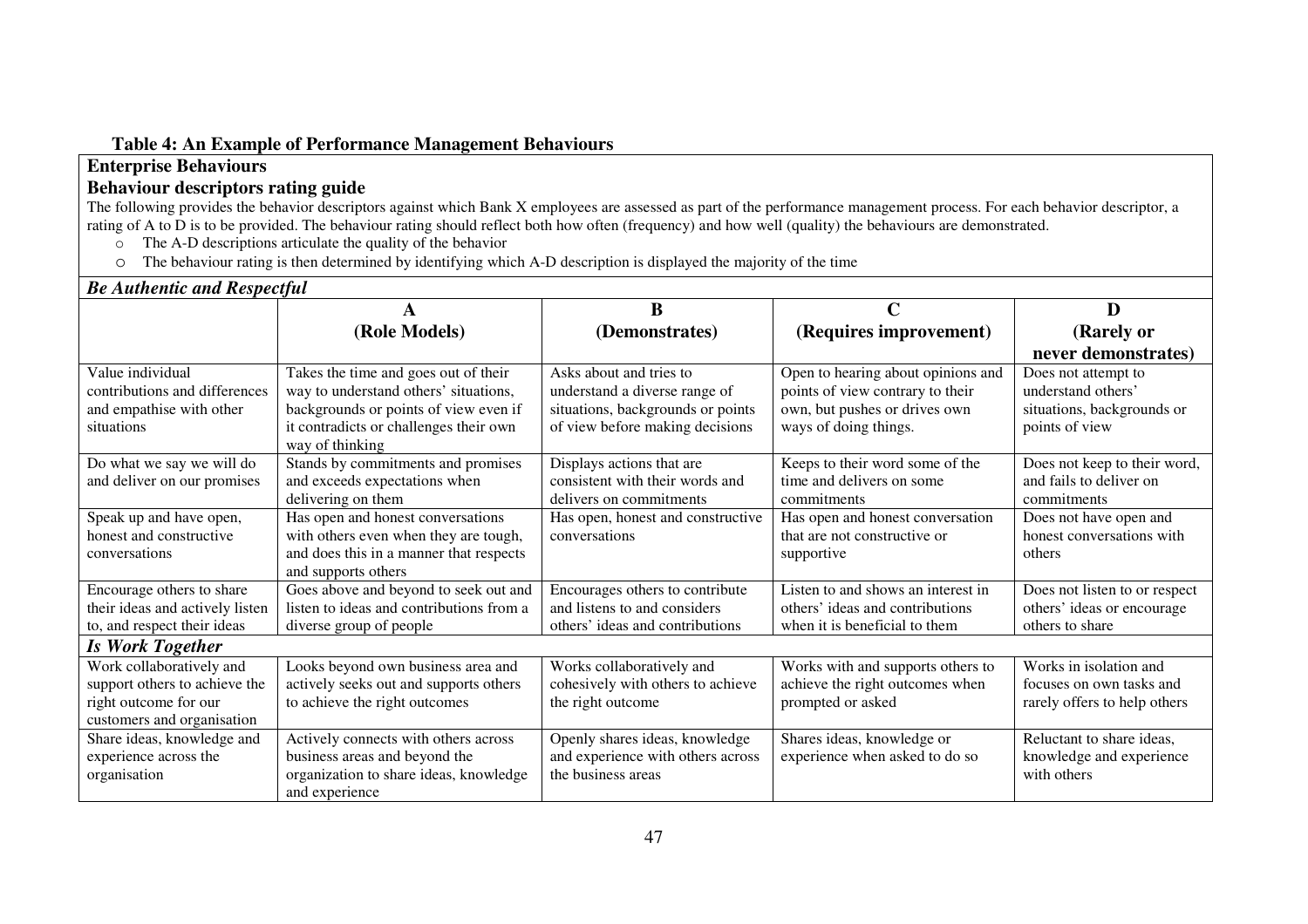| Do what is right for the<br>customer, community and<br>organization, putting aside<br>own agenda<br>Connect employees,<br>customers and the          | Makes own decisions and encourages<br>others to make decisions that support<br>our customer, community or<br>organizational needs<br>Actively identifies and connects<br>networks of individuals with common   | Makes decisions that take the<br>customer, community or<br>organisational needs into account<br>Identifies and connects networks<br>of individuals within own | Makes decisions that take the<br>customer, community or<br>organisational needs into account<br>when prompted to do so<br>Identifies and connects networks of<br>individuals within own business | Makes decisions that is<br>guided by personal agenda<br>rather than customer,<br>community or<br>organisational goals<br>Does not attempt to connect<br>others with common needs |
|------------------------------------------------------------------------------------------------------------------------------------------------------|----------------------------------------------------------------------------------------------------------------------------------------------------------------------------------------------------------------|---------------------------------------------------------------------------------------------------------------------------------------------------------------|--------------------------------------------------------------------------------------------------------------------------------------------------------------------------------------------------|----------------------------------------------------------------------------------------------------------------------------------------------------------------------------------|
| community to help them<br>achieve their outcomes                                                                                                     | needs or interests to help them achieve<br>their outcomes                                                                                                                                                      | business area to help them<br>achieve their outcomes                                                                                                          | area to help them achieve their<br>outcomes when prompted to do so                                                                                                                               |                                                                                                                                                                                  |
| <b>Create Value Through Excellence</b>                                                                                                               |                                                                                                                                                                                                                |                                                                                                                                                               |                                                                                                                                                                                                  |                                                                                                                                                                                  |
| Be passionate about creating<br>value through high<br>standards of performance                                                                       | Consistently delivers value, and<br>challenges self and others to deliver<br>exceptional outcomes                                                                                                              | Sets high personal standards of<br>performance and delivers<br>consistently high quality<br>outcomes                                                          | "Ticks the box" and completes<br>assigned tasks with limited<br>consideration for the outcome or<br>standard of work                                                                             | Does not set high personal<br>standards of performance                                                                                                                           |
| Be action oriented and<br>innovate to find better ways<br>of doing things to exceed our<br>customer expectations                                     | Actively connects with others,<br>internally and externally, to find new<br>ways of doing things that exceed our<br>customers expectations                                                                     | Finds new ways of doing things<br>that build on others' ideas to<br>achieve better outcomes                                                                   | Implements limited improvements<br>in own area when prompted to do                                                                                                                               | Does not make any<br>suggestions for<br>improvements                                                                                                                             |
| Use quality data and facts to<br>make decisions that consider<br>risks and deliver sustainable<br>performance for our<br>organisation                | Seeks out quality data and facts and<br>takes into account risks and long term<br>scenarios when making decisions                                                                                              | Makes sound business decisions<br>based on quality data and facts<br>and considers key risks                                                                  | Makes decisions using available<br>data and facts but does not consider<br>risks and longer term business<br>impacts                                                                             | Makes decisions with little<br>or no consideration of data,<br>facts or consequences                                                                                             |
| Reward, recognise and<br>celebrate high levels of<br>achievement and success                                                                         | Openly acknowledges and celebrates<br>strong performance in others and uses<br>others' achievements as a point of<br>reference                                                                                 | Recognises strong performance<br>and encourages and supports<br>celebrating individual and team<br>success                                                    | Acknowledges good performance<br>in others but does not celebrate<br>individual or team success                                                                                                  | Does not recognise or<br>celebrate individual or team<br>achievements                                                                                                            |
| Act like owners of the<br>business and take<br>accountability for issues,<br>decisions and actions that<br>matter for our customers and<br>community | Takes initiative and personal<br>accountability for driving decisions or<br>actions that matter; Steps up to take<br>accountability for both positive and<br>negative outcomes, and for correcting<br>mistakes | Takes accountability for making<br>decisions or taking action without<br>being prompted; Accepts<br>accountability for outcomes                               | Takes accountability for issues,<br>decisions or actions when prompted<br>to do so                                                                                                               | Does not take accountability<br>for issues, decisions and<br>actions                                                                                                             |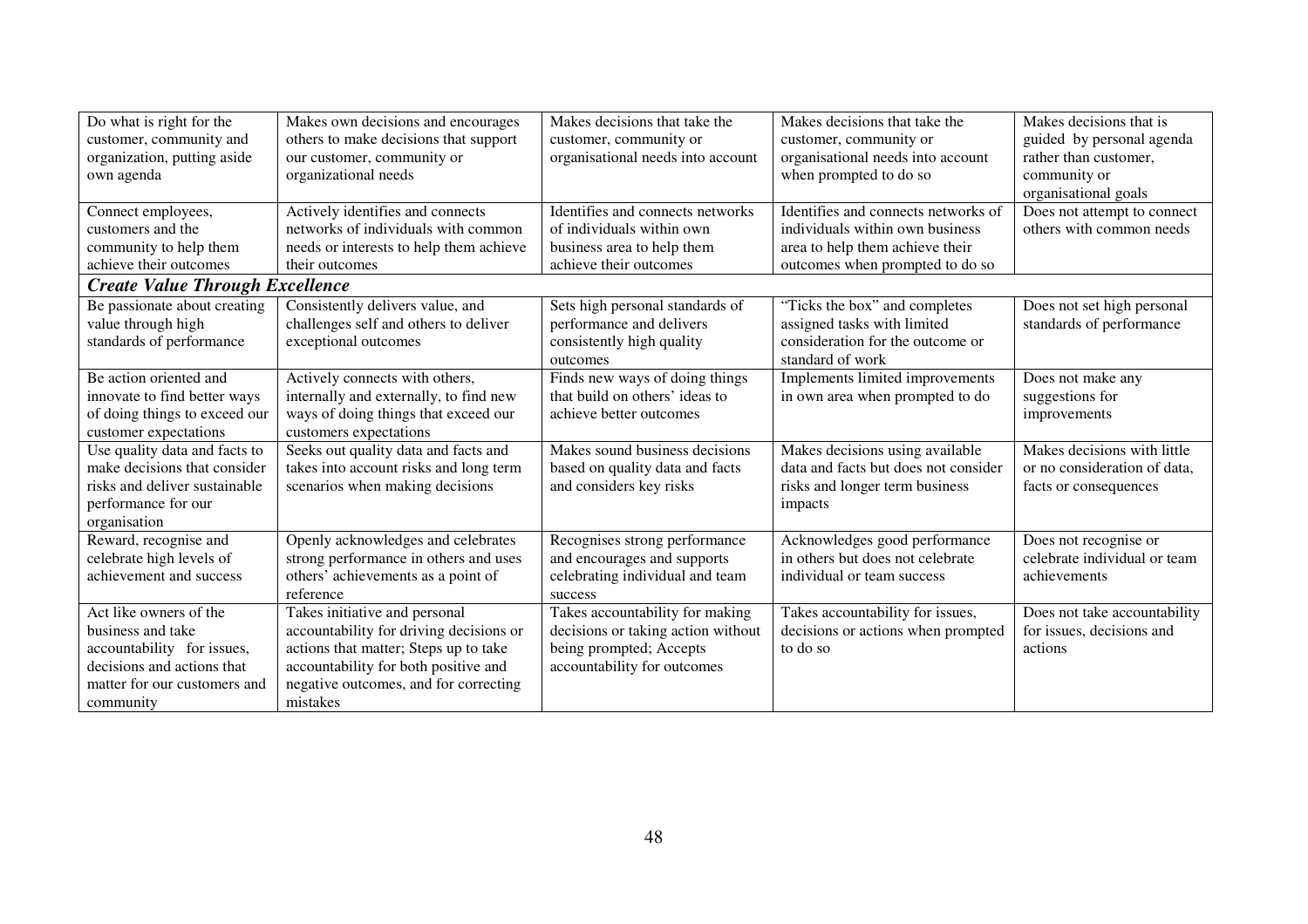Fourthly and consequently, given the nebulous and subjective nature of the defined behaviours and related ratings, the question can be posed of how might a rating be contested when perceived by an employee to be unfair or inaccurate? Formal mechanisms for a challenge to, or appeal against, a rating do not appear to be provided by any of the organisations in this study.

Similar importance was placed upon behaviours in the other organisations. In Bank C, for example, the behaviours included,

…things like achieving excellence, building understanding and trust, finding solutions, communicating, developing people and so on, and the levels that they were set at were really high. (*Bank C, Senior Seconded Rep.*)

Union respondents provided insight into the purpose and effects of Performance Management behaviours, particularly in that they were used to justify actions against individual employees.

The behaviours' rating is another layer they are adding on which will go towards your overall rating and whether you get a pay increase and then by how much. So the behaviour rating is being used to dilute the pay increases or the bonuses people get. Now each role emphasises different scorecard elements so if you are a banking adviser your scorecard will be made up of your sales in particular areas, like insurance, personal loans. And then it would be about how your behave with your customer, how organised you are and even how tidy you are. *(Bank B, National Officer)*

Increasingly, a reliance on numerical or quantitative targets has given way to a situation where these are combined with an array of qualitative evaluations of performance.

The most obvious example is customer service. Two or three years ago probably 80% of the emphasis was on performing on your targets, and perhaps 10% was on customer service. But that balance has changed now, so there is a much greater emphasis now on what it is they're delivering to the customer, how are we communicating, what we stand for as a bank, and how you as an individual is relecting that in meeting your scorecard objectives. *(Bank B, National Officer)*

Other respondents from the banking sector commented that the widespread introduction of Performance Management practices indicates that the banks or, more specifically, groups of senior managers within the banks, share strategic and practical knowledge.

They share a lot of stuff through these forums, the market-based remuneration strategy certainly. And I would imagine that the enterprise people framework, applying the bell curve, is also driven from that sharing of information with between LBG and RBS. (*Bank C, National Officer*)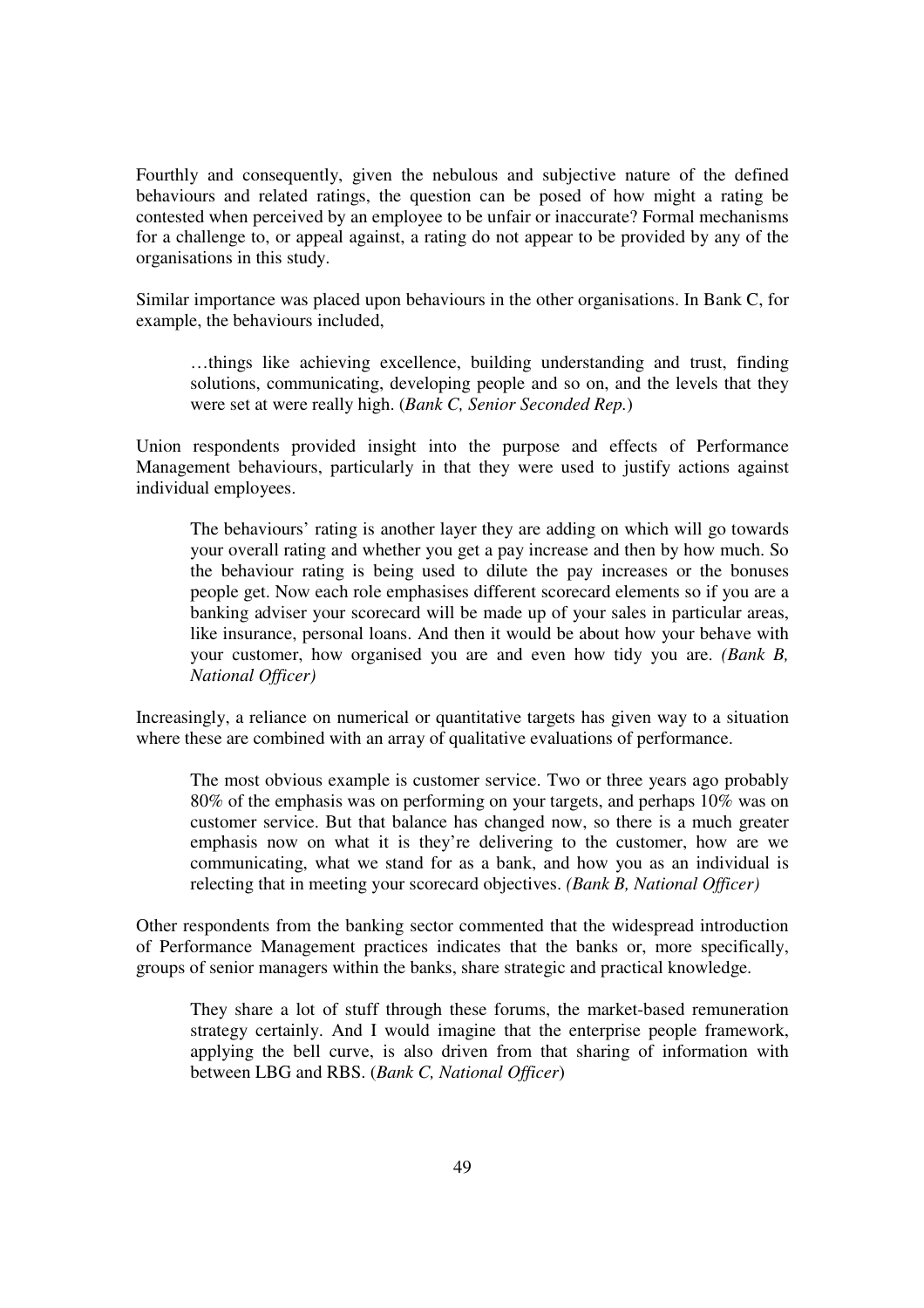Although the financial crisis of 2007-8 did not initiate these rigorous forms of performance management, it sharpened the focus as 'tackling underperformance became the number one priority' (*Bank B National Officer*).

Monitoring employee performance in all of its aspects involves an enormous commitment of managerial and supervisory time and resources. Union officers report that already overstretched FLMs are increasingly complaining about the additional demands that Performance Management are placing on them.

And you have to ask the question, how can branch managers cope with much more than they are at the moment, because it is a huge ask on them in a number of areas in a busy branch with lower staffing numbers on top of everything else. The bureaucracy is incredible. (*Bank B National Officer)* 

# *7.3 Distinction Between Performance Management and Performance Improvement*

Respondents perceptively highlighted the distinction between Performance Management as part of the overall HR approach and the more specific Performance Improvement initiatives. The real bite to Performance Management, insofar as corrective actions, disciplinary intent and the dismissal of underperformers are concerned, has come from the relatively recent introduction of performance improvement initiatives, however they are described.

Respondents from Bank B provided the clearest example of performance improvement initiatives how they had transformed PM into a disciplinary mechanism. The Bank had introduced a new Individual Improvement Plan (IIP) in 2009 to replace the older Performance Improvement Procedure (PIP). Commonly known by union representatives as 'Son of PIP', it represented a further step change in managerial action against individuals who had been defined as 'underperformers'.

Managers did not really use the old procedure even though we used to argue about it. If individuals were pursued under the old programme it might take as long as 18-months to exit people from the organization. Now under the new system it takes 6 months from start to finish. Previously, there was a four stage process, now it has been reduced to three. In Integrated Financial Solutions, the wealth generating part of the business, the area where the bank are really interested these days and not the mass market, over the last year an awful lot of people have been getting exited for not meeting their targets (*Bank B National Officer*).

The senior workplace rep of Bank B articulated 'the two sides to what they call performance management', as follows.

One side has to do what would old fashionedly have been an appraisal system which was concerned with individualising pay, distributing managerially defined rewards and then having objectives set, normally imposed, not negotiated which was meant to be measurable but often was and is not. Then there is the other side,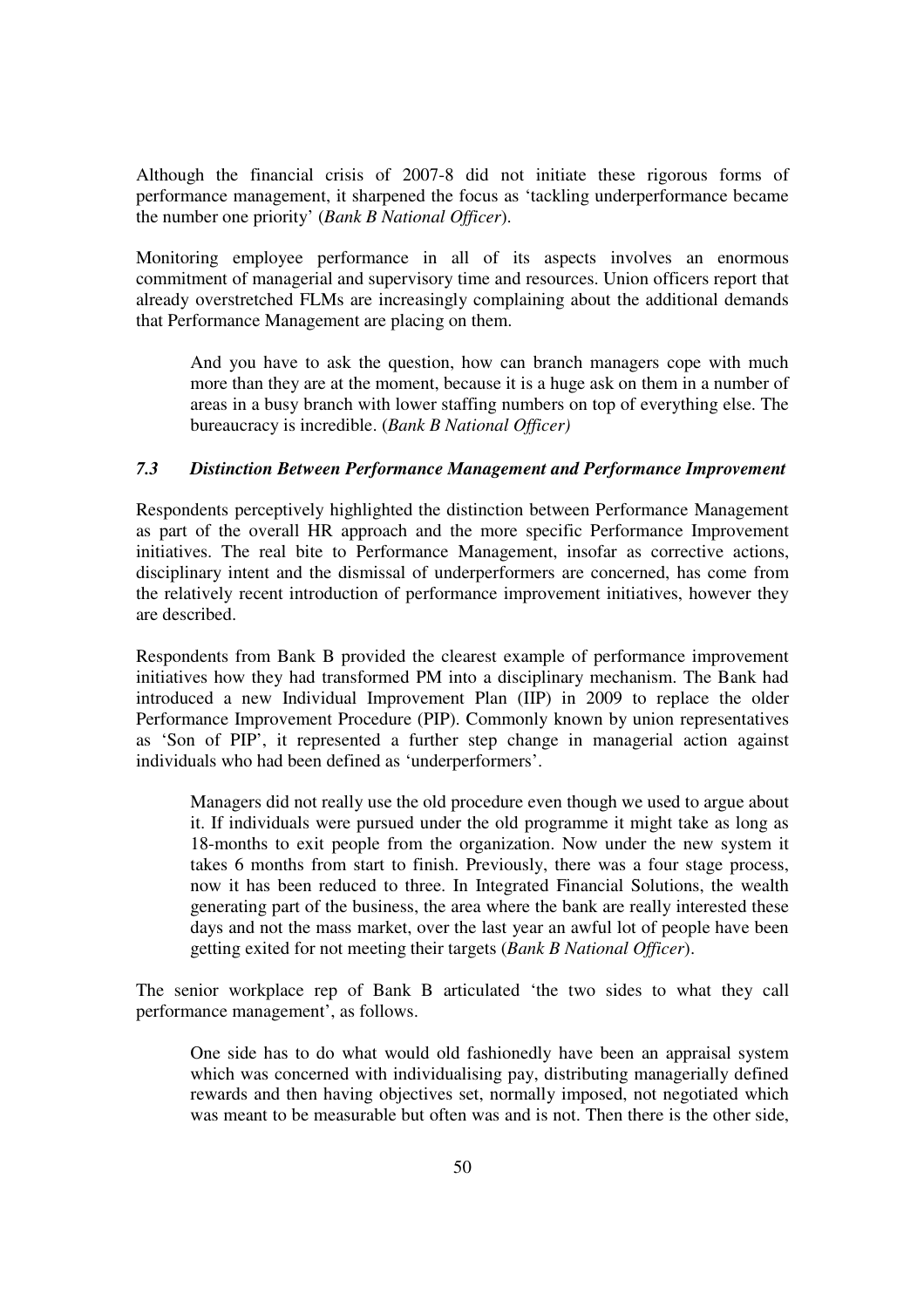which is performance improvement which is the ongoing monitoing of someone's performance. While the former side was seen as part of the reward system, the latter side is seen as more than a black mark, very much a punishment tool and something to be feared (*Bank B Senior Workplace Rep*).

Although, as observed, performance management may have existed in different forms for a number of years, union respondents agreed that it became a concern for their members when companies extensively used performance improvement plans that carried disciplinary consequences. For example,

I really began to feel that Performance Management was a problem when, instead of dealing with one case every now and again, suddenly we were being inundated with members having been put on a PIP, Performance Improvement Plan. (*Telecoms, CWU Clerical Branch Officer*)

# *7.4 The Cascading Down of Targets*

The targets imposed upon employees through the cascading downwards of KPIs are not static and are subject to change. As the overall needs of the business change targets escalate and work intensifies. Respondents indicated how workers had been compelled to respond to changing oragnisational priorities and emphases. For example,

The elements of the scorecard change, usually every year, but the strategic objectives can change by the month to reflect what the bank's drive is. At the moment in retail, they have something called 'customer experience', trying to reinvigorate bank branches and branch manegers to go back out and be seen as the face of the community, like your old-style bank manager. *(Bank B, National Officer)* 

It was widely reported that managers lack discretion, as they have to implement the targets imposed on them from above.

If you've got a strong manager who is willing to kick back there could be an adjustment, but that would only be to a minor extent and that would be the exception. (*Bank A, National Officer*).

Respondents reported that line managers' restricted ability to exercise discretion was complelling them to behave with less sensivity towards employees.

Members are coming to me and saying, 'This has happened to me before and my boss was alright about it, but now they are becoming heavy-handed'. It's much tighter now and managers are harsher, (*Voluntary Sector National Officer, Unite the Union*)

Bullying is happening not because of the traits and charcteristics of an individual manager, but because the manager is working to orders. They are under pressure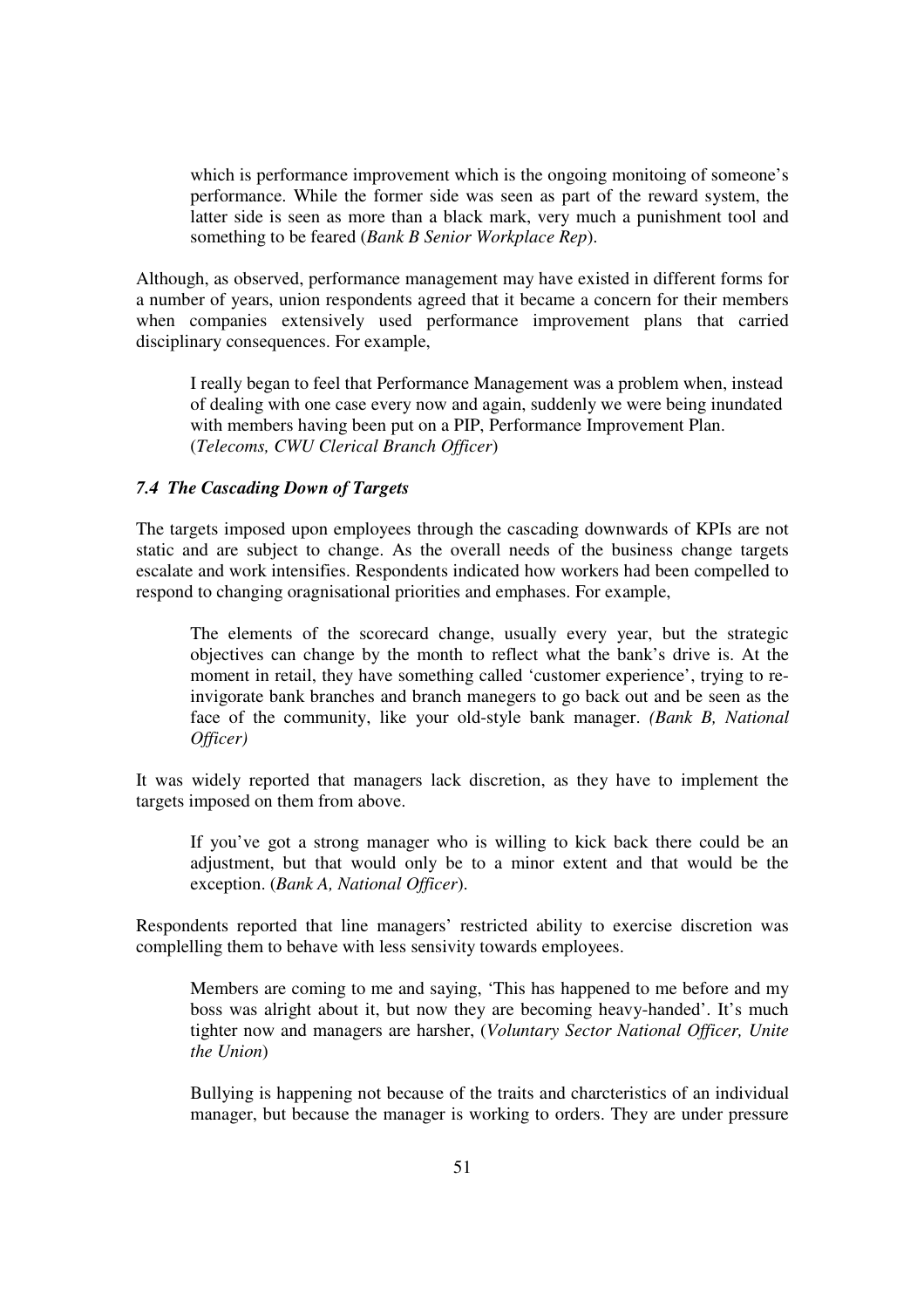to deliver by whatever means and, frequently, that transforms itself into dysfunctional behavior. In retail, for example, I heard recently that the district manager is looking at the results of all the branch managers and then calls them individually if they haven't met their target for that date. And they've got to account for that. How can people cope with that kind of pressure? *(Bank B National Officer)*

# *7.5 Escalating Targets, Work Intensification and Lean*

As several interviewees indicated, targets were used, not as a mechanism to capture more business, but essentially as an 'anti-employee device'.

It has been the old adage, that if you get a target and you hit it it goes up by ten or twenty per cent for the next year,. They are still using all the positive words that you would expect the company to use but it was the stick approach to make sure that you remain motivated. (*Bank A National Officer*)

Respondents testified to a dramatic culture change and a huge increase in the intensity of work across the organisations for which they were responsible. One national union officer recalled how it had been common practice in Bank of Scotland branches prior to the merger that brought HBOS into being for staff to have coffee and scones at 10 am every morning. When she visited these branches as part of her remit she would be invited to these sessions, which enabled her to talk to staff and thus play an important role in employee-manager communications. Following merger, these tea breaks became a thing of the past,

…Halifax didn't take tea breaks because of the sales culture of mortgages, so they tried to do away with them. So we had to do away with tea breaks, call them refreshement breaks and get some guidelines in for them. (*Bank A, National Officer*)

Both officers and workplace reps reported that work intensification was related to lean working. In Bank A, workers being pushed 'harder and harder' in a number of functions but particularly in the 'back office areas', an experience shared by workers in other organisations. Often lean was introduced without being discussed with the union as it should have according to union agreements by which significant changes in work organization should be subject to consultation, if not negotiation.

From being introduced into units of two or three workers, we now find that lean invades every aspect of the bank's work. But we never hear how changes as, for example, with the customer experience programme, are tied up with lean. We only hear from members' feedback when they complain and say, 'Oh well, you know, that's because of lean'. Lean is being introduced through the back door. For example, we just found out that in the collections department a number of people being seconded to a lean project and part of the end objective is that jobs will go. (*Bank B National Officer*).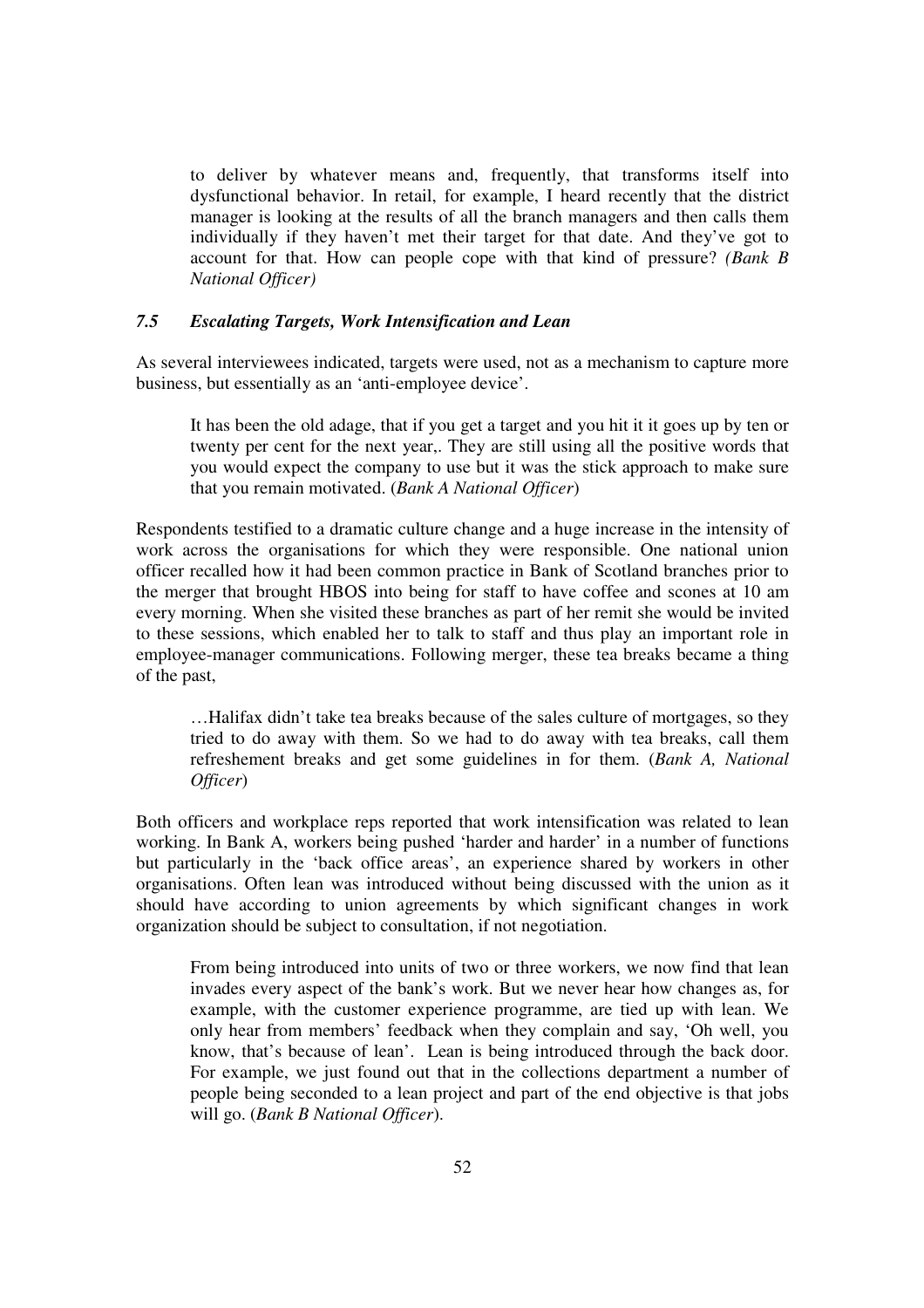In the lean processes they've got whiteboards for everyone to know what each other is doing. So there's that and there's the intensification, or whatever you want to call it, there's the humiliation of it, your name's on the whiteboard, and if you are having an offday it's shown because your performance is broken down into chunks for every two or three hours. (*Bank A National Officer*)

Lean was also introduced in Bank C as part of a broader programme of cost-cutting and driving efficiency gains.

The continuous improvement or lean model was about creating the space in the workplace so that the company could get more out of people for less. And the byproduct was an increase in customer service, a reduction in call times and in turn around times. This was lean, understaffing was clearly important, continuous improvement, trying to get workers to 'up their game' was the language used. And competitiveness between centres emerged. If Glasgow was making improvements in their call centre, then Edinbugh should be doing it as well, if not performing better. (*Bank C, Senior Seconded Rep*)

One element in the reported work intensification was the introduction in financial services companies of 'stretch' or 'stretching targets'. In the context of understaffing, these targets which were onerous even in the most favourable circumstances, and caused 'people to get into difficulties, make mistakes and be disciplined' (*Bank B National Officer*).

The experience of field engineers working in telecommunications is of the relatively recent implementation of an array of monitoring deveices that are now used to measure work times and in the process secure conformance to prescribed targets. The consequences for workers, according to this fomer field engineer and regional officer have been profound, especially in respect of the aggressive targets that have eroded employee discretion and undermined organizational trust.

The particular noose on working time is tightening all the time. They are plugging even the smallest holes in the working day. Controls manifest themselves in a series of alerts to engineers and managers target them on how well they respond and answer their alerts. The alerts are about why an engineer is in a place when they should be somewhere else, or why they have not moved within a certain period of time. There's pressure on two people now, on whoever is working on control because they are being targeted and on the guy in the field because he is constantly being phoned up and asked what is he doing. Of course, it might be perfectly legitimate, but that is a pressure that people do not like and complain about bitterly. (*Telecoms, Regional Officer*).

On the clerical side, targets had been integral to operations since the inception of contact centres. The CWU Branch Officer described the evolution of targets within BT, but observed that a distinct change occurred during the summer of 2008, when there was an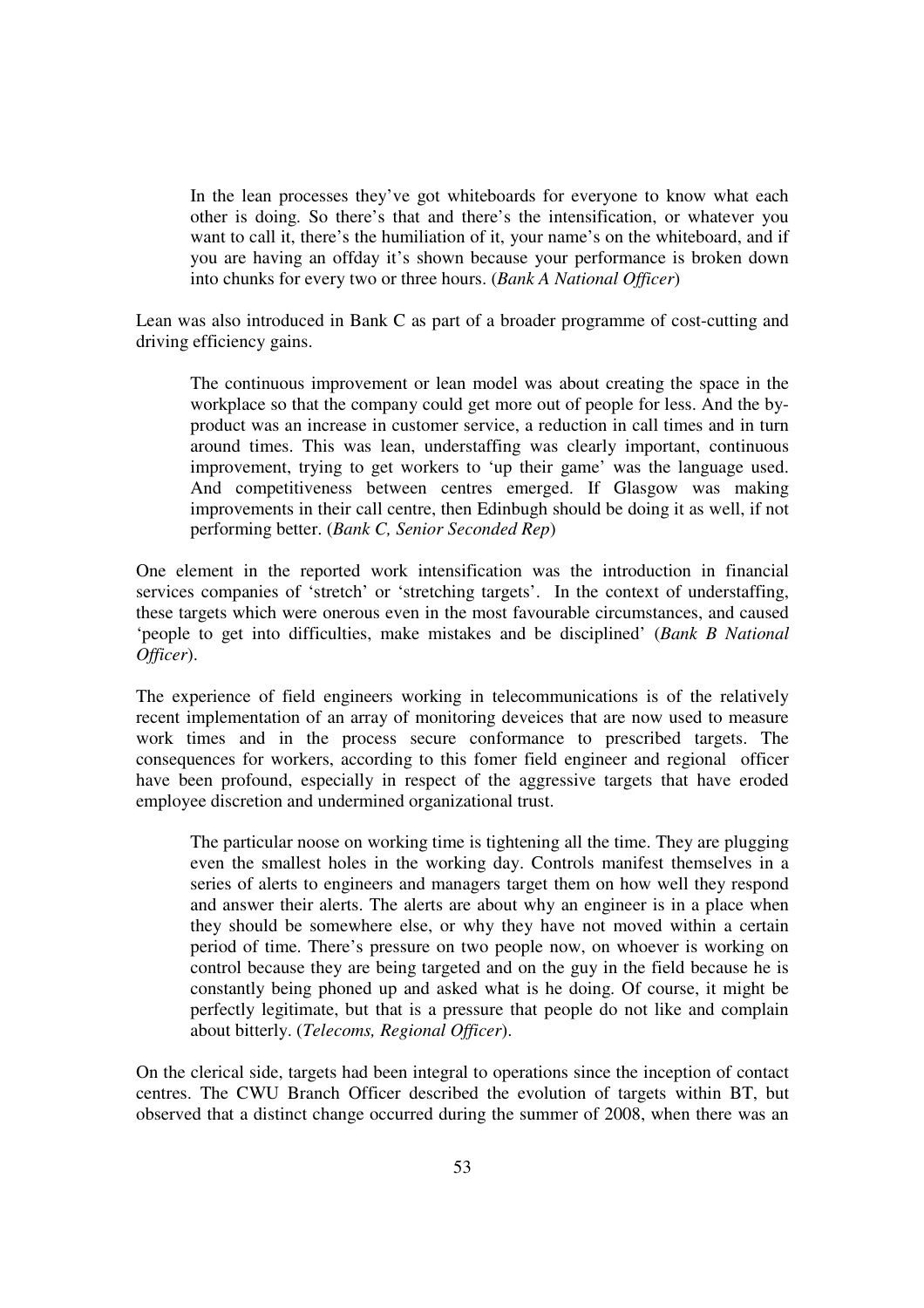increase in disciplinary cases, as Performance Management became 'a rod over peoples' backs'. The source of the pressure was the bundling together of targets into OPI (Overall Performance Indicators), against which employees' individual performance was being evaluated.

The implementation of Performance Management systems and, within them, the imposition of increasingly demanding targets, appear to be characteristic not merely of financial services and telecommunicatioins, the sectors subject to the most intensive research, but more generally even if not explicitly described as such. A national officer of Unite the Union with responsibility for the voluntary sector reported,

I work predominantly within local authorities and the voluntary and not-for-profit sector. Performance Management is not necessarily a term that is used, but it is a way of management that *is* used to make sure that people speed up and are hitting new targets, or that the duties are carried out to certain more tightly prescribed standards. (*National Officer Voluntary Sector, Unite the Union*)

#### *7.6 The Bell Curve and Forced Distribution*

Interviewees reported that senior management mostly denied that the Bell Curve operated in their organization. On the occasions that they reluctantly coneceded that if it was utilised, they claimed it was only for indicative and not disciplinary puroposes. The principal reason for this reticence lies in the fact that the Bell Curve, and the forced distribution integral to it, ranks employees according to a pre-existing statistical classification and not to actual 'performance'. As a consequence, it is vulnerable to accusations of inequity and to the specific charge that so-called underperformers are unfairly identified.

In fact, there is both factual and testimony evidence that the Bell Curve operates in organizations, such as in Banks B and C, as is evidenced by the numerical distributions for the five categories of performance (Table 5). In other organizations the circumstantial evidence is strong that *a priori* distributions are utilised.

Bank C, for example, frequently refers to the fact that individuals would be ranked not merely in terms of their results against tagets but also '*relative to your peer group'*. More definitively, the Bank provided employees with the '*numbers of employees expected to receive performace ratings'*. For an organization which formally disavows the use of forced distribution, its communications with employees undermine this claim insofar as percentages are allocated to each rating. As can be seen (Table 5), the percentages for Bank A might be 'flexible', but still indicate *a priori* distribution.

Additional evidence attesting to this practice comes from Bank C's employee communications. Here the Bank specifies that line managers allocate ratings based upon the three criteria of '*results compared to objectives'*, *'competencies and behaviours'* and '*your performance relative to your peer group'*. Following this exercise, ratings should then *'follow an expected distribution curve* [which] *tells us the proportion of people that*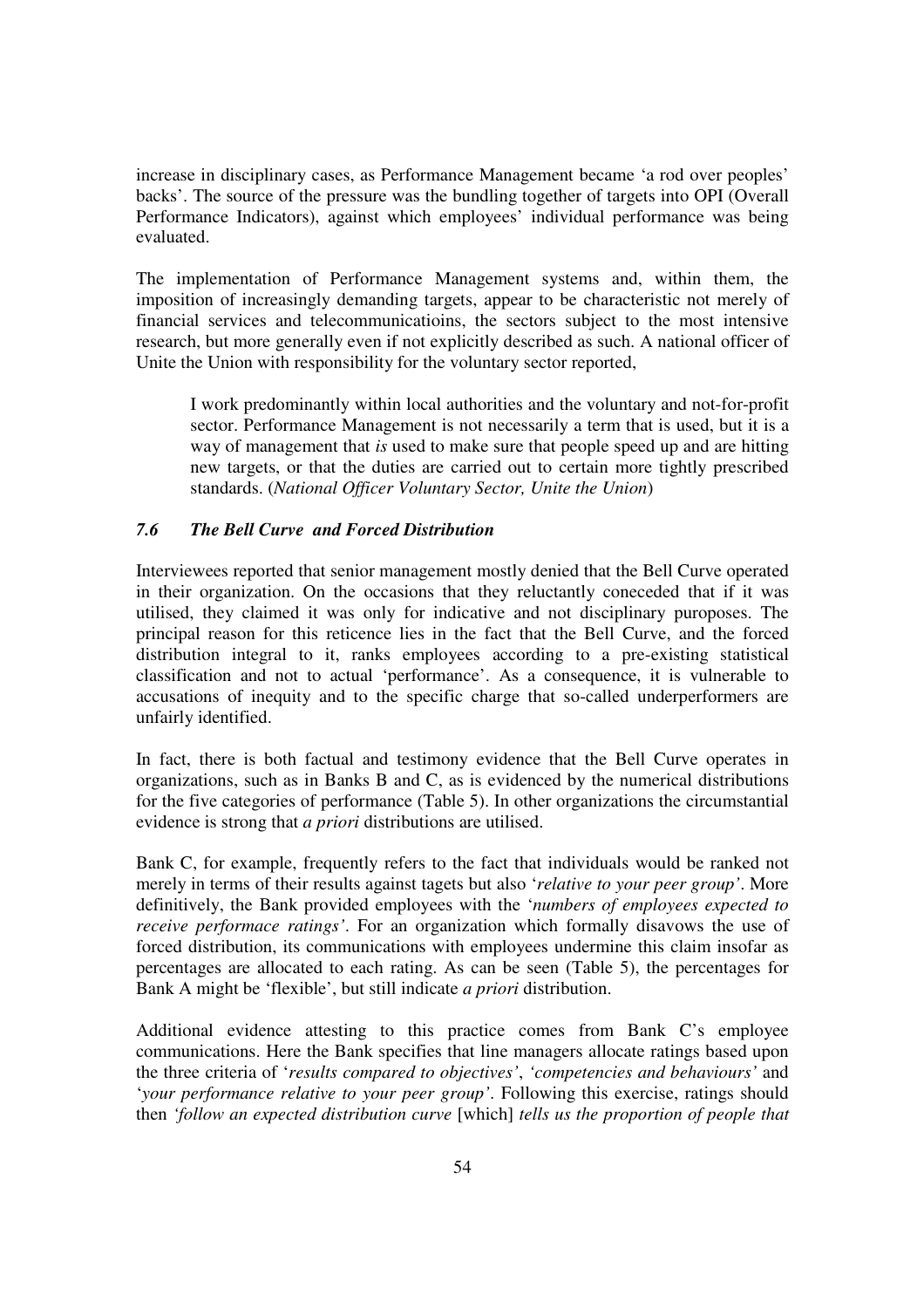*fall into each rating level when we look at ratings across any large team, department or division'*. Remarkably, given the bank's formal disavowal of the Bell Curve, the document then illustrates the 'actual distribution' of rankings for the bank's employees plotted against the 'expected distribution' (Digram 4). Bank C is admitting to an 'actual' performance distribution that is strikingly similar to the *a priori* statistical distribution of the Bell Curve.

| <b>BANK B</b>     | Rating       | Rating              | Rating             | Rating               | Rating              |                |
|-------------------|--------------|---------------------|--------------------|----------------------|---------------------|----------------|
|                   | Е            | D                   | C                  | в                    |                     |                |
| <b>Definition</b> | Unacceptable | Does not meet       | Meets              | Exceeds              | Exceptional         | Not applicable |
|                   |              | expectations        | expectations       | expectations         |                     |                |
| <b>Proportion</b> | $5\%$        | 15%                 | 60%                | 15%                  | $5\%$               |                |
|                   | Rating       | Rating              | Rating             | Rating               | Rating              | Rating         |
| <b>BANK C</b>     |              |                     |                    |                      |                     |                |
| <b>Definition</b> | Performance  | One or more key     | Fully achieved key | All objectives fully | All objectives have | New start or   |
|                   | unacceptable | objectives not met  | objectives         | achieved and some    | been exceeded       | inapplicable   |
|                   |              |                     |                    | have been exceeded   | throughout the year |                |
|                   |              |                     |                    | throughout the year  |                     |                |
| <b>Comparator</b> |              | Individuals         | Individual's       | <b>Individuals</b>   |                     | Insufficient   |
|                   |              | performance         | performance is in  | performance          |                     | time has       |
|                   |              | compares less       | line with the      | compares more        |                     | elapsed to     |
|                   |              | favourably relative | majority of their  | favourably relative  |                     | allow a true   |
|                   |              | to their peer group | peer group         | to their peer group  |                     | assessment of  |
|                   |              |                     |                    |                      |                     | performance    |
| <b>Proportion</b> | $0 - 5\%$    | $5 - 20%$           | 55-65%             | 15-25%               | $0 - 5\%$           |                |
|                   | of employees | of employees        | Of employees       | of employees         | of employees        |                |

**Diagram 4: Bank C 'Expected Performance Ratings Distribution Curve'** 



In some organisations, the Bell Curve had been introduced abruptly while in others senior management had made a number of attempts at bringing it in, having to overcome the opposition of the trade union.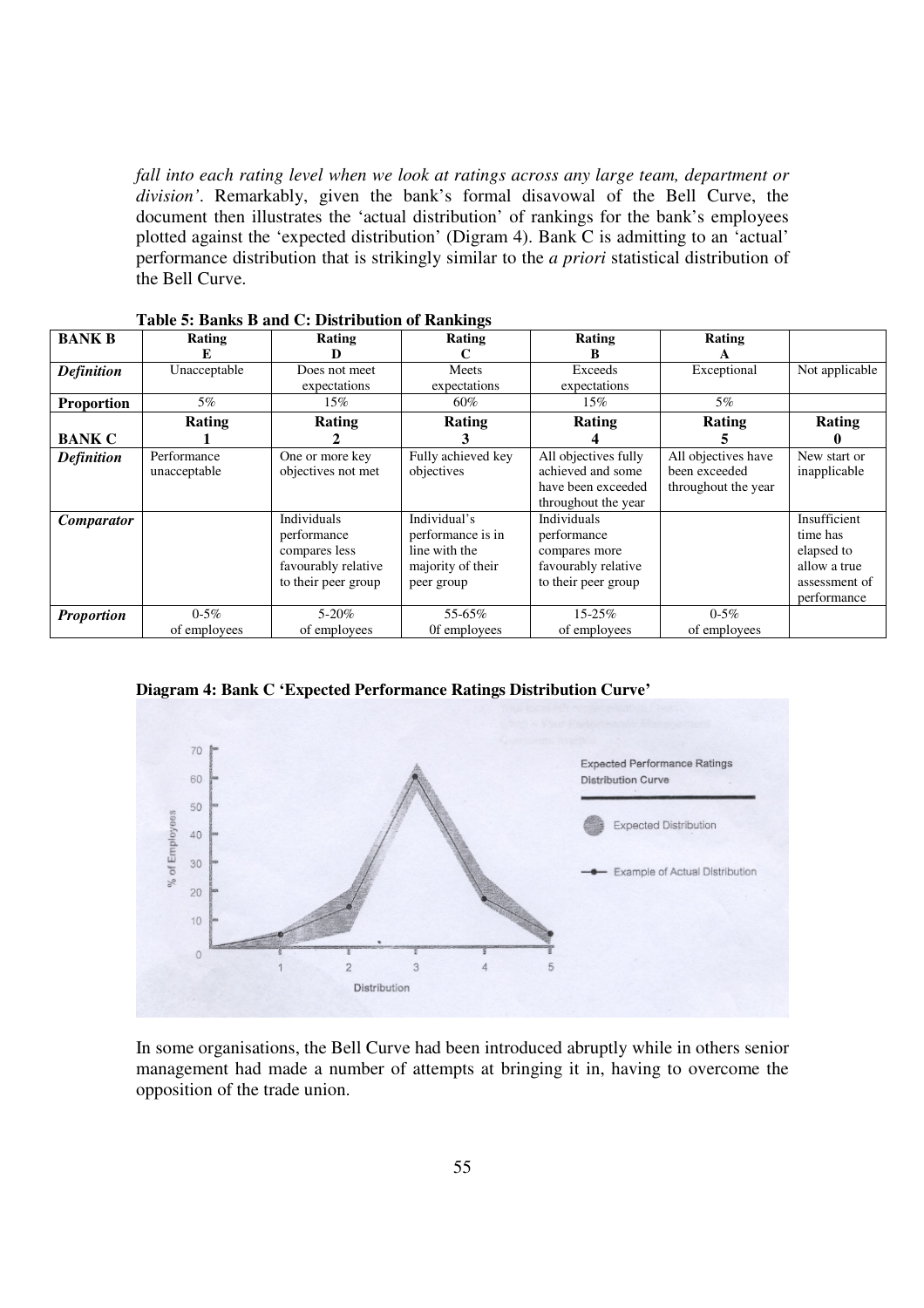They were trying to introduce it [the Bell Curve] in 2008 into HBOS, but I don't know long it has been used in LTSB. It was 20 per cent, 60 per cent and 20 per cent – and we rejected it outright. It did not mean that the bottom 20 per cent would be put out the door, but they would be getting extra attention (*Bank A National Officer*)

National union officers and representatives understood that, whilst the ultimate aim of Performance Management was and remains the imperative of increasing control over workers with the aim of increasing productivity, an important element in achieving the ultimate objective was making managers more accountable for the performance of workers for whom they were responsible.

What they were trying to do was to make managers more accountable, so that they would say to workers, 'Here's what we want you to adhere to'. (*Bank A National Officer*)

Both the seconded rep and lay members of Bank C reported similarly on how the Bell curve operates.

The language is quite specific. *'You have not achieved, you are an underachiever'*. People are being marginalized, criticsed for letting people down, letting the team down, letting the bank down. Undeneath it is the Bell Curve, despite the protestations from the higher echelons, by which a certain percentage of people are rated as below achieving. They state that they only use it as an indication, but is is applied absolutely and to the letter. If you looked at a team of 20 people, maybe two would get a 1, four would get a 2, four would get a 4, two would get a 5 and the rest would get a 3. The 1s and the 2s would get kicked and they wouldn't get a pay rise. Even 3s might not get an increase because the pay pot is fixed and if individuals have reached their maximum salary, there's no money available. (*Bank C Senior Seconded Rep*)

Sometimes the inflexibility in the distributions of ratings led to quite farcical situations when work units were small or teams were composed of limited numbers of employees.

…it's too fixed, there's no flexibility in the Bell curve. You could have a branch of the bank that employed 5 people that was one of the most successful in the country, but one of the staff would have to be 'not satisfactory'. (*Bank A National Officer*)

I've got responsibility for half a dozen people who work very closely as a team, 4 full-time and 2 part-time. I was asked to put put the six into the five categories, 1 and 1 at the bottom, 2 in the middle and then 1 and 1 at the top  $-$  a bit like Countdown!! I couldn't do that because everyone is a good team member and we always hit our targets. There's no way that I could give someone an underperformaing rating  $- I$  just could not do it. I told them that but it was a big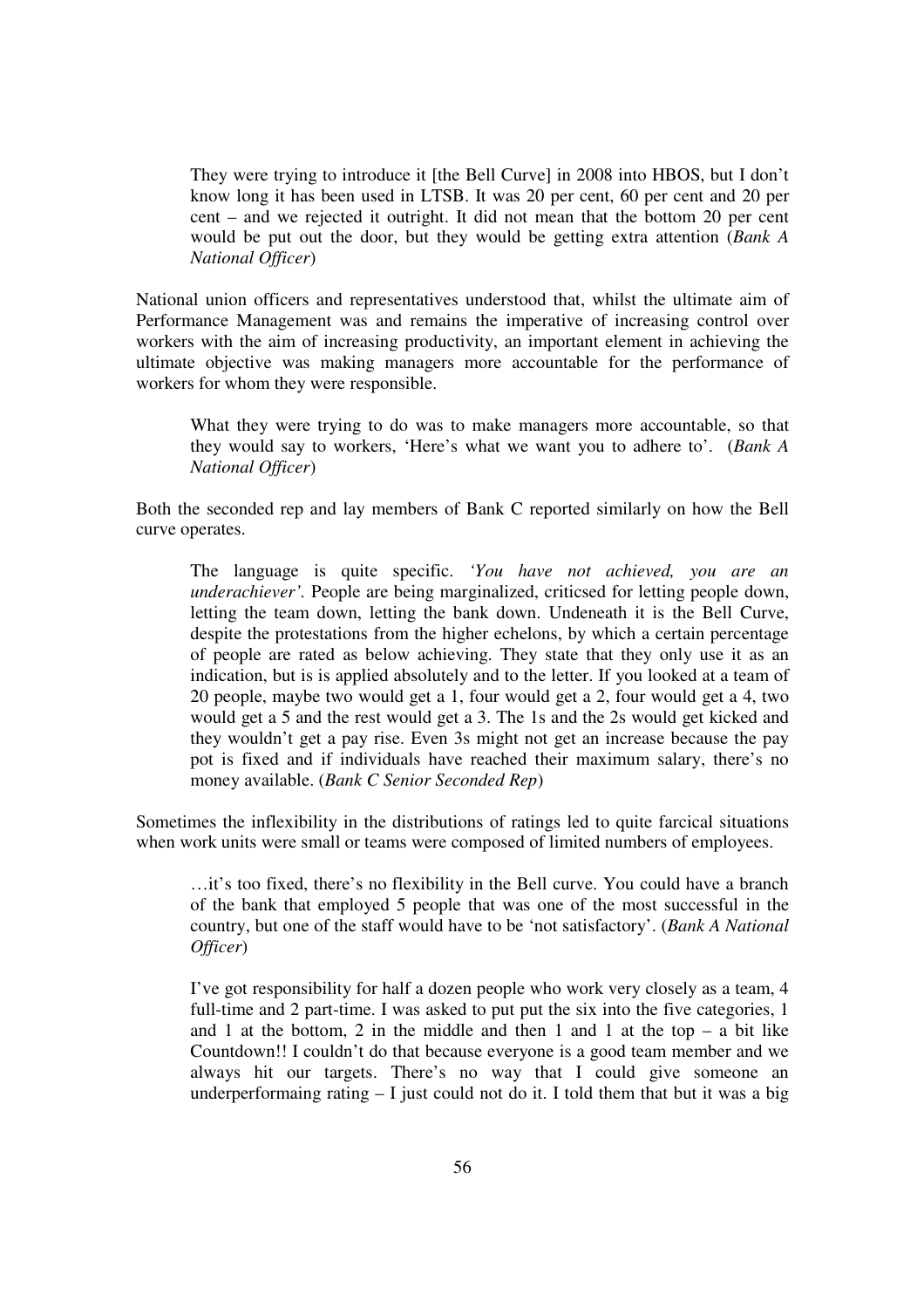problem which escalated all the way to senior management. (*Bank A, discussion reps meeting, 16 November 2011*)

Not only has the pressure on underachievers intensified, the criteria included within the definition of underperforming has changed. In some organizations larger numbers of employees are now categorsied as underperforming.

From early 2009 onwards, the bell curve and underperformance took on a whole new meaning. 'A one *or* two rating should always indicate a less than acceptable performance'. To get a level 2 rating – which means you haven't achieved – all an employee needs to do is have one or more key objectives not achieved. So you could be a star and exceed in all areras but in that one key objective, which is probably sales, you go below target and you become an underperformer overall. (*Bank C Senior Seconded Rep*).

In order to ensure that the number of employees in each respective category corresponds to the pre-determined ratio, organizations undertake various 'moderating' or 'levelling' processes. In Bank C, for example, this has been described as a 'round table process', and in Bank A for a period it was termed 'grandparenting'. Despite terminological variation, the process is a common one. Managers or team leaders who have responsibility for attributing performance scores to their team members meet with their own senior managers who then evaluate the ratings they have given. The justification for this stage of the Performance Management process as given to employees is that it ensures that consistency and fairness is achieved in the evaluation of their performance. However, the experiences of respondents led them to believe that the fundamental, albeit unstated, rationale was to enforce the Bell Curve, given the fact that forced distribution is inseparably bound up with allocating the fixed 'pot' of money made available for individual pay awards.

An ancillary objective, them, is to curb discretion and to ensure that team leaders do not 'inflate' the ratings they give to subordinates. Preventing or correcting indulgent behaviour on the part of FLMs is as important as – indeed integral to – the imposition of *a priori* forced distribution on employees themselves.

The round table process is another layer of scrutiny and control. So a senior manager will say to a FLM, 'You've given that individual Fully Competent. Can you demonstrate to me why he is Fully Competent when he's only sold 5 credit cards and he should have sold 25. He doesn't deserve that rating'. So everybody is checked through the round table process in each of the divisions by the more senior managers. The Bell Curve is used by the round table people, although they won't admit it. We know that out of ten people, they've got to put two in the Unsatisfactory or Needs Improvement categories, so they will look at the people they've got and say 'Right, which one is vulnerable here, which two are vulnerable there' and knock them out of the process (*Bank B National Officer*)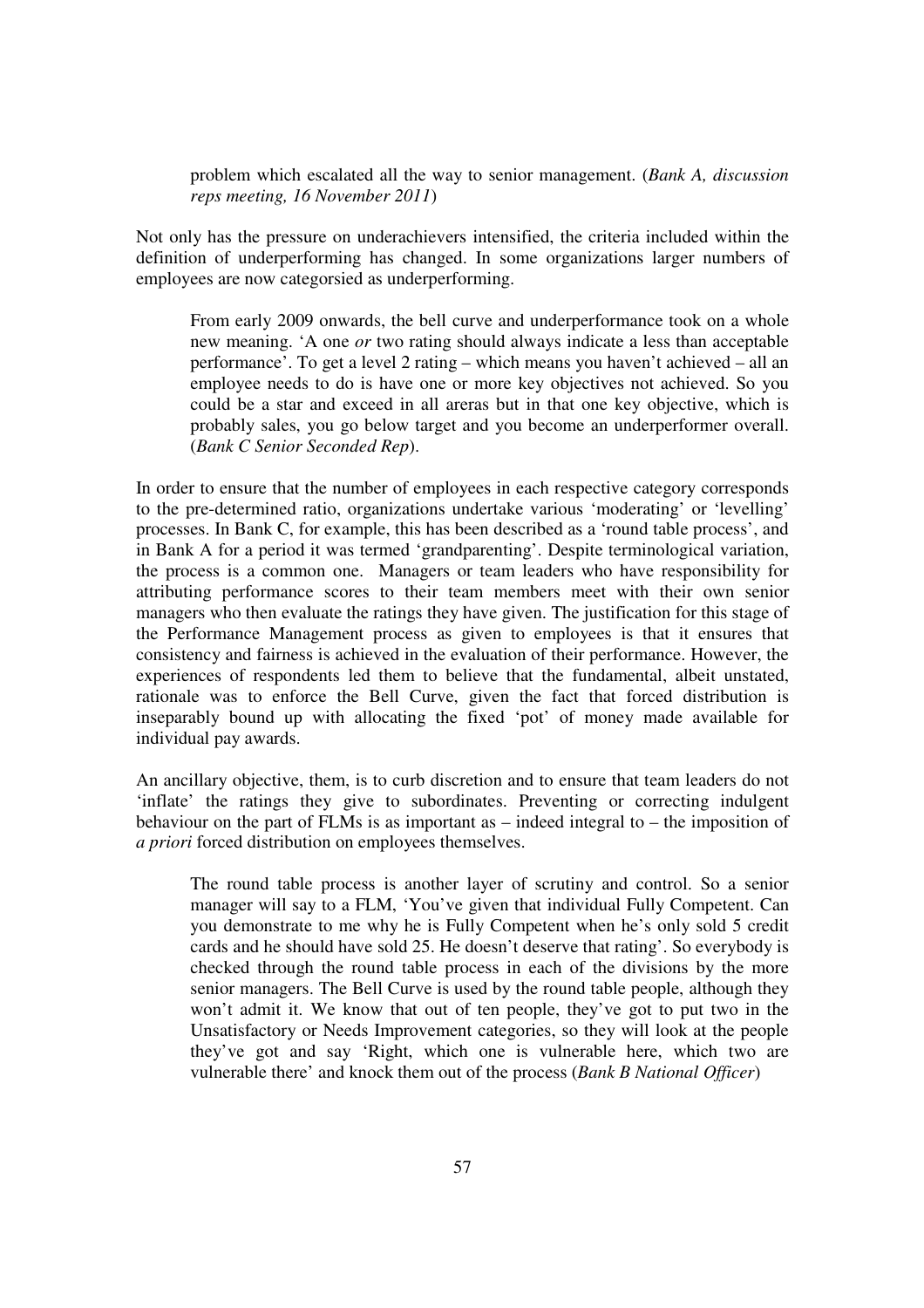Respondents from the CWU reported that the Bell curve was used in the telecom sector in the distribution of appraisal scores and the targeting of underperformers.

It's the same in BT. You've got the 'needs improvement' people and they are the people who are being targeted. They use the Bell curve in what they call a levelling process where the managers meet and decide on some kind of standard which will dictate who is to be useless, who is to be excellent. While they deny that it is a forced distribution it is of course and they are lying through their teeth. It is fair enough if someone genuinely needs improvement and the company uses this to make sure managers put in place what needs to be done to improve performance. But what we have seen recently is that 'generally satisfactory' people are now being deemed not good enough. These levelling meetings occur because the company has got pressure to reduce its resource and there is a no redundancy policy. The Bell Curve and forced distribution are used as a justification for putting the fear of God into people to work harder and to get rid of people without having to pay out. In BT it is very difficult to get a handle on exactly how much of this is going on across the company. We have taken the issue to meetings with the Chief Executive and, according to him, the numbers exited have been very small. (*Telecoms, CWU Regional Secretary*)

There is evidence that managers are taking advantage of workers' unwillingness to openly challenge the ratings even when perceived to be demonstrably unfair. Managers might manipulate individuals' insecurity in order to gain acquiescence.

What they've said is, if you take this rating then we'll do a performance plan that you will manage and you'll be fine next year, so people were feeling 'I don't want to put my head above the parapet and and start appealing this, because I will be fine next year'. We don't get a lot of people appealing their performance management rating, which shocks us because we know what is going on in parts of the bank where the Bell Curve is enforced far more rigorously (*Bank A, National Officer*)

# *7.7 Underperformance and Managed Exits*

One national officer reported that while the company admitted to operating the Bell Curve, they insisted that it was used only as a guideline. However, the union had received intelligence that 'HR targets were to manage the bottom five per cent out of the business'. As a result, HR would support any line manager who attempted to implement this target.

In was in this period [after the merger] that we began to get cases of people being managed out of the door. Nothing like the extent to which it is happening today of course. You would have had to have been a lot worse than you would need to be today. Between the two companies, for 2009, I think the stats were that about 700 people were managed out of the door. (*Bank A National Officer*)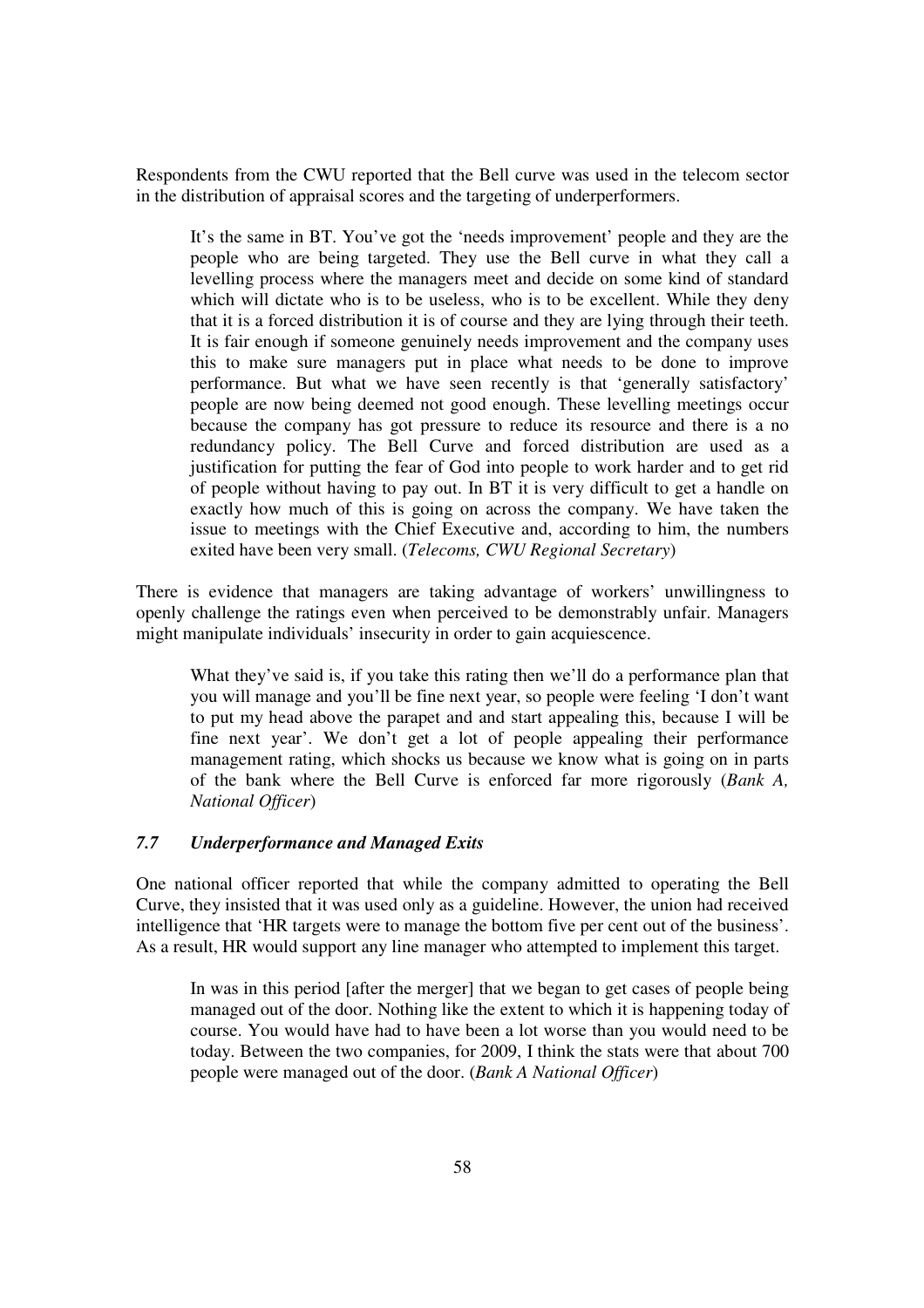The Senior Seconded Rep at Bank C provided a graphic account of how performance management hardened its disciplinaryeffects over time.

Like everything else they introduced a model of managing people which squeezed everything out of people - squeezed the sponge dry in a sense – but they then had to rack it up again and this is when we saw the introduction (2006-2007) of disciplining people for poor performance and then the pressure to exit people. We had never seen this before. (*Bank C, Senior Seconded Rep*)

The ease and speed with which 'people were being managed out' differed from organization to organization according to reports. However, the account of managerial practice in Bank C is quite typical of organizations across financial services and telecoms.

If only one area of your performance is a weaknesss – and the majority are about sales - then then you can be put on an action contract, now called an action plan, which can be either four weeks in length or six weeks. From the day of signing that action contract to out of the door can be as little as 12 weeks. So pressure is being applied on people who can't meet their targets to take a downgrading in their job. This is not just for customer-facing roles, but across the board (*Workplace Rep, 22 April 2010*)

Union officers reported a significant increase in the number of compromise agreements. As the CIPD (2011: 10), compromise agreements, which have become extremely popular in recent years, are generally made on the termination (or proposed) termination of employment, 'under which the employer makes a payment to the employee in return for the employee agreeing not to pursue any claim they may have to an employment tribunal'. In this CIPD survey, more than two-thirds of company repondents (70 per cent) stated that they had made use of such agreements in the last two years 'even in the absence of an existing claim'. The most common reason for the use of compromise agreements was 'in order to remove an employee on grounds of poor performance or misconduct, without the risk of legal challenge'. The second most common reason was 'to avoid legal challenge in relation to redundancy', amplified to denote organisations' desire to remove individuals 'without having to follow policies, procedures and the law when there isn't a genuine redundancy or performance issue'.

The primary evidence confirms these trends. Respondents reported the widespread use of compromise agreements as a 'shocking development', by which workers were increasingly subject to poor performance management ratings, placed on performance improvement programmes and then pressurised – directly or indirectly - to sign such agreements and accept minimal payments. Organisations were thus able to reduce headcount, downsize and restructure, while avoiding the more onerous obligation of pursuing redundancy procedures and the possibility of employees seeking redress through an employment tribunal. This national officer recounted the following common occurrence,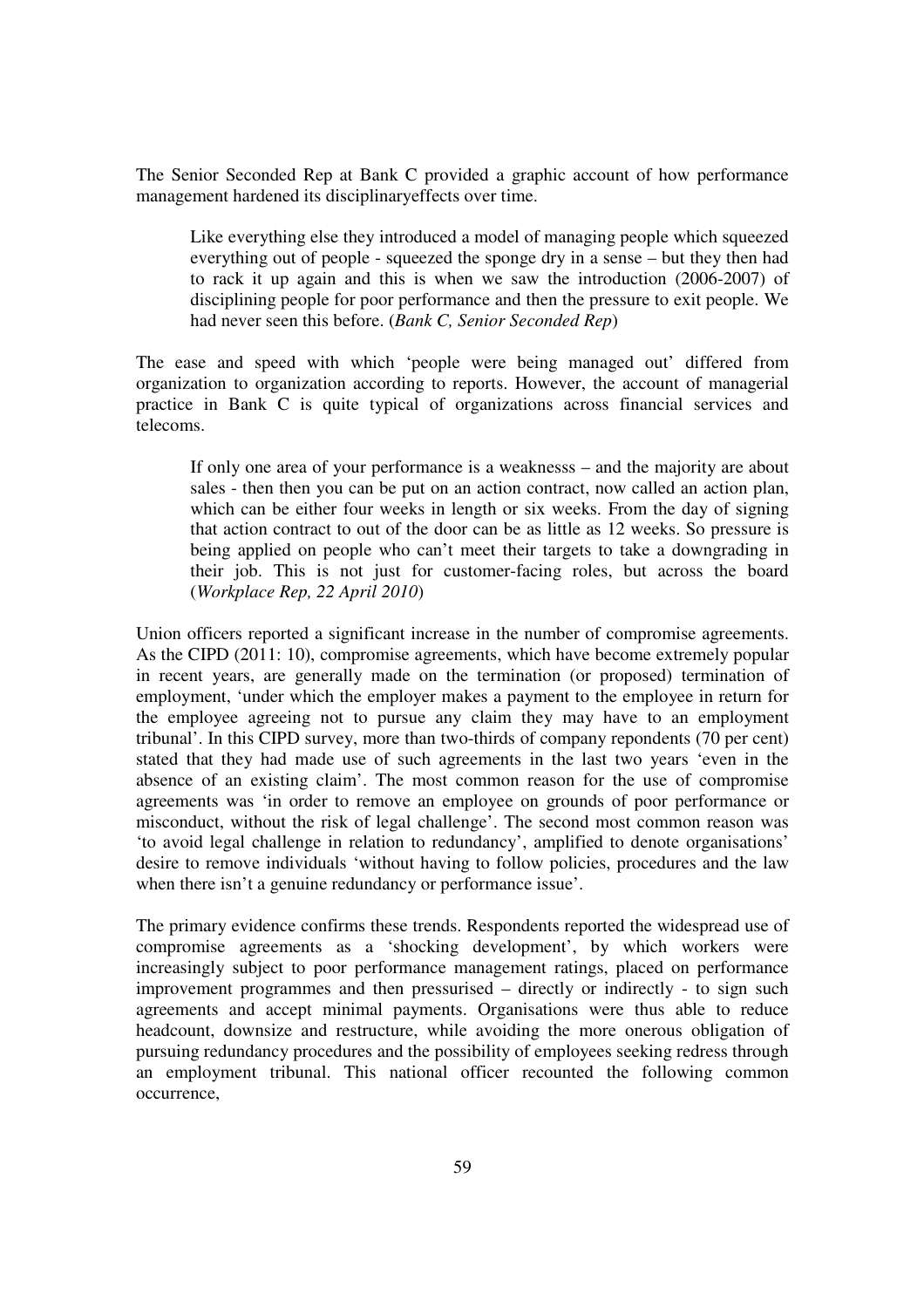Staff tell us that they are getting penalised but it is impossible for them to meet their targets because of the unfavourable if not impossible business environment. And they are told by managers, 'Oh well, we can go through this procedure [compromise agreement] or you could leave'. And quite frankly, we get people phoning us up saying, 'They've given me one month's money, do you think I should go?'. I say, 'No, don't'. It was OK when it was boom time, now they're using any pretext to get rid of them. If they are not union members and the union does not get involved, then they are getting them out the door on peanuts. (*Bank B National Officer*)

Similar practices were reported for the telecoms sector, particularly by union officers responsible for clerical workers in BT Retail.

BT brought in what was called a compromise deal, a three month compromise deal. When people were put under so much duress they believed that they were no longer capable of doing their job. People would be taken aside by managers who would say, 'We can help you, here's a three months package to go' and they were so demotivated that they were jumping to take it. (*Telecoms CWU Clerical Branch Officer*)

The evidence suggests that managed exits have become common with large numbers of workers being threatened with the unpalatable choice of, 'You can leave quietly now with a sum, or leave later with nothing and a bad reference' (*Bank B Workplace Rep*). The spread of the practice extends beyond financial services and telecoms. The union officer for the voluntary and non-for-profit sector who negotiated with six of the largest organisations in that sector, identified both the causal chain deriving from government cuts and the consequences for employees.

From the national level – the government – to local authorities there are budgetary cutbacks which have a knock-on effect on the voluntary sector which has to cut by 10 per cent in order to deliver a service. One of the ways they save is by managing people out of the door. If alleged performance is not up to speed then people will get a verbal warning, then they will get a written warning and before they know it they are going from zero to out of the door in as little as twelve weeks. I have got 50 reps in these six organisations, some of them renowned organisations, and they are reporting these instances more and more. The trigger to managed exits is often restructuring and reorganization of work. Some have talked about lean. Personally I have dealt with cases of experienced managers and team leaders being managed out of the organization. (*National Officer Voluntary Sector, Unite the Union*).

In telecoms managed exits were reported as being commonplace in both the engineering and clerical sides of the industry.

The process that begins with the managed exit begins with workers not reaching their targets, which triggers a one-to-one interview, the performance management strategy which starts off with managers saying, 'We will help you, we will make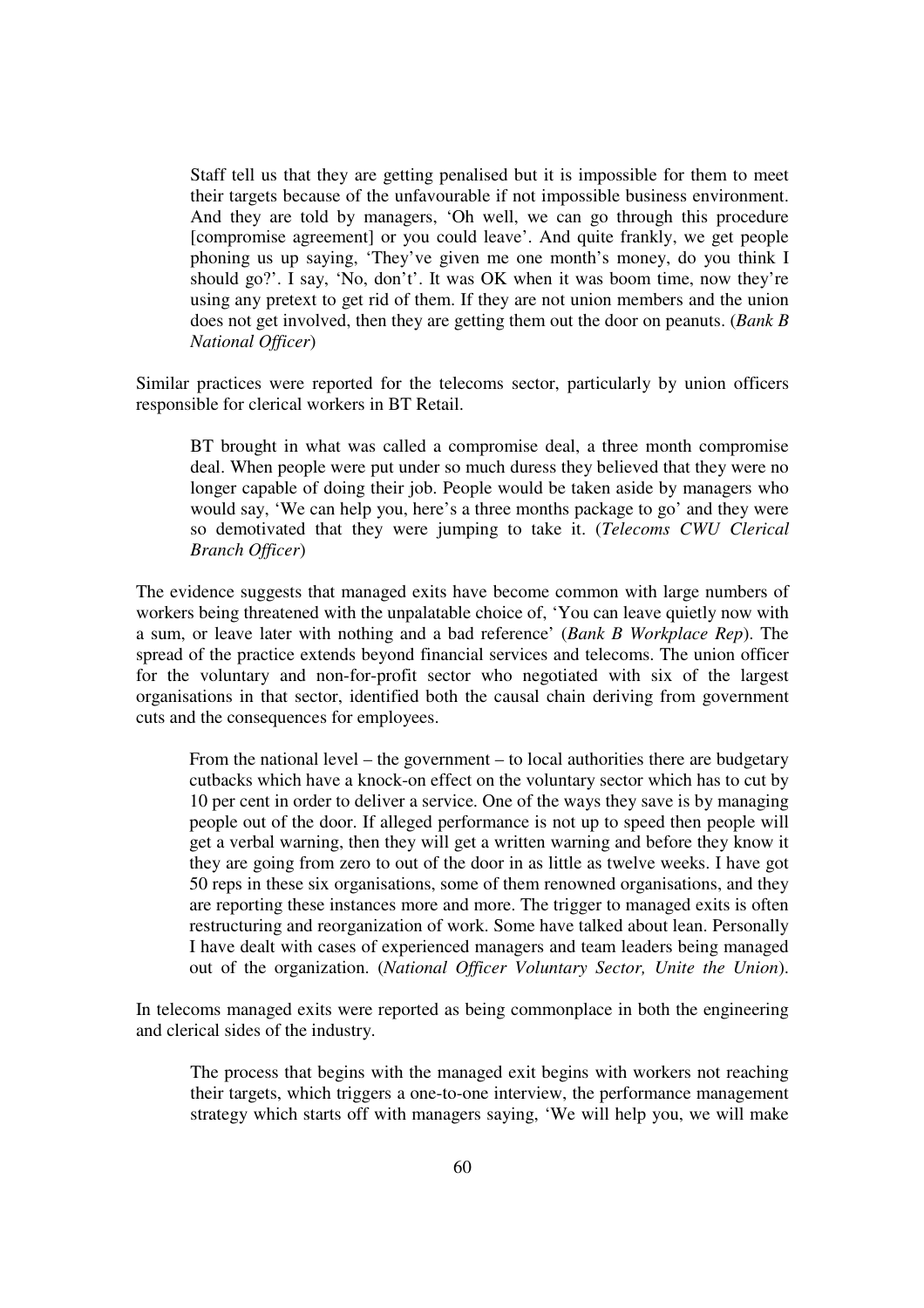it better for you, this is about improving you. So then they set an informal stage. Within six weeks if you do not come up to scratch you are moved onto the formal stage. In most of the processes on the formal stage, you could be sacked within 30 weeks. That is an horrendous pressure for anyone trying to make an improvement to their work position. (*CWU National Officer4*)

The CWU Branch Officer confirned that 'managed exits' had been deliberately practiced by some managers within a clerical section of BT.

It happened on the retail side a few years ago. The people coming into management positions were not those who were supportive of the teams and treated people like individuals, but were the type who when they were under the cosh from above were punitive rather than positive. An email went out from one of the senior managers, which I read, that said that even though our staff might be nice people our customers come first and if people were not performing then it was important to get them out. These managers were encouraged to performance manage people out of the building. When workers weren't cutting the mustard, to use their words, they used used measurements to get them exited out of the building. (*Telecoms, CWU Clerical Branch Secretary*)

The suspicion amongst union officers certainly was that BT was trying reduce the number of longer-serving employees on 'older' contracts who had good terms and conditions and were set to receive reasonable pensions.

# **Performance Management at Telco - Interview with Former Human Resource Manager**

I joined Telco in 1986 and worked in personnel/HR, leaving in 2010 by which time I had become a middle manager. Although an HRM generalist, I had taken a lead role in Performance Management. It was because I totally disagreed with the way that Performance Management was being implemented that I decided to leave.

What lies behind Performance Management is a serious drive to reduce costs. For example, in Telco schemes were historically constructed in such a way that if employees are made compulsorily redundant it's like winning the pools, the terms are generous. So to avoid this cost, Performance Management was adopted as the strategy to get rid of people, a way of moving people out of the organisation. It started about three years ago (2007). The five Performance Management bands are: 'development needed', 'needs improvement', 'meets expectations', 'above expectations' and 'excellent'.

First, in early 2008, the company started producing Performance Management league tables of different groups of employees. For example, there would be league tables for the 3,000 field engineers, which would include data on the numbers of sickness absence cases and Performance Management cases. We were able to see how well they were performing against other groups. We were at the bottom of the league table, a position that was exposed by this strategy.

Second, later in 2008, a new Director was appointed with responsibility for field engineers. We were told we were not moving people out as quickly as the organisation had hoped. This manager would speak to other managers, basically a fortnightly inquisition on how effectively managers were dealing with sickness absence and Performance Management, and managers would be given targets on how many people they should take out, how many employees should have managed exit. These fortnightly meetings were about levelling the scores, so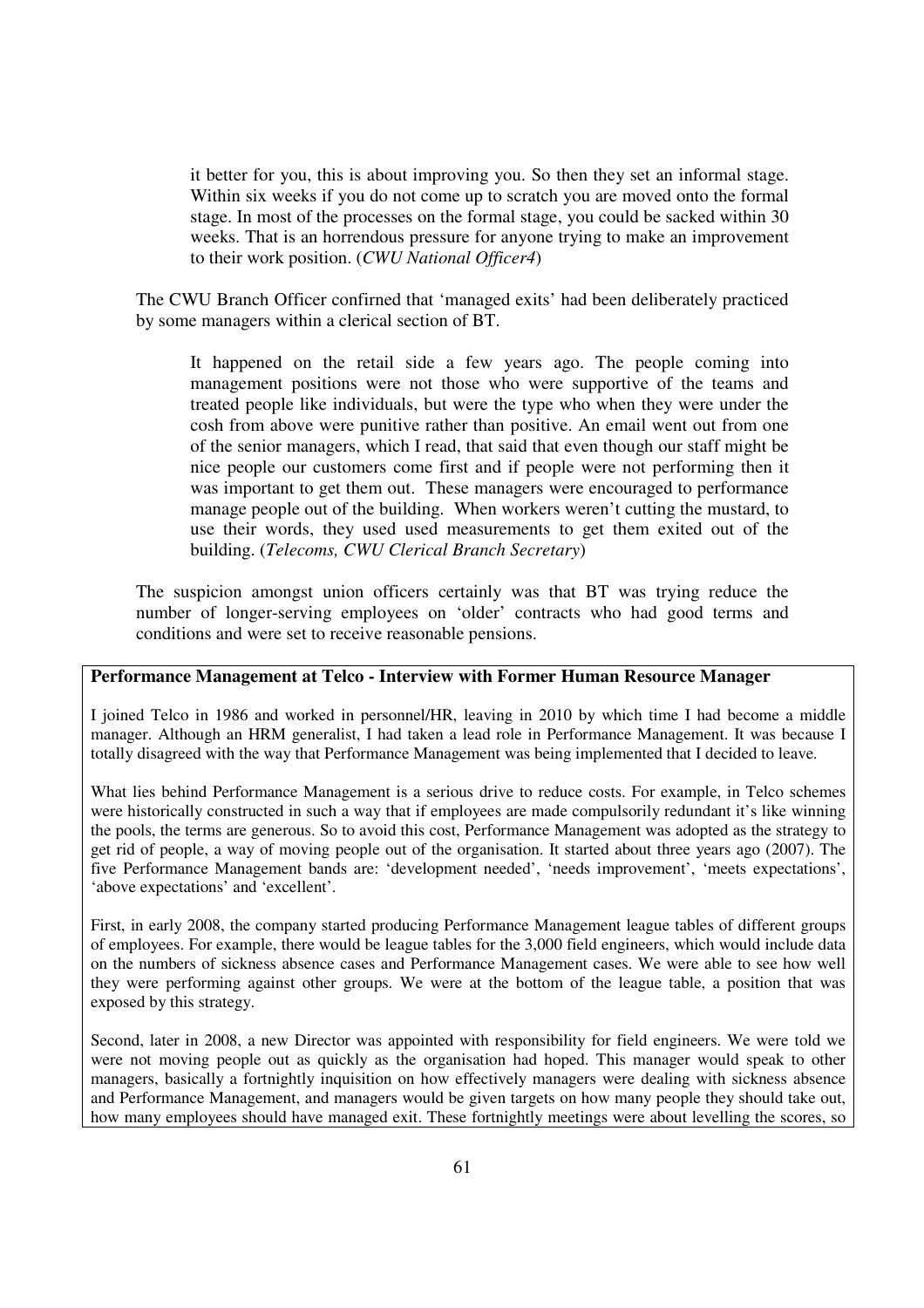senior managers had to identify the lowest performers. The message was clear, *'If you don't manage people out of the organisation, then you will get managed out yourself'.* Last year, we had two managers leave because they couldn't take the strain, they couldn't face putting the Performance Management pressure on other workers.

Field engineers would get low Performance Management scores if they did not keep their van tidy, did not complete computer-based training on time, did not contribute enough to Performance Management discussions or team meetings. Sickness absence figures were used in the calculations. Sickness absence figures did rise and we had a very high percentage. The Bradford Factor was introduced two and a half years ago. More than 10 days or 4 separate absences would trigger a sickness absence discussion.

We were being asked to find grounds to get rid of people without having to pay for it. If we could not find them, we would have to make up the grounds for managed exits. In my section of 80, 9 people were managed out of the organisation on performance grounds. The senior manager wore this as a badge of honour. There was a woman manager who went off sick in a really bad way, crying all the time. There were two cases, one of a person who was diagnosed with psychological depression, the other who had a brain tumour, who were put back on performance improvement when they returned from illness. One good thing was that this senior manager was moved. He had used intemperate language. He had threatened that if a particular manager did not sack another manager, then he would. A grievance was taken out against him and he was moved, but his behaviour would never have tolerated at all in the past.

They always said that there was forced distribution of employees under Performance Management. Unions were beginning to get so many cases of employees with grievances arising out of Performance Management, that they raised the issue formally with the company. Following union complaints, Telco promised that there would be a culture change within the organisation. However, managers in Telco tell me that the culture is still one where the company is intent on saving money by hoping people will accept a small payment and go, rather than wait and get a pension. There's a lot of people, including senior managers who do not believe that the company has changed its practices even though the supposed new approach to Performance Management came in after  $1<sup>st</sup>$ April 2010.

Increasing numbers of people are going off sick. Many are working harder and harder because they are worried at ending up at the bottom of the performance management heap. And this makes them sick. Last year when I was a Prospect rep I had a member who hanged himself in a telephone exchange, because the pressures of work had become so intense. The pressure of avoiding becoming a poor performer drives people to work harder and is causing mental health problems, some of them serious. There was a great deal of publicity about the 27 suicides at France Telecom that were caused by work pressure. Do we want to be in the paper for the same thing? Apart from that tragic suicide case, I have had female colleagues breaking down and weeping, I have a man go to pieces in front of me. I did not want to be part of this any more especially after the man committing suicide.

On the company website it describes Performance Management as about coaching, developing people and improving their performance. Yet, in practice, my ex-colleagues are spending about 80% of their time on action of one sort or another against underperformers. What matters is only the last quarter's Performance Management. You can go from being an 'Excellent' performer to 'Development Needed' within a quarter. The organisation's motive is clear, they are out to get you out. It is a horrible and inhuman way for people to be treated.

They introduced surveillance for field engineers under the duty of care. The GSM calculates the quickest way between two jobs. It tracks the movement of the van; for example, when it stops for more than two minutes alerts will be triggered in the manager's office. Under the older system it was a matter of 'management by consent', in that the engineers would always respond to a request to do a job. The new system when jobs are tightly timed and monitored is supposed to save time and money, but the saving is a fallacy. Jobs differ in complexity and the length of time they take to complete. They can't be standardised.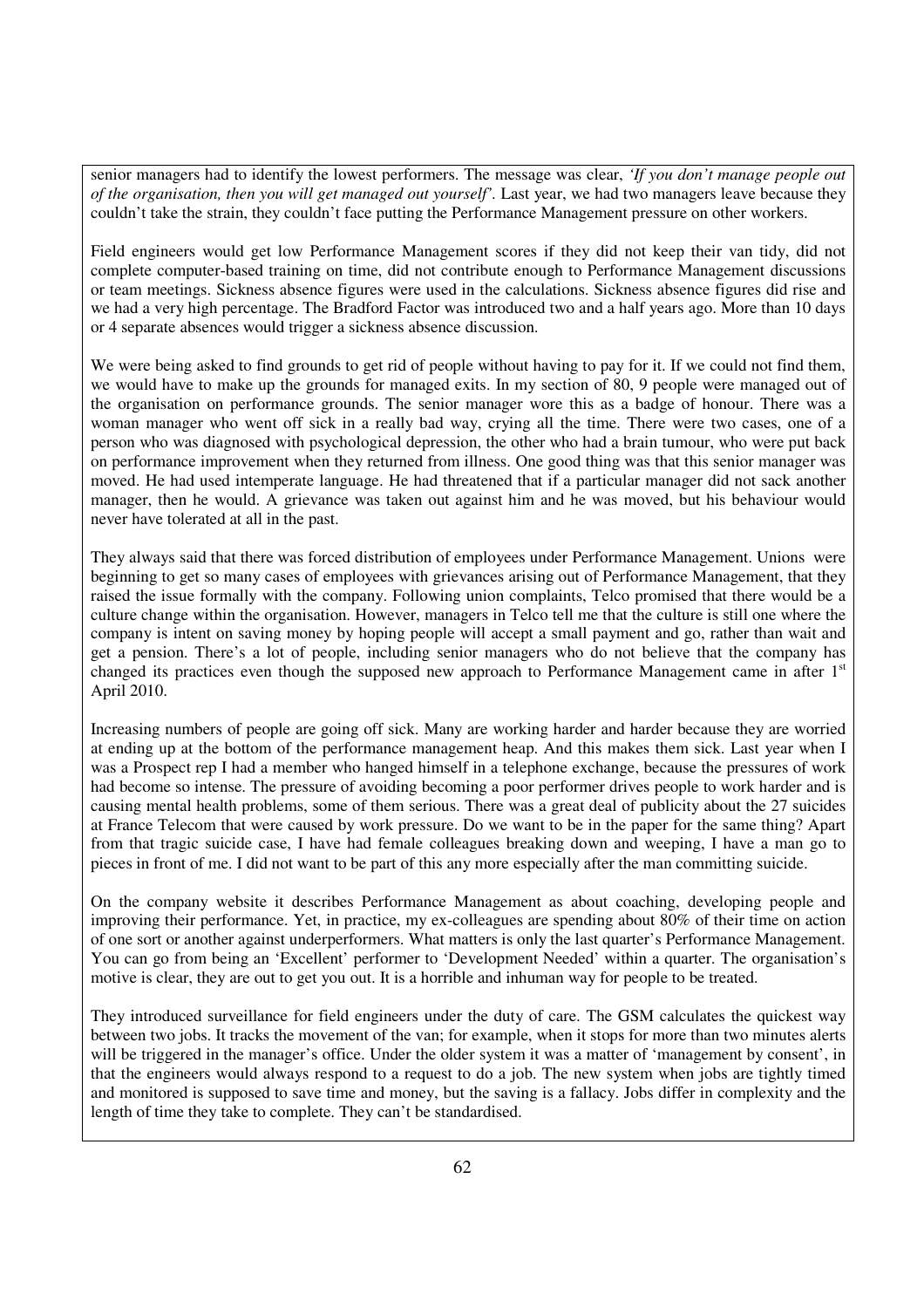I have never met a manager who was supportive of these measures. When employees have commitments - family and a mortgage - it is difficult for them to put themselves on the line and stand up to unfair demands. They have to perform well at work and make sure that they can keep their job. The organisation always seems to know who are the most fragile people who can be picked on. 'We can give so and so a generally unsatisfactory as they will not fight back' seems to be the mentality.

In Telco the target and, in fact, the ideal was to get underperformers out within 12 weeks. Individuals are given a Performance Improvement Plan (PIP) which lasts for four weeks, then if there is no or insufficient improvement, a formal warning is issued, then a disciplinary interview, then if no improvement, the final formal warning and then if no improvement they are dismissed.

There was quite a sinister practice that we were to use – 'the car-park conversation'. A manager would be expected to take an employee, who had received poor performance score, outside for an informal discussion. The manager would then start a conversation along the lines of, 'You know your last review. It's only going one way, isn't it? You should perhaps think about coming to an arrangement'. It was important that the manager would never make any explicit suggestion that the worker should leave. We were given training in how to conduct these kind of conversations; a one-day course on employee relations for HR managers, where we would go through the best mechanisms for ensuring that an employee would voluntarily suggest a compromise agreement. As an aside, the HRM trainer who delivered the course resigned as he hated having to do it.

# *7.8 Sickness Absence Management*

The interview evidence here confirms the findings of the studies (Ashby and Mahdon, 2010; Taylor *et al*, 2010), discussed above (Section 6.7) that stricter sickness absence policies and procedures are forcing people to attend work when unwell or to return to work prematurely before they have fully recovered. These patterns are evident for both the short-term and the long-term sick.

There are cases of staff coming back to work with a heart condition, only because of financial difficulties. I also have a case of one woman who was off with real mental health problems because she is a single parent. (*Bank A National Officer*)

The reps and officers responsible for Bank C reported momentous changes in Sickness Absence Policies and the deleterious effects for employees.

In absence management you saw the whole caring side of the employer just disappear completely. They started to introduce and implement sickness absence triggers, sick pay recording, disability sickness absence recording. Return to work interviews became very, very important and workers are told quite clearly that if they hit the trigger points they will be disciplined. The definition of a trigger point is 'more than four occasions of any length in a calendar year', so that's four days minimum, or if you are absent for 14 calendar days in one period of absence'. If you don't come to work then they will try and find a way not to pay you. (*Bank C, Senior Seconded Rep*)

According to CWU officers there had certainly been a dramatic change in the policies and practices of companies in the telecoimmunications sector.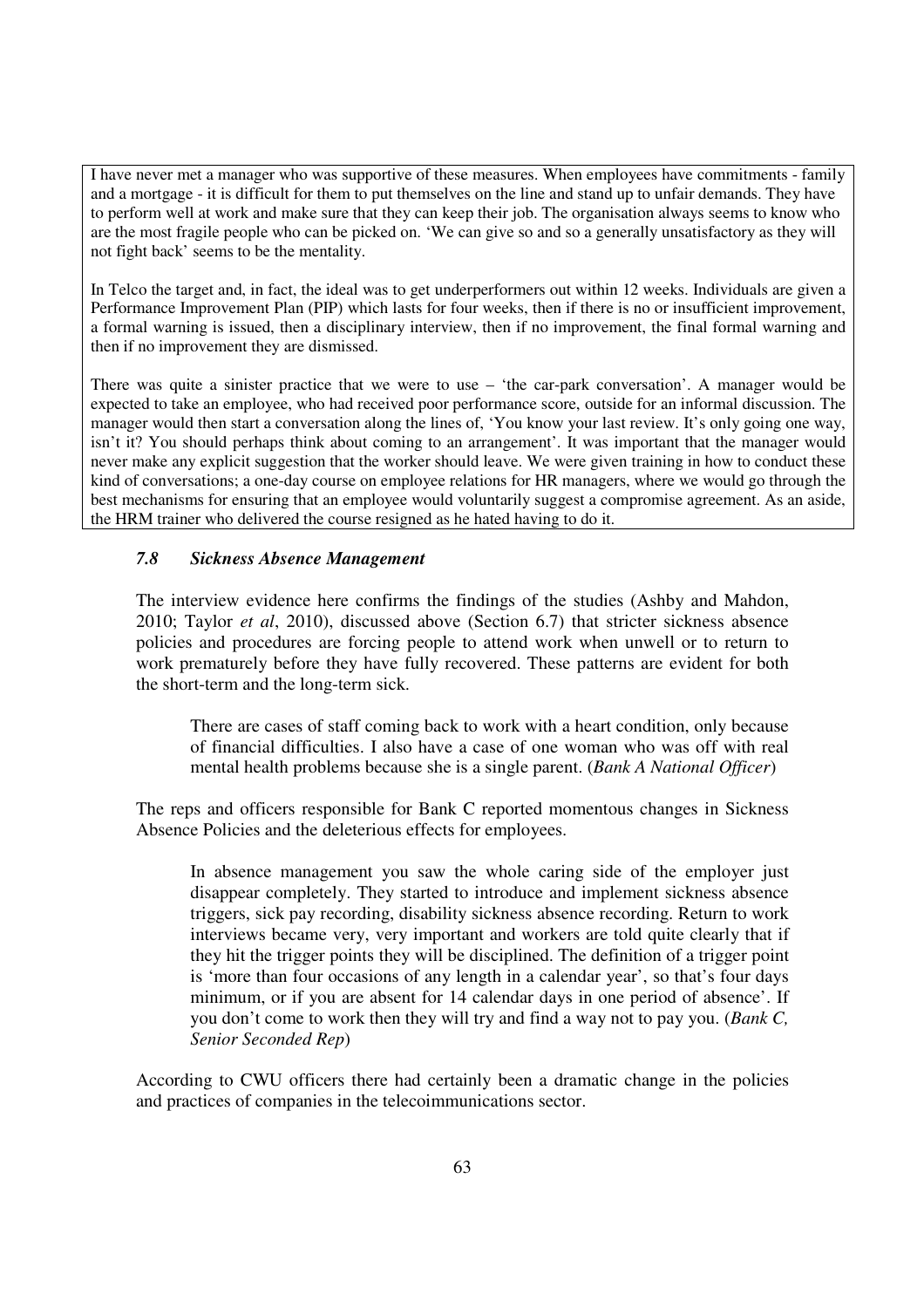It amounts to bullying people back to work before they are actually ready to come back. If you look at the sickness absence policies, why does the manager want to go every week and speak to this individual about work when the cause of the problem may be the manager or the work? (Telecoms, *National Officer 3*)

Respondents agreed that while there had been a tightening of the screw in respect of sickness absence policy, leading to a far more punitive managerial practice in overall terms, outcomes could still vary to a degree depending on the inclinations of individual managers and/or the vigilance and effectiveness of particular union reps.

...it's about whether you've got a good rep or whether you've got a good manager as to how quickly you get exited out of the company. We've got really good stories about how they've managed to get the company to see sense and manage people properly for their absences, but we've got some horror stories that we are getting involved in. People can be managed out of the door over sickness absence in as little as three months (*Bank A National Officer*)

# *7.9 Effects on Employees*

Interviewees reported the negative consequences of Performance Management, particularly when it was associated with the introduction and implementation of lean working. The unrelenting intensity of work generated unprecedented levels of pressure.

If your name's up on the whiteboard, you'll have emails going around saying who is performing badly and who is performing well, who is red, who is amber, who is green, that kind of thing, so the pressure is very intense and it really does effect people badly. (*Bank A, National Officer*)

Union reps reported that particular practices had aggravated problems for employees. In one organization, it was reported that cabbages and cauliflowers had been placed on the desks of individuals who had been identified as underperformers. Although union intervention had stopped this practice, officers reported that the company was finding 'other ways of embarrassing and humiliating people'.

We have had instances where, if a branch was not doing well, the regional manager would speak to every person in the branch and say, 'You never hit your target yesterday, so what are you going to do different today so that you hit your target?' (*Bank A National Officer*)

The contributions made by reps at union seminars and conferences frequently revealed the negative impacts of managerial behaviour associated with Performance Management. One common theme was the psychological damage inflicted on some workers.

There has been a culture in our workplace of a few managers using extreme and derogatory language. Don't get me wrong, there are a some pretty decent managers but they tend to be overshadowed by the aggressive ones. I mean, it was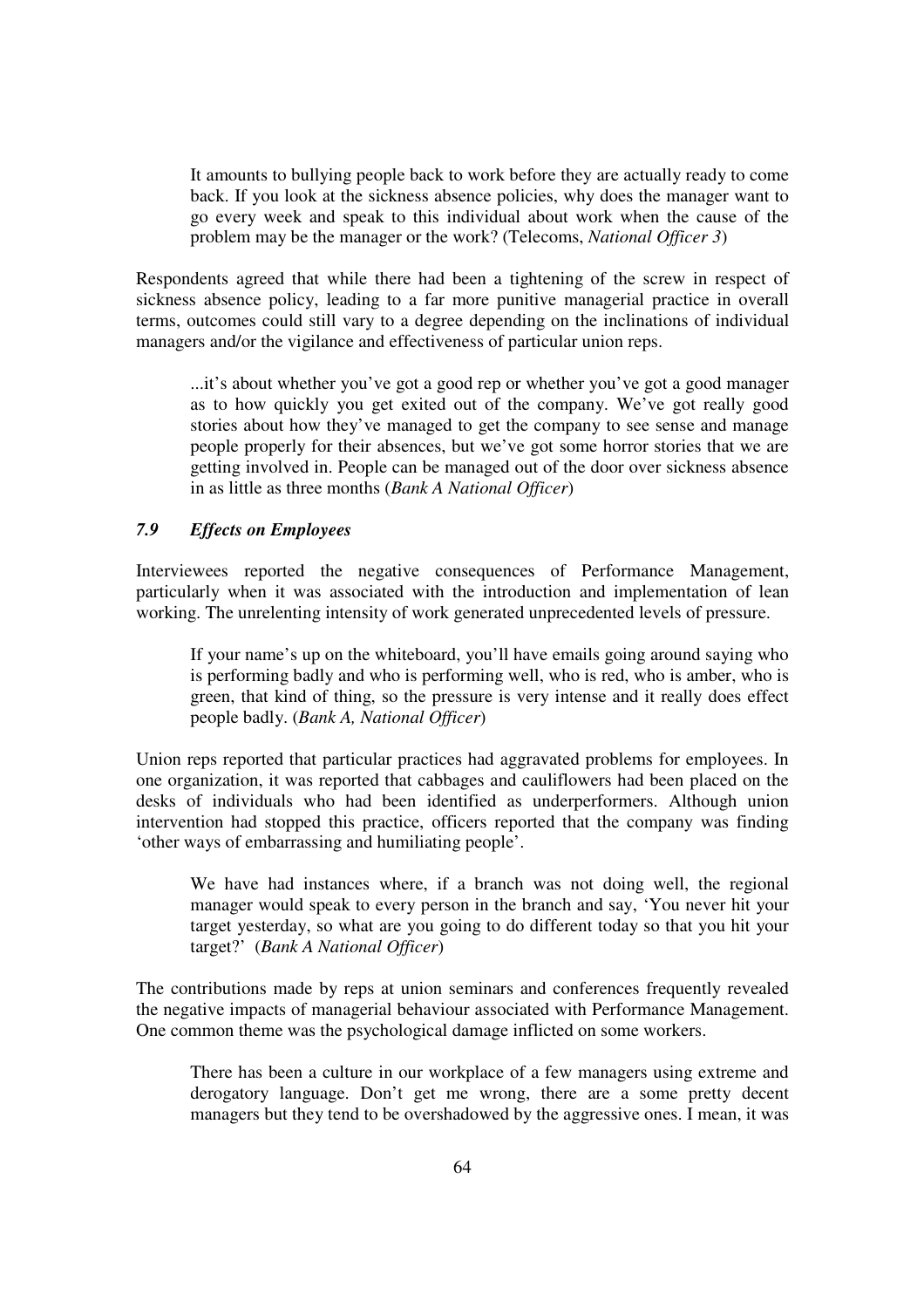downright nasty, horrible stuff. 'Bottom feeders' when talking about the people on the lowest ranking – bottom feeders, muppets – those sort of things. And, for some of these people it just reinforced that sense of hopelessness that they were not up to the job. (*Workplace rep, Change at Work Seminar, 17 May 2011*)

A common reported response was for employees to acquiesce when given ratings that they did not agree with evern though they were perceived not to reflect accurately and fairly their actual performance. The tendency was for workers not to contest, either individually or through the unions, unfair ratings hoping that their personal situation would improve.

People tend to think, 'If I don't put my head up, nobody will see me', but the problem does not got away. (*Bank A National Officer*)

Very few people challenge it [their rating], because they think it is not worthwhile to do so and they prefer to move off the gateway. *(Bank B National Officer)*

Union officers and reps provided insight into the consequences of strict sickness absence management policies.

Massive numbers of people are coming to work when they're sick. Maybe you will get a phone call from some one, and it may shock you as to how senior they are. They might be crying 'I can't cope, but I'm in the office, what do I do?' (*Bank A, National Officer*)

The health and safety effects show up in the sickness figures. Also over the last year, we've had a lot more bullying cases, more than we've ever dealt with previously. And that is quite frustrating for us because they go nowhere and at great cost to the individual's mental health. *(Bank B, National Officer)* 

# **Case of a Threatened Suicide**

We have many cases where people have real mental health problems, which we would say are caused by the pressure and stress of work. We had an incident in one of our centres last year where a woman locked herself in a room and said she was going to commit suicide. She was under a performance management procedure and she had not told her husband. The company was clearly trying to exit her. It was a senior union rep who had to go and try to talk her out of it. It was a really, really sad case. *(Bank B National Officer)*

The Senior Seconded rep of Bank C reported that the 'managed exit' of an employee could be a distressing event for colleagues and for union reps.

They can't cope with the trauma of people losing their jobs, becasuse the way it is done is quite shocking. When someone is dismissed, they immediately have their pass taken off them, they are given a black poly bag if they want to go to thedir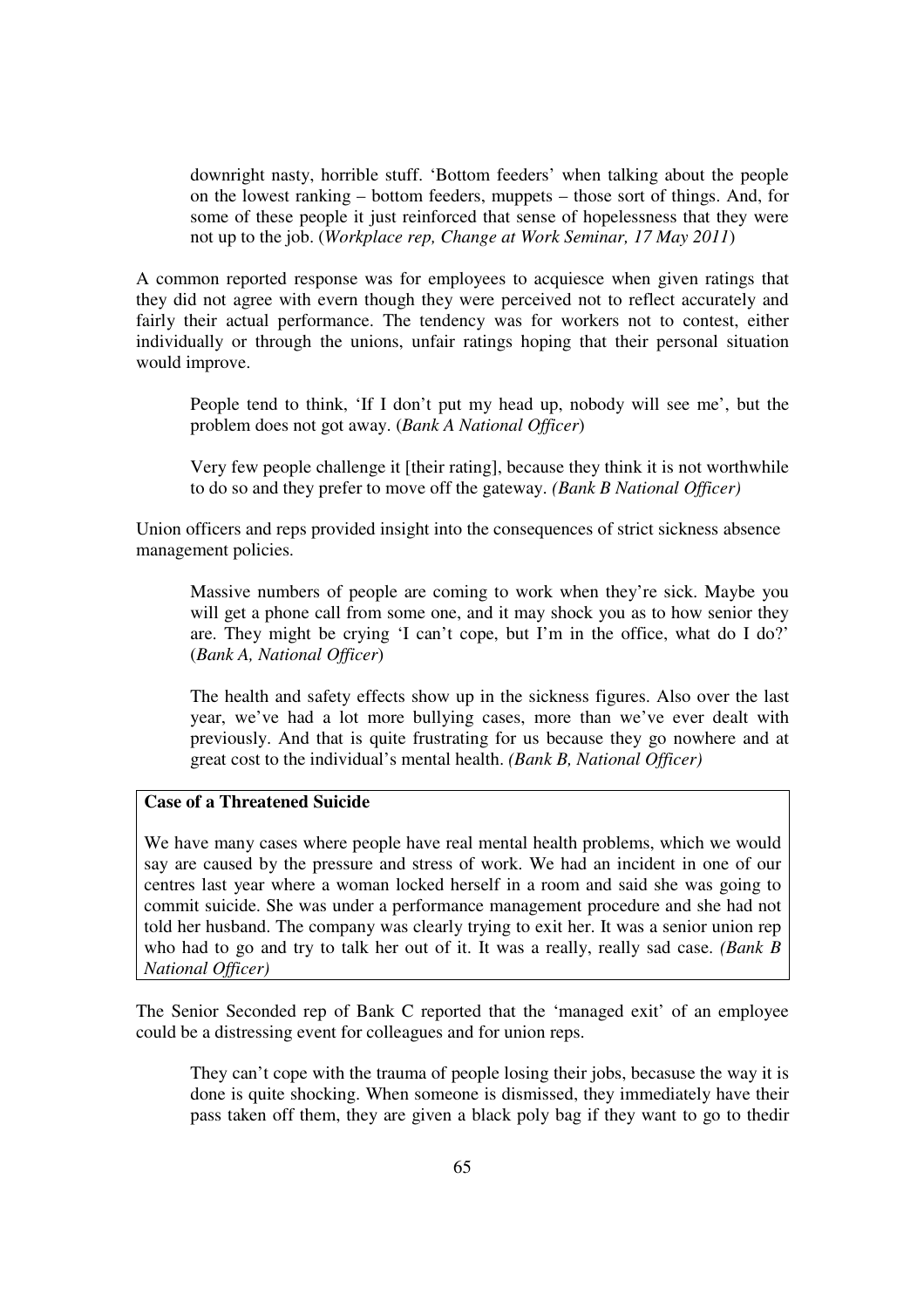desk to get their belongings and then they're escorted out of the building and onto the pavement. It's quite brutal. (*Bank C, Senior Seconded Rep*)

Union respondents suggested that an increasing number of managers are being negatively affected by Performance Management, as a result of the demands placed upon them to meet their own targets, and by the strain of ensuring that their subordinates meet theirs. These twin sources of pressure are intimately connected.

The prospect of being exited as a result of underperformance undoubtedly induces pressure on employees, most notably that it contributes profoundly to employment insecurity. Fear of losing ones job emanates not merely from the broader context of crisis, recession and, particularly in financial services, downsizing and recession, but also now as a result of the insecurity individuals experience from gaining poor performance ratings as these are likely to instigate improvement plans that might lead to managed exit. The threat of a compromise agreement can contribute in obvious and less obvious ways to pressure. The national officer of Bank B, reported that if a higher end finance sector worker exited their company with a compromise agreement it would cause reputational damage that would hinder their ability to get another job. It was also believed that management's use of compromise agreements was an important factor in the emergence of a 'bullying culture'.

Unite's national officer for the voluntary sector commented on the pressures increasingly felt by employees in the not-for-profit sector.

Anything that is target driven – and that involves more and more areas of work – puts huge pressure on people. And if you are getting appraisals or these six monthly, quarterly or monthly and sometimes even weekly reviews, depending on how far along the process is and what types of structures and policies are in place, that is a pressure that people do not need. It's an unnatural thing to have to deliver on. (*National Officer Voluntary Sector, Unite the Union*).

All respondents recounted the onerous, if not impossible, task that workers faced when placed on a formal stage of a performance improvement plan. Rather than encouraging 'improvement', the threat of the ultimate disciplinary sanction of dismissal can have the contrary effect of increasing insecurity and incapacitating employees.

It's a hell of a background to try to work against. *'If I don't do this then I will get the sack'.* My experience has been that people are too busy worrying and looking over their shoulder to make the kind of improvements that companies are insisting on. Although I have not had that many cases where people have been sacked as a result of the procedure, there have been plenty of instances where individuals have been shoved over the edge as a direct result of the pressures put on them. (*CWU, Regional Officer*)

Several respondents referred to performance management as a 'form of bullying'. Examples were cited of a common chain of cause and effect upon workers.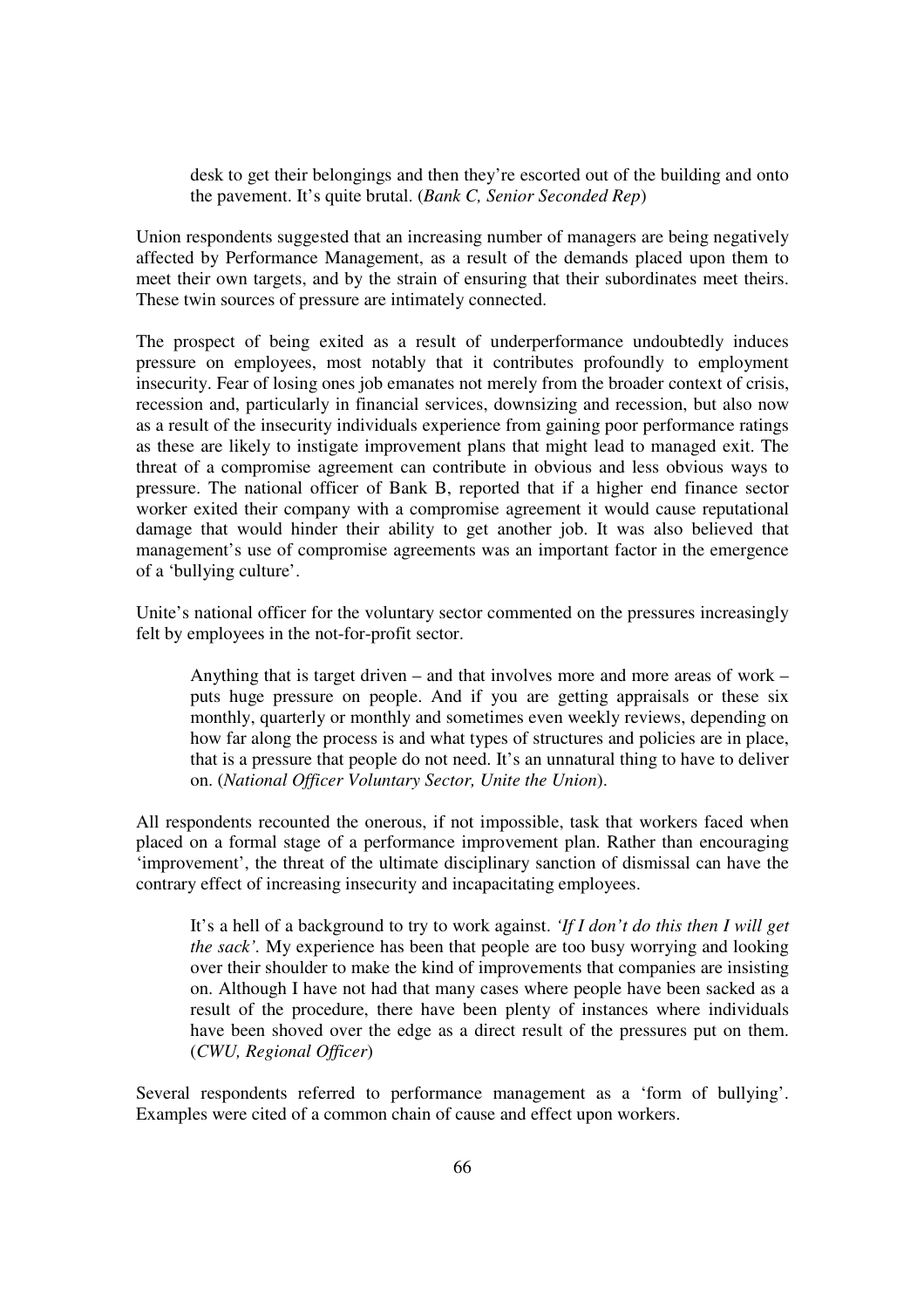When workers are taken through conduct and capability performance performance, they think that they have been targeted. And then their head goes down and they start getting really depressed, they go off sick and it might take time but it stops. And then they are in a two-pronged cycle – performance management and absence management – and often when they come to us they are very damaged. They tell you what they've been going through and say, 'I'm now on a written warning. I just couldn't take it any more. I've been to my GP and I'm off with work-related stress'. It is a history of all of the triggers that have taken place to get this one person into this position within three or four months. (*National Officer Voluntary Sector, Unite the Union*)

The CWU Regional Officer emphasised the contradiction between the formal policies and procedures 'which seem to say all the right things' and are developmental and welefarist in terms of the language used, but in practice for individuals 'it is like being hit by a sledgehammer'. This discrepancy was referred to as 'iron fist in velvet glove' policies. The combined effects of target driven Performance Management, the punitive measures exacted against so-called underperfromers and tough sickness absence policies amounted to…

…corporate bullying. What is the justification for constantly chasing someone when they are off sick? To claim it is because we are a caring company is a load of nonsense. Similarly, when they say that they want to make you better at your job – that is only a justification for turning the screw in terms of performance. They use the word behaviours, which is a great word that can mean all things to all people, but for an HR Manager it is a very specific, even scientific, word about how we put a square peg in a square hole and a round peg in a round hole and how if you can't get them to do it fairly quickly then how you can bully them into doing it by using one of the 'offthe-shelf' processes and say, 'You are not doing this properly, we are putting you on that process', be it absence management, performance management or some other process that they can dream up. The intensity now for people in the workplace is so great that some people cannot cope with it. At an estimate, I would say that at least 15 per cent of people seriously struggle with it. (*Telecoms, CWU Regional Officer*)

It is the view of this officer and his counterparts from financial services, that Performance Management affects employees differently. On the one hand, a minority of workers are seen to have 'strong personalities' and, it is suggested, are dismissive of this new managerialism and can withstand the pressures. On the other hand, growing numbers are becoming affected psychologically by the constant pressure to perform in terms of output, quality and their 'behavious'. In the words of the CWU Regional Officer this growth can be likened to a 'creeping cancer'. Several respondents reported how the relentless intensity of managerial demands and the barrage of information and statistics are insidious in their effects. A rep from Bank A reported, 'Many people don't realise it is happening to them, but they eventually succumb to the pressure'.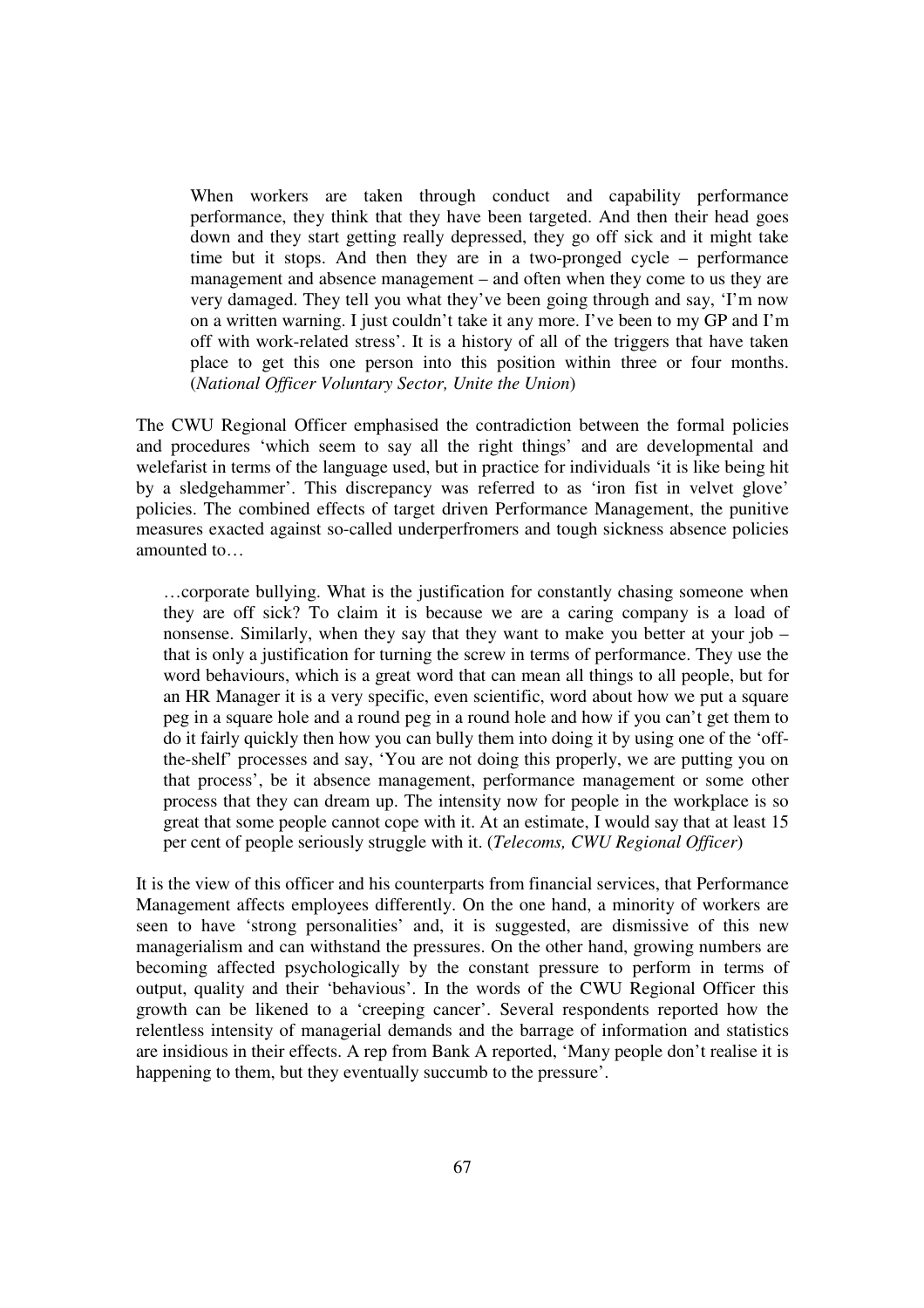On the clerical side of BT, respondents reported that, as a result of a significant increase in targets and displinary measures, many more advisors were presenting themselves to the union with stress symptoms because of the work pressures. A common theme that emerged from the interviews and from the contributions made by reps and delegates at the union seminars and conferences attended by the author was the way in which even experienced employees were internalising the escalating pressures of the job and becoming worn down to the point of illness.

They are coming to us complaining that they are not able to sleep and are stressed, worrying about their performance. We're speaking about people who have been with the business for 20, 25 or even 30 years. For a period I was getting women and men on a daily basis in my office who were in tears – more women than men. They had been defined by management as underperformers. I think that if you tell somebody they are rubbish at their job for so long, they'll begin to believe they are rubbish and that's what was happening. The pressure that is stacking up on people is immense and it is very difficult to withstand. (*Telecom CWU, Clerical Branch Officer*)

#### *7.10 Gender Discrimination and Disadvantage*

Many reported that Performance Management and its attendant practices and outcomes disproportionately disadvantaged women . The national officer with responsibility for the voluntary sector cited organisations' policies on lateness as a good example.

When organisations have tight policies for lateness, women are clearly more likely to be on the receiving end. I say to the reps that if a woman is being put on a disciplinary for lateness then if the cause is childcare or a sick kid then these are issues for women in relation to their health and well-being. These circumstamnces have to be considered, but women do not usually like to divulge that type of information, and it's usually a male who is sitting opposite them at a hearing. (*National Officer Voluntary Sector, Unite the Union*)

Women's responsibility for child-rearing often clashed with the dictates of Performance Management. Nowhere was this reported to be more a problem than in the call centre environment, according to this testimony.

Women are under constant pressure. If a child is ill, for example, the woman might put them into nursery and then feel bad about it, but if she does not come to work then she will not get her bonus. She might already have had two or three days off, so there's added pressure and then when she comes into work her mind can't completely focus, so that she's maybe a bit short with the numbers or curt with the customers. You might be unlucky enough for that conversation to be overhead so you get pulled in. And many women use such circumstances as mitigation, 'Oh the reason I did that was because my boy's not well and my daughter's not well and I'm feeling really awful and I dragged myself into work today'. They don't acknowledge the validity of these reasons so they say, 'Just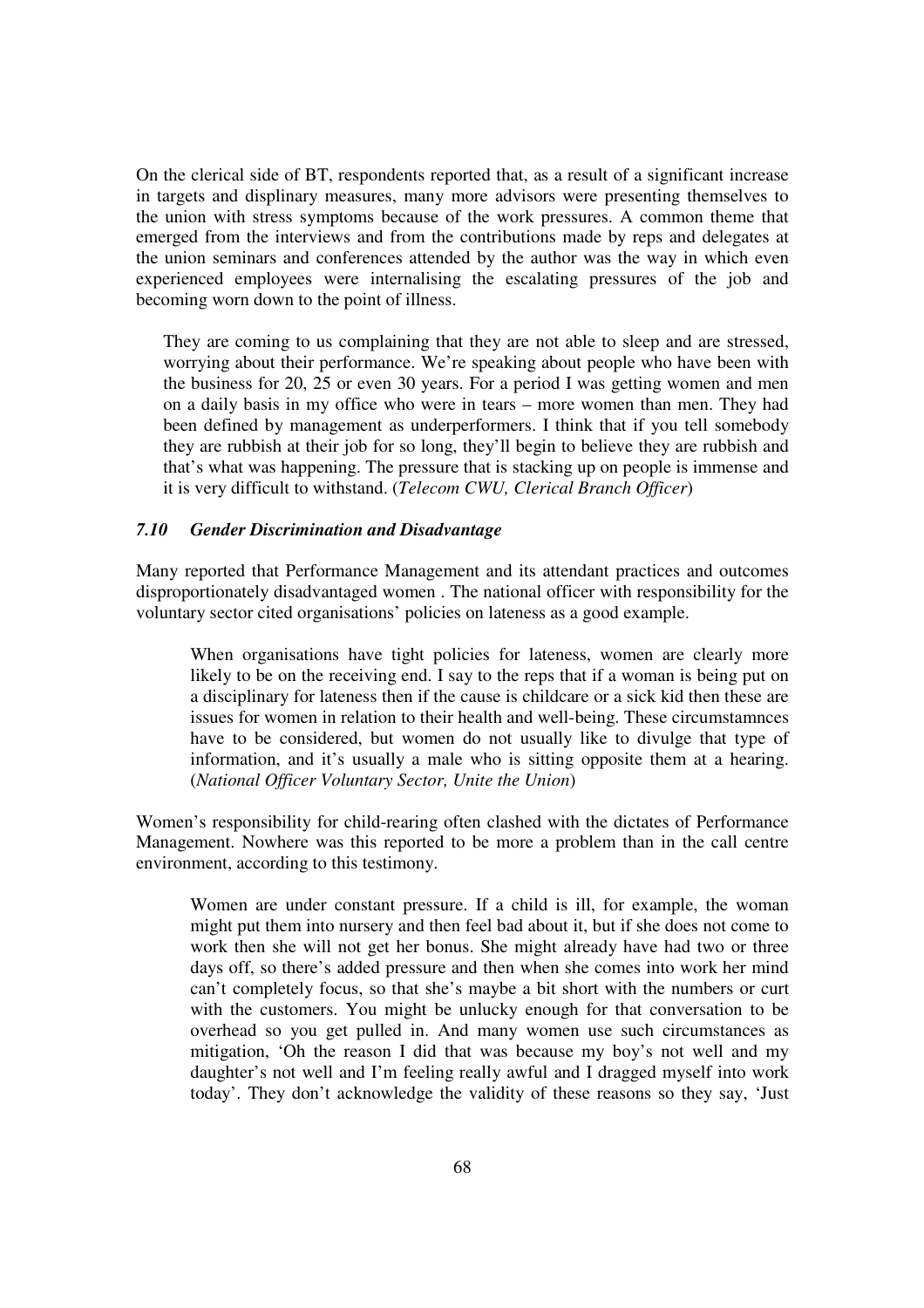take the punishment', but before they know it, they are back in front of the boss again and it is a written warning. (*Workplace rep, Bank B, 1 October 2010*)

Several respondents reported on the failure of organizations in both the private and the public sector to undertake an equality impact assessment as to whether management policies and practices were 'reasonable and practicable'. Respondents cited examples of bad practice, often in relation to pregnancy and maternity leave. It was reported that

…employers frequently pressurise women into taking their maternity leave sooner because it is too much hassle for them to conduct a continuous risk assessment for pregnant women. Management are saying, 'Well, if you are not fit enough to work as want you to then you should just go on maternity leave'. (*National Officer, Voluntary Sector, Unite the Union*)

The experience of the Branch Secretary responsible for clerical workers in the telecoms serctor was that part-time women were disproportionately being put on short-term development plans, which for many could be a path to disciplinary action and then to exit.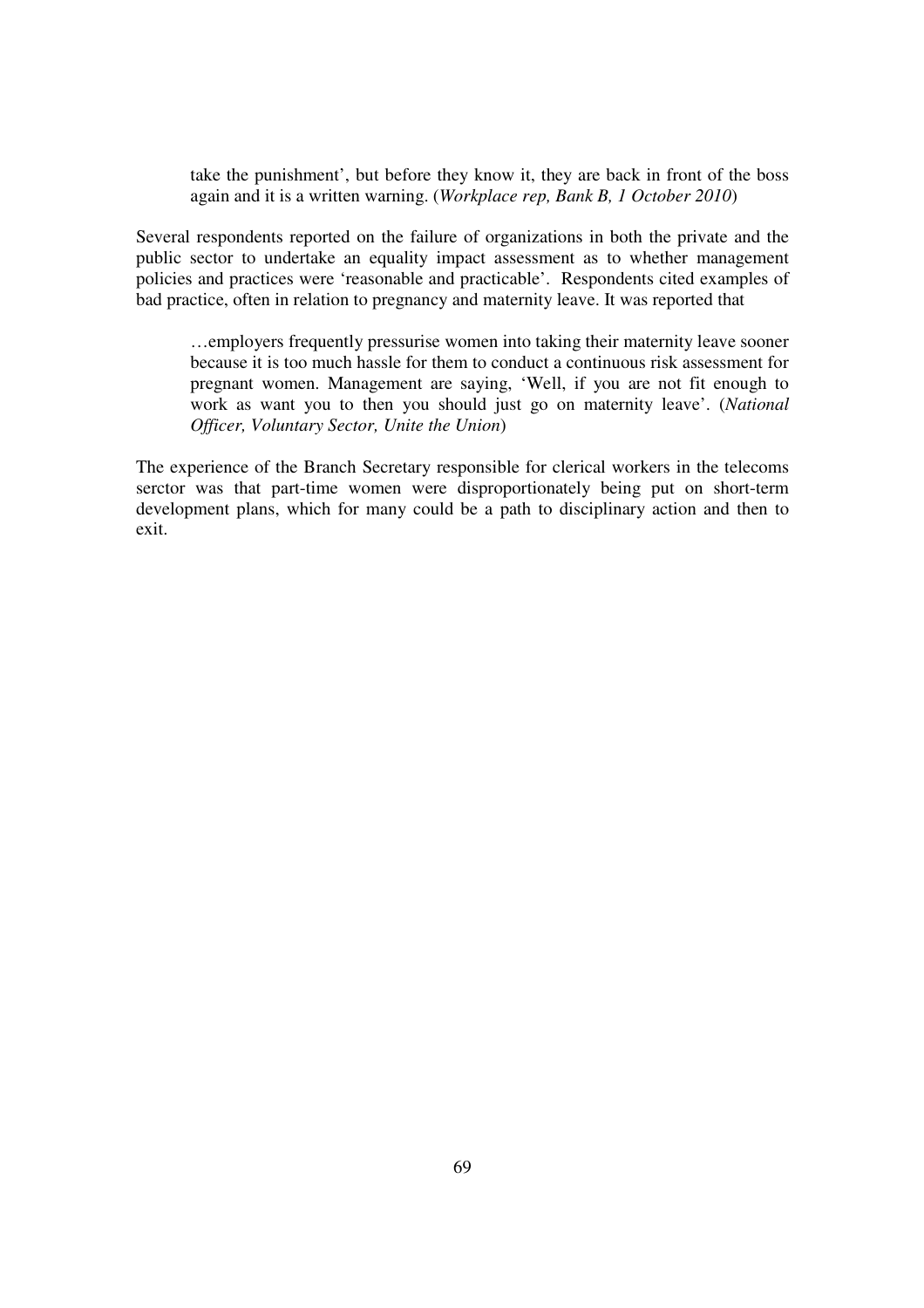# **8. Union Reponses to Performance Management**

#### *8.1 National Level*

It is beyond the scope of the research and this report to consider in detail the nature and effectiveness of union responses to Performance Management. From the interviews, officers and reps acknowledged the importance of attempting to negotiate with employers at national level. Performance Management emerged as a major - indeed the single most important - industrial relations issue in British Telecom from 2010 to the present. The CWU has made strenuous efforts over several years to combat Perfomance Management and the negative effects for workers. Despite the best efforts of national negotiators such was the depth of anger at, and opposition to, Performance Management at the 2011 CWU Telecoms Conference that a motion was passed overwhelmingly demanding the removal of Performance Management in its entirety.

As the union magazine reported (CWU, 2011), Conference committed the union to the most comprehensive fightback against the entire ethos and culture of Performance Management in BT 'since the current process was adopted by the company in 2008'. The unanimous vote by delegates was to demand that the company cease its 'cavalier and brutal' application of these policies by 30 November 2011, or the union would initiate a ballot for industrial action. While the detail of the progress of the issue through the union lies beyond the scope of this report, it should be noted that industrial action was averted through the promise by the company of talks. However, as was reported in the union magazine (CWU, 2012), the issues of concern to members remained unresolved. In a ballot of members conducted by the CWU, as many as 38 per cent believed that the situation had actually deteriorated while more than 50 per cent believed that no change had occurred since the company and the union commenced talks.

In the finance sector where Unite the Union has recognition, it has attempted to negotiate with employers over Performance Management and the concerns of members in the particular companies. To repeat, for national officers and reps Performance Management and sickness absence issues have become key items on the bargaining agenda. It is suggested that further research should be underataken to evaluate the degree of success unions have achieved at national level in terms of bargaining outcomes.

From the interview evidence, officers and reps reported on the arguments marshaled against Performance Management. Prominent in the union case taken to financial services organizations were the arguments against the Bell curve when it became clear that companies were using forced distributions in ranking employees. Unite the Union contended that forced distrtibution did not, and could not, accurately represent actual performance, however that was defined. The national officer of Bank A, through this telling caricature, challenged the rationale for its usage.

We would ask the question over and again. 'If you have five Einsteins in your team and you have the best team in the world that you possibly could have, are you still contending that somebody should be performance managed?'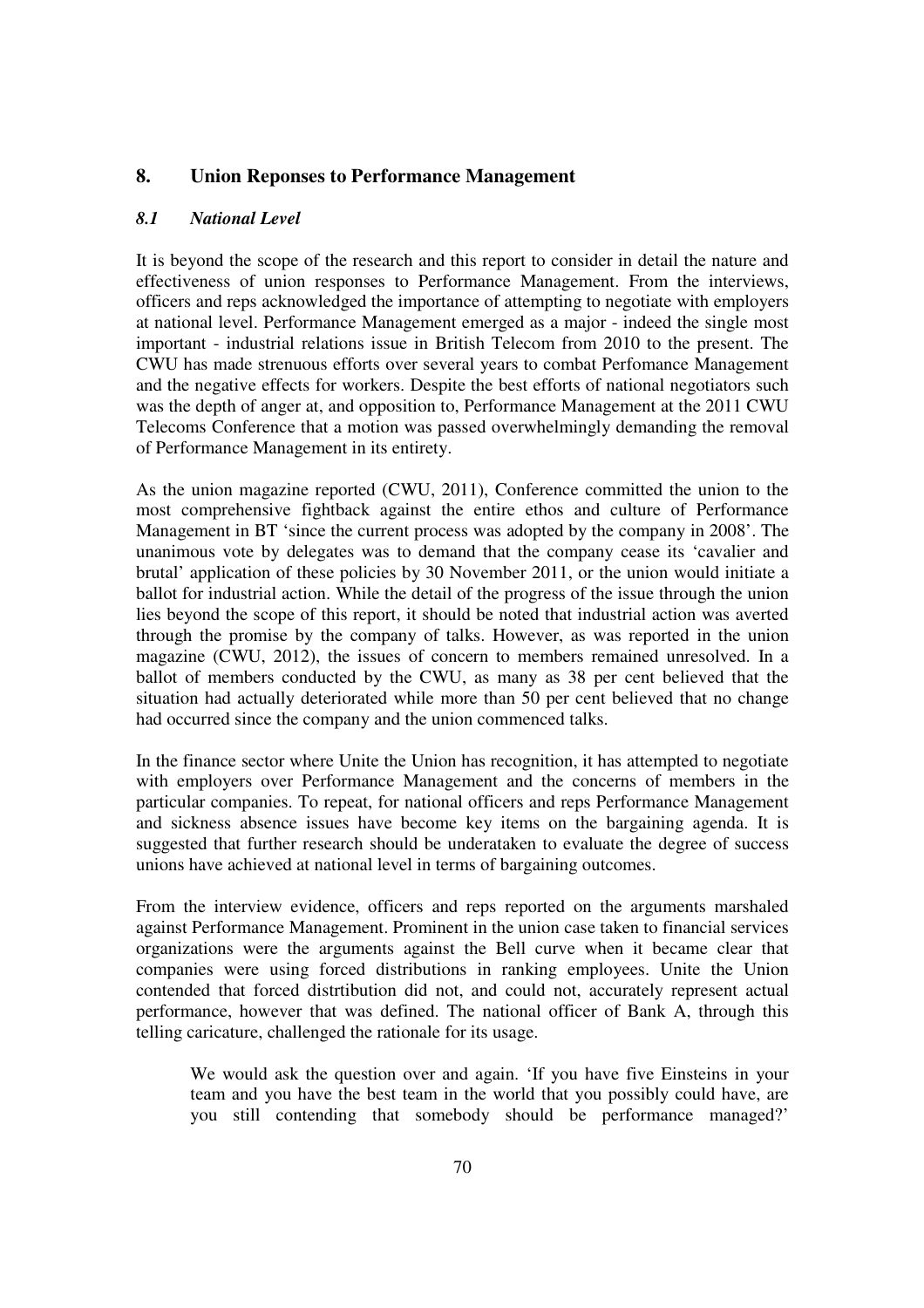'Absolutely' was the response. And then we used the reverse and said, 'If you had five idiots in your team, do you thing someone should be exceeding expectations? And she went, 'Don't be ridiculous'. So the performance management Bell curve isn't about rewarding those who are doing good, it's about battering people who are also doing good. (*Bank A National Officer*)

Evidence was provided also of union opposition at the national level to the operation of the Bell curve on the grounds of gender discrimaination. The senior seconded rep in Bank C recalled how the union had effectively challeneged the distribution of grades by gender. When management had denied that Performance Management and the distribution of rankings were flawed and discriminatory in practice, the union would respond.

How is it that all the 4s and the 5s are men? The message went out that if there were too many women getting 4s and 5s, then they would have to have some of the ratings taken off them and given to women. They were exposed as compromising gender equality. So now they have to put returns in half way through the year which includes a gender breakdown and they have to be seen to be fair (*Bank C, Senior Seconded Rep*)

Putting forward such a case at national level indicates that there are opportunities for union intervention that can have some impact.

### *8.2 Workplace Level*

Evidence has been collected from diverse sources on the sorts of action that have been taken and, equally important, might be taken at workplace level by union representatives in defence of members who face the deleterious consequences of Performance Management. Such initiatives relate particularly to alleged underperformance and the disciplinary consequences that might follow, but might include perceptions of unfairness in rankings. While national officers and seconded reps have provided valuable information, workplace reps and delegates at union conferences and seminars have passionaterly debated the issues surrounding Performance Management, delivering important suggestions for effective improvements at workplace level. In truth, as reps have emphasised, the national and the workplace levels are not mutually exclusive and union actions at both levels can complement each other.

#### *8.2.1 Challenging Rankings Following Appraisal*

The point of departure for action at workplace level is the fact that very high levels of dissatisfaction exist among members in all of the case study companies considered in this report. One of the biggest sources of discontent was widely reported to be the very common instance where employees are either hitting their targets or believe they are doing so, but then are put into a category of being an underperformer at their appraisal. There is evidence of union effectiveness, but initial examples tended to focus on individual cases, where workers were contesting rankings that they had been given at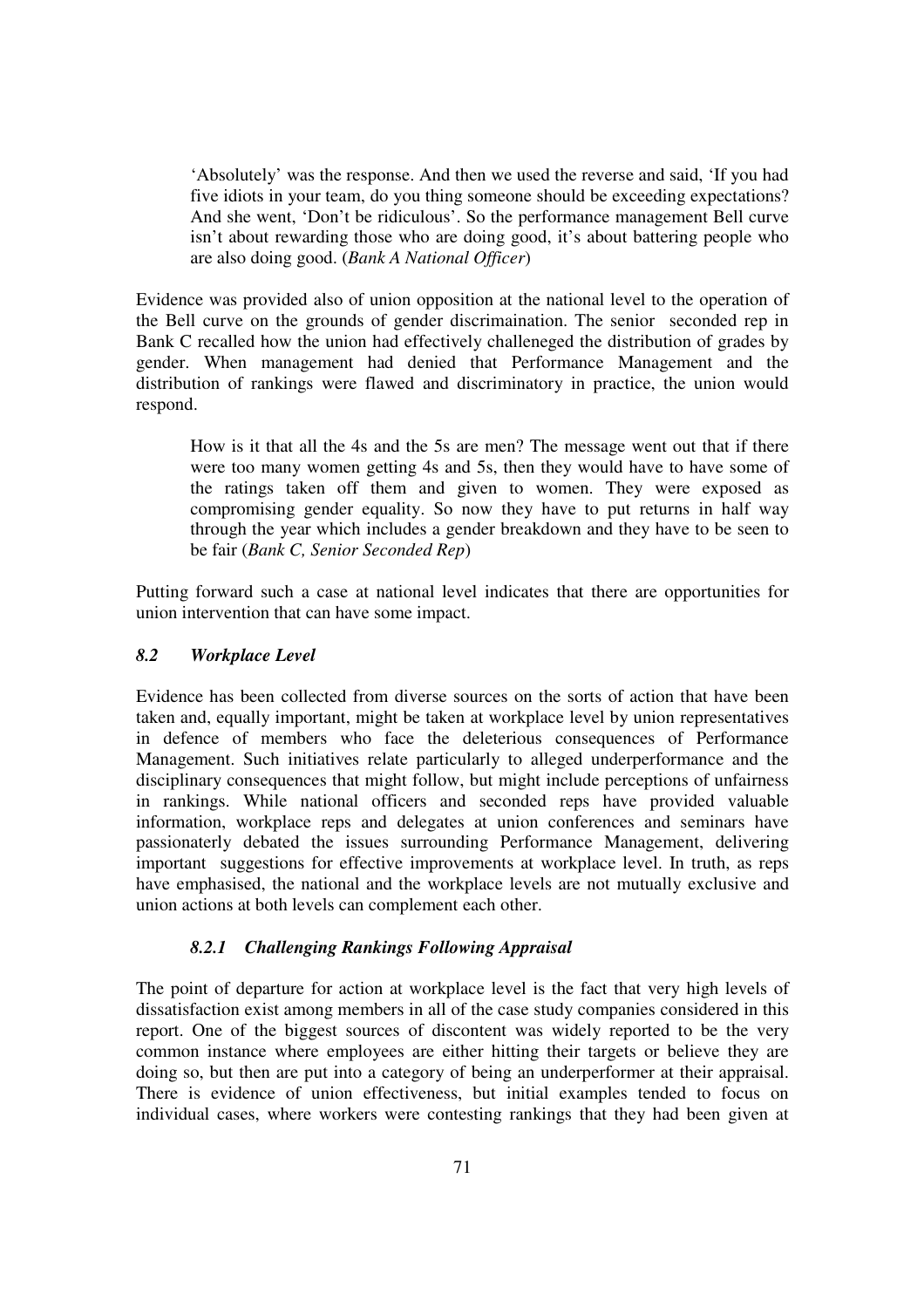appraisal. These were post-hoc challenges – appeals after the event as it were – and involved the union in committing significant resources to individual casework. In one section of Bank A where they used the Bell curve, officers and reps were 'just constantly doing casework in..we knew what was going on, so we appealed case after case and we won every one'. (*Bank A National Officer*) Where unions have pursued such appeals every indication is that they can be successful. Branch officers of the Swansea and Valleys CWU reported that they had won a string of cases where workers wanted to challenge their ranking.

It seems that the greatest success in these appeals has been achieved where management has been 'over zealous' and individuals rankings were regarded as unfair and precipitately leading to disciplinary action. However, reps reported that many workers were just as likely to hope for their problem to go away and not to appeal the ranking. Reps believed that creating an awareness at workplace level that employees could and should appeal ratings perceived to be unfair was one of the most important tasks facing the union. At a Unite the Union educational course, one rep expressed this task by saying the union must create a culture of 'Appeal, appeal and appeal again!!' in every workplace (*Change at Work*, Eastbourne 6 September 2012).

#### *8.2.2 Challenging Objectives and Targets*

It should be emphasised that unions are only now beginning to develop workplace based responses to the threats of Performance Management. While appealing unfair rankings has been identified as an essential element in a wider campaign against performance Management, reps are developing the understanding of the importance of being proactive and anticipatory as well as reactive. Such an approach implies intervention at the earlier stages of the Performance Management cycle (see Diagram 1). For example, at the planning stage of the cycle at which objectives are mutually agreed or, more accurately, it is claimed that they are agreed, there is scope for reps and members to raise objections to what might be considered as excessive and unachievable targets. Challenging targets is a good example of an issue which required a challenge at both the national and the local level. Officers reported on the importance of including workload and targets in national argaining agendas.

…ther point we've been arguing all along is that targets need to be adjusted downwards and considerably, because there is a recession on and people's ability to buy has been curtailed. (*Bank A National Officer*)

Reps, meanwhile, emphasised the need to challenge individuals in a manner similar to the individual challenges over rankings.

Similarly, there can be proactivity in terms of the support stage of the cycle. Reps and members can place the onus on managers to provide the necessary development that might be promised for workers who are deemed to require improvement. At the *Change at Work* course reps recommended the importance of continuing to make demands on management for such support whilst keeping a record of all requests and management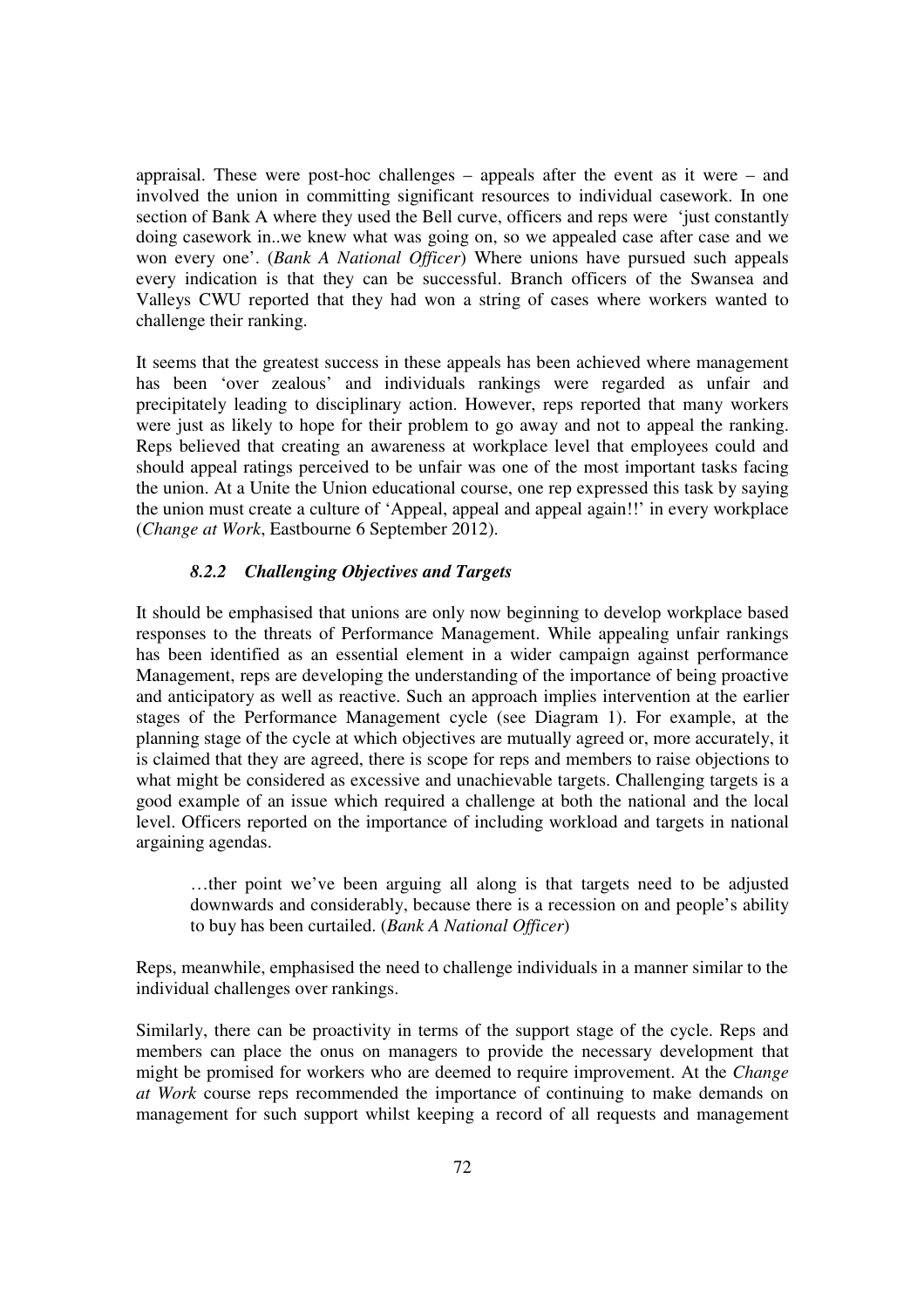responses. Reps experience was that management frequently did not follow through on the promises to deliver the support necessary to improve performance. Such a failure should not lead to disciplinary action if and when employees then were judged to have underperformed. Rather management should be challenged for not having delivered the resources and the support for individual employees to make necessary improvements to their performance.

## *8.2.3 Challenging Management Over Absences*

Several respondents insisted on the importance of workers reporting the reasons why they might have been absent or late for childcare, family-related or gynaecological reasons. If workers reported circumstances, such as a sick child or cramps from periods, then at least these circumstances could be cited in mitigation should that employee face a disciplinary. Union officers reported that the problem often lay in individuals lacking the confidence to report such circumstances. This reluctance makes it imperative that unions and their represerntatives were visible and acceesible to members, so that they could be involved at an early stage in the development of potential disciplinary proceedings.

## *8.2.4 Challenging Managed Exits*

Reps reported that they often only became aware that workers might be experiencing performance problems when they were facing the prospect of being exited from their organization. While reps emphasised that the aim should be for workers to be proactive and to challenge managerial assessments of performance prior to the eleventh hour, they also reported on their experiences, particularly the circumstances where they had successfully defended members. Several reps and national officers reported how recourse to the Disability Discimination Act (DDA) had stmied management's attempts to get rid of people,

…if they are managing someone out of the organization, as soon as you mention the DDA they take a big step backwards because they have not thought the case through. Our reps are pretty much well versed, particularly our senior reps, on the extent of DDA's coverage. (*Bank A National Officer*)

The more general point that was made in terms of successfully challenging 'managed exits' at the late stage was the importance of scrutinising management's adherence to procedure. One senior rep from the insurance sector recalled.

I personally won four cases in a row last year, even though If I am being honest we didn't win everything lastv year – far from it – but the ones we won were down to them not following procedure and us being really sharp – asking where the evidence, why didn't you do that? To me managers are getting sloppy because they are streteched and under pressure themselves. They make mistakes on individual cases all the time. (*Insurance 3, Senior Rep*)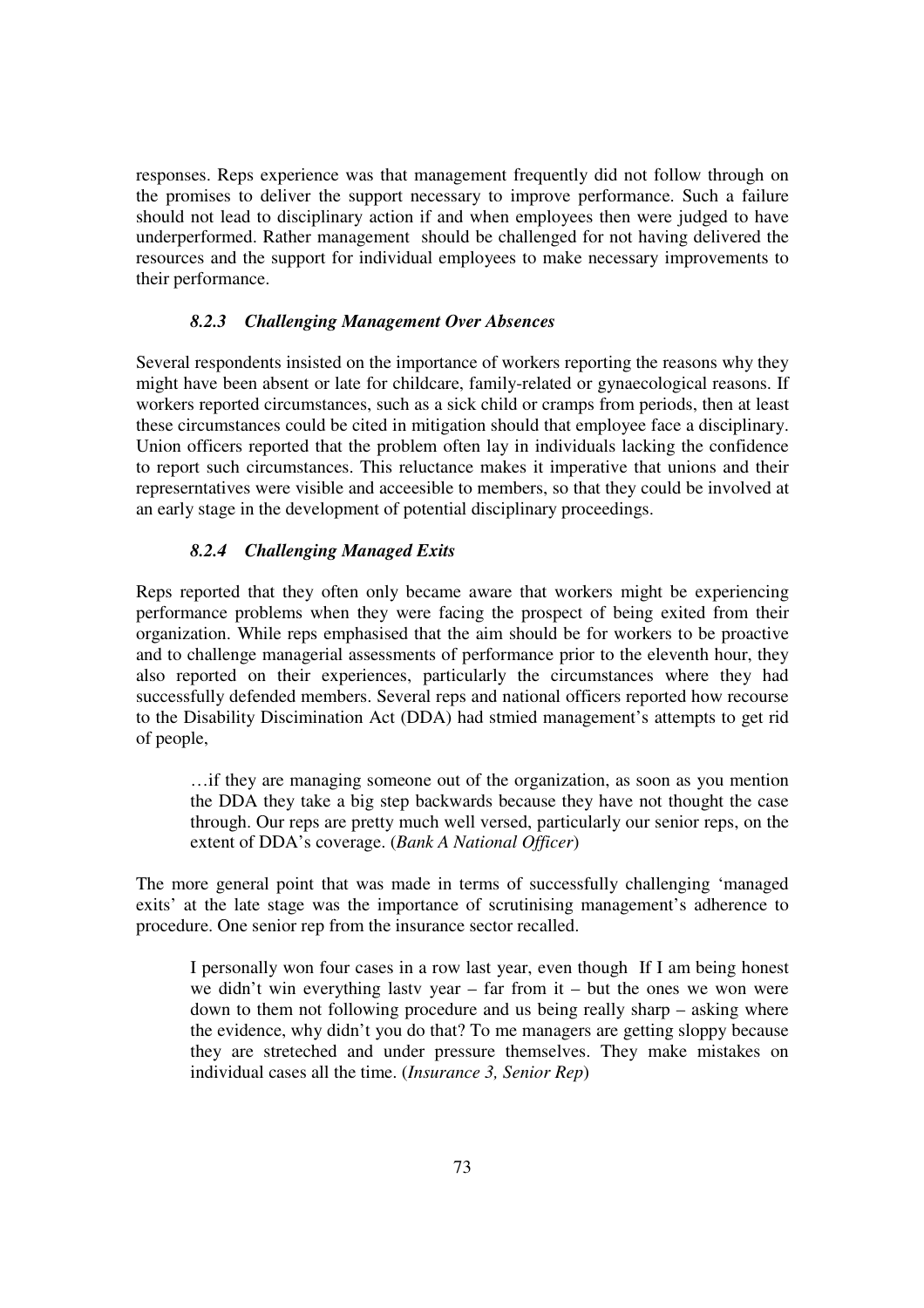The national officer for the voluntary sector identified intiatives that could be taken by the union at workplace level to challenge managed exits.

The problem that reps face is that managers at local level are often being pressurised as well. I am not sticking up for them but they've been told by their managers, 'You'll need to get rid and we don't have redundancies on the cards so if this person is late, get them on conduct or capability or performance management', There are so many different criteria that apply. Reps need to challenge managers' actions by referring to company policy, to inconsistences and to the the legislation. For example, we have had a case where a woman was dismissed when she had an ongoing long-term mental health issue. Her attendance was not great but she had a good sound reason for it and they just dismissed her, contrary to the DDA. She had divulged her illness so we could contest their actions. Representation is not always easy because of the vulnerability of individuals who may have other issues, but such cases require reps to be quick to respond and build a case for the individual. Because management actions are often excessive and breach procedure and/or legislation there are certainly opportunities. (*National officer, voluntary sector, Unite the Union*)

What performance management is doing, especially in respect of conduct and capability, is enabling management to assert its right to management more emphatically. The lesson that many were drawing was the need to be prepared to challenge this right.

## *8.2.5 The Challenge of How to Collectivise Grievances*

A key theme to emerge from the union officer and reps interviews was the challenge of how to collectivise the union response. The extent of greievance and disciplinary action against employees inescapably entails the commitment of considerable resources on the part of the union in representing and supporting individuals. Unite's national officer for the voluntary sector acutely observed, 'reps have been trying to stem the flow for years and years, dealing with individual case after individual case which is soul destroying'. From this officer's perspective, a productive approach was to use an organizing approach to meet with reps and shop stewards regularly, co-ordinate case work, approach management collectively and, as as possible, seek opportunities to organize and to recruit. Reps in the finance sector participating in the Change at Work educational programme are actively engaged in developing guidance for members on Performance Management which has the objective of developing self-activity amongst members and less dependence on reps and officers.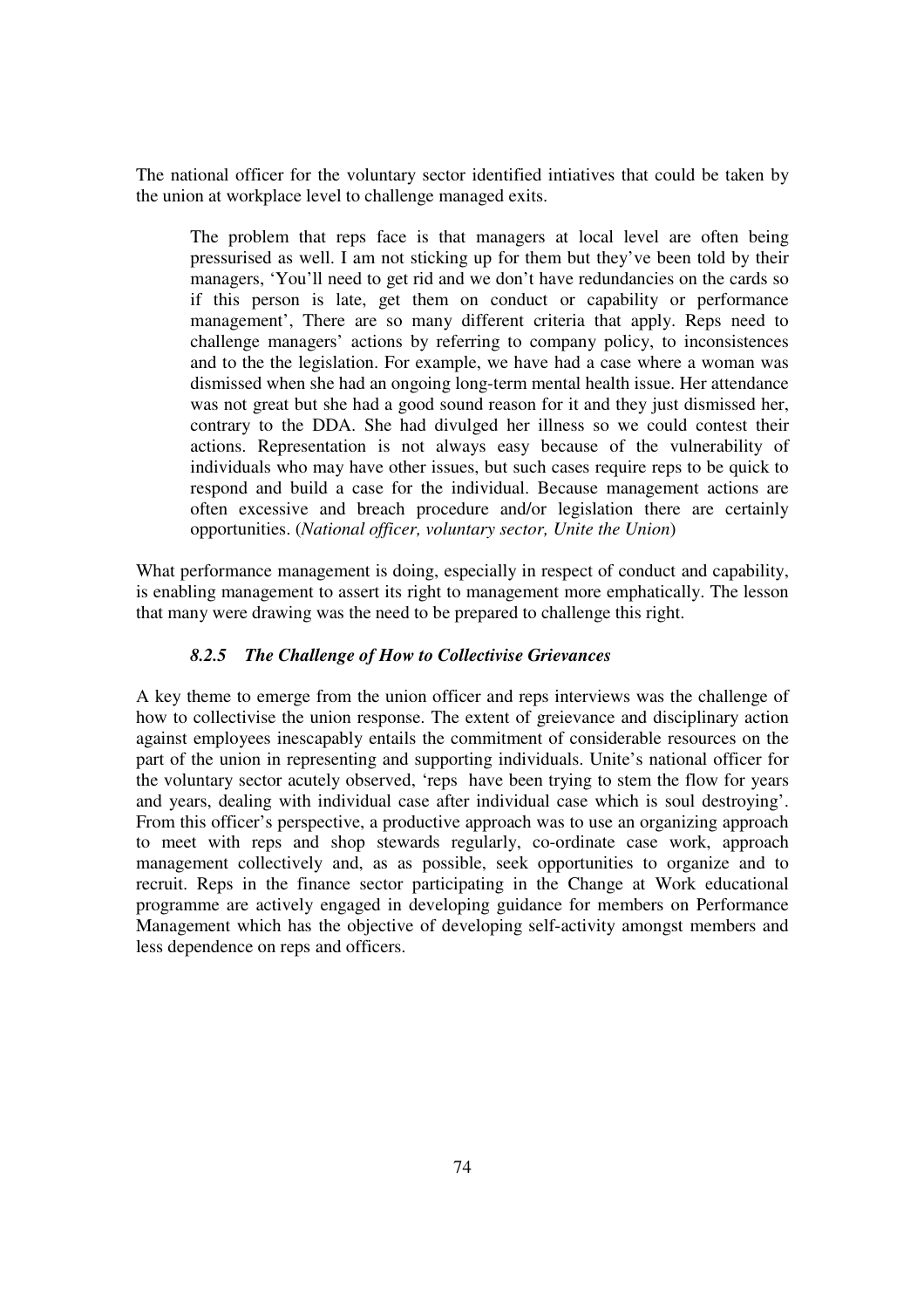## **9. Non-Union Workplaces and Vulnerable Workers**

If employees in unionised environments are experiencing unprecedented pressures in their working lives, according to union respondents, then workers in unorganised workplaces, where there is no collective bargaining and representation, should be expected to be even more exposed. Several studies, particularly those on 'vulnerable workers' have evidenced the weakness of employees who lack employee protection. (e.g. Pollert, 2007; 2010).

Studies on vulnerable workers have drawn upon data of the grievances that workers have taken to the Citizens Advice Bureaux and Law Centres, to which workers are compelled to seek guidance. For this report, a lengthy interview was conducted with the Director of an Employee Advice and Employment Rights Centre (EAERC) in the West of Scotland, to which many workers from unorganised (and even organised) workplaces bring grievances. He reported,

The more serious cases we get are issues relating to people who are about to be dismissed. Growing numbers of people are coming to us with things like capability dismissals. Within these cases a lot involve mental health problems. We do get the odd call from a union member who can't locate their steward or officer, but the heavy stuff tends to be where there's no support mechanism.

The Director provided the example of a non-union outsourced contact centre in the locality where workers had been subject to a 'humiliating' form of Performance Management. Employees had been identified, targeted, removed from their teams and placed in an 'underperforming team', the Phoenix Team, where they were given a tight improvement plan (PIP). Insight can be gained from the text of two emails sent by the then recently appointed site manager to the workforce in the autumn of 2009.

Considering these two emails together, several obeservations can be made about the purpose and tenor of the Phoenix initiative. First, employees are presented with what seems to be the inescapable logic of the company's perilous financial position which necessitates and justifies a wholesale change in the behaviours of significant numbers of the workforce. According to the EAERC Director, managerial practices were tantamount to 'psychological bullying' and no fewer than 10 per cent of the workforce had made contact with the EAERC either by phone or in person.

The tall ships analogy was simply a verbal and written expression of the Bell Curve, so when they were saying, 'some people don't want to be here', 'some people do', 'some people are good', 'some people are bad' and so on, that was the driving force behind this whole strategy. In each department there were Phoenix teams.

Underlying the Phoenix team initiative and the implementation of the Bell curve was the more fundamental driver of ramping up productivity and reducing labour costs.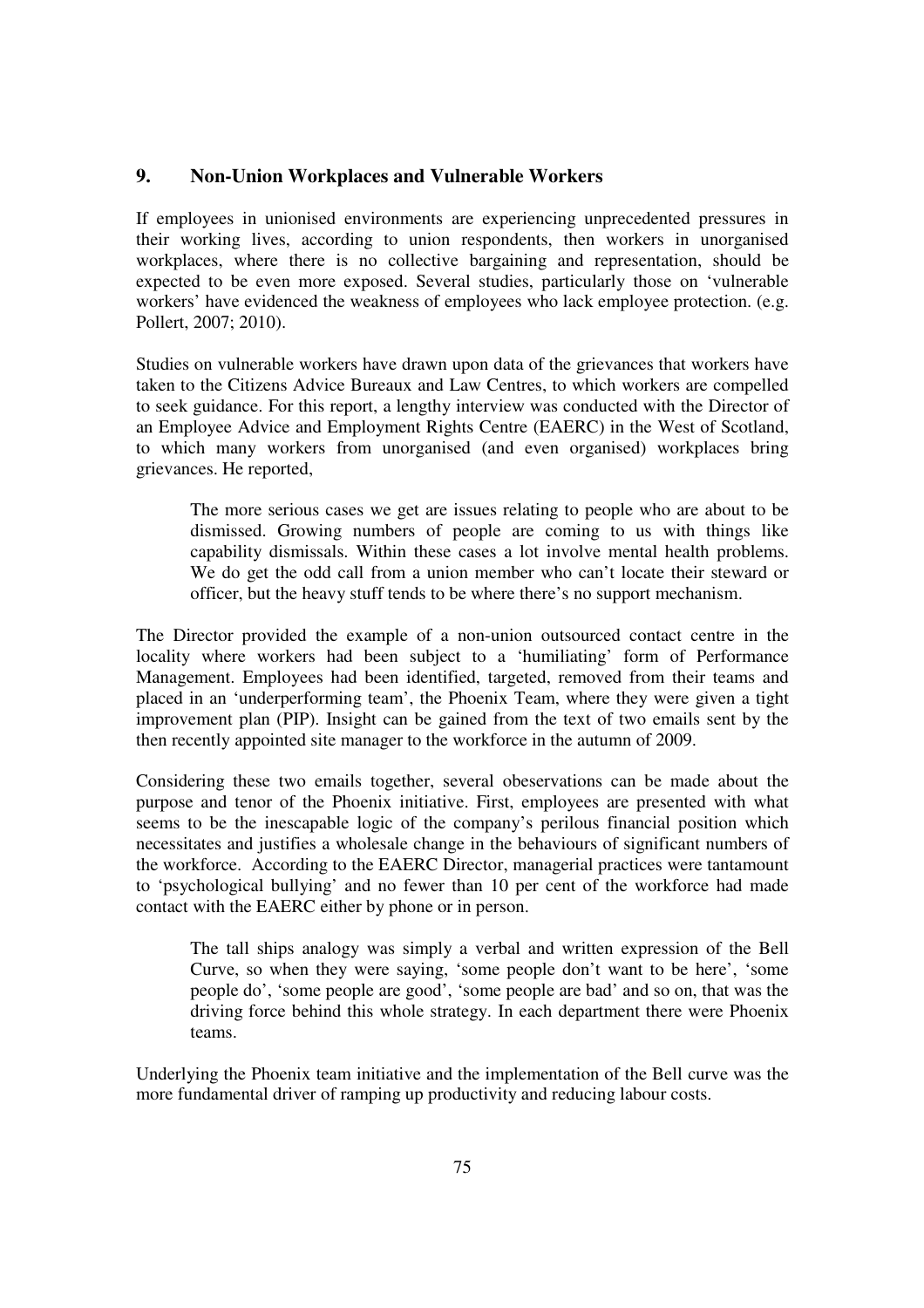The Phoenix teams were in effect a disciplinary measure and were viewed as such. There were also implications for bonuses, for while you were in a Phoenix team there were elements of your contract that were frozen. So they used it for different puposes – psychologically, financially, physically, disciplinary. While many in the workforce thought it was chaotic, I think it was a very, very skillful deliberate managerial strategy.

# **Email 1**

Team,

When I started here last November, I spent a good deal of time observing how we worked. It lead me to believe that we had 3 distinct groups of people common amongst all levels of our organisation and I categorised them using the 'Tall Ship' analogy.

Firstly we had a group of people that I think had quit but decided to stay. Basically, the job is comfortable, they don't have a great deal of engagement, but they can't be bothered with finding something else either, better the devil you know blah blah blah kind of thing. You could call this group of people 'passengers'.

The second group of people I think are more disruptive. These people I believe actually dislike the company and enjoy cultivating an anti-establishment culture, people who throw sickies rather than come to work, or work harder at avoiding calls than taking them. I would call this group of people 'anchors'.

The final group, and thankfully the group that I believe are in the majority are those people that care about our place in this community. Who come to work to do a good job and make a difference to people, both colleagues and customers alike.These are the most important people here, the 'crew'.

Often this group is a silent majority, not always willing to be publicly positive about our company as they wish not to appear as brown nosers. It got me thinking that we've spoken about these categories of people and discussed the need to change on many separate occasions. We've changed the leadership structure to reflect the need to address passengers and anchors. We've focussed on making this a better place to work.

Performance hasn't changed much though………Now we are at the time for action. I have asked the leadership team today to focus on our poor performers, our passengers and anchors with a relentless determination and sense of urgency until we have either brought people on board as crew, or we have parted company for the better for us all. This starts today, so these people can expect a conversation with their line manager within the next few days.

This in itself will make this a better place to work. I recognise that it's going to be a tough few months for people, but I want you to know that we are doing this for the benefit of our 'crew'. They deserve a great place to work, and I'm determined to give it to them.

Regards, Site Manager

# ----------------------------------------------------------------------------------------------------

# **Email2**

# Hi All,

I'd like to give you an update on our restructure and share some views on our business and our future at XXXX. Right now we are at the beginning of a new chapter, we are well on the way to creating an environment that really is "The Best Place to Work". We have a new Operational Management team and are currently investing a great deal of time to recruit every TL and ATL position by the end of July. This is a significant investment in our leadership structure at a time when every pound spent is under scrutiny.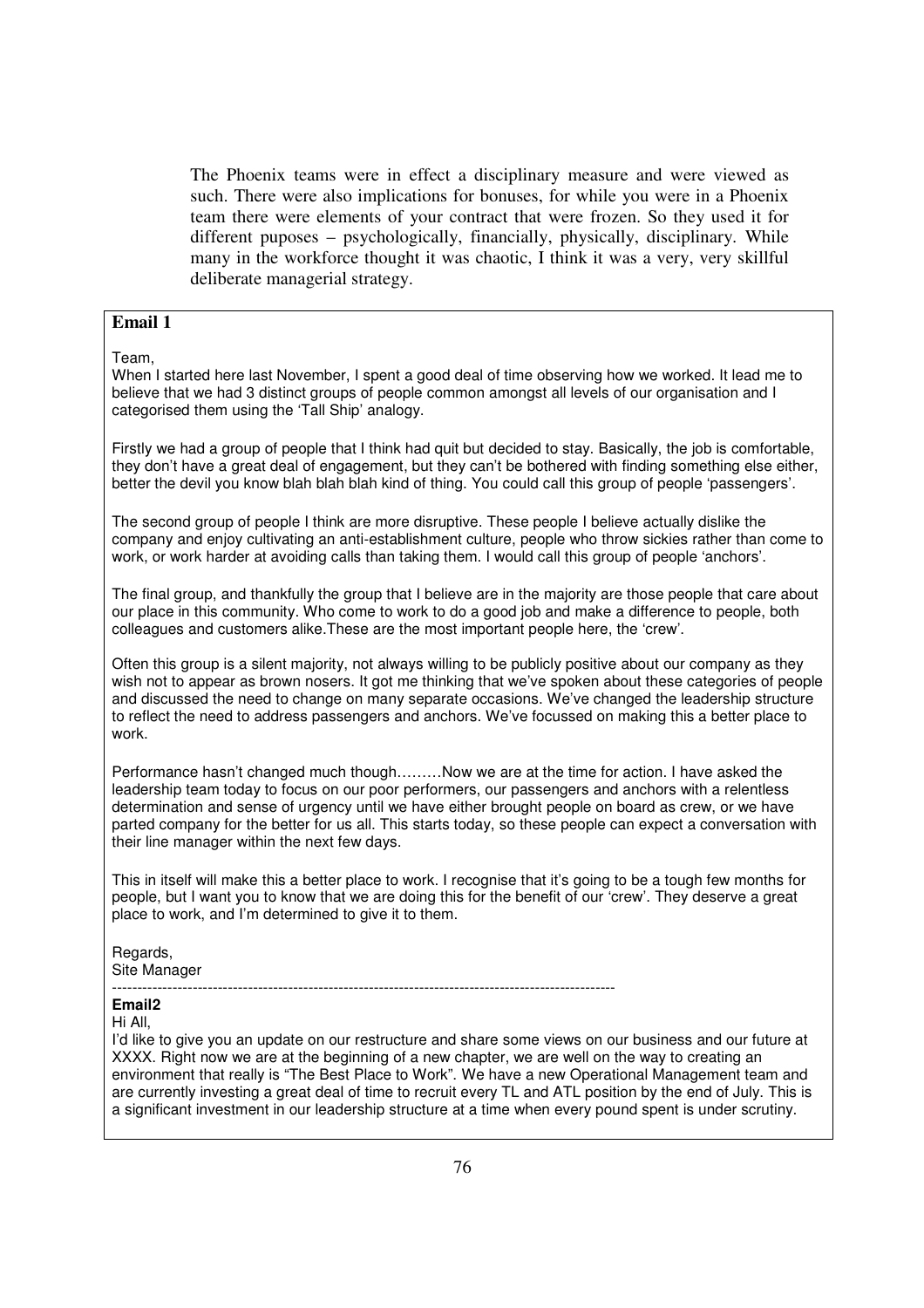We should all be aware of the fact that [the parent company] recently issued a profit warning, indicating that XXXX is contributing to this. This has rightly caused us concern and speculation is rife as to the future of XXXX in the UK.

I am no fortune teller, but I can share with you my belief that our future is absolutely in our hands. Over 1000 people work in our place, and given that the average number of people in our direct family is 10, this means that over 10,000 people will be affected by the choices we make every day.

The key to our success is in these choices we make. We have a choice to come to work with a positive attitude and a smile on our faces. To have fun doing our work. To deliver an excellent customer experience.To work more efficiently. To think commercially about cost avoidance and sales opportunities. To challenge each other to live the XXXX values.

We have a choice to do all of the above, some of the above or none of the above. If we choose to do these things we maintain control of our future and we will be successful. I'm already starting to notice a change in the choices people are making, and it is bringing us success already, check this out:

### Operational Efficiency.

Right now, at Greenock we have knocked over 20 seconds off our average call handling time. This makes us massively more efficient. With huge focus on the XXXX cost base we have to prove that we can work as efficiently as possible, this will be key in securing our future.

### Best Place to Work

In order to make this the Best Place to Work we all need to play our part. I want everyone who works here to love coming to work and I am committed to making this happen. Please feel free to share your views with me on the things that can make this happen.

Customer Experience

Combined with the increased focus on Operational Efficiency we have seen week on week improvement in ICCA scores. A 30 point rise in the last 4 weeks.

| Week             | 20 | 21 | 22  | 23 |
|------------------|----|----|-----|----|
| Overall Score 32 |    | 45 | -52 | 62 |

This proves to me that we can be more efficient and still improve upon the customer experience. We are nothing without our customers, they pay our bills. We have to keep focussed on delighting our customers at every opportunity.

Commercial Performance:

We have reduced the volume of credits and adjustment by 50% - this saves our business thousands of pounds every day.

L&R Insurance sales have increased from 6.8% (Jan – April) to 12.3% (May). The TOMS present rate in Premier Services has increased month on month from Jan to date from 53% to 72%.

As observed above in relation to the discussion of targets and KPIs, employees were rated on diverse targets, including Average Call Handling Times (ACHTs), TOMS (sales, lead generation and data capture) and a customer feeback evaluation process called FIZZBACK. Thus, for a worker to be relocated to a Phoenix team they would have to be deemed to be underperforming in overall terms against these criteria. For example, the required ACHT was 340 seconds, which included wrap time. Underperformers would be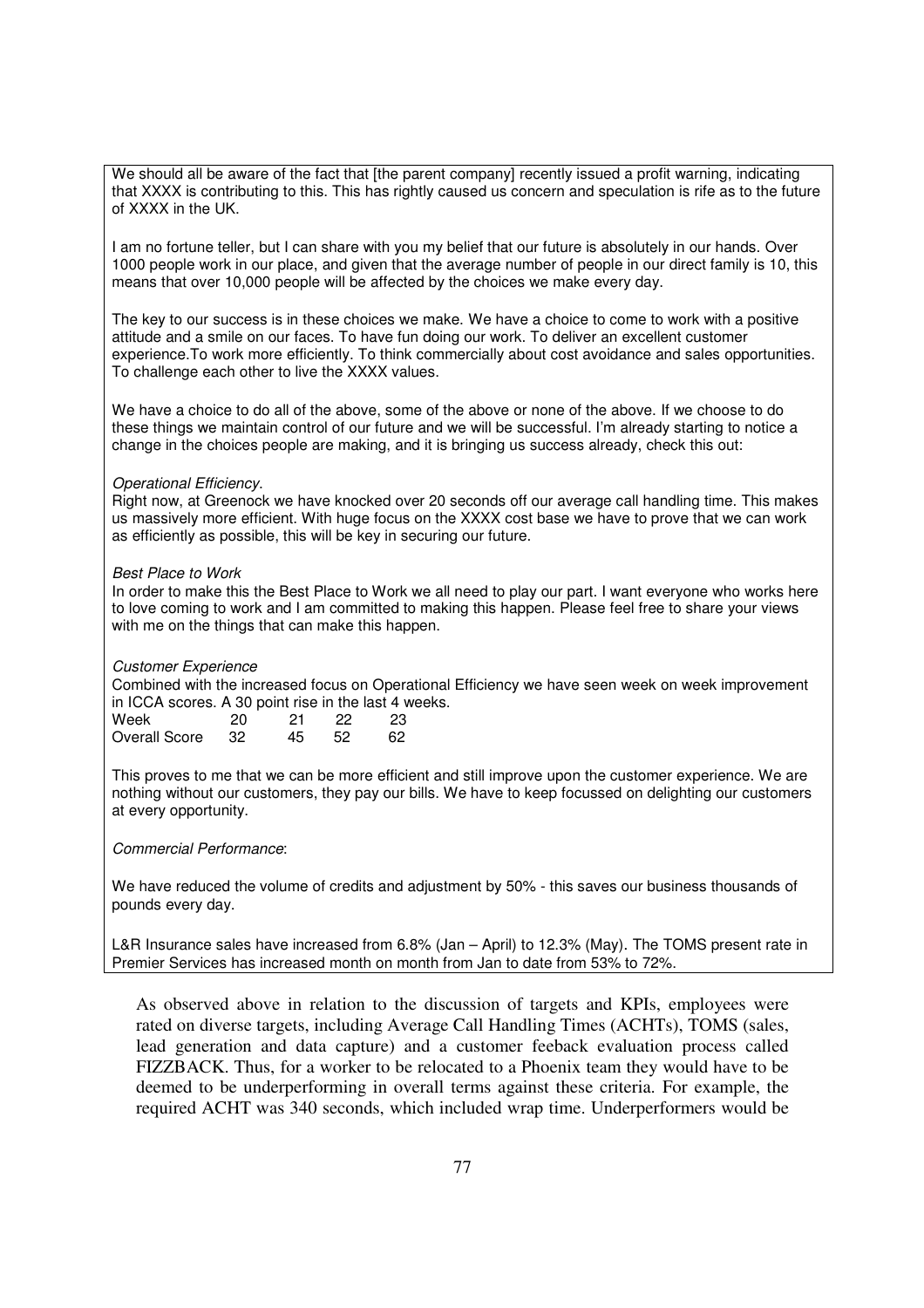given stringent improvement plans with very tight deadlines under the disciplinary procedure, as this excerpt from an employee letter reveals.

I am writing to you following the Performance Improvement Plan (PiP) meeting that was held on Saturday…In this meeting we reviewed and discussed your performance and noted in the meeting notes that you have not met the required standard. You will therefore be issued with a first stage warning effective from last Saturday and it will remain on your file for twelve months. Please note that any entitlement to company bonus payment may be reduced or withdrawn in accordance with the bonus scheme rules. You have the right to appeal within seven days. Your PIP will be monitored for a review for a period of two weeks. In the event you do not meet the required standard you will be invited to a further improvement plan. (*Excerpt from PIP Letter to X-Phone employee*)

In practice, at X-Phone the performance improvement process was often inseparable from the displinary procedure. In this case the conflation of the two was complete as the employee was given the date and the time of what would be his next disciplinary hearing before the two weeks' review period had ended. There was a six weeks' exit plan; three continuous episodes of two week long PIPs attached to disciplinary outcomes. According to the Dirtector of the EAER, the Phoenix team initiative was profoundly damaging for may workers

In addition to employees presenting at the centre with problems over performance management issues and targets, absence management was a major reported grievance.

Absence management is the residual stuff that has been going on for years, where the employers every now and again have a cull of long term sick people. Certainly mental health problems comprises the largest and most significant group, the whole gamut – anxiety, depression, stress...The perception by the workers would be that work has contributed to these disorders even if they have not completely caused them. I do not think that the employers objectives were anything other than getting rid of the workers. I've never come across an absence management policy that was sympathetic to the employees. (EAERC, Director)

In the Director's experience dismissal on the grounds of capability has become increasingly common. On the basis of a doctor's evaluation that an individual will not be able to return to work in the foreseeable future, they can be dismissed on the grounds of capability, one of the five potentially fair reasons for dismissal in employment law.

The experiences of employees in the outsourced contact centre is not untypical of many employees working in non-union environments, in which little restraint exists in terms of their exercise of Performance Management practices. Such experiences raise the importance of gaining union recognition, in order for employees to benefit from even a basic level of protection and representation.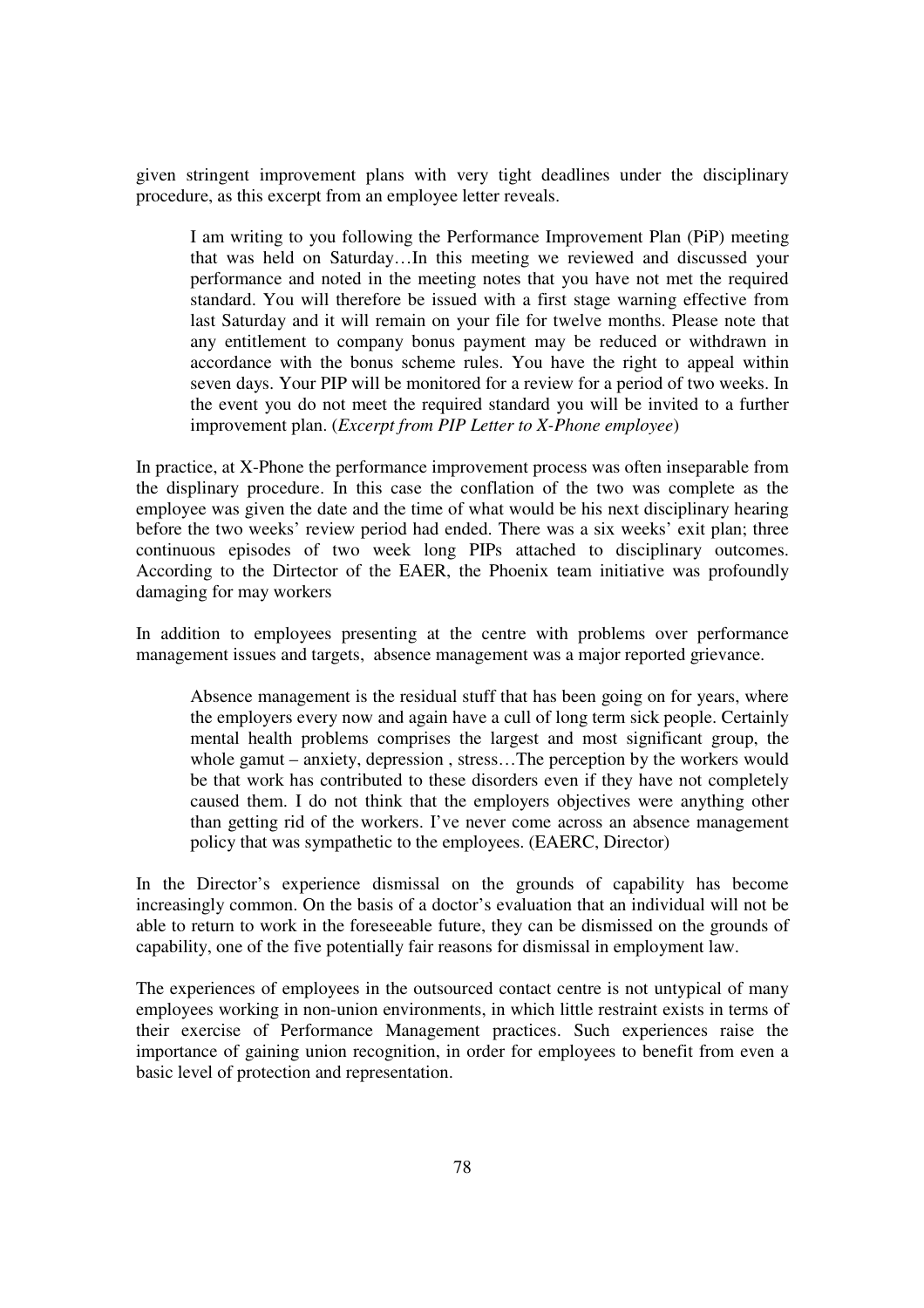### **10.Conclusion**

The mainstream Human Resource Management (HRM) literature depicts Performance Management as a harmonious process for improving organisational effectiveness through aligning individual employees with organizational objectives. The textbooks repeatedly emphasise the mutuality of interest between employees and employers and how the process depends on agreement between the parties, shared objectives and consensus. Underpinning all conceptions of Performance Management is the performance cycle, composed of the three stages of planning, supporting and reviewing performance. Although the process is held to be continuous and the stages are not discrete, appraisal systems have historically been seen as the most important phase, being related to the reward systems and Performance Related Pay. Appraisal has embraced ever widening groups of employees, extending beyond managerial and professional layers to encompass technical, white-collar and even manual workers. Invariably, appraisals involve some form of ranking and rating of employees, by which performance is evaluated typically according to alphabetical or numerical categories. A deep-rooted assumption prevalent in the HRM textbooks is that such ratings are encouraging and reward employee effort and performance. Low ratings and underperformance were seen not negatively, but as a positive opportunity for employees to improve themelves and for employers to develop their most important resource.

Insofar as Performance Management was synonymous with appraisal, it tended to be a relatively straightforward, typically annual review between a manager and their subordinate. In acknowledgement of the perfunctory manner in which the appraisal was often conducted, some referred to it as a dishonest *annual ritual*. Others acknowledged the potential for bias in the process so that developments such as balanced scorecards or 360 degree appraisal were embraced as overcoming flaws.

Over time, though, Performance Management evolved beyond episodic pay-related appraisal to become tighter, more prescriptive even all-encompassing. It has increasingly sought to incorporate issues and stages that are central to HRM more generally, from recruitment, through training, capability procedures and termination (e.g. Boxall and Purcell). Marchington and Wilkinson (2008) maintain that for some Performance Management has become synonymous with the totality of day-to-day management activity because it is concerned with how work can be organized in order to achieve the best results. It is acknowledged that Performance Management is now bound up with organization-wide targets and Key Performance Indicators (KPIs). Although some mainstream academics suggest that these new forms of Performance Management might, through their focus on continuous employee improvement, involve a harder managerial practice (Houldsworth, 2004), the dominant view is developmental and that, prescriptively, this stringent version is an ill-conceived departure from 'authentic' Performance Management and HRM.

There has been criticism of Performance Management on several grounds; for example, that it compromises a line manager's role as counsellor with that of judge and appraiser. Many highlight the potential for bias, but again the HRM literature minimises this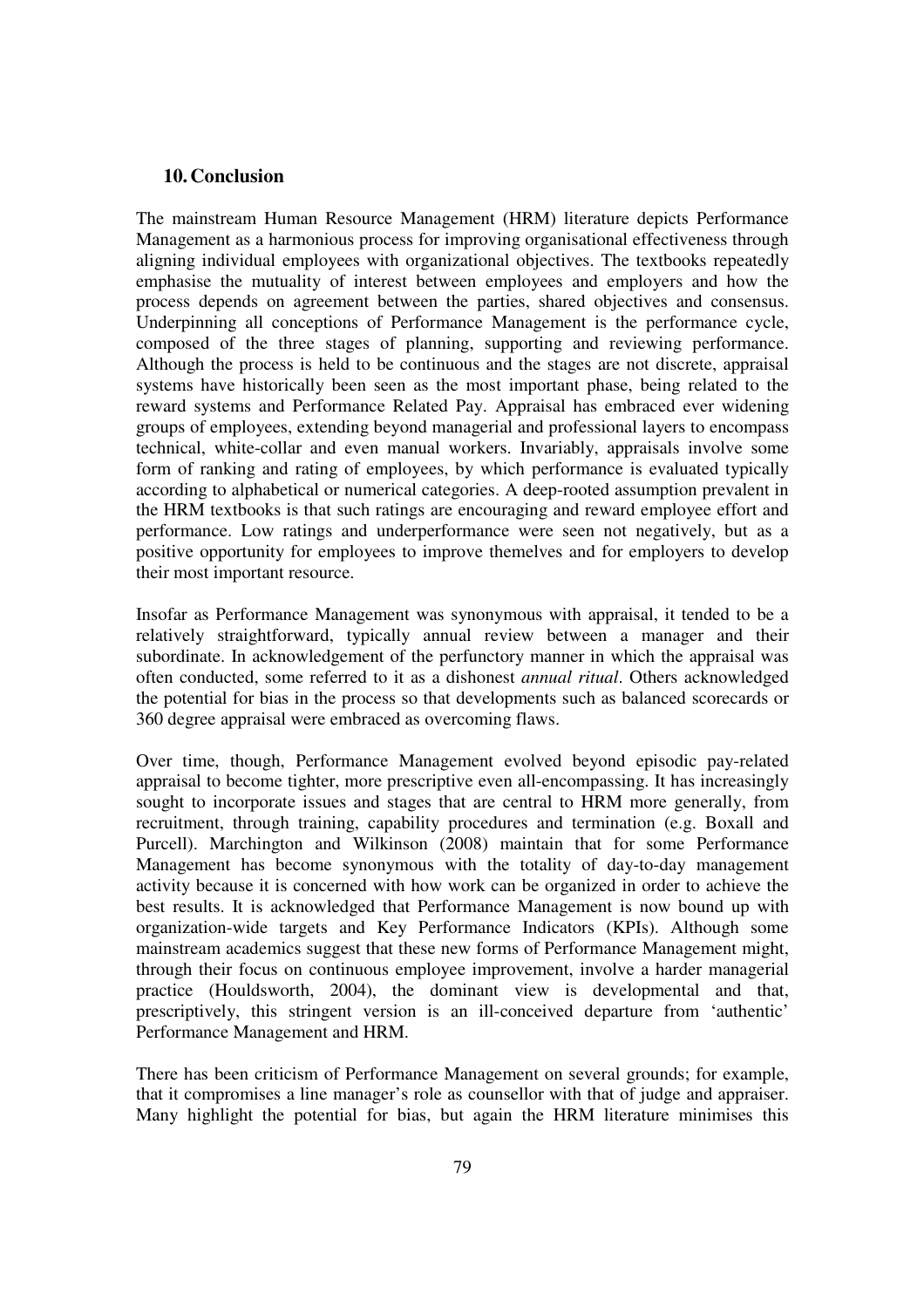problem and advocates standardization practices as a solution. It is within the practices of score 'normalisation' that there lies the roots of a difficulty. What would be the effects on employees if ratings were dependent upon the allocation of fixed sums of money which effectively restricted the numbers of employees who could be given higher rankings on the grounds of limited budget? In this context, one particular form of scale or ranking that has emerged has been the forced 'normal' distribution or Bell curve, in which fixed proportions of a workforce population are accorded *a priori* defined categories.

The major problem with such a distribution is that it is, in essence, a statistical exercise in which the *actual* performance of workers will bear little reference to this predetermined categorization. Most notably, managers are compelled to identify a fixed percentage of the workforce as underperformers irrespective of their actual performance. The UK academic literature suggests that such an inequitable practice as the Bell curve is very limited. It should be noted that in the US context, Michels *et al* (2001) in their influential book '*The War for Talent'*, recommended the removal of the bottom 10 per cent of the workforce each year as their continued presence would serve to de-motivate the high performers. There is no evidence to support this assertion. In sum, despite criticism of Performance Management from within HRM and a more theoretically inspired critique (Townley, 1993), the dominant assumption is of Performance Management as essentially supportive of employees.

The present study fundamentally challenges this perspective. Crucially, it argues that the evolution of Performance Management to become the more systematic, integrated and all-embracing system has not happened within a political-economic, soiciological and organizational vacuum. What has taken place in the past two decades has been a sea change in the political economy of work and employment, the adoption of a neo-liberal agenda, which has unambiguously strengthened managerial prerogative (Daniels and McIlroy, 2009). It is not necessary here to repeat the detail presented in Section 6, but merely to re-iterate the core of the argument.

To the extent that HRM had a soft as well as a hard side (Storey, 1992) much of former has been shed, eroded or undermined in conditions of intense market competition, cost minimisation and subsequently crisis and recession. The growth of forms of lean working has led, not to creative outcomes, but to re-engineering and micro-management. Deskilling, the fragmentation of tasks and repetitive and speeded-up work are the outcomes. 'Doing more with less' to use the ubiquitous injunction has led to a significant intensification of work and to widespread sickness and ill-health, exacerbated by organisations' harsh sickness absence regimes.

The primary evidence, principally from the front-line of financial services and telecoms, demonstrates unequivocally that the evolved form of performance management, within these contexts, is synonymous not with developmental HRM and agreed objectives but with a claustrophobically monitored experience of top-down target driven work. The trade union respondents overwlemingly concur that the watershed in Performance Management, the implementation of tough measures with explicitly disciplinary intent pre-dated the financial crisis of 2007-8. However, crisis and recession then accelerated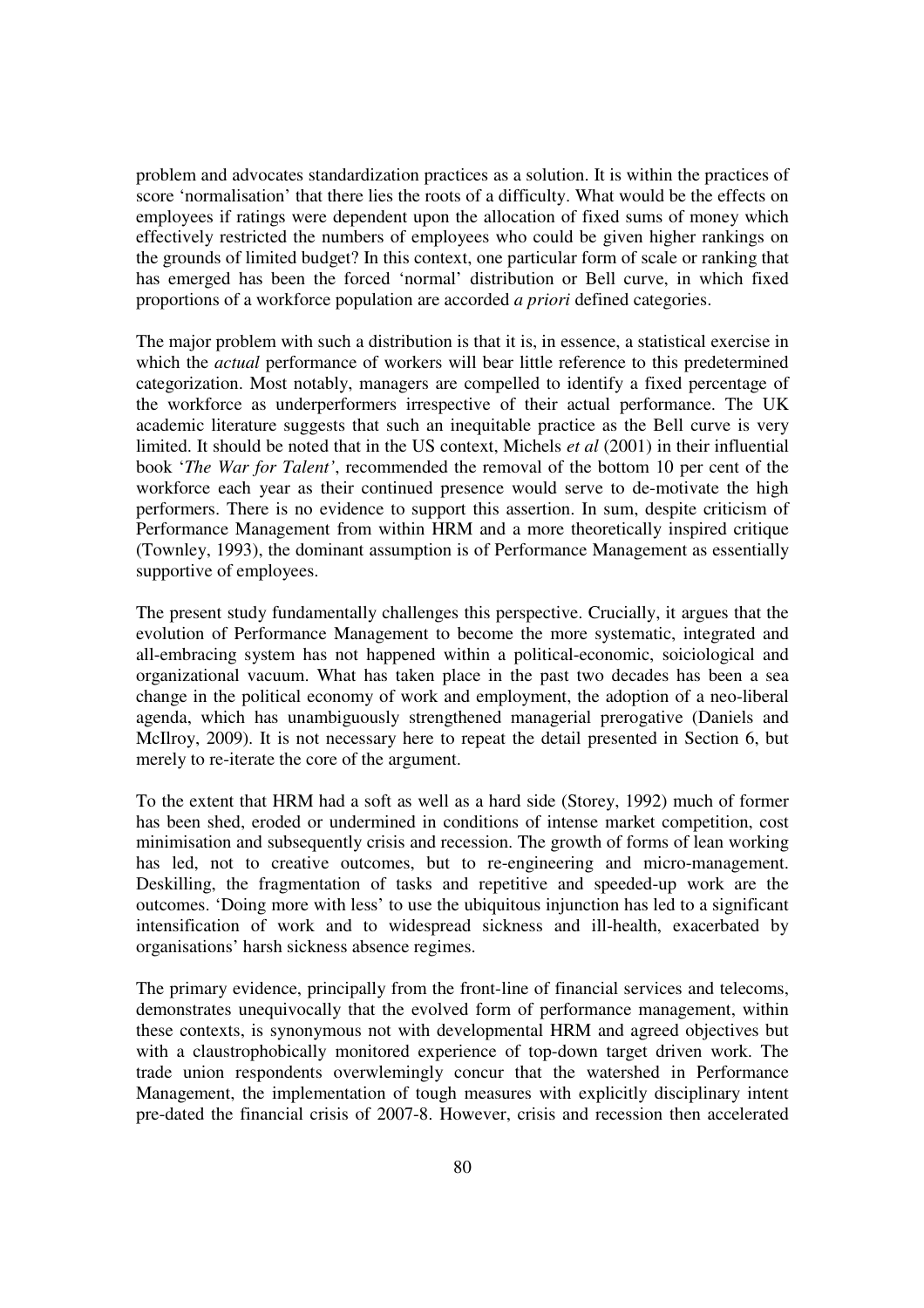these trends, intensifying the micro-measurement and management of worker effort and performance. While the measurements of work output remained key, they were accompanied by the systematic evaluation of behaviours and attitudes, criteria far more subjective and open to abuse than even the pseudo-scientific quantitative categories.

The real bite in Performance Management lies not so much in the measurements, the monitoring and the evaluations in themselves but in the disciplinary purposes to which they are allied. The variously named performance improvement plans and procedures (e.g. PiPs), with the corrective and punitive actions that are implied, are a source of widespread job insecurity amongst the workforces represented by our respondents. However, the lynchpin of this harsh and oppressive system is the Bell curve and the forced distribution of employee performance rankings which stigmatises a certain percentage of the workforce as underperformers, irrespective of actual performance, and sets many of them up for a process of 'managed' exit from the organization. Organisations may deny the existence of the Bell curve but the evidence is compelling that organizations use it wholeheartedly and not merely in an indicative manner. The extent to which organizations have driven 'managed exits' is staggering.

The testimony of the whistleblower, the former HR Manager from the telecommunications company, provides the most shocking testimony of the extent to which a company might engineer employees' departure from their employment. The sinister practice of the 'car park conversation', which served to drive people out of the company in the most ruthless manner, was merely the worst example of inhumane treatment of the workforce. For this manager the mental ill-health outcomes were the breaking point, forcing them to leave the company they had served for 25 years.

It was impossible in a qualitative study of this scope to establish statistical relationships between Perfromance Management and occupationally-related ill-health, particularly mental ill-health. However, the widespread testimony of respondents both in interviews and in the discussions and debates occurring at seminars and conferences indicates the stressful consequences for workers arising from the new regimes of work. Of course, further studies will be required to explore in greater depth the relationships between Performance Management and occupational ill-health

The veracity of the interview evidence presented here might be questioned by those wishing to downplay the detrimental consequences of Performance Management for employees. The respondents here are trade union officers and respondents. What they have done more than anything is to report honestly their own experiences and those of the members they represent. In fact, it can be argued that their particular positions as officers for, and representatives of, the many 1000s of employees makes them privileged witness to workers' 'private troubles'.

What is most striking is the fact that the phenomena that they describe are so consistent across organisations and place that the evidence is compelling regarding the extent and the severity of the problems being experienced by workers under these new regimes of Performance Management. The primary evidence also is consistent with that presented in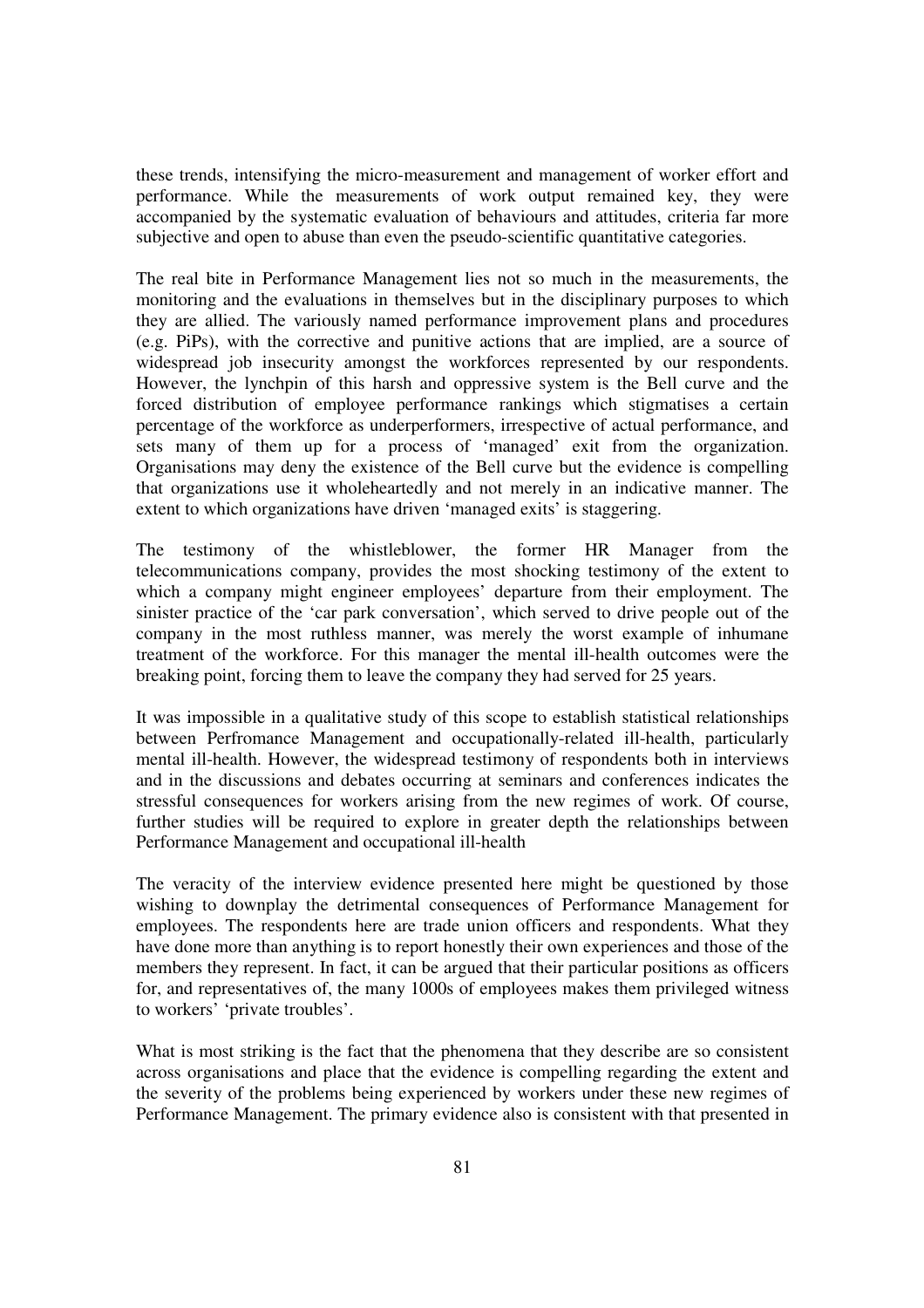Section 6 above from studies of the ill-health outcome of lean work and the intensification of work. Invariably, these accounts testify to the widespread extent to which employees are facing these difficulties; this is not a matter of handfuls of untypical employees under duress. Two quotes have been selected as representative of many which indicate the prevalence of the difficulties facing employees arising from Performance Management.

The biggest subject that any of my members talk to me about is this constant monitoring, constant process, constant pressure. I could go out into the street and flag down any guy in a BT van and ask him what is his biggest problem and I will guarantee he will say to me the tracker or performance management – one of the two of them. Performance Management, in my opinion, is at the very heart of the problems that we have got in the workplace and which take the form of the rise in mental ill-health. (*Telecoms, CWU, Regional Officer*)

I could take you into any call centre in the finance sector and for that matter probably any call centre that deals with what is called the mass market and ask anyone working there, 'What is your biggest problem?'. They are almost certain to say, 'Targets, constant pressure, Performance Management, never any let up, fear'. (*Insurance A, Senior Rep*)

A final argument can be made that these Performance Management practices are not merely unjustifiable on grounds of welfare, decency, dignity and well-being, but that they may also be utterly counterproductive from a managerial perspective. They require enormous commitments of resource by middle and front-line management and serve merely to create a deep well of resentment and discontent amongst a highly pressursied workforce. Perhaps one of the gurus of Human Resource Management demonstrated an unwitting presience when he wrote in 1987.

Performance management has a poor record of success, and the temptation is to engage in a spiral of control in an attempt to extract more effort and ever higher performance from employees through policies and practices that may succeed only in further de-motivating and which are, thereby, ultimately self-defeating. (Guest, 1987)

However, the final word might best go to a long serving national officer of the CWU who identified the root cause of the intensified pressure upon workers as lying in the progressive transformation of employee management systems.

There was a creeping process of change which involved a continuous ratcheting up of the pressure on workers. The first step was the replacement of personnel management with human resource management and the parallel shift from quality management to total quality management. Then performance management was added on TQM, after which total quality was forgotten and the emphasis was focused exclusively on performance. As the years have advanced the noose has been progressively tighted round workers' necks. (*CWU Regional Officer*)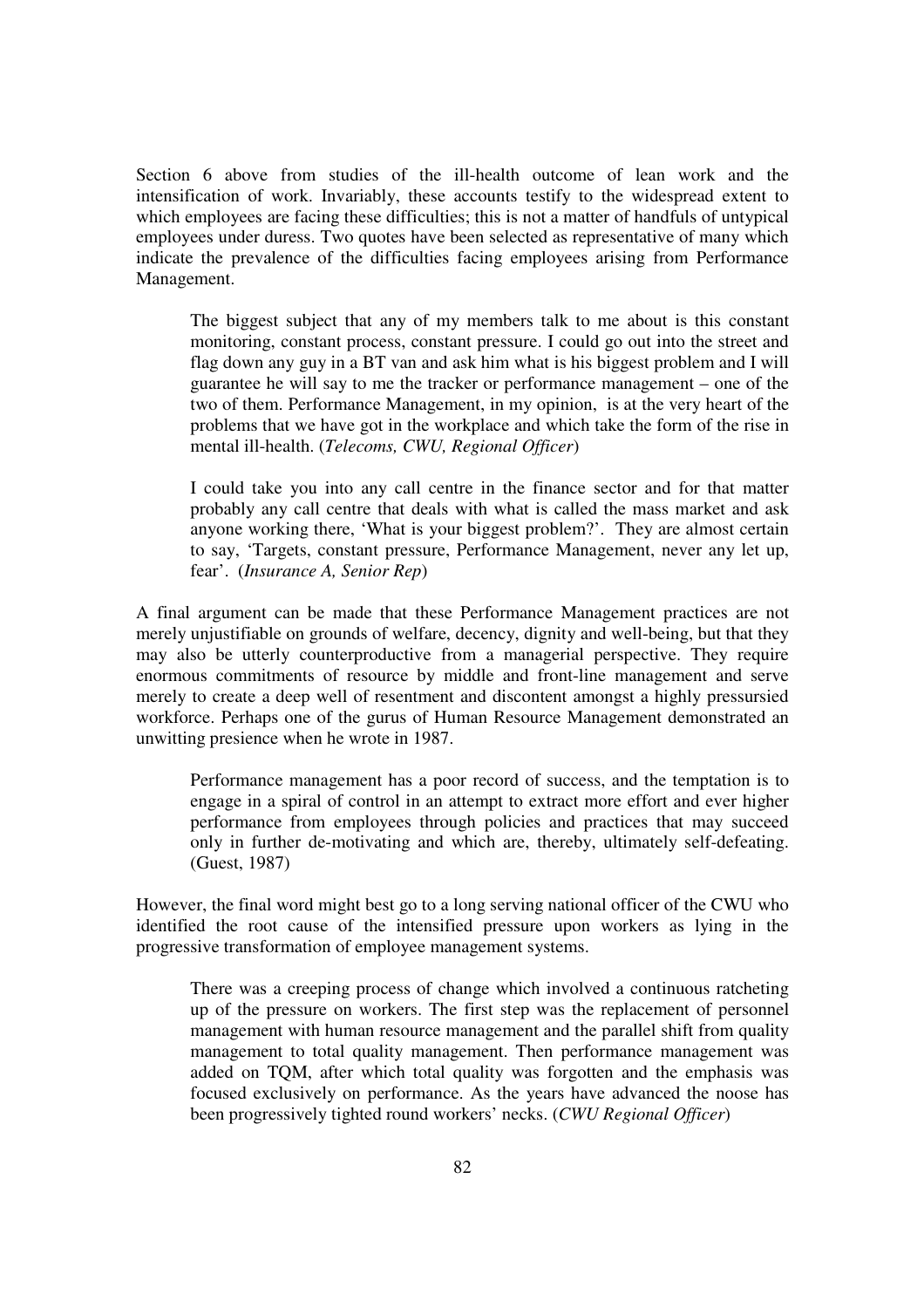## **Appendix 1**

# **Performance Management:**

### **Schedule of Questions for Semi-Structured Interviews with Trade Union Officers and Reps**

#### **Emergence of Performance Management**

- > When did you first become aware of Performance Management in the organisation in which you are/were a rep or have responsibility for as a branch, regional or national officer?
- > What were the drivers behind the introduction of Performance Management? What were the purposes of Performance Management from the company's/organisation's perspective?
- > What did the process of Performance Management consist of in terms of both the company's rationale and the detail of the process?

#### **Evolution of and Change in Performance Management**

- > Has Performance Management changed over time? If so, in what ways did the rationale for, and the content of, Performance Management change? Were there significant turning points and, if so, what were they and what were the main outcomes? (Probe for effects of the financial crisis of 2008)
- > To what extent and in what ways has Performance Management expanded from and come to encompass more than Performance Appraisal?
- What forms of measurement and evaluation did Performance Management come to involve? (Probe quantitaive targets, qualitative monitoring, behaviours, attitudes etc.)
- What were the relative degrees of emphasis placed upon reward and development/improvement respectively?

#### **Performance Improvement**

- > Elaborate on the 'improvement' aspects of the Performance Management cycle, such as PIP (Personal Improvement Plan) measures.
- > To what extent are PIPs (or their equivalents) developmental in intent and execution and to what extent are they punitive? If the latter, then, does performance deemed to be sub-optimal lead to involuntary exit and if so to what extent?
- > To what extent is the growth of Performance Management related to work intensification, the spread of lean working and changes in the management of sickness absence?
- > How is performance categorised? Does your company/organisation, or the one(s) for which you are responsible, use forms of forced distribution, such as the Bell Curve?

#### **Effects on Employees**

- > What have been the effects on employees and your members? (Open question and then probe for pressure, intensity of work, insecurity, disciplinary action, sickness absence, health issues, including stress, anxiety and depression? Are these effects gendered?
- > What have been the union responses to Performance Management and its effects on workers and members? What responses have been effective? What should and could unions do to challenge management policies and practices that are of detriment to members and workers generally?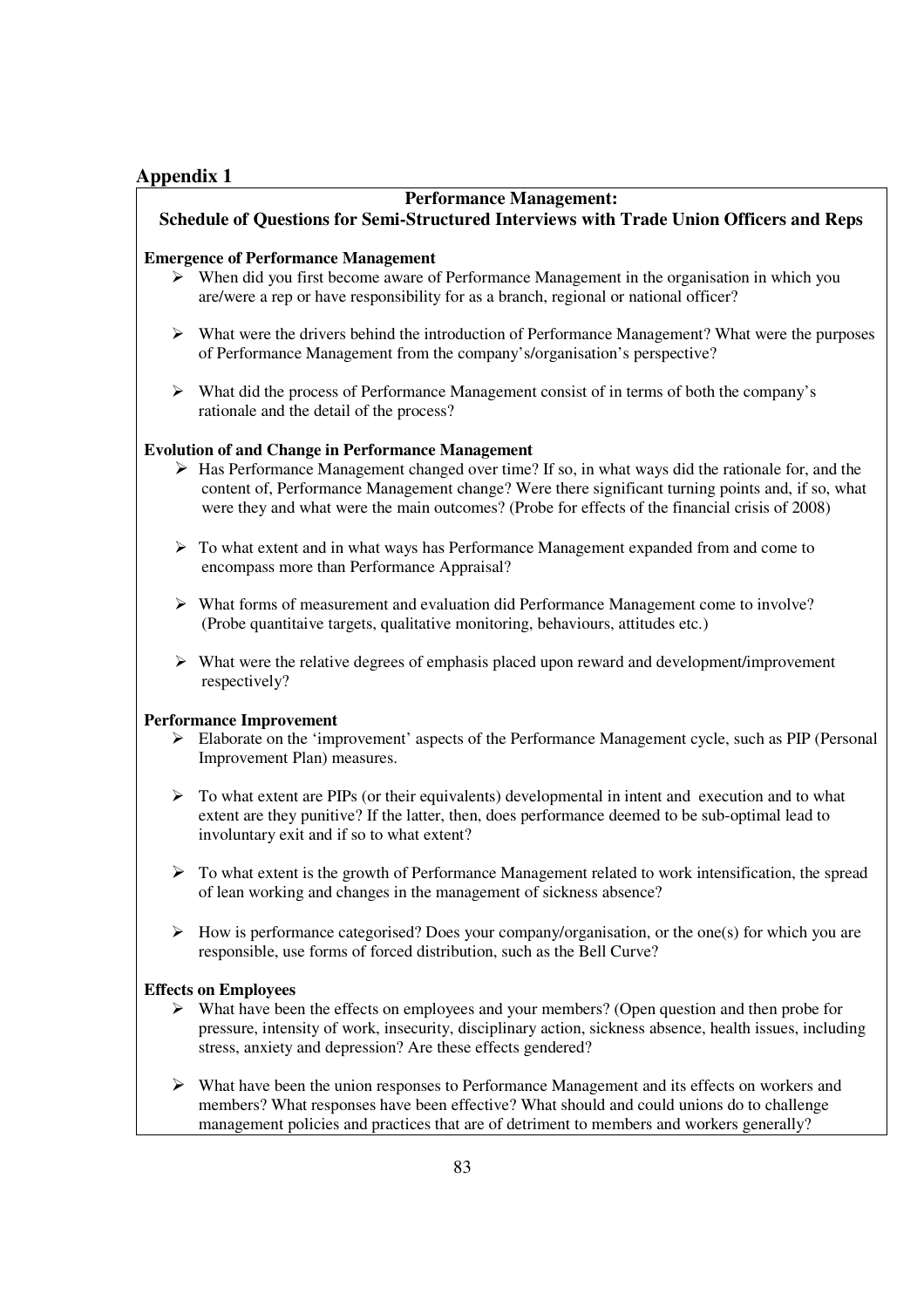#### **References**

Appelbaum, E., Bailey, T., Berg, P., and Kellberg, A. (2000) *Manufacturing Advantage*, Ithaca: Cornell University Press

Armstrong, M. (2009) 'The Process of Performance Management', in M. Armstrong, *A Handbook of Human Resource Management Practice*, pp.617-638

Armstrong, M. and Baron, A. (1998) *Performance Management: The New Realistic,*  London: Institute of Personnel and Development

Armstrong, M. and Baron, A. (2005) *Managing Performance: Performance Management in Action*, London: Chartered Institute of Personnel and Development

Armstrong, M. and Murlis, H. (1998) *Reward Management*, 4<sup>th</sup> edition, London: Kogan Page

Ashby, K. and Mahdon, M. (2010) *Why Do Employees Come to Work When Ill? An Investigation into Sickness Presence in the Workplace*, London: The Work Foundation

Aswathappa, K. (2005) *Human Resource and Personnel Management: Text and Cases*, 4 th Edition, Delhi: Tata McGraw Hill

Babson, S. (1995) *Lean Work: Empowerment and Exploitation in the Global Auto Industry*, Wayne State University Press

Bach, S. (2004) *Employment Relations and the Health Service: the Management of Reforms*, London: Routledge

Bach, S. (ed.) (2005) 'New Directions in Performance Management', in S. Bach (ed.) *Managing Human Resources*, TITLE and PUBLISHER, pp.289-316

Bain, P., Watson, A., Mulvey, G., Taylor, P. and Gall, G. (2002) 'Taylorism, Targets and the Quantity-Quality Dichotomy in Call Centres, *New Technology, Work and Employment*, 17.3: 154-169

Baldry, C., Bain, P., Taylor, P., Hyman, J., Scholarios, D., Marks, A., Watson, A., Gilbert, K., Gall, G. and Bunzel, D. (2007) *The Meaning of Work in the New Economy*, Basingstoke: Palgrave Macmillan

Baldry, C., Bain, P., and Taylor, P. (1998) '"Bright Satanic Offices: Intensification, Control and Team Taylorism', in P. Thompson and C. Warhurst (eds.) *Workplaces of the Future*, London: Macmillan, *pp*. 163-186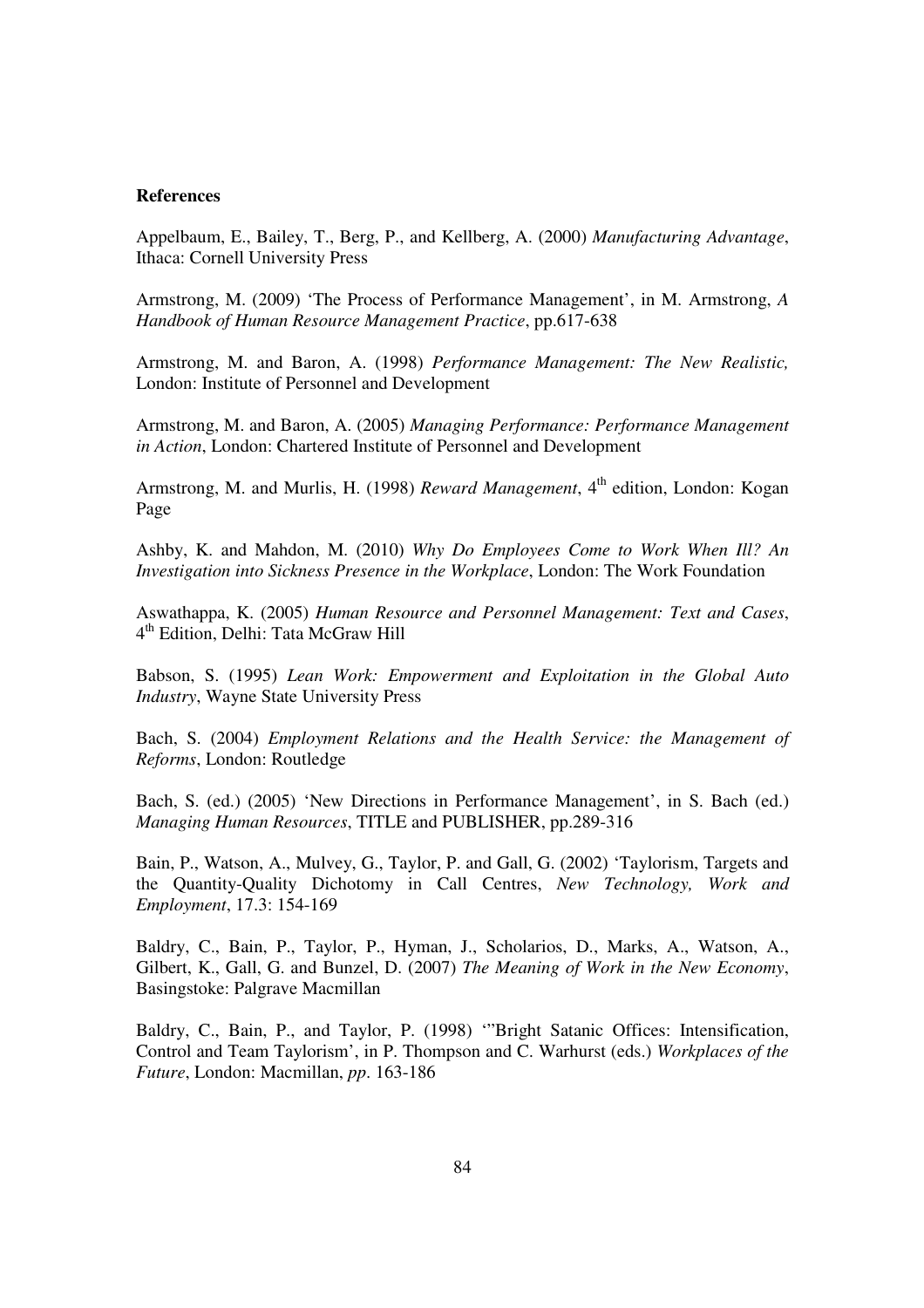Baldry, C., Taylor, P. and Bain, P. (2007) '"Bear with me": The problems of health and well-being in call centre work', in G.Wood and P. James (eds.) *Institutions, Production and Working Life*, Oxford: Oxford University Press: 235-254

Beardwell, J. and Claydon, T. (2010) 'Performance Management', in *Human Resource Management*, 6<sup>th</sup> edition, London: Prentice Hall, pp. 463-489

Beer, M., Lawrence, P., Mills, D. and Walton, R. (1984) *Managing Human Assets*, New York: Free Press

Bevan, S. and Heyday, S. (1998) Attendance Management: A Review of Good Practice, Brighton: Institute of Employment Studies, Report No. 353

Bolton, S. and Houlihan, M. (eds.) (2007*) Searching for the Human in Human Resource Management*, Basingstoke: Palgrave Macmillan

Bunting, M. (2004) *Willing Slaves: How the Overwork Culture is Ruining Our Lives*, London: Harper Collins

Burchell, B. (2002) 'The prevalence and redistribution of job insecurity and work intensification', in Burchell, B., Ladipo, D. and Wilkinson, F. (eds.) *Job Insecurity and Work Intensification*, London: Routledge

Callahan, K. (2007) *Elements of Effective Governance: Measurement, Accountability and Participation*, New York: CRC Press Taylor Francis

Cappelli, P. (1999) *Employment Practices and Business Strategy*, New York: Oxford University Press

Carter, R., Danford, A., Howcroft, D., Richardson, H., Smith, A. and Taylor, P. (2011a) 'Lean and mean in the Civil Service: the case of processing in the HMRC', *Public Money and Management*, 31.2:115-123

Carter, R., Danford, A., Howcroft, D., Richardson, H., Smith, A. and Taylor, P. (2011b) '"All they lack is a chain": lean and the new performance management in the British civil service', *New Technology, Work and Employment*, 26.2; 83-97

Carter, R., Danford, A., Howcroft, D., Richardson, H., Smith, A. and Taylor, P. (2013 *forthcoming*) 'Stressed out of my box': Employee experience of lean working and occupational ill-health in clerical work in the UK public sector', Work, Employment and Society, 27

CBI (2007) *CBI Survey of Sickness Absence*, London: London: CBI

CBI (2011) *Healthy returns? Absence and workplace health survey 2011*, London: Confedertation of British Industry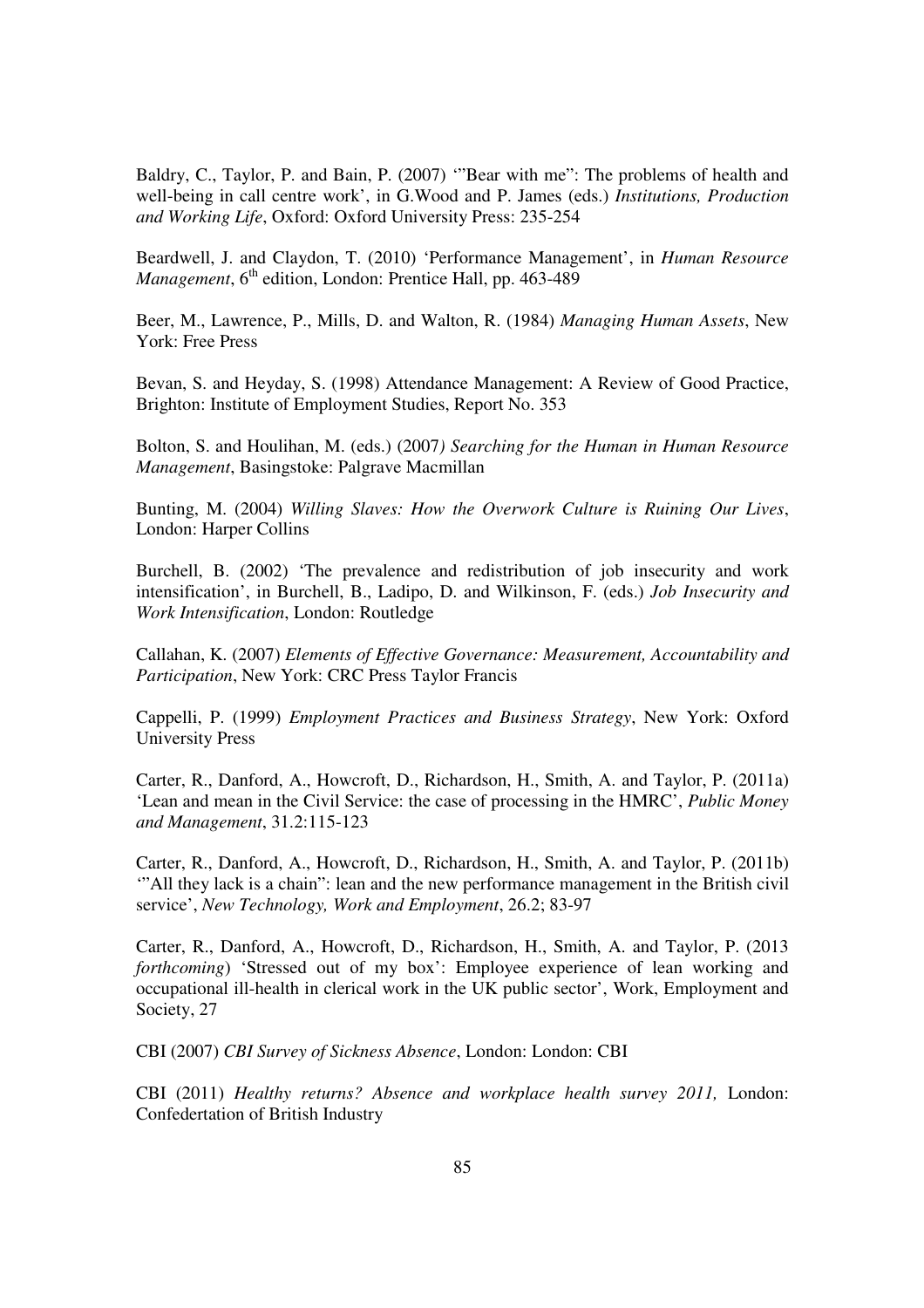CIPD (2011) *Conflict Management, Survey Report – March 2011*, London: CIPD

CIPD (2008), *Absence Management: Annual Survey Report 2008*, London, CIPD.

CWU (2011) 'CWU gives performance management ultimatum', *CWU Voice*, July & August 2011, pp 7-10

Danford, A. (1999) *Japanese Management Techniques and British Workers*, London: Routledge

Danford, A., Richardson, M. and Upchurch, M. (2003) New Unions – New Workplaces, London: Routledge

Deery, S., Iverson, R. and Walsh, J. (2002) 'Work relationships in telephone call centres: understanding emotional exhaustion and employee withdrawal', *Journal of Management Studies,* 39.4: 471-496

Delbridge, R. (1998) *Life on the Line in Contemporary Manufacturing*, Oxford: Oxford University Press

Eiroline (1999) 'Strike at BT highlights union concern over conditions in call centres', *European Industrial Relations Observatory*, 1999:12 http://www.eurofound.europa.eu/eiro/1999/12/inbrief/uk9912143n.htm accessed 26 September 2012

Ellis, V. and Taylor, P. (2006) '"You don't know what you've got till it's gone": *New Technology, Work and Employment*, 2006

Geddes, D. and Konrad, A. (2003) 'Demographic differences and reactions to performance feedback', *Human Relations*, 56: 1486-1514

Green, F. (2001) 'It's been a hard day's night: the concentration and intensification of work in late 20<sup>th</sup> century Britain', *British Journal of Industrial Relations*, 39: 53-80

Green, F. (2004) Work intensification, discretion and the decline in well-being at work', *Eastern Economic Journal*, 30.4: 615-625

Green, F. (2006) *Demanding Work: The Paradox of Job Quality in the Affluent Economy',* Woodstock: Princeton University Presss

Grey, C. (1994) 'Career as a project of the self and labour process discipline', *Sociology*, 28: 479-497

Guest, D. (1987) 'Human resource managemdent and Industrial Relations', *Journal of Management Studies*, 14.5: 503-521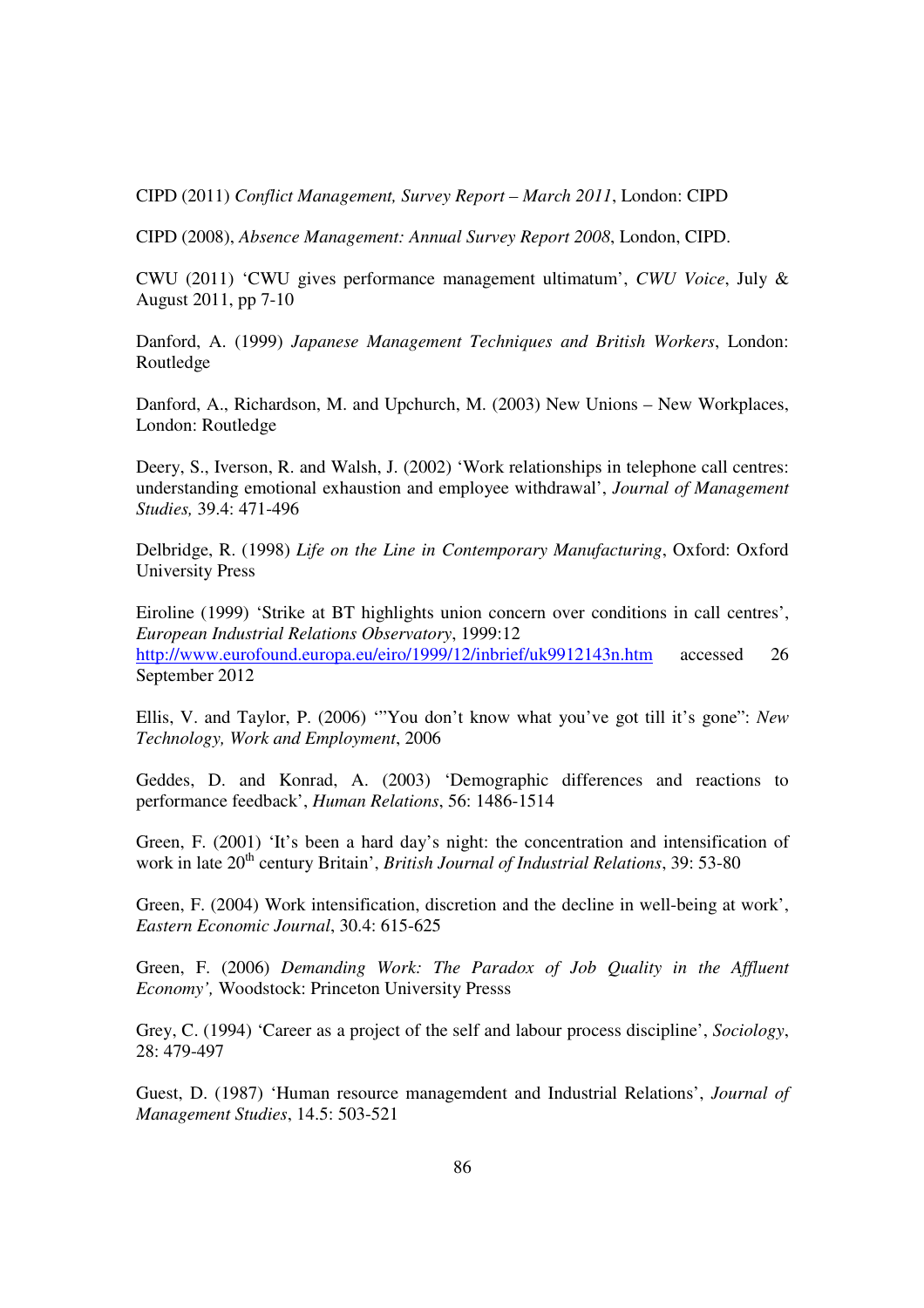Guest, D. and Conway, N. (2011) 'The impact of HR practices, HR effectiveness and a 'strong HR system' on organisational outcomes: a stakeholder perspective', *International Journal of Human Resource Management*, 22.8: 1886-1702

Hall, L. (2004) 'HRM practices and employee and organizational performance: a critique of the research and Guest's model', Department of Business and Management discussion paper, no.5, Manchester: Manchester Metropolitan University

Handy, C. (1989) *The Age of Unreason*, London: Business Books

Harley, B., Sargent, L. and Allen, B. (2010) 'Employee responses to 'high performance work systems' practices: an empirical test of the disciplined worker thesis', *Work, Employment and Society*, 24.4: 740-60

Houldsworth, E. (2004) 'Managing performance', in D. Rees and R. McBain (eds.) *People Management: Challenges and Opportunities*, Basingstoke: Palgrave Macmillan

HSE (2010a) *Health and Safety Statistics, 2008-9*, London: Health and Safety Executive

HSE (2010b) *Stress Related and Psychological Disorders*, London: Health and Safety Executive, http://www.hse.gov.uk/statistics/sources.htm#thor , accessed 23 August 2010

HSE (2012) *Health and Safety Statistics, 2010-11,* London: Health and Safety Executive

HSE (2011) *Health and Safety Statistics, 2009-10,* London: Health and Safety Executive

HSE (2010) *Health and Safety Statistics, 2008-9*, London: Health and Safety Executive

HSE (2009) *Health and Safety Statistics, 2007-8*, London: Health and Safety Executive

HSE (2008) *Health and Safety Statistics, 2006-7*, London: Health and Safety Executive

HSE (2007) *Health and Safety Statistics, 2006-7*, London: Health and Safety Executive

HSE (2006) *Health and Safety Statistics, 2005-6*, London: Health and Safety Executive

IDS (2009) *Performance Management*, London: Incomes Data Services, HR Study Number 886

Kaplan, R. and Norton, D. (1996) Using the balanced scorecard as a strategic management system', *Harvard Business Review*, January-February: 75-85

Kliman, A. (2012) *The Failure of Capitalist Production: Underlying Causes of the Great Recession*, London: Pluto Press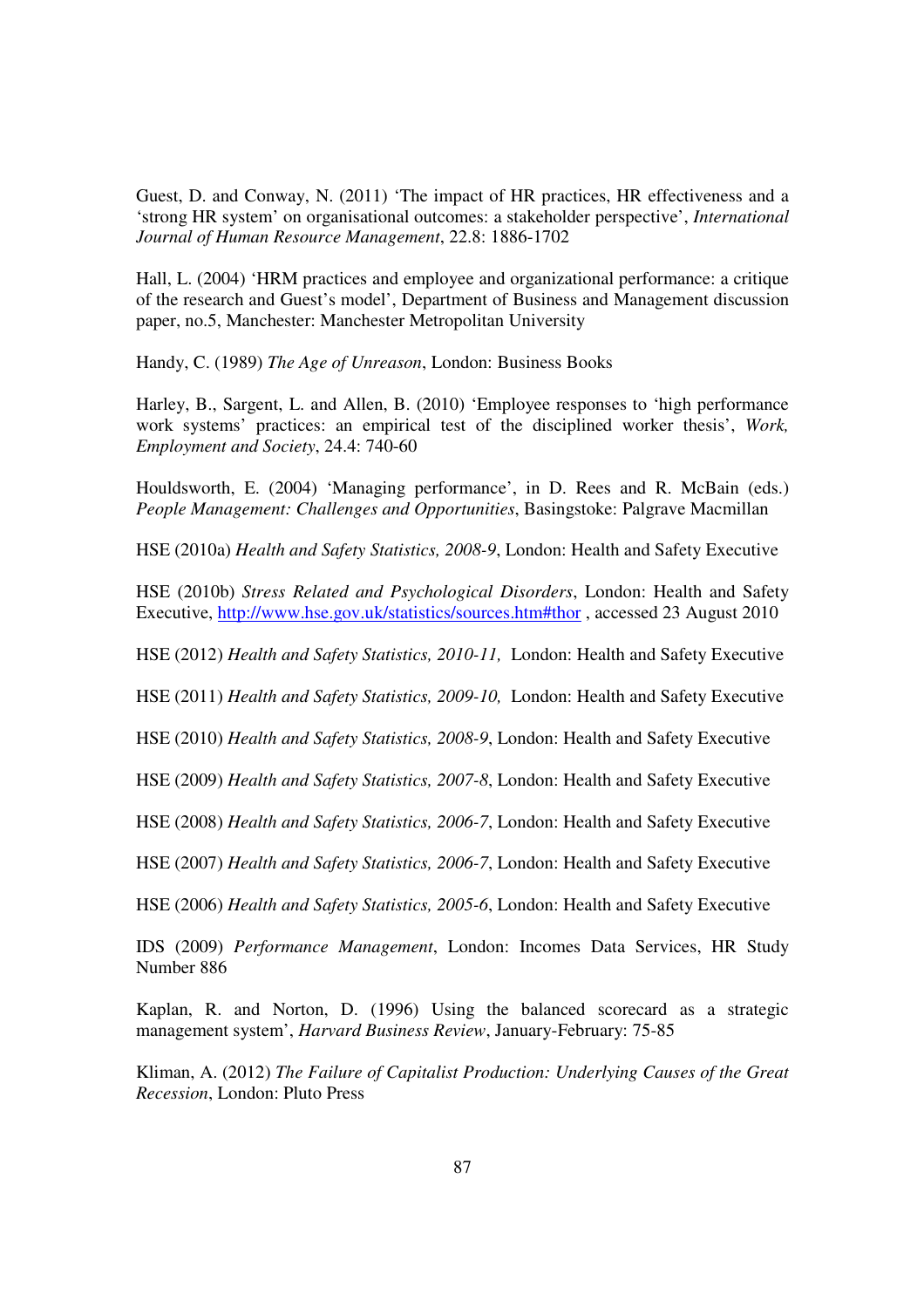Landsbergis, P., Cahill, J. and Schnall, P. (1999) 'The impact of lean production and related new systems of work organization on worker health', *Journal of Occupational Health Psychology*, 4.2: 108-130

Legge, K. (1995, 2005) *Human Resource Management: Rhetorics and Realities*, Basingstoke: Macmillan

Lewchuk, W. and Robertson, D. (1997) 'Production without empowerment: work reorganisation from the perspective of motor vehicle workers', *Capital and Class*, 63, 37- 64

McGovern, P., Hill, S., Mills, C. and White, M. (2007) *Market, Class and Employment*, Oxford: Oxford University Press

Main, J. and Taylor, P. (2011) '"A War on Sickies" or a war on sick workers?: Absence management and union representation in local government?, paper to *29th International Labour Process Conference*, Leeds Business School, 5-7 April

Marsden, D. (2004) 'The role of performance related pay in renegotiating the "effort bargain": the case of the British public service', *Industrial and Labor Relations Review*, 57.3:350-370

Newbold, C. (2008) '360-degree appraisals are now a classic', *Human Resource Management International Digest*, 16: 38-40

Newton, T. and Findlay, P. (1996) 'Playing God: the performance of appraisal', *Human Resource Management Journal*, 6.1: 42-58

O'Donoghue, T. and Punch, K. (2003) *Qualitative Educational Research in Action: Doing and Reflecting,* London: Routledge

Olsen, W K. (2004) 'Triangulation in Social Research: Qualitative and Quantitative Methods Can Really Be Mixed', in Holborn, M., and Haralambos (eds.) *Developments in Sociology*, Ormskirk: Causeway Press

ONS (2012) *Sickness Absence in the Labour Market – 2012,* London: Office for National **Statitics** 

Pollert, A. (2007) *The Unorganised Vulnerable Worker*, Liverpool: Institute of Employmrnt Rights

Pollert, A. (2010) 'The lived experience of isolation for vulnerable workers facing workplace grievances in 21st-century Britain', *Economic and Industrial Democracy*, 31.1: 62-92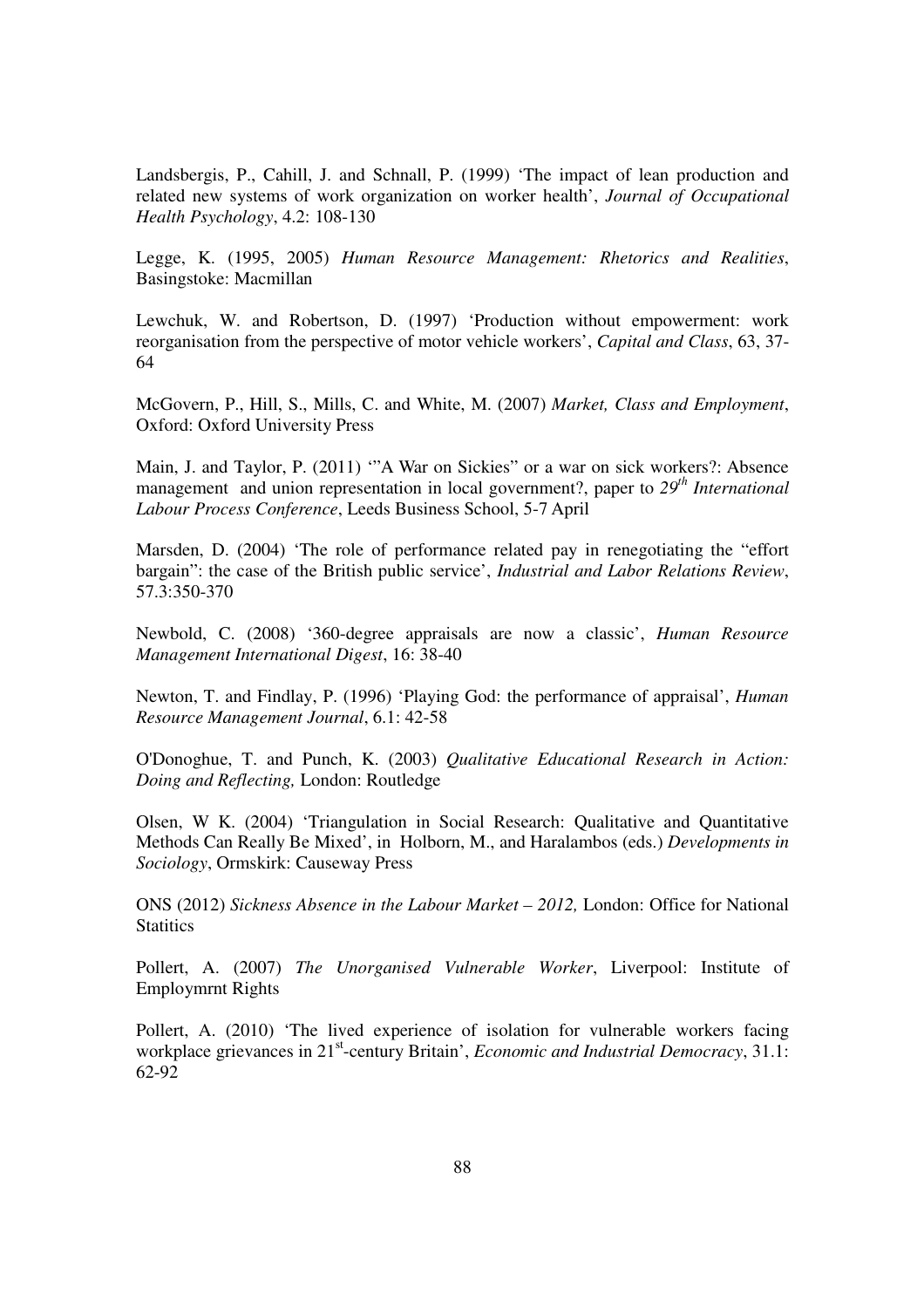Radnor, Z. and Bucci, G. (2007) *Evaluation of Pacesetter Within HMRC Processing*, HMRC, London

Risher, H. (2003) 'Re-focusing performance management for high performance', *Compensation and Benefits Review*, October, 20-30

Smart, B. (1999) *Topgrading: How Leading Companies Win by Hiring, Coaching and Keeping the Best People*, Paramus, New Jersey: Prentice Hall

Smith, I. (1992) 'Reward management and HRM', in P. Blyton and P. Turnbull (eds.) *Reassessing Human Resource Management*, London: Sage

Stewart, P., Murphy, K., Danford, A., Richardson, T., Richardson, M. and Wass, V. (2010) *'We Sell Our Time No More': Workers' Struggles Against Lean Production in the British Car Industry*, London: Pluto Press

Storey, J. (1992) *Developments in the Management of Human Resources*, Oxford: Blackwell

Strebler, M., Robinson, D., and Bevan, S.(2001) *Performance Review: Balancing Objectives and Content, IES Report no. 370*, Brighton: Institute for Employment Studies

STUC (2009) Amended Resolution, no. 63 – Performance Management, Perth: STUC Conference,

http://www.stuc.org.uk/files/Congress%202009/DECISIONS%20ANNUAL%20CONGR ESS%202009.pdf

Taylor, P. and Bain, P. (2007) 'Call centre reflections: a reply to Glucksmann', *Work, Employment and Society,* 21:2, 349-362

Taylor, P. and Bain, P. (2001) 'Trade unions, workers' rights and the frontier of control in UK call centres', Economic and Industrial Democracy, 22.1, 39-66

Taylor, P., Baldry, C., Bain, P. and Ellis, V. (2003) '"A unique working environment': health, sickness and absence management in UK call centres', *Work, Employment and Society*, 17(3):435-458

Taylor, P., Cunningham, I., Newsome, K. and Scholarios, D. (2010) '"Too scared to go sick" – reformulating the research agenda on sickness absence', *Industrial Relations Journal*, 41(4):270-288

Taylor, P., Baldry, C., Gall, G. and Bain, P. (2005) '''Striving Under Chaos": the effects of market turbulence and organisational flux on call centre work', in Stewart, P. (ed) *Employment, Trade Union Renewal and the Future of Work*, Basingstoke: Palgrave Macmillan, 20-40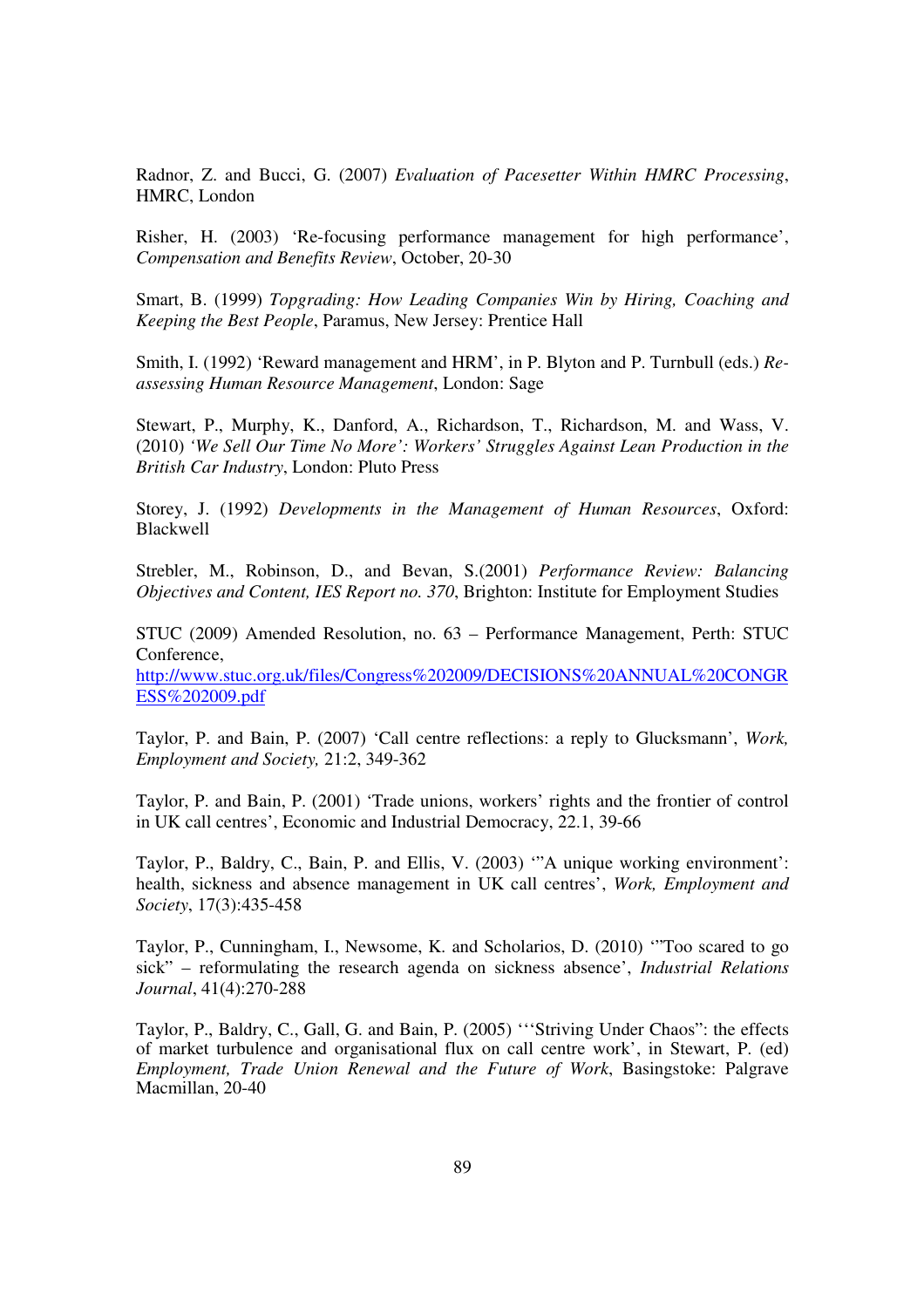Taylor, P., Ramsay, H (1998)'Unions, partnership and HRM: "sleeping with the enemy?"', *International Journal of Employment Studies*, 6.2: 115-43.

Thompson, P. (2003) 'Disconnected capitalism: or why employers can't keep their side of the bargain', *Work, Employment and Society*, 17.2: 359-378

Thompson, P. (2011) 'The trouble with HRM', *Human Resource Management Journal*, 21.4: 355-367

Thompson, P. and Harley, B. (2007) 'HRM and the worker: labour process perspectives', in Boxall, P., Purcell, J. and Wright, P. (eds.) *The Oxford International Handbook of Human Resource Management*, Oxford: Oxford University Press

Thornton, G. and Rupp, D. (2007) *Assessement Centres in Human Resource Management: Strategies for Prediction, Diagnosis and Development*, London: Taylor and Frnacis

Torrington, D., Hall., L. and Taylor, S. and Atkinson, C. (2011) 'Employee Performance Management' in *Human Resource Management (8th edition)*, London: Prentice Hall, pp.263-286

Torrington, D., Hall., L. and Taylor, S. (2002) 'Managing Individual Performance' in *Human Resource Management*, London: Prentice Hall, pp.297-315

Townley, B. (1994) 'Performance appraisal and the emergence of management', *Journal of Management Studies*, 36: 287-306

Ulrich, D. and Smallwood, N. (2003) *Why the Bottom Line Isn't*, New Jersey: John Wiley and Sons

Van den Broek, Callaghan, G. and Thompson, P. (2004) 'Teams without teamwork', *Economic and Industrial Democracy*, 25.2: 197-218

Walton, R. (1985) 'From Control to Commitment in the Workplace', *Harvard Business Review*, 63.2: 77-84

Williams, R. (2002) *Managing Employee Performance*, London: Thompson Learning

Wilson, F. (2002) 'Dilemmas of appraisal', *European Management Journal*, 20.6: 620- 629

Wolff, C. (2008) *Managing Employee Performance*, IRS Employment Review, no. 890: 1-12

Womack, J.D., Jones, D.T. and Roos, D. (1990) *The Machine that Changed the World: The Triumph of Lean Production*, New York: Rawson Macmillan